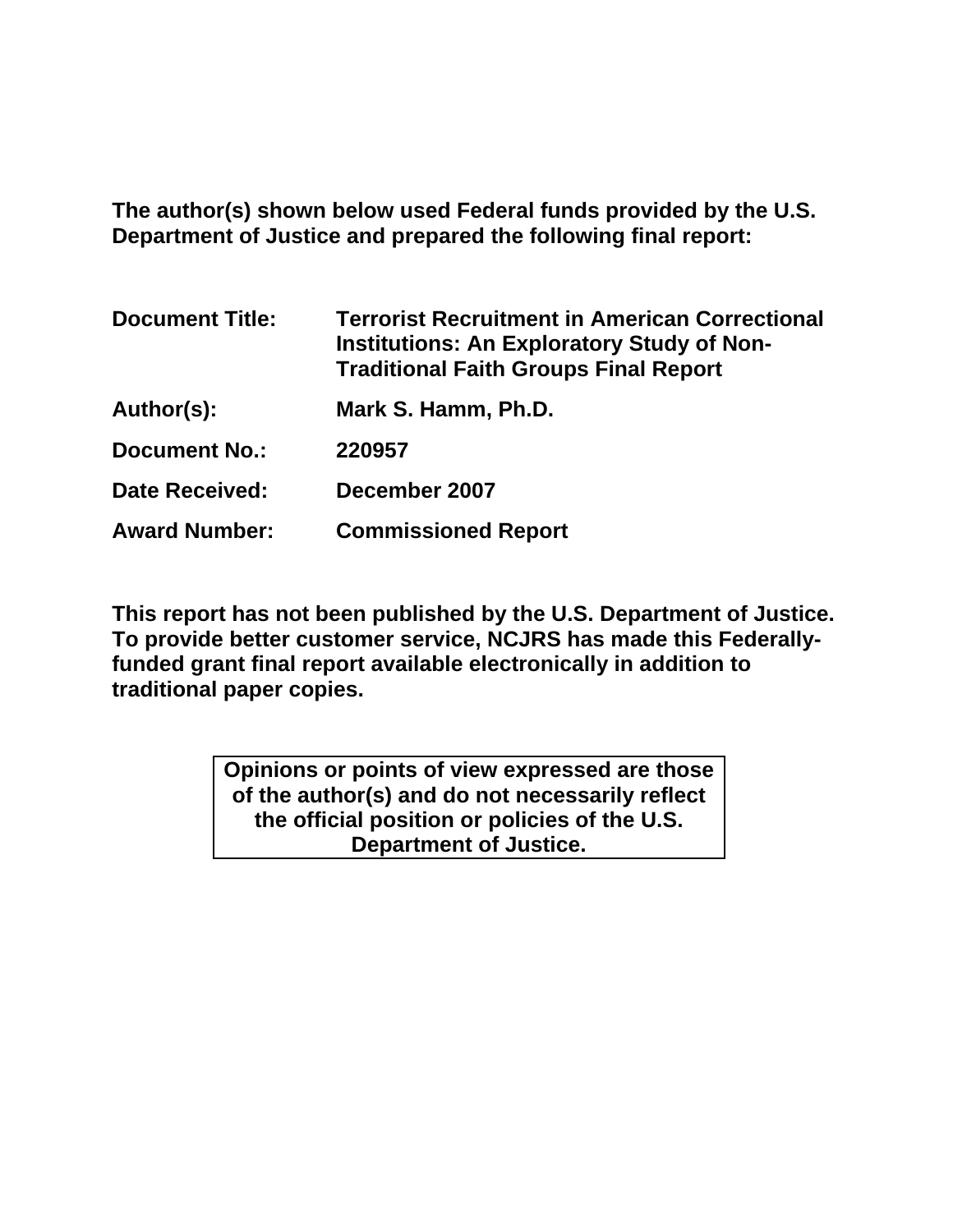### **Terrorist Recruitment in American Correctional Institutions:**

 **An Exploratory Study of Non-Traditional Faith Groups**

## **Final Report**

Principle Investigator: Mark S. Hamm, Ph.D. Department of Criminology Indiana State University 812-935-6631 [Mhamm@bluemarble.net](mailto:Mhamm@bluemarble.net)

 Sponsored by the National Institute of Justice December 2007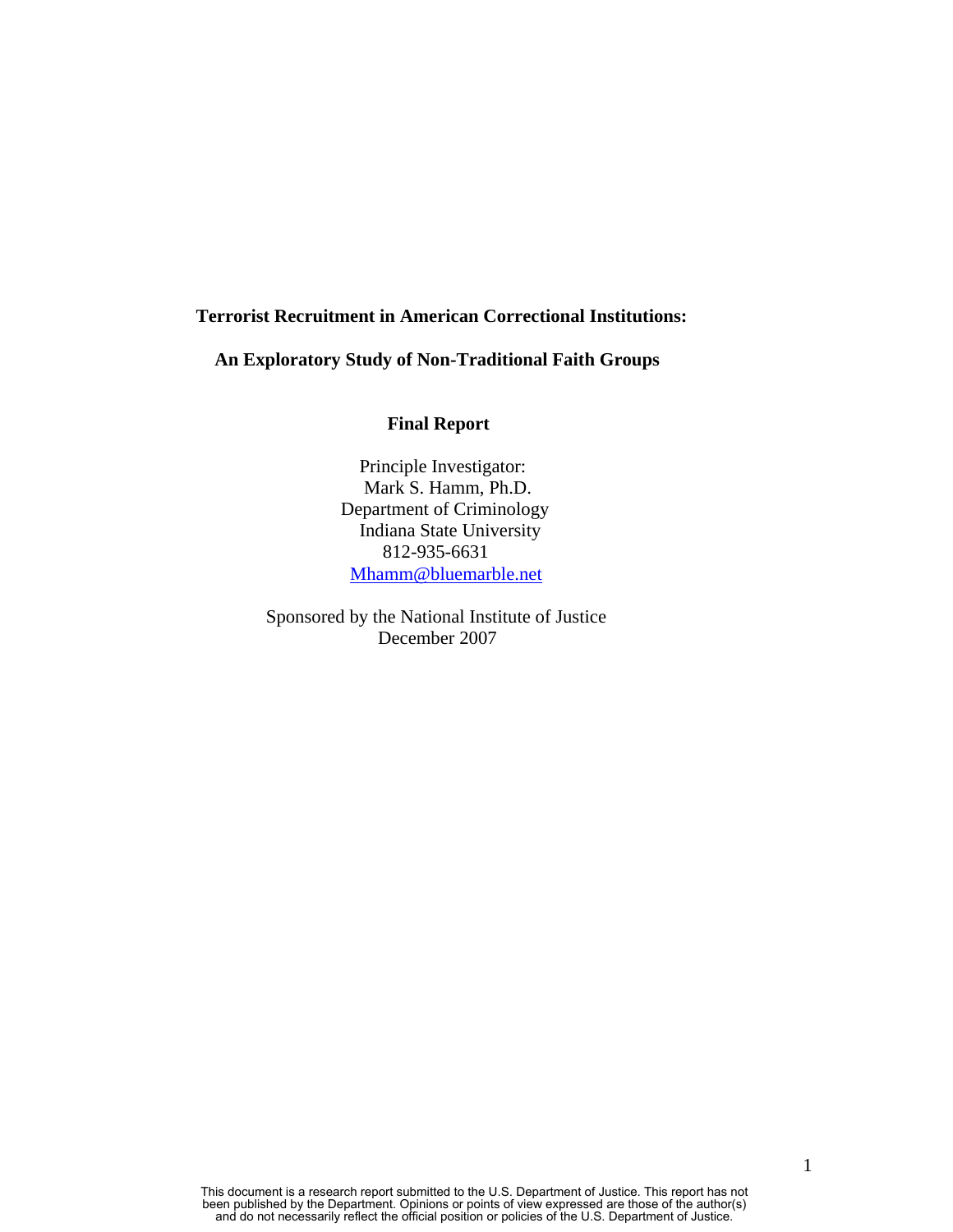# **Terrorist Recruitment in American Correctional Institutions:**

# **An Exploratory Study of Non-Traditional Faith Groups**

## **Table of Contents**

| Terrorism Kingpins: The Hidden Hand of Terrorist Recruitment 32       |
|-----------------------------------------------------------------------|
|                                                                       |
|                                                                       |
|                                                                       |
| Chapter 3: A Mighty Precious Thing: Religious Conversion in Prison 54 |
|                                                                       |
|                                                                       |
|                                                                       |
|                                                                       |
|                                                                       |
|                                                                       |
|                                                                       |
|                                                                       |
|                                                                       |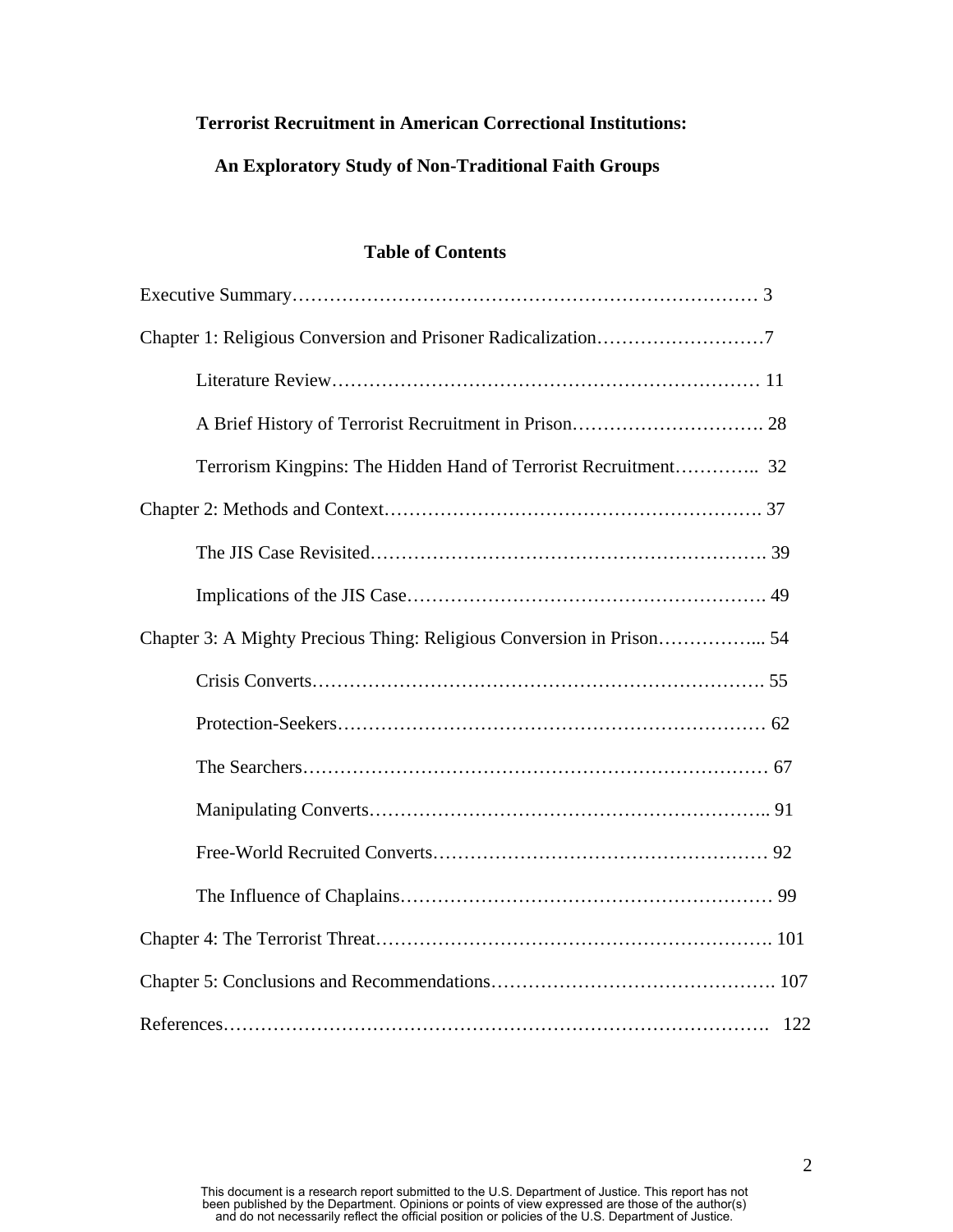#### **Executive Summary**

Today, there are thousands of followers of non-Judeo-Christian faith groups in American correctional institutions. Research suggests that many of these prisoners began their incarceration with little or no religious calling, but converted during their imprisonment. According to the FBI, some of these prisoners may be vulnerable to terrorist recruitment. The purpose of this research is three-fold: (1) to collect baseline information on nontraditional religions in United States correctional institutions; (2) to identify the personal and social motivations for prisoners' conversions to these faith groups; and (3) to assess the prisoners' potential for terrorist recruitment. The study creates a starting point for more in-depth research on the relationship between prisoners' conversion to nontraditional religions and extremist violence.

The work is organized into five chapters. Chapter 1 presents a comprehensive review of the literature bearing on the research objectives. This includes an historical overview of Moorish Science Temple and the Nation of Islam, American versions of Islam that have played an important role in radicalizing prisoners through religious identity. The review shows that there are currently opposing views about Islam in prison. One side of the debate takes the position that the Muslim faith offers prisoners a viable path to rehabilitation. The opposing view claims that Islamic prisoners are a threat to U.S. security. Criminological evidence shows that the greatest danger to security is found in mutating forms of "Prison Islam." Other evidence indicates that the threat emanates from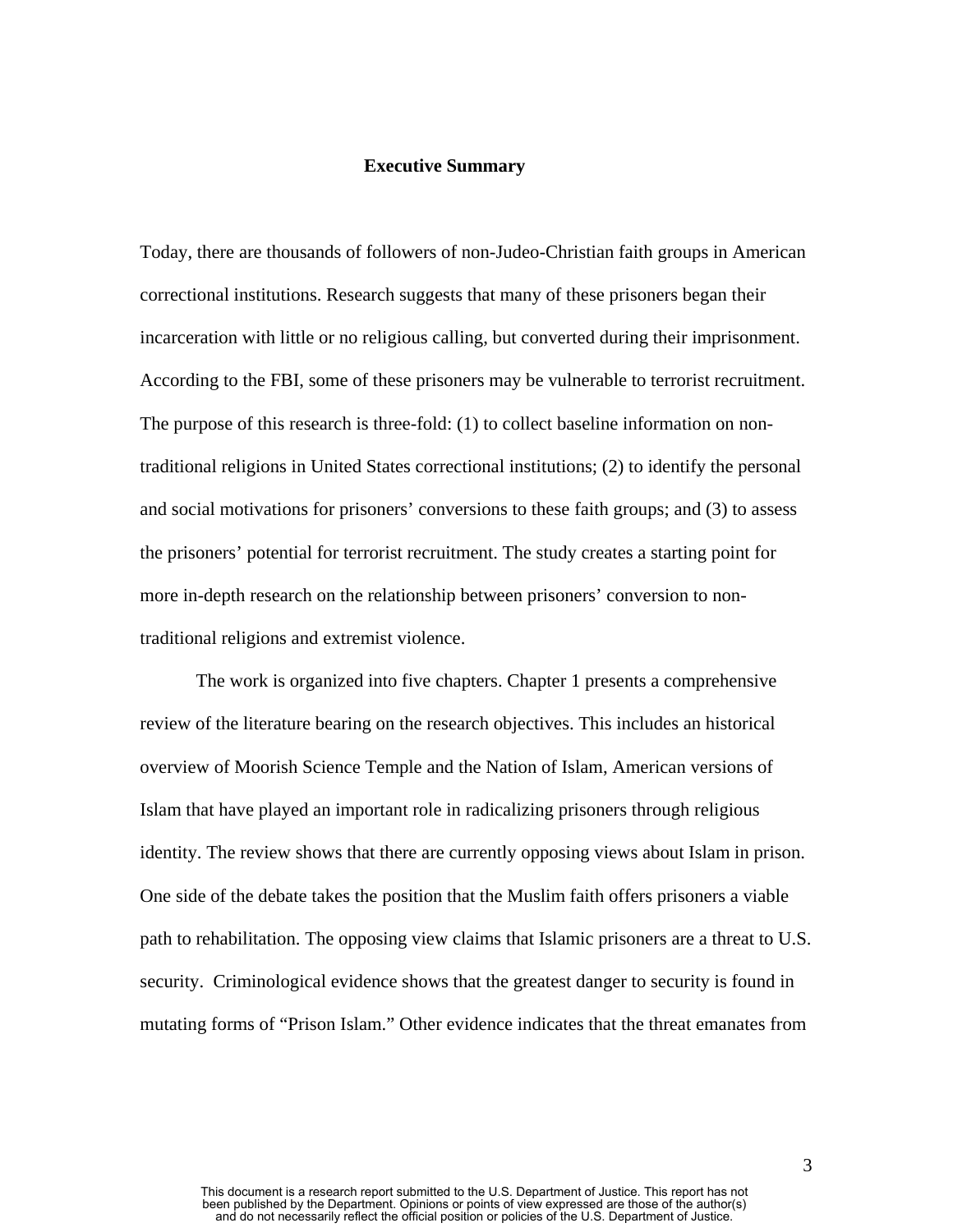dozens of high-profile terrorists who are already serving lengthy sentences in American correctional facilities.

Research methods and the social context of the analysis are presented in Chapter 2. Interviews were conducted with 15 prison chaplains, nine gang intelligence officials, and 30 prisoners incarcerated for violent crimes in Florida and California. Interviews with administrative chaplains focused on the number and types of non-traditional faith groups in their State, as well as the policies used to administer services. At the institutions, chaplains and prisoners were questioned on the process of religious conversion, including motivations for conversion. Risk assessments of terrorist recruitment were provided by gang intelligence officials. Special attention is given to an operational terrorist plot waged by a gang active at the California State Prison-Sacramento in 2004 and 2005 known as JIS (Jam'iyyat Ul-Islam Is-Saheed). The JIS case is important because it represents an international post-9/11 trend toward homegrown terrorist cells whose members seek al-Qaeda's blessing for an attack. Central to JIS's transition to terrorism was its charismatic leader who successfully cemented the group's spiritual identity onto its gang history. The case demonstrates that under certain conditions American correctional institutions are indeed vulnerable to prisoner radicalization and terrorist groups that infiltrate, recruit, and operate inside the walls.

Chapter 3 presents results of the interviews with chaplains and prisoners. These prisoners had undergone religious conversions to the following faiths during their incarceration: traditional Islam, Nation of Islam, Moorish Science Temple, and Prison Islam; Hinduism and Buddhism; Native-American; Black Hebrew Israelism; Wicca; and white supremacy religions (Odin/Asatru and Christian Identity). While some conversions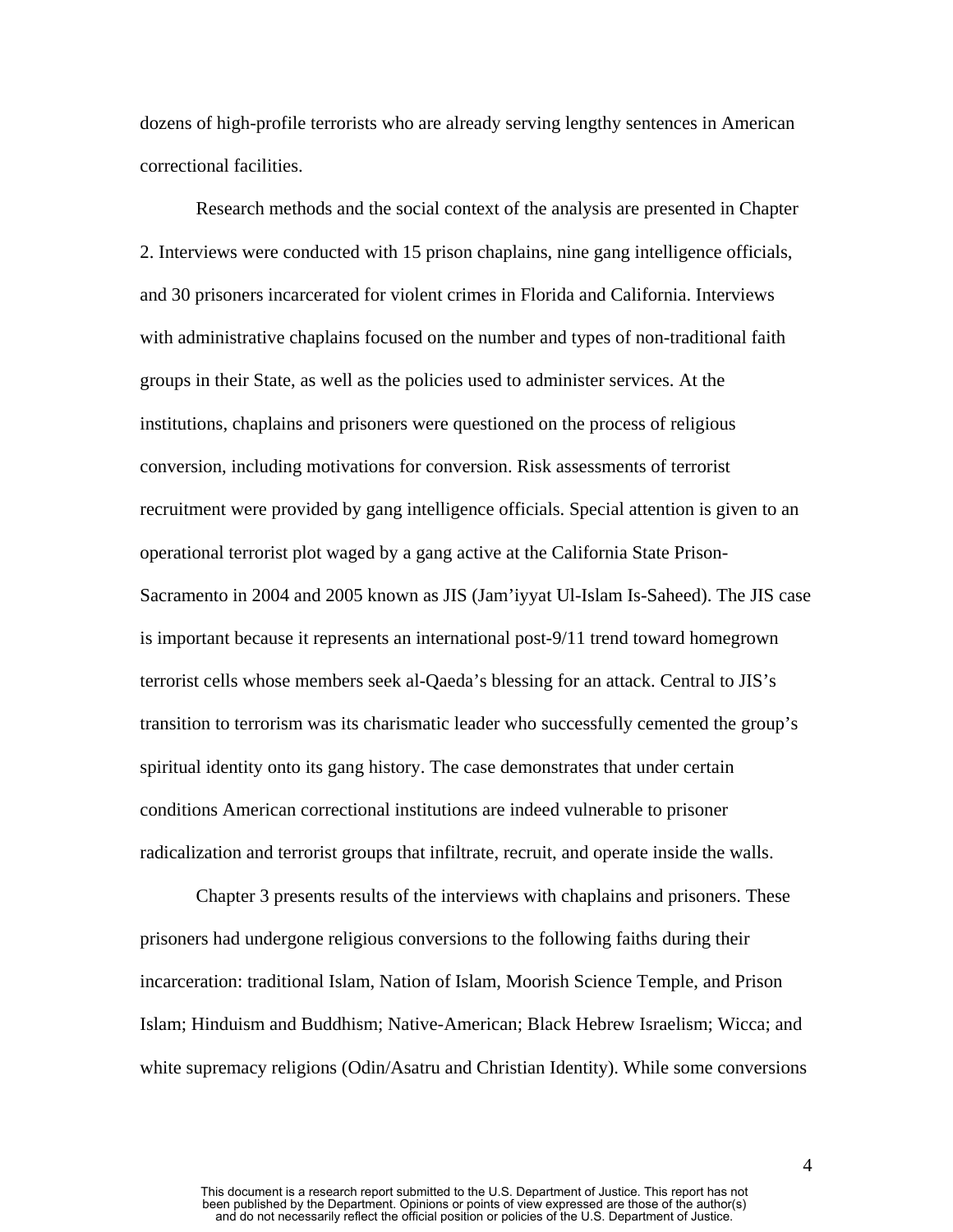are motivated by personal crisis and others by the need for protection, the primary motivation for conversion is spiritual *searching*. The study shows that friendship and kinship networks are important in explaining how people are recruited into new religious movements. For the vast majority of inmates who convert to Islam and other non-Judeo-Christian faiths, the experience is a positive one. However, from the crucible of good behavior comes the potential for ideologically-inspired criminality, especially in overcrowded maximum security prisons where there are few rehabilitation programs; a shortage of chaplains to provide religious guidance to searchers; serious gang problems; and more politically charged living areas than in lesser-custody institutions.

Chapter 4 examines the extent to which converted inmates may be vulnerable to radicalization and terrorist recruitment. Intelligence officers agree that most inmates are radicalized by other radical inmates, and not by outside influences. Radicalization occurs through a process of one-on-one proselytizing by charismatic leaders. Consistent with the JIS case, the most significant threat stems from fringe elements of Prison Islam. Gang dynamics have become extremely complex in recent years as members are now crossing racial lines to increase their numbers for protection. Former rivals, like the Crips and Bloods, are joining forces under Islamic banners. Neo-Nazis are becoming Sunni Muslims. Meanwhile, there is growing conflict within inmate Islam as various factions of the faith compete for followers, thereby pitting the Nation of Islam against Sunnis, Sunnis against Shiites, and Prison Islam against them all. Moreover, radicalization is developed on a prison gang model.

Conclusions and recommendations for criminal justice policy are offered in Chapter 5. The study's main conclusion is that the danger to U.S. security is not the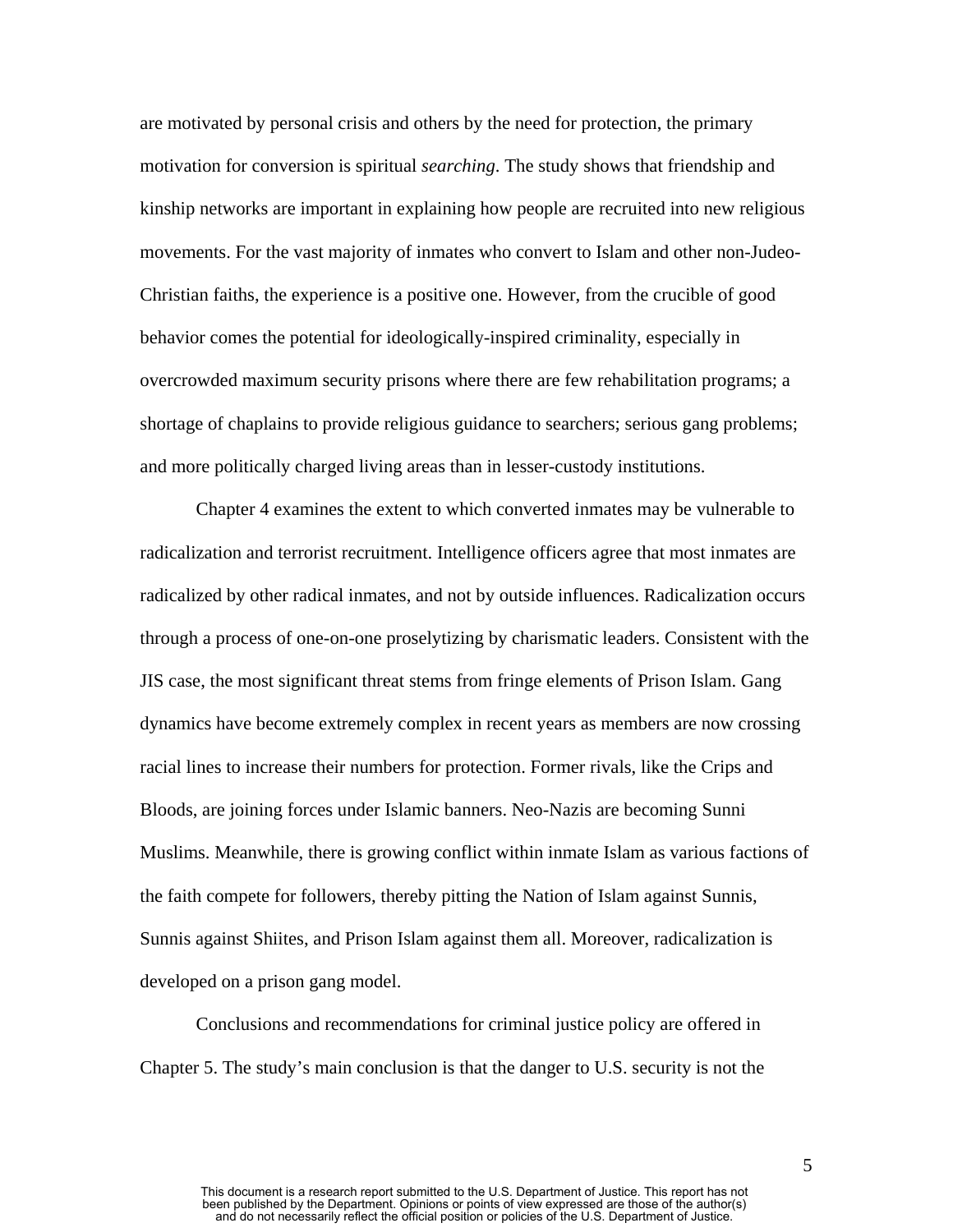number of adherents to Islam, or to white supremacy religions, but in the potential for small groups of true believers to instigate terrorist acts upon their release from custody. Although terrorist recruitment in prison is a problem unlike any other faced by correctional administrators today, the study recommends that certain steps be taken to address the problem. Foremost among them is the hiring of chaplains in overcrowded maximum security prisons. Without them, radicalized prisoners are free to operate on their own, independent of religious authority to ensure moderation and tolerance.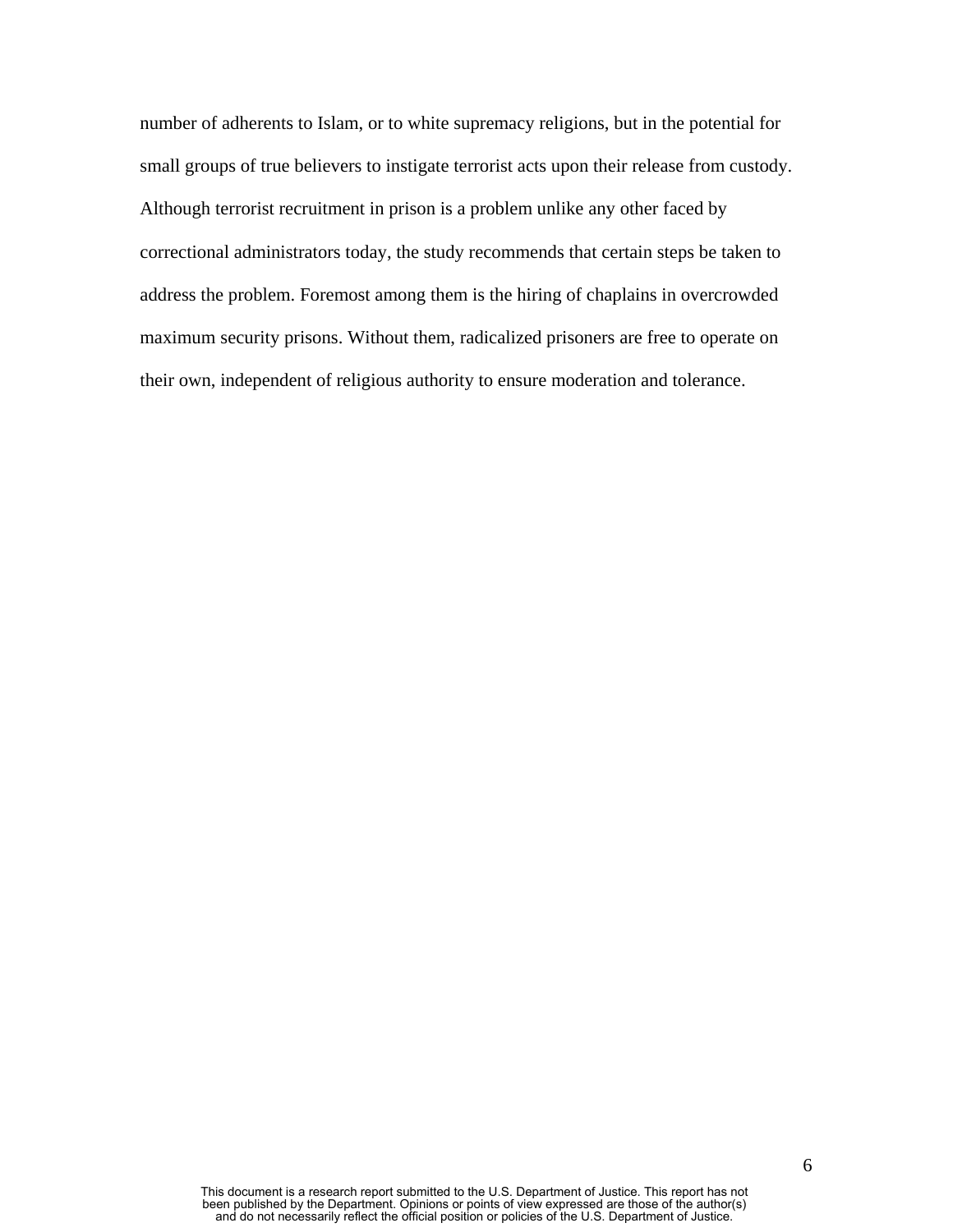#### **CHAPTER ONE**

#### **Religious Conversion and Prisoner Radicalization**

.

Criminologists generally agree that religion offers prisoners a way to adjust to institutional life by providing natural means to cope with unnatural surroundings (Clear et al., 1992; Dammer, 2000; Johnson, 2004; Thomas and Zaitzow, 2004). In this way, religious involvement is viewed as an alternative to such common prisoner adaptations as passivity, withdrawal, conning, aggression, and predatory violence (Sykes, 1958). Because prisons are isolated and closed communities, non-traditional religions may appear more prominent in prison populations than they do in society; therefore, these faith groups represent greater membership options for prisoners than do traditional religions.

Those who know the most about the religious lives of prisoners—prison chaplains—agree that inmate conversions take place through friendship and kinship networks. This is especially so for non-traditional groups. Research shows that social networks are very important in explaining how people are recruited into new religious movements and organizations (Lofland and Stark, 1965). Chaplains also agree on another thing: That membership in a religious group does not necessarily equate with conversion. Individuals can be members of the same group in different ways and with varying degrees of commitment. Moreover, it is possible to participate in religious groups and rituals either with, or without, assuming a new way of life. Religious involvement among prisoners is a complex phenomenon, motivated by a host of social and psychological factors. These may be summarized as follows.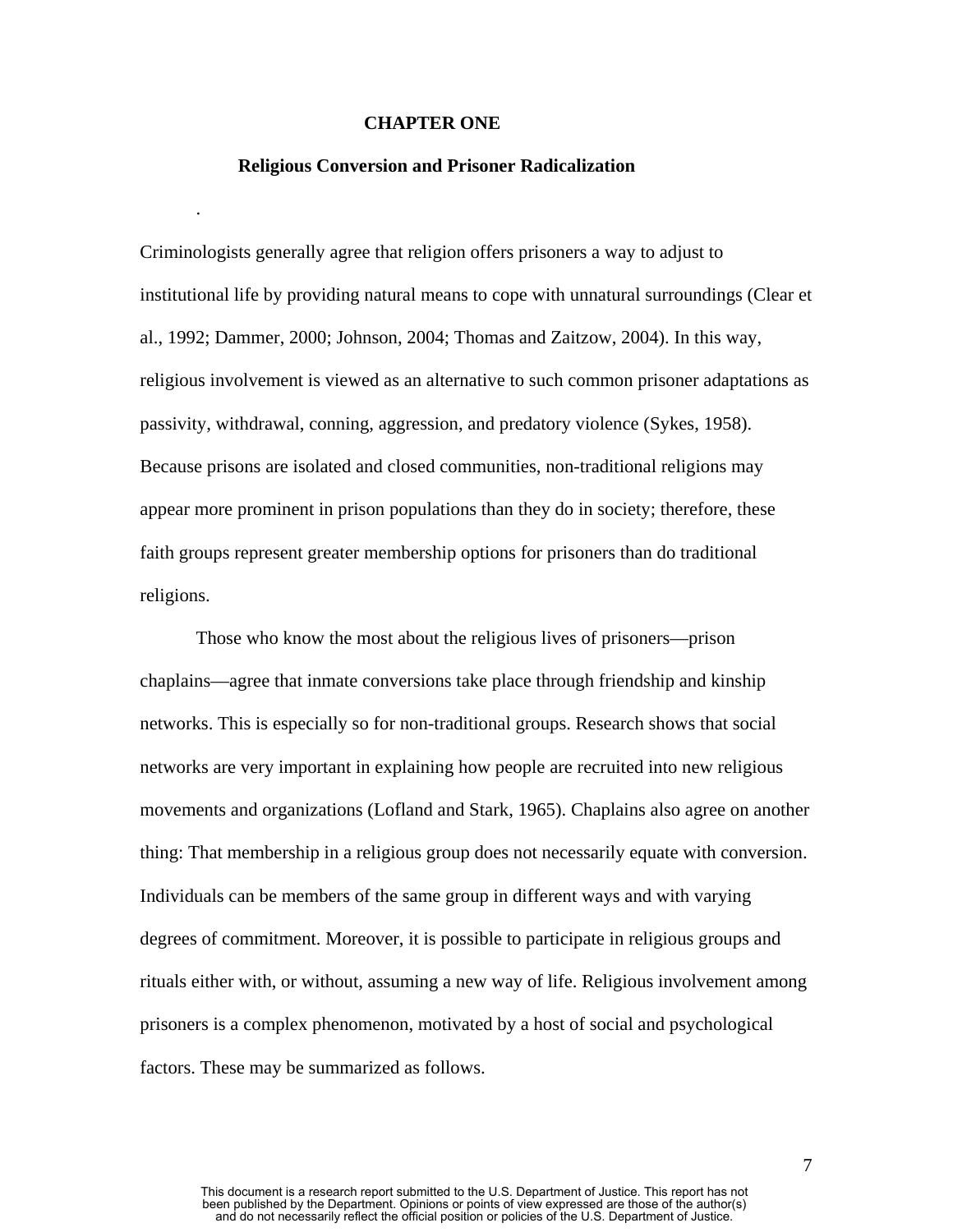*1. The Crisis Convert*. Some prisoners turn to religion for the same reason that many people do: To cope with personal crisis brought on by the loss of a loved one, divorce, illness, drug and alcohol addiction, or (and this is unique to prisoners) emotional trauma caused by the loss of liberty due to incarceration.

 *2. The Protection- Seeking Convert.* Membership in a faith group may be motivated by an inmate's need for protection from theft and physical assault (the basis of "wheeling and dealing") through the establishment of a strong cultural identity within the prisoner subculture (Irwin, 1980).

*3. The Searching Convert*. Men and women who come to prison with little or no religious background are suddenly thrown into an environment where religious options abound, and where an estimated one in three inmates participate in some form of religious programming (Dammer, 2002). Due to their inexperience with sacred texts, rituals, and the disciplinary practices of religion, some prisoners will stumble in their attempts to find a faith group. They become searchers. Some join a religion out of haste, some affiliate with a group out of peer group pressure, and still others become serial joiners, jumping from one religion to another. The searcher is similar to Richardson and Stewart's (1977) notion of "conversion careers," a process whereby certain people on spiritual quests are able to assume and subsequently abandon a succession of convert roles.

*4. The Manipulating Convert.* Prisoners may "get religion" for manipulative purposes, such as the right to special diets, access to books, musical instruments, and religious gatherings (including contact with the opposite sex), or the privilege of wearing religious emblems, beads, beards, and/or various articles of clothing if one's religious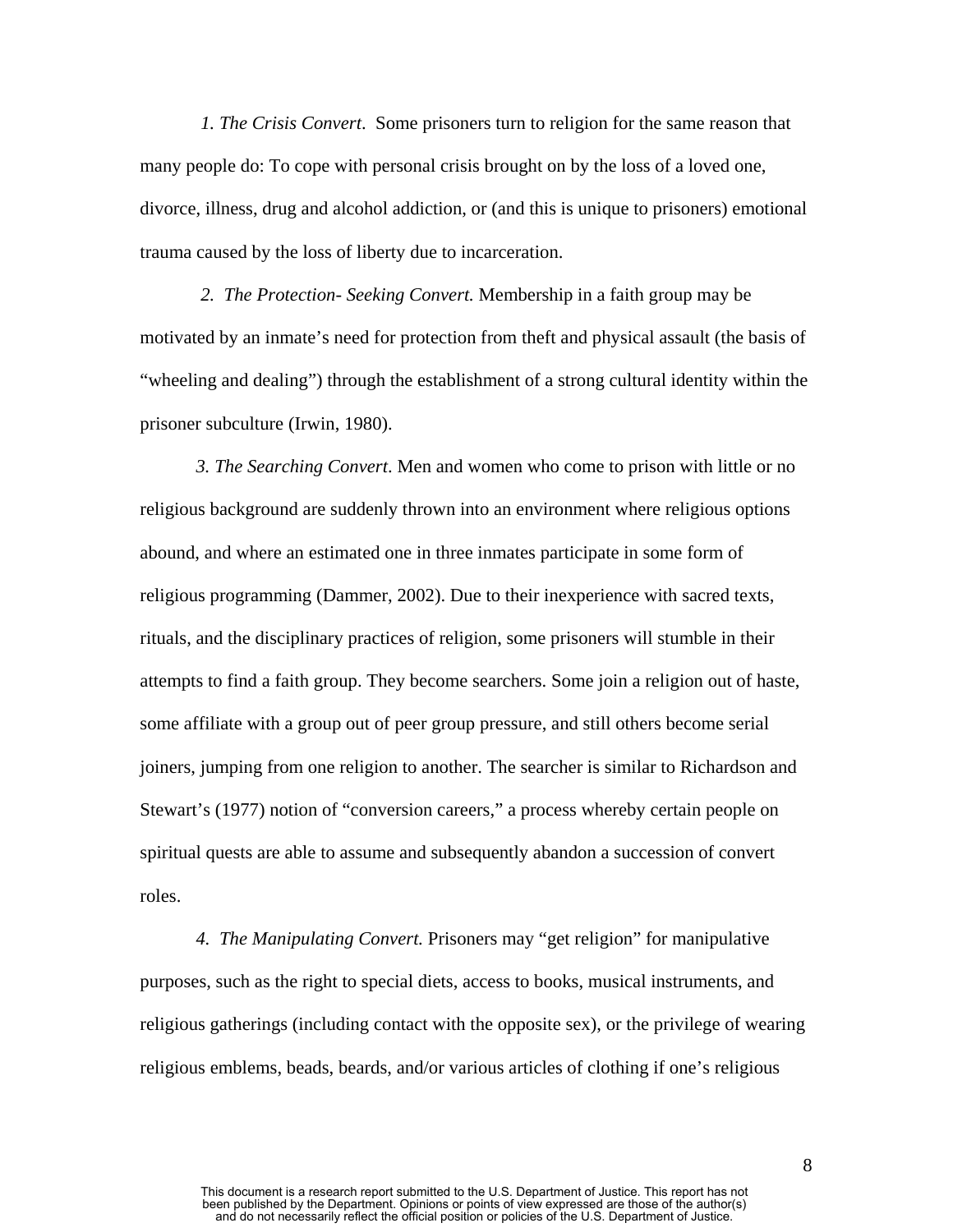beliefs require it. Also, some inmates may hope that prison and parole authorities will view their religious involvement as an attempt to become moral, pro-social, and lawabiding (Dammer, 2002).

 *5. The Free-World Recruited Convert.* Membership in a faith group may involve the influence of free-world religious leaders. Typically, prisoners engage in intensive interaction with these leaders, whose recruitment efforts involve prison visits, along with their distribution of newsletters and religious materials to prisoners, and the promise of after-care resources for them (jobs, housing, education, etc.).

Researchers have historically been interested in the authenticity of religious conversions. Studies suggest that the authenticity of prison conversions will vary. Some inmates will minimally involve themselves in the chosen faith; others' commitment will wax and wane; and still others undergo an authentic conversion. Authentic conversions involve radical personal change—a deep religious experience, one in which the prisoner is "slain in the spirit" through reflection, study, and ritual. As a result, prisoners acknowledge their criminal histories. They become penitent and attempt to redirect the focus of their lives. Authentic conversions are, as the term implies, genuine transformations of the soul. They entail "the displacement of one universe of discourse by another or the ascendance of a formerly peripheral universe of discourse to the status of a primary authority" (Snow and Machalek, 1984:170). Authentic conversions are thought to occur more often in maximum security prisons—with their stringent control mechanisms, scarce resources and programs, and a greater number of serious felons than in lower-custody institutions with fewer controls, more leisure time activities, and fewer violent offenders (Thomas and Zaitzow, 2004).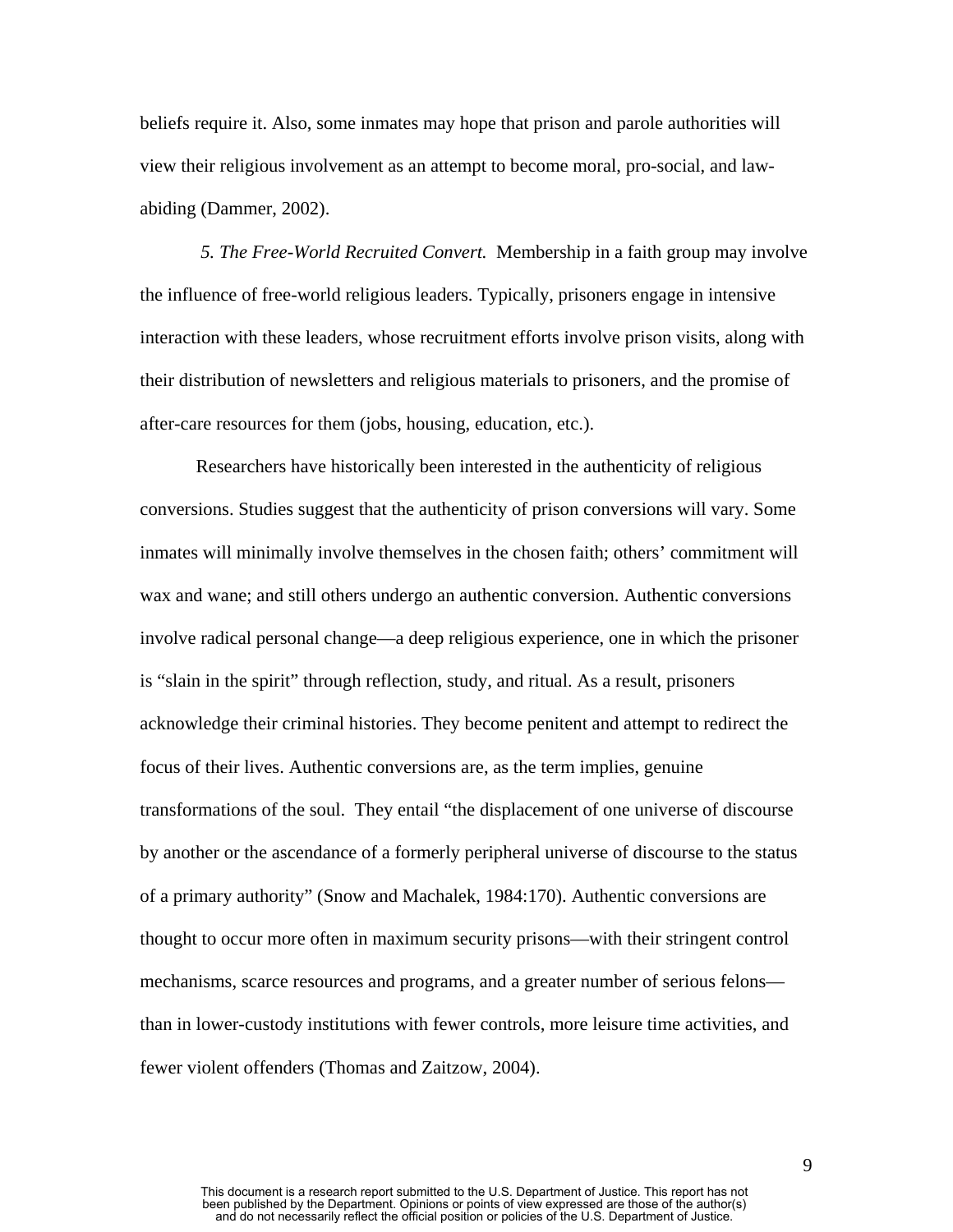These presumptions form the basis of the first research question: Which of the aforementioned motivations are most often cited by chaplains, and by prisoners themselves, as the reason for joining a faith group? Most of the research attempting to explain religious conversion has relied primarily on such verbal accounts for data on the underlying cause of conversion (Snow and Machalek, 1984). This research tests the hypothesis that, no matter the motivation, joining a non-traditional religion provides a means for prisoners to take advantage of available resources to use their time in a more productive manner than prisoners who identify with, and internalize, more debilitating and aggressive forms of prison culture. Stated more sociologically, membership in nontraditional faith groups can have a humanizing effect on prison culture by reducing the salience of predatory, exploitative, and fatalistic behaviors normally required to survive.

 There is also reason to believe the opposite: That religious conversion among prisoners leads to terrorism. In 2006, then-Attorney General Alberto Gonzales stated that "The threat of homegrown terrorist cells—radicalized online, in prisons and in other groups of socially isolated souls—may be as dangerous as groups like al-Qaeda, if not more so" (Gonzales, 2006). Yet there is no consensus on this issue; in fact, prison chaplains, along with a growing number of wardens and FBI agents, claim that there are few documented cases of U.S. inmates joining a terrorist group while in prison (Zoll, 2005). This position has been succinctly summarized in Congressional testimony by Paul Rogers, Past-President of the American Correctional Chaplains Association. "Regarding reports of prisons being infiltrated by terrorists or terrorist organizations via prison religious programs," he said, "these have been blown way out of proportion" (Rogers, 2003:3).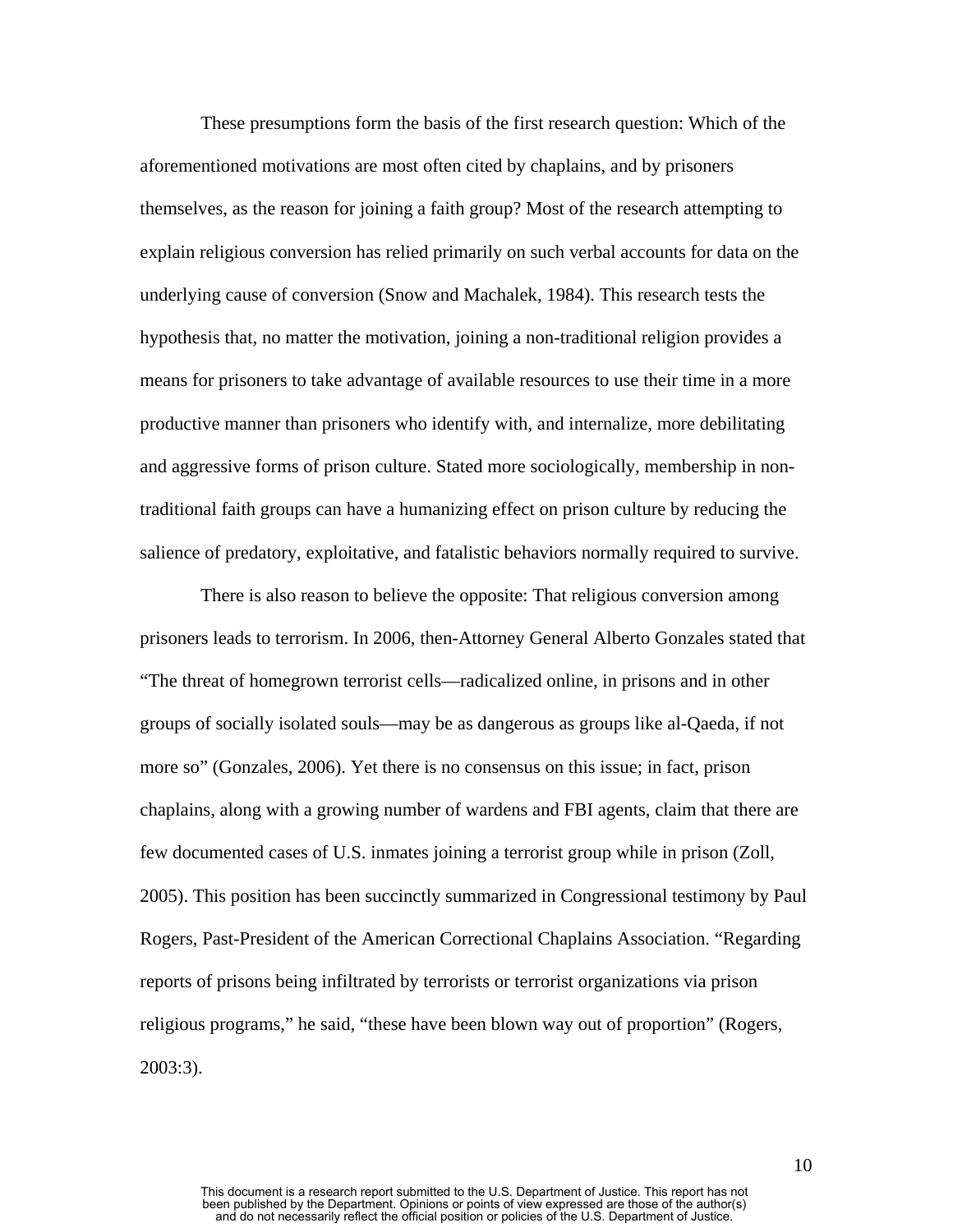These polar arguments set the stage for the second research question: What do correctional intelligence officials have to say about the potential for religiously-converted prisoners to become terrorists? A testable hypothesis is, therefore, that prisons may be fertile recruiting grounds for extremists who exploit prisoners' conversions to nontraditional faith groups.

#### **Literature Review**

While the research on religion in prison is vast and varied, few studies bear on the questions posed in this project. And with few rare exceptions—such as Lozoff's (1985) classic study of Hinduism in prison—research on non-Judea-Christian religions focus almost exclusively on Islam. The majority of these studies provide information on the rights, duties, and customs of Muslim prisoners (e.g., el-Hassan, 2002; Hill, 2002), or they deal with the Nation of Islam.

#### *Islam in Prison: The Theology of Correction*

1

That history begins with the religion known as Moorish Science Temple. Established by Nobel Drew Ali in Chicago in 1925, Moorish Science is a uniquely American form of Islam based on the idea that African Americans are descended from the Moors, a North African tribe whose practice of Islam dates to their invasion of Spain in 711 (Muhammad, 2005).<sup>1</sup> Their ancestors inhabited West Africa, where they established the Moorish Empire that ultimately ruled most of Europe and Asia. Many blacks who were later brought to America as slaves were Muslims; therefore, Nobel

<span id="page-11-0"></span><sup>&</sup>lt;sup>1</sup> Noble Drew Ali (born Timothy Drew in 1886 on a Cherokee reservation in Sampson, North Carolina), first established the Canaanite Temple in Newark, New Jersey, in 1913. In 1916, a dispute led to a division within the Canaanite community. One faction stayed in Newark, while Ali and his followers moved to Chicago, where they founded the first Moorish Science Temple in 1925 (*Ibid*.).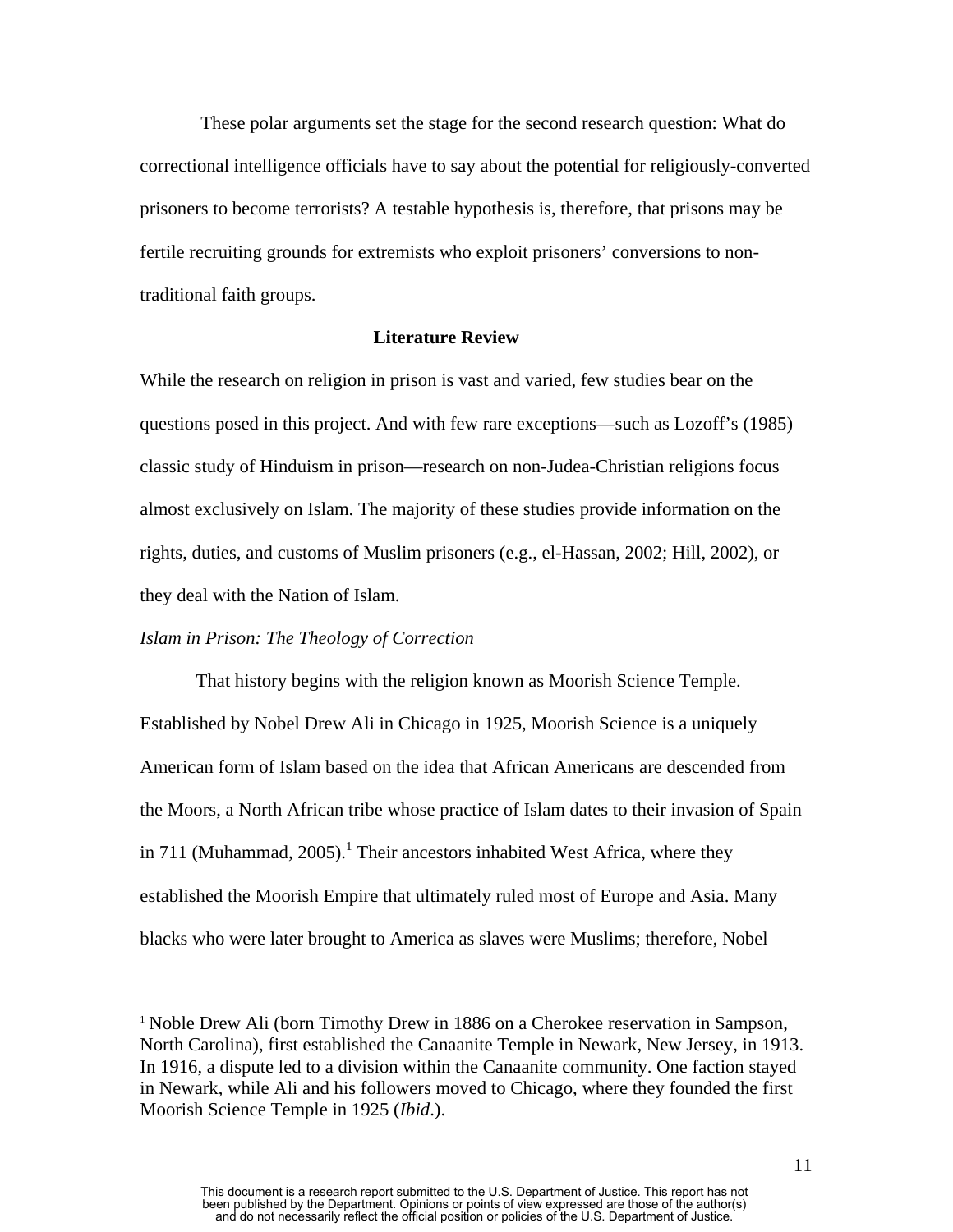Drew Ali argued that the original religion of African Americans is Islam, not Christianity. Slavery would erase that cultural memory, however, and blacks came to accept the label of "Negro" and, as a result, the conditions of slavery (Berg, 2005). This never would have happened to black people, Nobel Drew Ali argued, had they remembered their identity as Moors.

 For historical evidence, Nobel Drew Ali cited the "Black Laws of Virginia," which exempted, among others, Moroccan nationals (or Moors) from slavery. In 1774, the founding fathers declared only "Negros" subject to slavery; legally, then, Moors could not be slaves. According to legend, George Washington, a slave owner, was aware of the precedent established by the Black Laws and cut down the Moorish red flag flown by his slaves, so as to hide their identity (*Ibid*.). This story provided Nobel Drew Ali with the basis of his theodicy—a theology of correction. The Moroccan star and crescent, fezzes, the Moorish flag, and the correction of "El" or "Bey" to the surname (meant to signify Moorish descent)—all came to symbolize the Moorish identity in America and membership in the Moorish Science Temple.

 The Nation of Islam evolved from Moorish Science mythology, yet with a stronger emphasis on race. Founded in Detroit, Michigan, by an enigmatic figure named Wali Fard Muhammad (also known as Wallace Dodd Ford) in 1930, the Nation of Islam was built on the idea that African Americans are descendents of the original Black Humanity, who later produced the wicked white race. Fard, who claimed he was born in Mecca in 1877 (though some scholars place his birth in Southern California in 1896), was probably a white man of Lebanese descent. Fard arrived in Detroit in 1929 after serving a three-year sentence in San Quentin for selling narcotics to an undercover policeman. Fard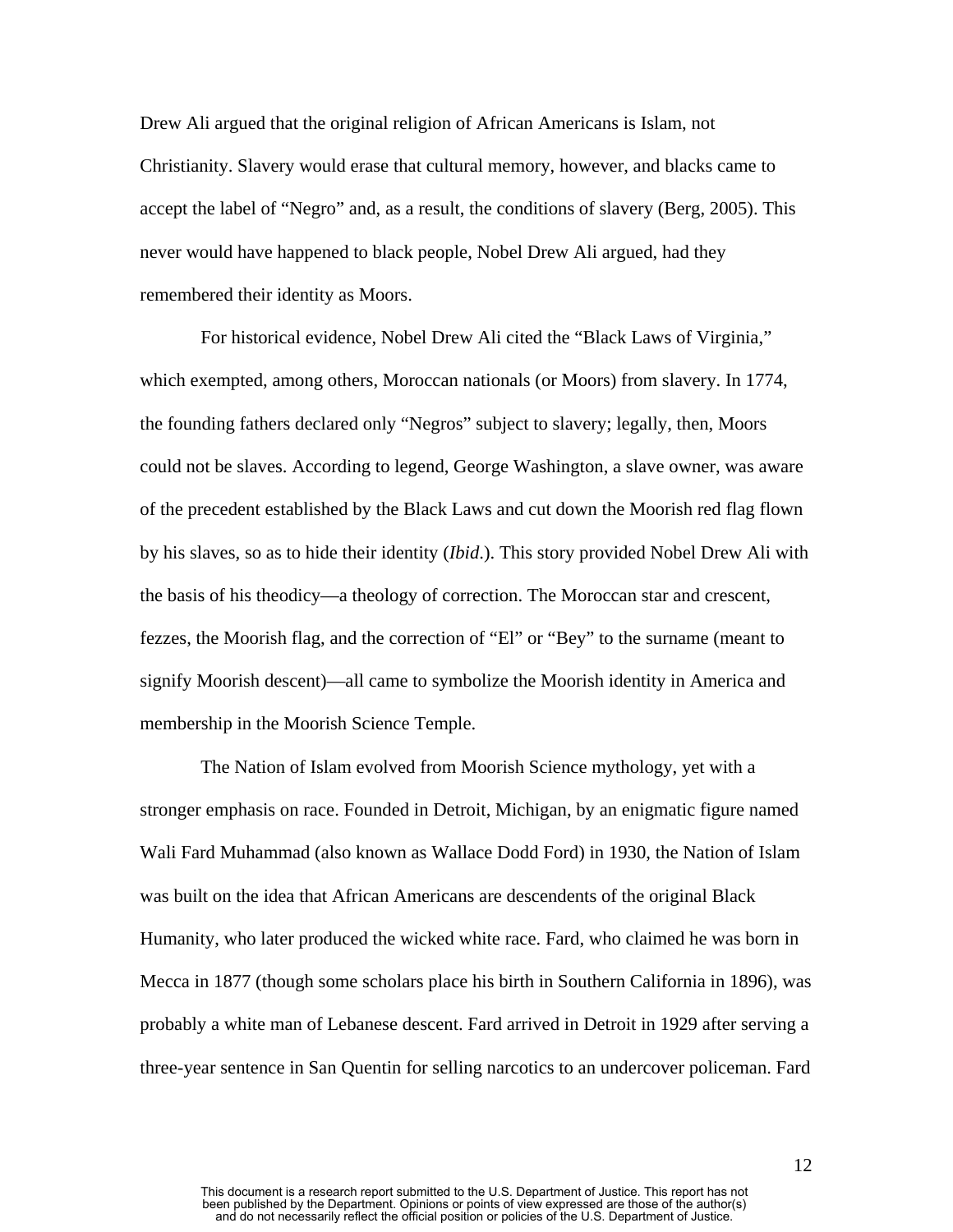began to attract the attention of poor blacks as he walked the streets selling fabrics and expounding a novel religious and political message which blended tenants of traditional Islam with anti-white assertions (Lee, 1996). Fard presented himself as "The Prophet" and the reincarnation of Nobel Drew Ali, preaching that American Negroes were actually Asiatic-African descendents of the lost tribe of Shabazz from Mecca. According to Fard, these Negroes were "the cream of the planet," which had been captured, exploited, dehumanized, and enslaved (Muhammad, 2005). Fard had come to the black neighborhoods of Detroit to resurrect what he called "The Lost-Found Nation of Islam in the Wilderness of North America" (Berg, 2005). Like Nobel Drew Ali, Fard's theology was one of correction: For Negroes to struggle against the white racism they encountered in everyday life, they must have a history that reversed the traditional account of African contributions to civilization. They must also have independence and a culture that stresses preparedness for protection of self and honor. But most importantly, they must return to their ancestral faith: Islam.

 When Wali Fard Muhammad disappeared in 1934, the Nation of Islam was inherited by his tireless and loyal lieutenant, Elijah Muhammad (formerly known as Robert Pool). The Detroit temple now counted some eight-thousand members; and when Elijah Muhammad moved to Washington, D.C., in 1935, he opened a second one there. Muhammad moved to the south side of Chicago in 1940 where he opened a third temple; a fourth was opened in Milwaukee the same year. Then in 1942, the Nation of Islam began its first prison ministry in Petersburg, Virginia (Evanzz, 1999).

 By this time Elijah Muhammad was a prisoner himself. In 1942 he was sentenced to a four-year term at the federal penitentiary in Milan, Michigan, for refusing induction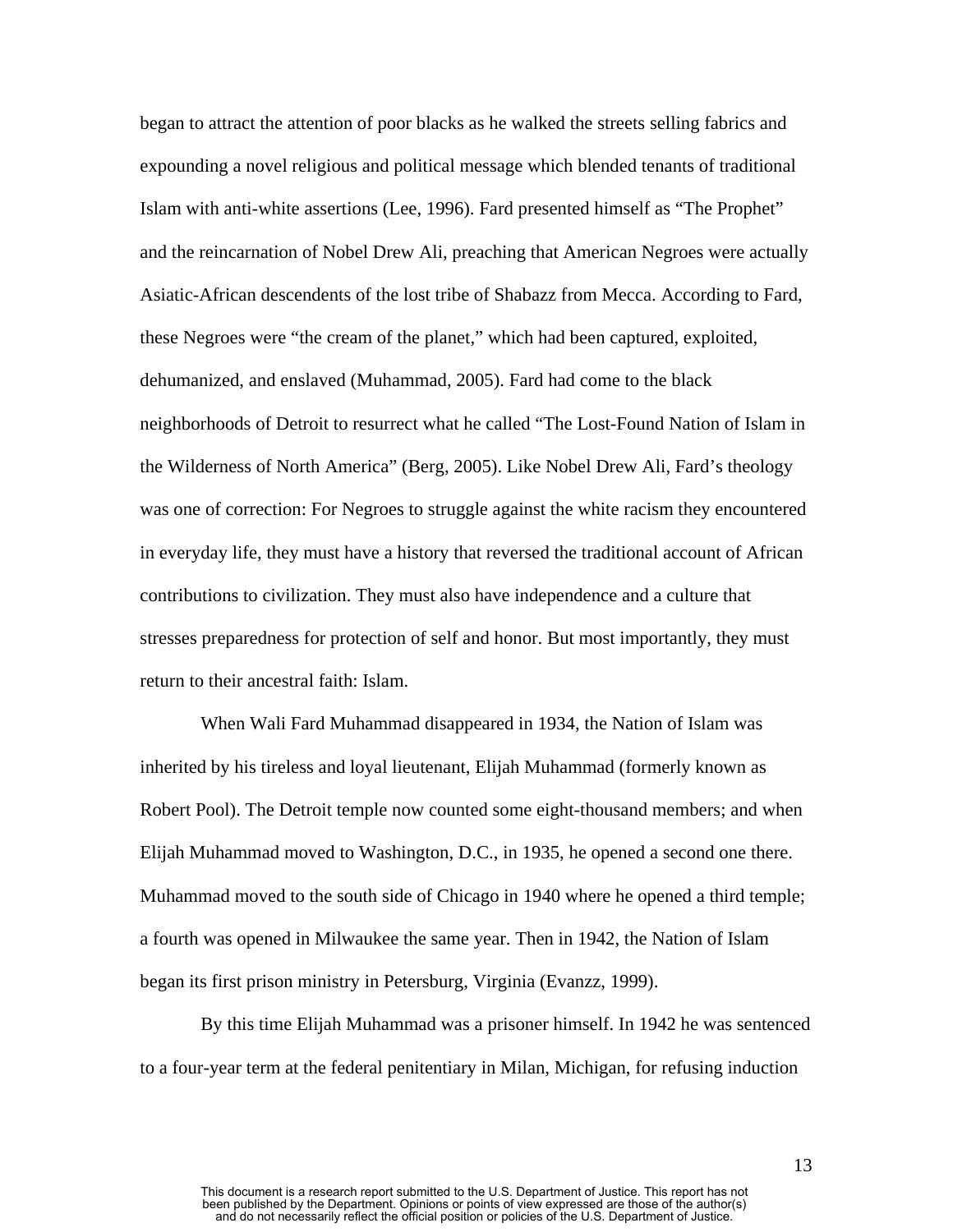into World War II. While in prison, Elijah Muhammad engaged in a deep study of Islam's history and culture. He also observed that through prisoner labor and cooperation, the Milan facility was able to produce food to meet the needs of the inmate population. Upon his release in 1946, Muhammad returned to Chicago where he set out to redress the complex social problems arising from the Great Migration and the rise of the urban ghetto. Demonstrating an enhanced personal authority since his incarceration, Muhammad pushed the Nation's goal of racial self-reliance. This led to the establishment of Muslim-owned farms, dairies, grocery stores, transportation businesses, and an expanded prison outreach program (Muhammad, 2005).

In 1948, that campaign reached a 23-year-old prisoner at Massachusetts' Concord Reformatory named Malcolm Little—later, Malcolm X—whose contribution to the selfawareness of African Americans, both in prison and out, would become enormous. Malcolm X experienced an authentic prison conversion to the Nation of Islam through his kinship network. As Malcolm told his biographer, Alex Haley:

My brothers and sisters in Detroit and Chicago had all become converted to what they were being taught was the "natural religion for the black man"…They all prayed for me to become converted while I was in prison. They had decided that [Malcolm's younger brother] Reginald, the latest convert, the one to whom I felt closest, would best know how to approach me, since he knew me so well in the street life….And [after the conversion] anytime I got a chance to exchange words with a black brother in stripes, I'd say, "My man! You ever heard about somebody named Mr. Elijah Muhammad?" (Haley and Malcolm X, 1975: 168, 171)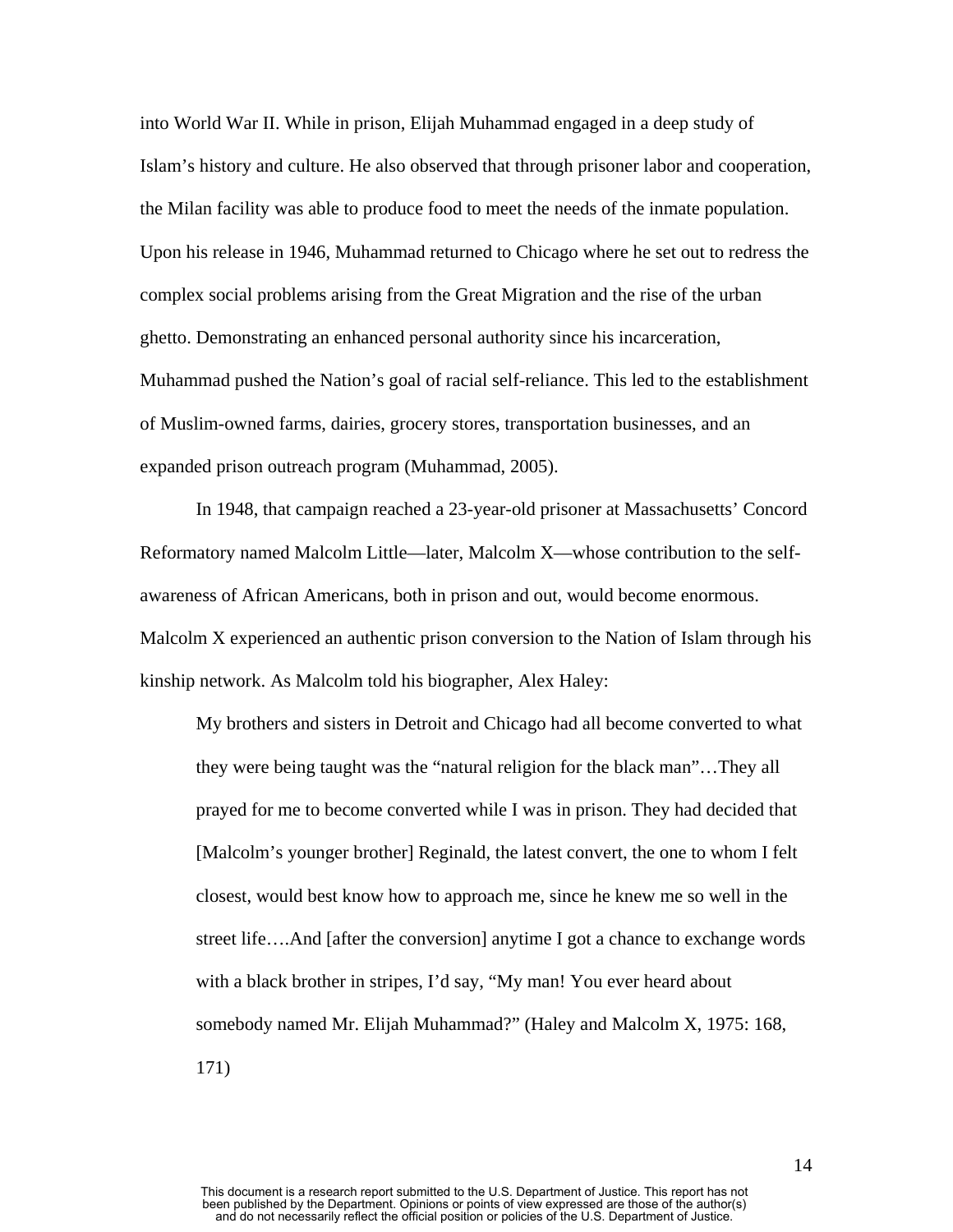Along with Moorish Science Temple, the Nation of Islam experienced a slow but steady growth in prisons throughout the 1950s and early 1960s, yet because of their unique cultural and religious customs, Muslims represented a minority among black inmates (Dannin, [2](#page-15-0)002).<sup>2</sup> During these years Muslims were often denied the right to openly practice their faith on the ground that it threatened prison security. At issue were the Nation's belief in black supremacy and its distribution of publications urging defiance of prison authorities. In the mid-1960s that threat was exacerbated by something seen as far more menacing—the black liberation movement.

 By then, the Honorable Elijah Muhammad had transformed the Nation of Islam into a broad-based movement with temples in every major city in North America. When Malcolm X convinced the great heavyweight boxing champion Cassius Clay to convert to the Nation in 1964—and when Clay was given the name Mohammad Ali by the Honorable Elijah Mohammad—"Black Muslim" became a household term in America. Then in August 1965, the Watts neighborhood of Los Angeles erupted in a momentous riot. According to L.A. Police Chief William Parker, the Watts riot was instigated by Black Muslims who "fomented general insurrection" (quoted in Branch, 2006: 295).

 That autumn, seven months after Malcolm's assassination at the Audubon Ballroom in New York, Grove Press released *The Autobiography of Malcolm X*, introducing a generation of young readers to Malcolm's tortured journey from pimp to martyr, and his

 $\overline{a}$ 

<span id="page-15-0"></span><sup>&</sup>lt;sup>2</sup> Neither Moorish Science nor the Nation of Islam follows conventional Islamic practices. Followers of Moorish Science celebrate Friday as their Sabbath and pray facing east with hands raised, not prostrated. Members of the Nation pray the same way, though at one point Elijah Mohammed, angry with Arab Muslims, ordered his followers to pray toward Chicago. Neither group recites the Kalima Shahada, nor do they practice the Five Pillars of Islam. Both groups fast during Christmas, rather than during Ramadan. Other celebrations, such as the Prophet's birthday, are also replaced with rituals specific to black history (see El-Amin, 1990; Hasan, 2000).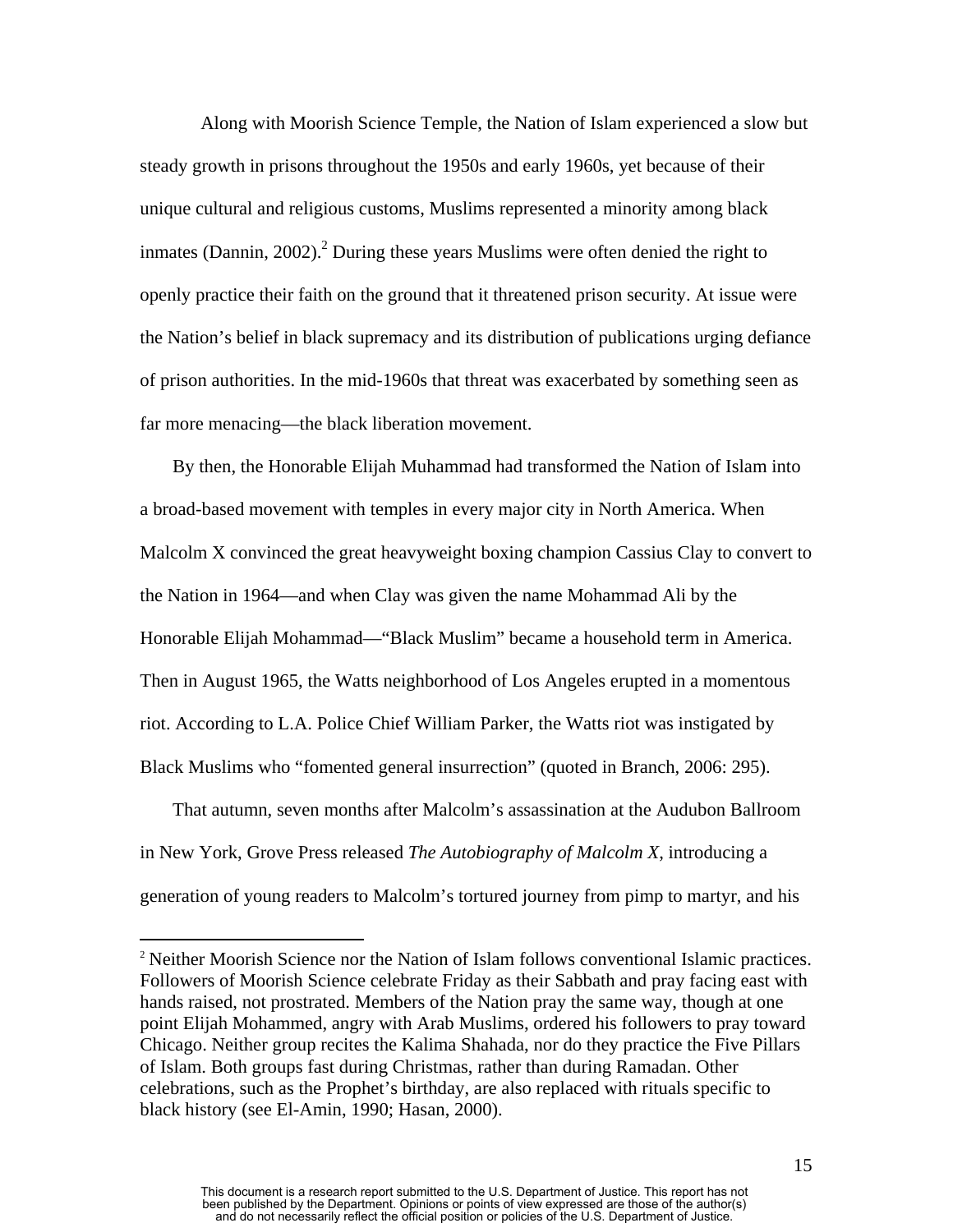invective "that only one force could dissolve racial hatred at its root—purified, nonsectarian Islam" (*Ibid*.: 374). James Baldwin's *The Fire Next Time* (1963), in which he appraised the Nation of Islam and warned that violence would result if white America did not change its attitudes toward blacks, had become a bestseller; while James Brown rode the top of the R&B charts with "Papa's Got a Brand New Bag." All of this was the stuff of legend—historic events that would come to crystallize black pride, nationalism, and radicalism.

 Quite naturally, these events gave the Nation of Islam a formidable recruiting presence behind bars. Scholars of the period argue that black prisoners were attracted to the Nation as part of a shifting pattern of deviant social exchanges that provided inmates an explanation for their criminal behavior by removing individual guilt and shifting it to the oppression caused by white racism (e.g., Jacobs, 1977). Less cynical critics contend that the Black Muslim faith provided prisoners with a rationale for their status and, through prisoner-to-prisoner effort to break the vicious drug/crime cycle in which many had been trapped, gave them a positive self-identity (Lincoln, 1996). In any event, thanks to Elijah Mohammad's leadership, by the late 1960s Black Muslims represented the best organized and the most articulate group to emerge from the nascent prisoners' rights movement.<sup>[3](#page-16-0)</sup> As Irwin (1980) notes: "During the 1960s, Black Muslims became a sizable faction in many prisons, organizing themselves into distinctive groups characterized by a

<u>.</u>

<span id="page-16-0"></span><sup>&</sup>lt;sup>3</sup> Among the converts of this era was Eldridge Cleaver, who was brought into the fold via a friendship network. In his famous 1968 prison memoir, *Soul on Ice*, Cleaver writes: "Butterfly [another San Quentin prisoner] had become a Black Muslim and was chiefly responsible for teaching me the Black Muslim philosophy." Not all prison conversions to Islam have positive outcomes. Several pages later, after describing a "nervous breakdown," Cleaver writes: "I became a rapist." (Cleaver, 1975:179,182).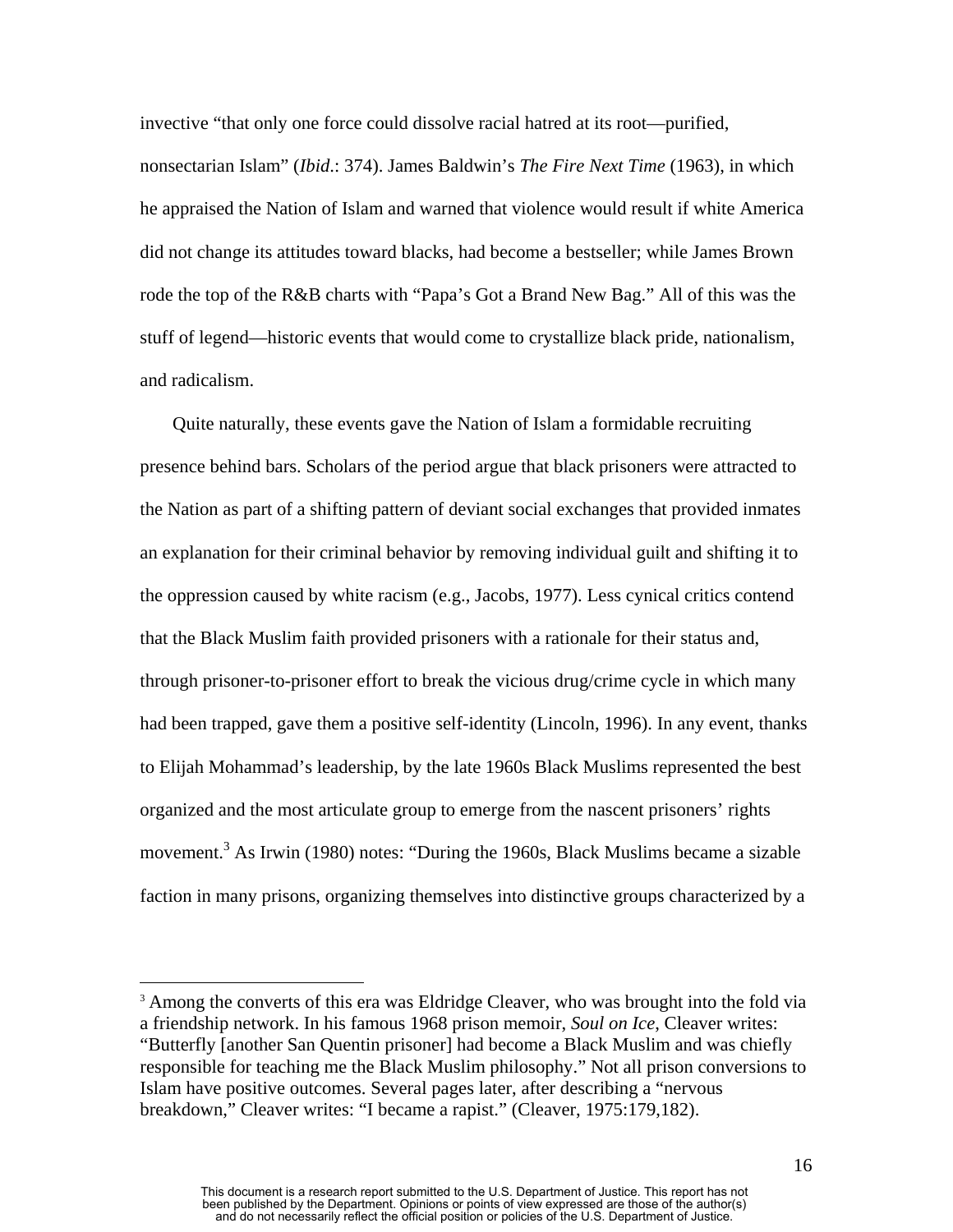high degree of commitment and discipline among their members" (1980:14). Important advances were also being made on the legal front.

 After a long string of cases in the 1960s, the federal courts finally held that black supremacy alone was not sufficient to justify suppression of the Black Muslim faith. The courts ruled that the Nation of Islam and Moorish Science Temple constituted established religions; therefore, Nation and Moorish prisoners were entitled to follow the practices that their faiths prescribed (Allen and Simonsen, 1992). The resolution of the Black Muslim case meant that the standards applied there must apply to any duly recognized religion, thereby forcing prison officials to provide equal protection for all inmates.

 By the early 1970s, then, Black Muslims had established a vital presence within the nation's penal system. With their emphasis on hard work and sobriety, Muslims also represented the prevailing correctional philosophy of rehabilitation. Yet 1971 would be their heyday, making Black Muslims one of the most positive elements ever seen in American corrections.

Beginning on September 9, Muslim prisoners swiftly organized themselves to protect the forty-three guards taken as hostages during the historic Attica uprisings. Five grueling days later, during which time three prisoners were stabbed to death after being marked as snitches, the agreement to end the siege was mediated by two Moorish Science prisoners (Carl Jones-El and Donald Noble) and a Nation inmate (Herbert Blyden X.) (Wicker, 1975). $^{4}$  On September 15, the brother of a slain guard appeared on the CBS

1

<span id="page-17-0"></span><sup>4</sup> On September 13, the final day of the Attica siege, twenty-nine prisoners and ten guards were killed—not by prisoners, but by the crossfire of some two-hundred attacking New York State troopers with shotguns and deer rifles in a bungled attempt to retake hostages. Once the prison was retaken, inmates were stripped, beaten, and threatened with castration (*Ibid*.).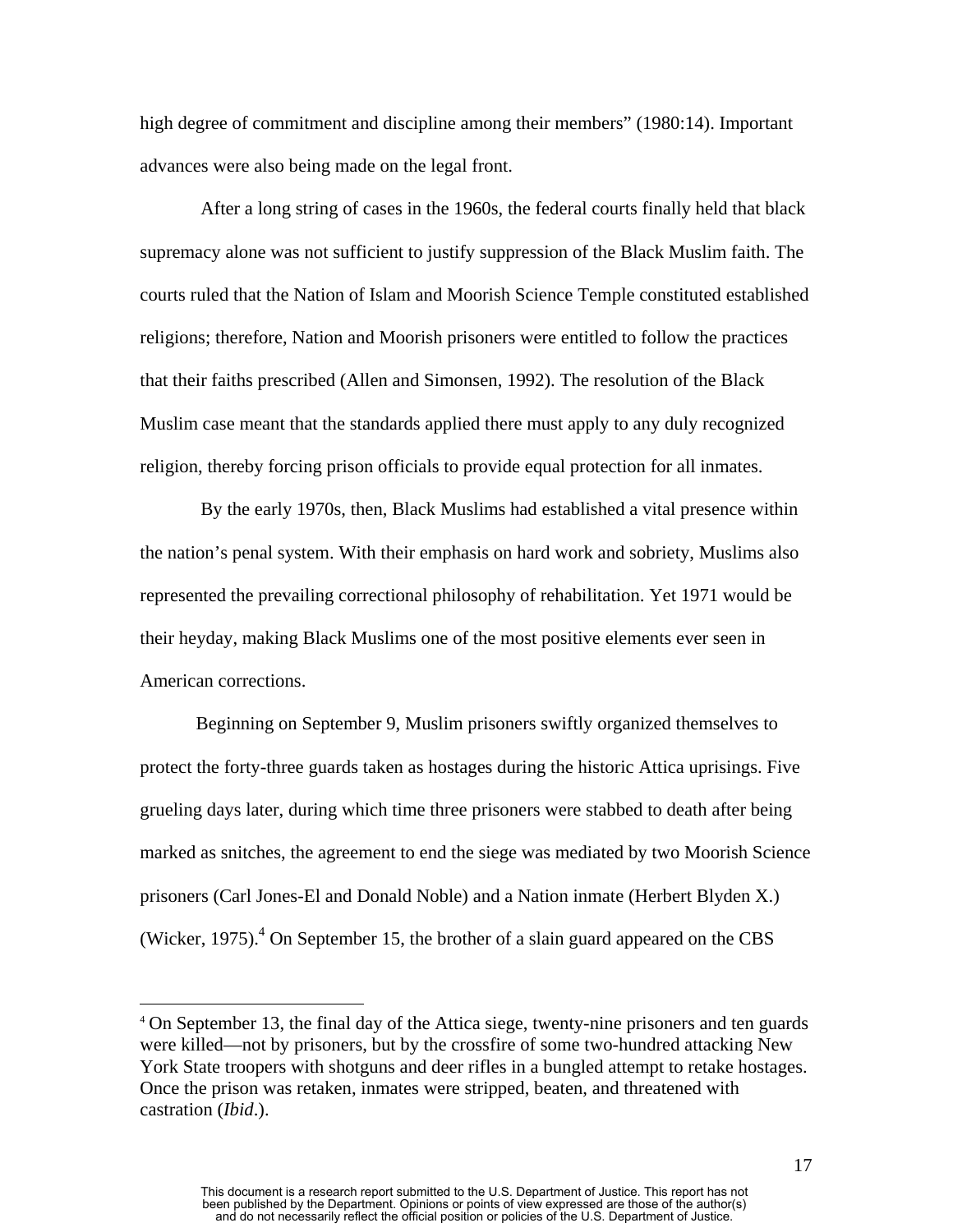Evening News, telling Walter Cronkite that he "no longer [considered] inmates animals" after hearing that Black Muslims had helped save the hostages (Vanderbilt University, 1971). On October 3, *The New York Times* weighed in with a stinging indictment of the all-but-moribund state of academic criminology. "The inmates at Attica considered their conditions so intolerable," wrote a reviewer of Leon Radzinowicz and Marvin Wolfgang's *The Criminal in Society* (1971), "that they were willing to die to dramatize them. This seems a far cry from the analysis of prison conditions in this study (by Gresham M. Sykes)….The criminologists' studies seem to miss the strong racial and political elements of convicts' discontent" (Graham, 1971:6).

At a time when legions of sixties activists were deserting politics to chant the mantras of new religious movements (Kent, 1992), Black Muslim prisoners had asserted a profoundly constructive political stance by drawing upon African American people's age-old resistance to racism and oppression. No longer was the Black Muslim faith seen as an individual means of adapting to prison culture, it was now considered an instrument of criminal justice peacemaking—peacemaking, it must be said, carried out under the brutal conditions of a maximum-security prison riot involving more than a thousand felons. After Attica, officials relaxed existing restrictions against practicing Islam and Black Muslims came to be seen as a stabilizing force in prison (Irwin, 1980). As these Muslim identities intensified among black prison inmates, they began to spill over into the great urban slums of Chicago, New York, and Los Angeles. And by 1972 Muslim identities were widely adopted by Black and Latino gang members in their attempts to mirror Malcolm X's prison transformation to Islam. From this point on, American gangs have embraced radicalized, and often religious, identities (Hagedorn, 2006).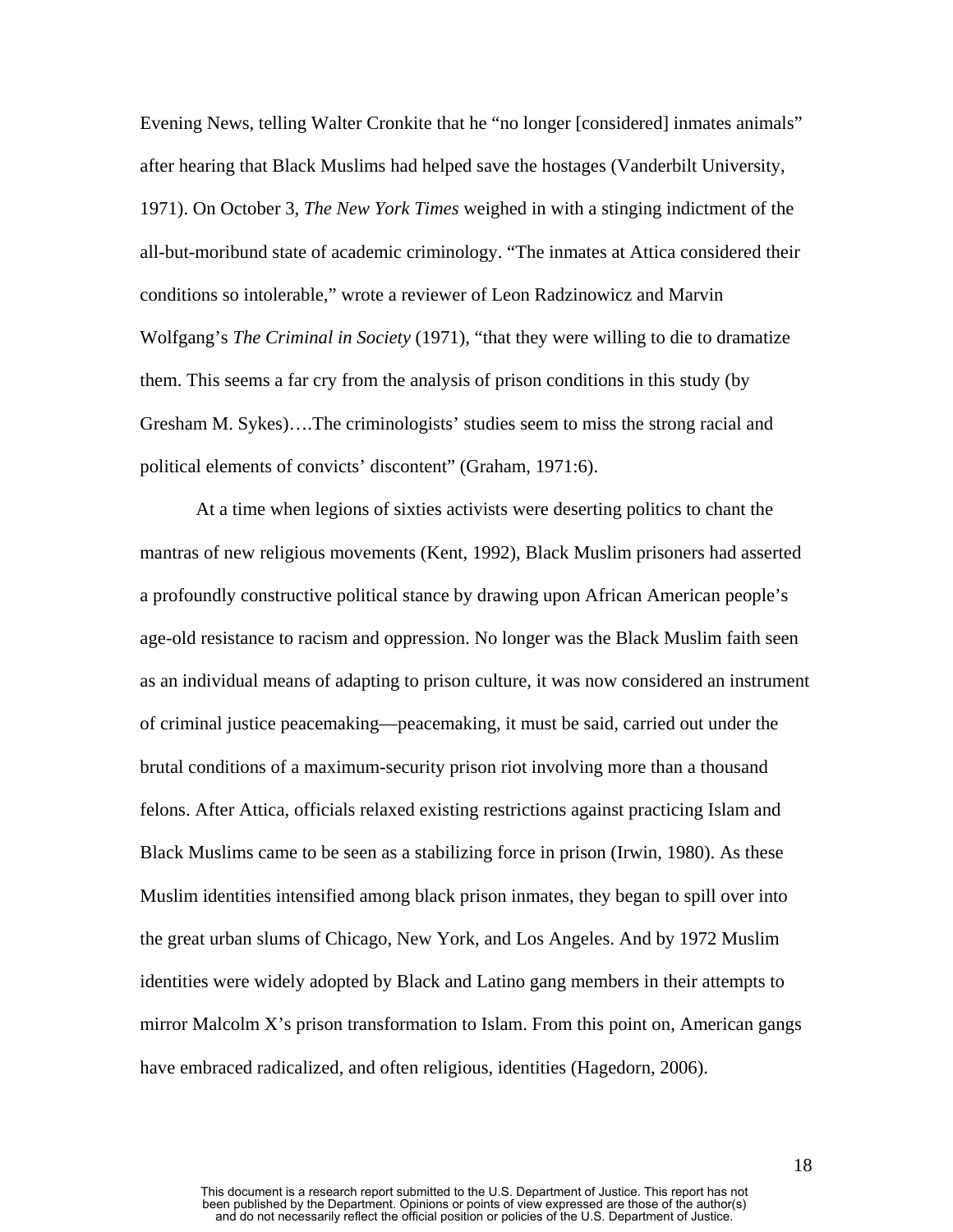### *The Studies*

The first study of Islam in prison was Butler's (1978) review of reform policies resulting from the judicial cases of the 1960s. Butler studied reforms at prisons in Washington, D.C., New York (Attica), Pennsylvania (Graterford), and New Jersey (Trenton State), and found that the Nation of Islam contributed positively to inmate morale, discipline, and rehabilitation. Butler did not examine conversions to Islam. Yet interviews with chaplains and wardens at Louisiana's Angola Prison led the awardwinning prisoner/author Wilbert Rideau to conclude that conversions to Islam could be chalked up to "insincere inmates who are hunting ways to secure their needs or to obtain help in regaining their freedom" (Rideau and Snider, 1981:31). However, in a study of prisoners who adopted the Muslim faith while incarcerated in an Illinois prison, Barringer (1998) found that conversions to Islam created the conditions necessary for increased prison adjustment, reduced stress, increased feelings of self-esteem, and the sense that one has control over one's life and ability to change the self and the environment. There would not be another study of Islam in American prisons until after the terrorist attacks of September 11, 2001.

 By that time Islam was already the fastest growing religion among prisoners in Canada, the United States, and Europe (Guessous, et al., 2001; Spalek and Wilson, 2001; Zoll, 2005). France is especially instructive. Roughly eight percent of the overall French population is Muslim, yet Muslims make up an astounding 80 percent of the nation's prison population (Khosrokhavar, 2004). Experts estimate that among those who seek faith while imprisoned in the U.S., an equally astounding 80 percent turn to Islam (Ammar et al., 2004; Waller, 2003). Although black prisoners still predominate, more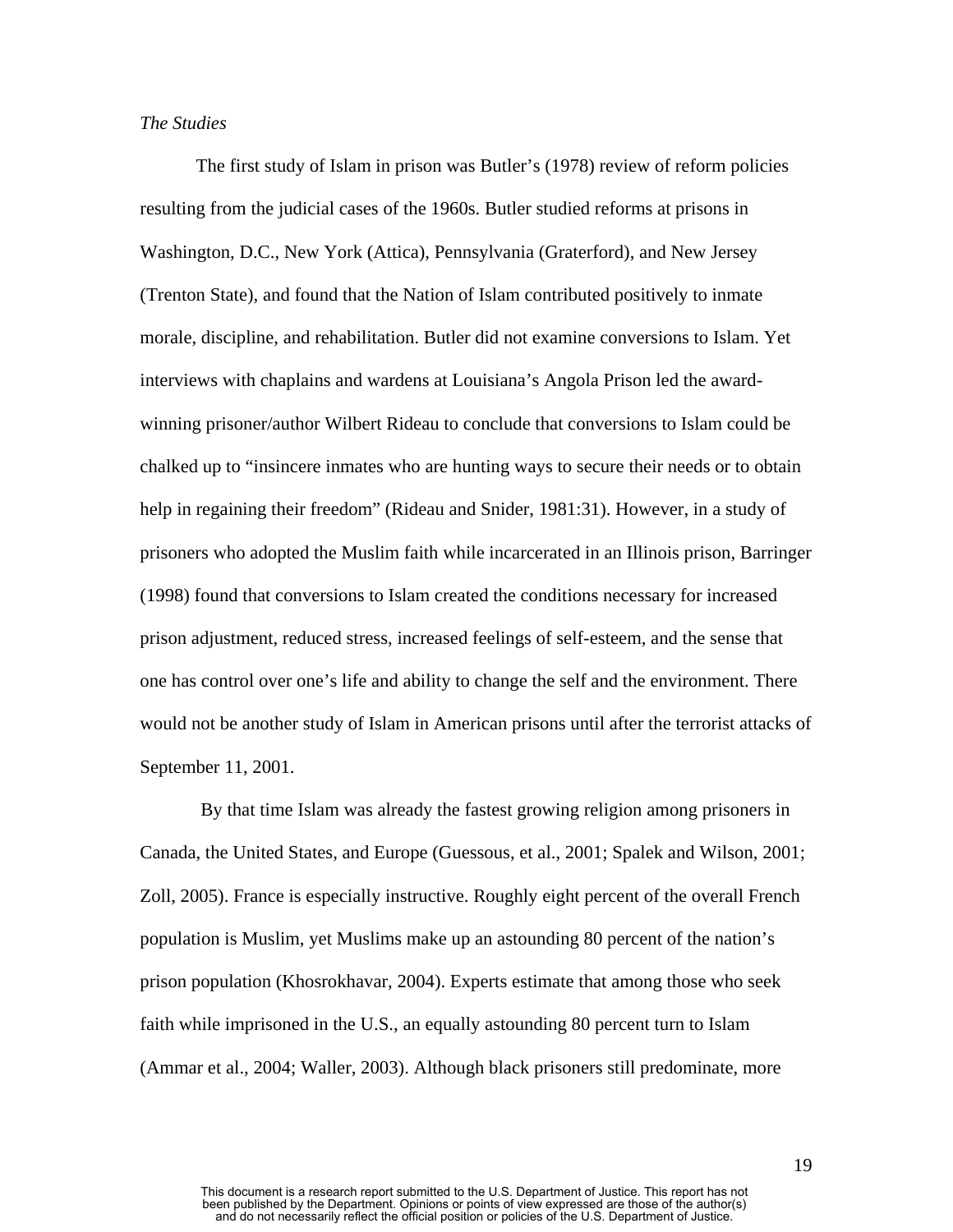Hispanics and whites are converting to the religion as well. Meanwhile, the Nation of Islam (which moderated its racial views following the death of Elijah Mohammad in 1975) and Moorish Science have begun to compete for followers with orthodox Islam, as well as Sunni, Shiite, and Sufi strains of the religion. Other American variations of Islam, referred to by chaplains as "Prison Islam," are known for using "cut-and-paste" versions of the Koran to recruit new members. As tensions have grown between the various factions, Prison Islam groups have increasingly become known for encompassing gang values and fierce intra-group loyalties. For prisoners who embrace Islam under these conditions, they discover only a gang's version of Islam, which has little relationship to the true faith.

 In the United States, the yearly number of conversions to Islam in municipal, state, and federal correctional institutions is estimated at 30,000 (Dix-Richardson, 2002), or perhaps as many as 40,000 (Waller, 2003). Based on these estimates, some 175,000 American prisoners have converted to Islam since the 9/11 attacks. Muslims comprise about six percent of the 173,000 prisoners incarcerated in the Federal Bureau of Prisons (this figure does not include inmates who belong to the Nation of Islam or Moorish Science Temple) (Lappin, 2003). Muslims make up about 18 percent of the 63,700 inmates in New York state prisons; 18 percent of the 41,000 state prisoners in Pennsylvania; and in California, where religious affiliation is not tracked, officials estimate that there could be thousands of Muslim prisoners in the system (Zoll, 2005).

 Among the post-9/11 studies are Dix-Richardson and Close's (2002) review of the reform possibilities of Islam. Here, prisoner conversions to Islam are attributed to broad social forces including court intervention, the impact of race in America, the role of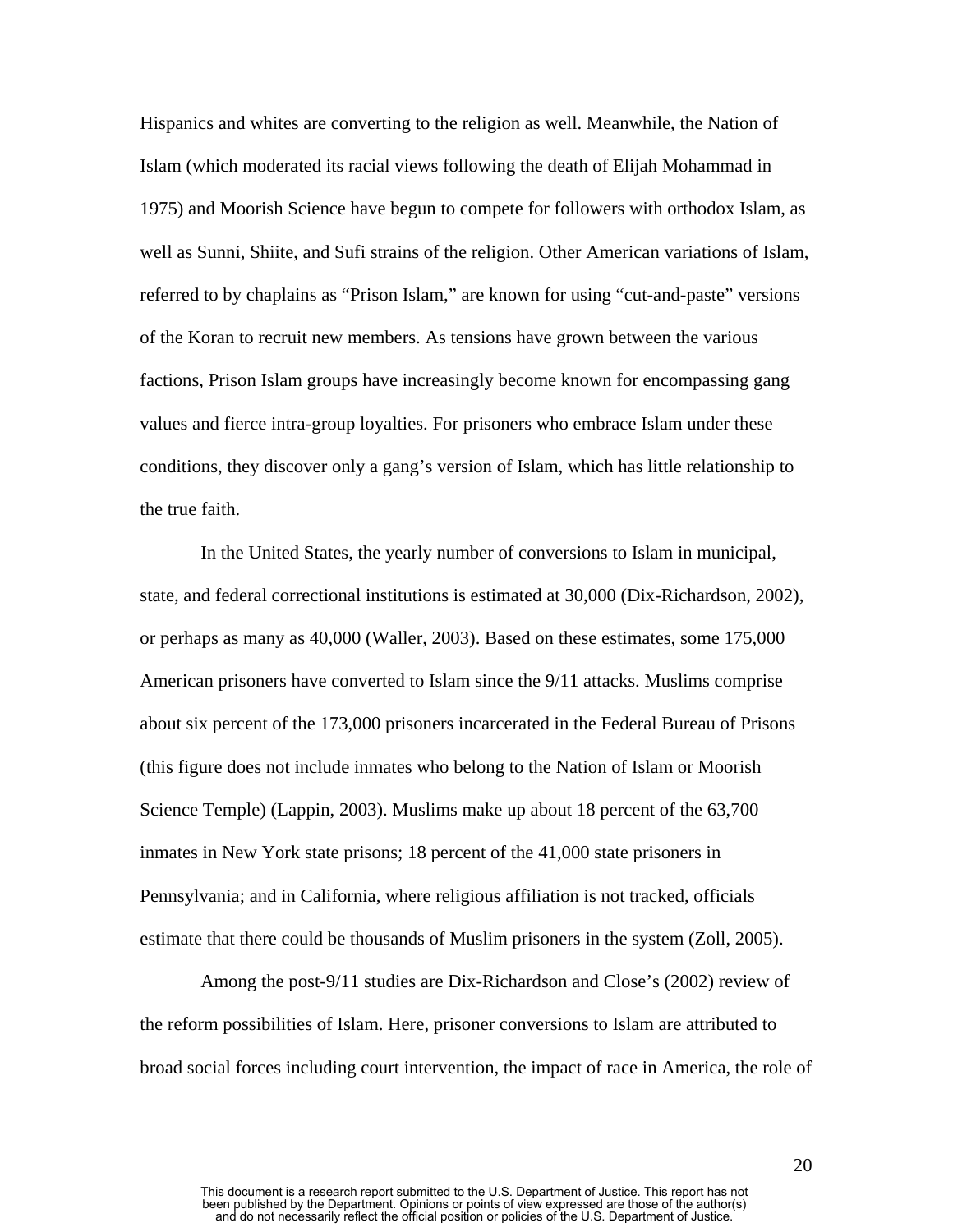religion in the African American community, and the volatility of contemporary prisoner subcultures. In a study of chaplains in the Ohio Department of Corrections, Ammar and colleagues (2004) found that most Muslim inmates convert to Islam while incarcerated, and that there is no relationship between conversion and subsequent criminal behavior. In a study of chaplains in the Florida Department of Corrections, Dix-Richardson (2002) found that Islamic conversion among African American female prisoners is uncommon due to their lack of familiarity with Islam, coupled with the fact that proselytizing is prohibited in Florida prisons.

 Standing in stark contrast to these findings is an undated report—released to great media fanfare in 2006—by the Homeland Security Policy Institute and Critical Incident Analysis Prisoner Radicalization Task Force entitled *Out of the Shadows*: *Getting Ahead of Prisoner Radicalization* (hereafter referred to as simply the Homeland Report). Based largely on the testimony of a select panel of law enforcement experts, the researchers concede that "there is insufficient information about prisoner radicalization to qualify the threat" of Islam in prison. Nevertheless, the Homeland Report concludes that, because Islam feeds on resentment and anger all too prevalent in prisons, Islam therefore "poses a threat of unknown magnitude to the national security of the U.S." (i and iv).

 Moreover, 9/11 has brought new scrutiny to Muslim prisoners in America. Rachel Zoll's (2005) ambitious nation-wide investigation of chaplains, prison volunteers, correctional officials, inmates, and former inmates affirms that there are opposing views about Islam in prison today. One side of the debate takes the position that Islam offers prisoners a viable path to rehabilitation. There is considerable social psychological evidence to confirm this position. Research shows that involvement in religion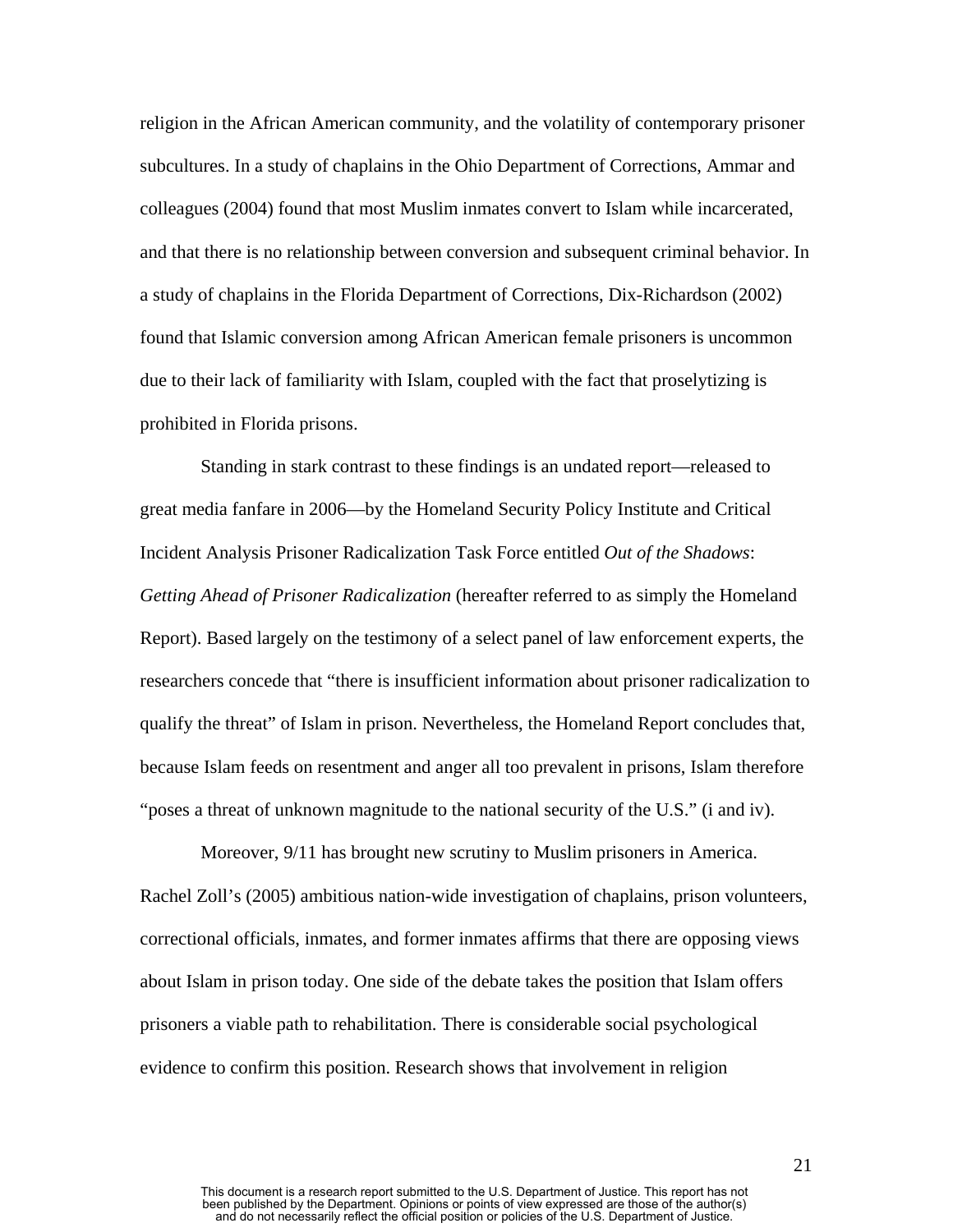contributes to feelings of well-being, reduces stress, and increases general health (e.g., Ellison et al., 2001; Idler, 1995).

Indeed, the majority of those interviewed by Zoll, including administrators, insist there is no evidence of terrorist recruitment by Muslims in their prisons. This squares with other media reporting, including Thompson's (2005) investigation which shows that prison officials in New York, Pennsylvania, and Ohio—states with large Muslim inmate populations—have seen no signs of terrorist recruiting. According to these reports, the typical prison convert to Islam is a poor, black American upset about racism, not Middle East politics; someone who became a Muslim to cope with the pains of imprisonment, not to fulfill a religious obligation to Islamic law, Osama bin Laden, or al-Qaeda. Although some prisoners become Muslim in name only, either to seek protection from gangs or to take advantage of dietary or meeting privileges, others undergo an authentic conversion which helps them interact with other inmates in a positive manner. Whatever the motivation for converting to the religion, Islam provides a self-imposed discipline on inmates which, in turn, gives prison authorities a convenient force to help them maintain order. Islam in prison is not without its problems, so goes the argument, but they pale in comparison to the dangers posed by such prison gangs as the Crips, the Gangster Disciples, Mara Salvatrucha (MS-13), and the notorious Aryan Brotherhood.

 The opposing side of the argument claims that Islamic prisoners represent a clear and present danger to the United States. Central to this concern is the fact that al-Qaeda training manuals identify America's prisoners as candidates for conversion because they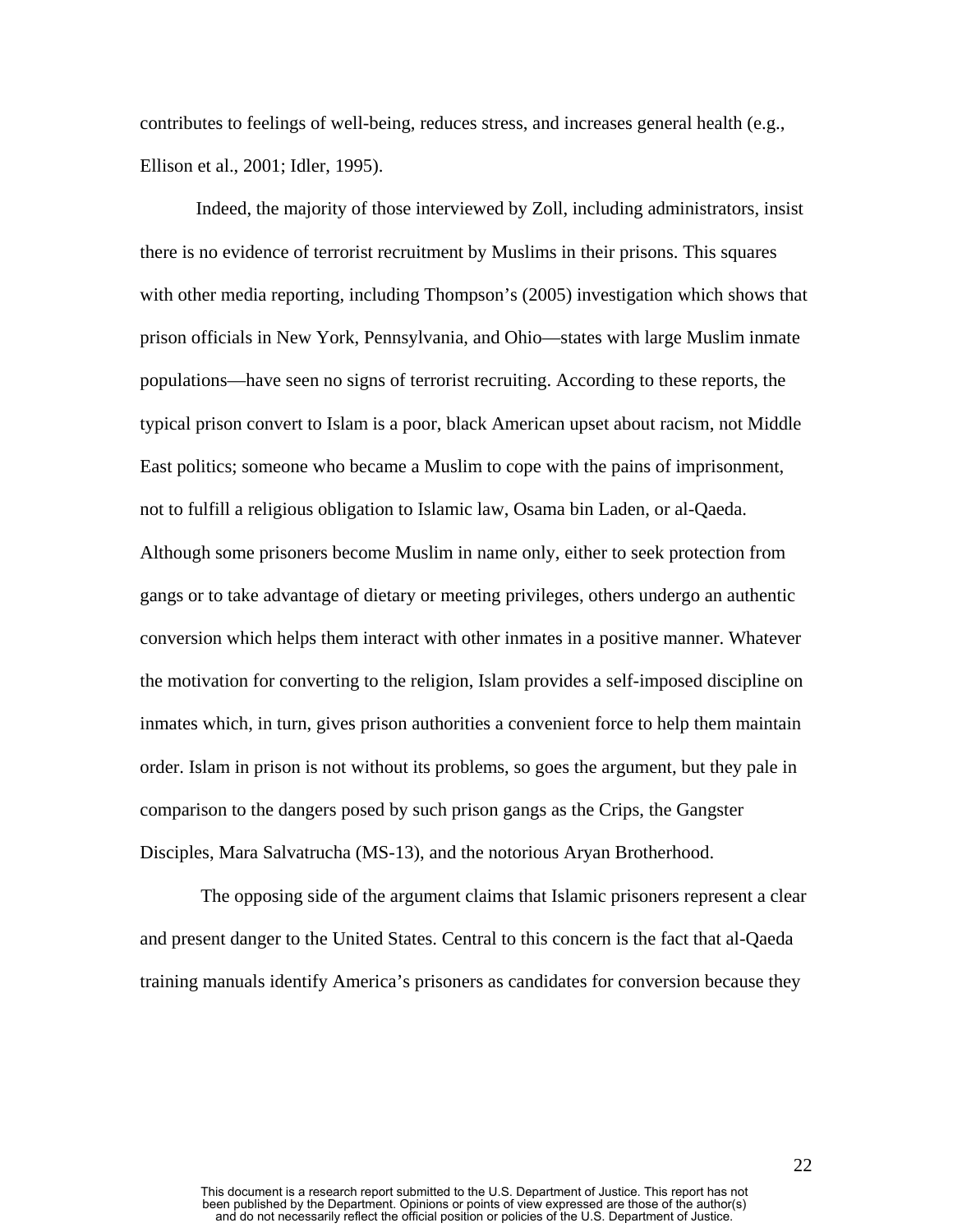may harbor hostility toward their government (Gunaratna, 2002; Pistole, 2003).<sup>[5](#page-23-0)</sup> According to numerous sources, this problem can be traced to the government of Saudi Arabia, which is spending billions of dollars promoting Wahhabi Islam (a narrow, strict, puritanical form of Sunni Islam upon which the ideology of al-Qaeda is based). One researcher claims that the Saudis have supplied "money that has been spent on funding leading terrorist and other extremist organizations that disseminate hatred in 'education centers,' charities, mosques, and even prisons—including many here in the United States" (Baran, 2005:4). Another expert contends that nearly ten-thousand copies of the Wahhabi Koran have been distributed to American prisoners (Gartenstein-Ross, 2005). The Washington-based Center for Security Policy has gone so far as to charge the Saudi government with "efforts to recruit convicted felons in the U.S. prison system as cannonfodder for the Wahhabist jihad" (quoted in Gaffney, 2005:1).

 According to the Homeland Report, a key factor in the spread of Wahhabi Islam is a shortage of "suitable" qualified Muslim clerics available to work in prisons, combined with an inability on the part of correctional authorities to differentiate radical Islam from more moderate streams of the religion. The real goal here, so goes the argument, is the conversion of large numbers of African American prisoners to Wahhabism and its radical Islamist agenda (Silverberg, 2006). "By converting to Islam," argues still another expert, "the prisoner is expressing his enmity toward society in which he lives and by which he believes himself to have been grossly maltreated" (Dalrymple,

1

<span id="page-23-0"></span><sup>&</sup>lt;sup>5</sup> Compounding this problem is the case of a Black Muslim from New York named Clement Rodney Hampton-El, a convert to Moorish Science who provided firearms training to the 1993 World Trade Center bombers. Following the 9/11 attacks, Hampton-El gained notoriety when it was discovered that he had become an al-Qaeda-linked terrorist known as Dr. Rashid (Benjamin and Simon, 2002).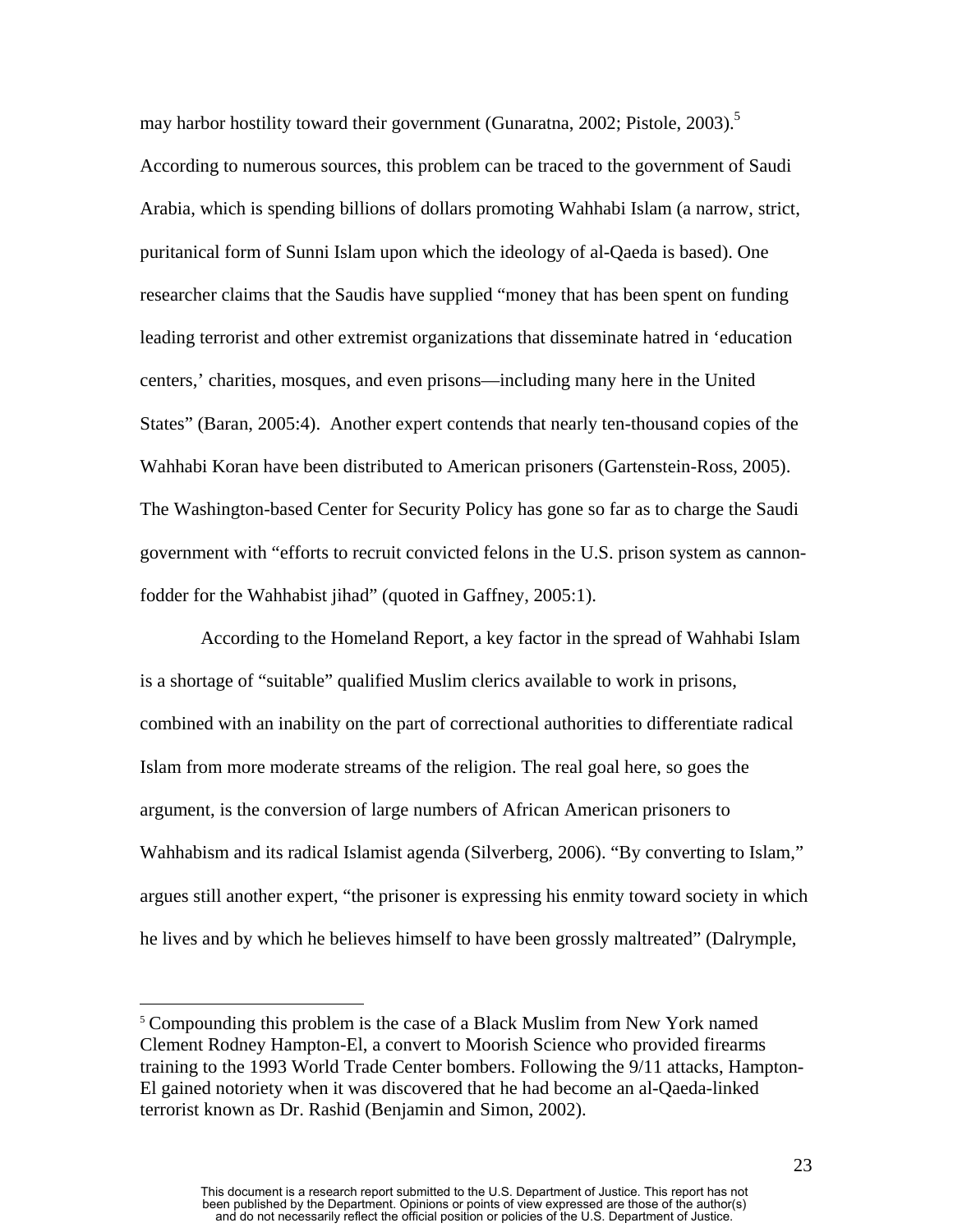2001:1). In short, these analysts believe that the Black Muslim prisoner movement is being hijacked by Saudi Arabia (see also Lopez and Schwartz, 2003). When released, these black offenders will support terrorist goals, "murdering their own countrymen in a kind of 'payback' for perceived injustices done to them by 'white America.'" (Silverberg, 2006:1)

 This threat currently reverberates at the highest level of the American political order. Testifying before a Senate committee on the influence of Saudi-backed Wahhabi groups on U.S. prison populations in 2003, Senator Charles Schumer (D.-N.Y.) declared that "these organizations have succeeded in ensuring that militant Wahhabism is the only form of Islam that is preached to the 12,000 Muslims in federal prisons. The imams flood the prisons with anti-government, pro-bin Laden videos, literature and sermon tapes" (quoted in *Human Events*, 2003:1). Echoing former Attorney General Gonzales on the matter, FBI Director Robert Mueller III recently proclaimed that, "Prisons are…fertile ground for extremists. Inmates may be drawn to an extreme form of Islam because it may help justify their *violent* tendencies. These persons represent a heightened threat because of their criminal histories, their propensity for *violence*, and their contacts with fellow criminals" (Mueller, 2006:3, emphasis added). Complicating this threat is wholly contradictory "fact that radical inmates, wishing to avoid attention, act as *model prisoners*, leading prison officials to focus on violent prisoners while overlooking radicalization" (Homeland Report: 9, emphasis added).

#### *Summary of the Studies*

 The literature on Islam in prison is divided into two camps that couldn't be farther apart. One side takes an alarmist stance: That Muslim groups in prison are a breeding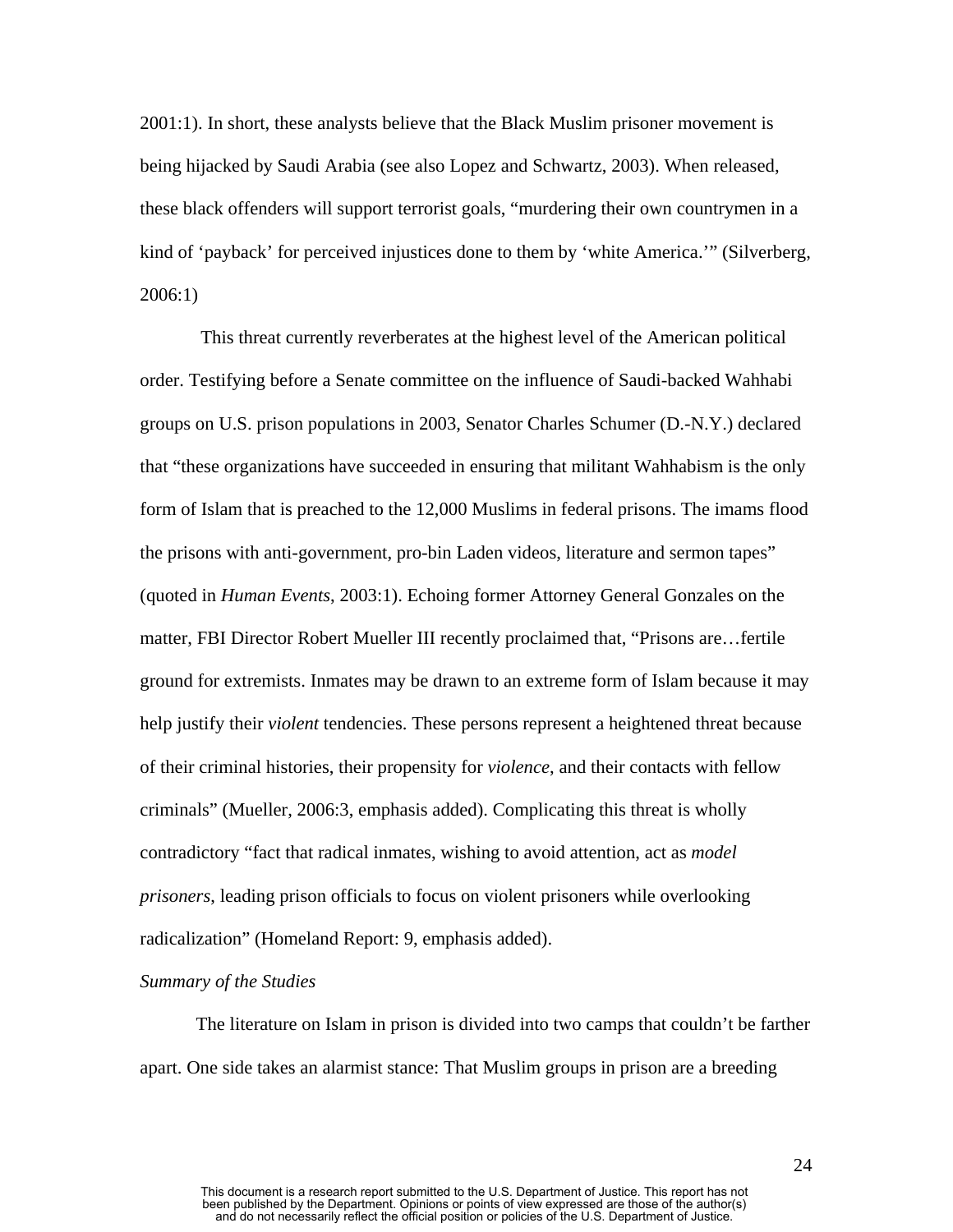ground for terrorists. As the Reverend Charles Colson, former Nixon aide and founder of the Prison Fellowship Ministries put it: "I agree that Islam is a religion, which, if taken seriously, promotes violence" (quoted in Abdelkarin, 2002:68). Yet the alarmist position is based on research that is not only contradictory in places, but it lacks any real depth of understanding about the nature of prisoner subcultures, the social processes of religious conversion, and the vulnerability of individuals to recruitment by terrorists groups. The studies are also devoid of social scientific methodologies; there are no interviews with or observations of prisoners, and they offer only scant evidence on the perceptions of wardens, guards, chaplains, and security threat group administrators. Beyond that, they are riddled with errors.<sup>6</sup>

 The other side of the debate is more reassuring; it is also based on ostensibly verifiable data. The criminological evidence indicates that there is no relationship

 $\overline{a}$ 

<span id="page-25-0"></span><sup>&</sup>lt;sup>6</sup> For example, in tracing the history of prisoner conversions to Islam, the authors of the Homeland Report write: "*Recently*, the spiritual philosopher of al-Qaeda, Sayyid, Qutb, wrote the radical Islamist manifesto...Milestones along the road [sic] while in an Egyptian prison" (pg. 1, emphasis added). Yet there is nothing recent about Qutb's book. *Milestones* was published in 1964. Shortly thereafter, Qutb was arrested for sedition. He was executed in a Cairo prison on August 29, 1966 (Sageman, 2004). The authors contend that "Jeff Fort, a gang leader in Chicago, converted to Islam while incarcerated in 1965" (pg. 2). Fort did not convert to Islam in prison in 1965. In 1976, while on parole, Fort tried to join the Moorish Science Temple in Milwaukee but Temple elders refused to have him (Ruchala, 2005). The authors then claim that "James Ellison, the founder of the extremist Christian group Covenant, Sword and Arm of the Lord (CSA), met Robert G. Millar while incarcerated. Millar, a leader in the radical 'Christian Identity' movement, became Ellison's spiritual advisor in prison" (pg. 2). Nearly every word of this is wrong. Ellison was introduced to Christian Identity, not by Millar, but by Dan Gayman, pastor of the Church of Israel near Schell City, Missouri, while Ellison was in the area building Minuteman missile silos for the military in the summer of 1979. Ellison met Millar several years later, long before Ellison's imprisonment for terrorism-related charges. Millar preached a mild, Pentecostal-influenced brand of Identity focusing on family, heritage, and community; he eschewed the overt racism that characterized Ellison's sermons. Millar became Ellison's spiritual advisor, not in prison, but during Ellison's negotiations with the FBI during the siege at the CSA compound in April, 1985 (Hamm, 2002/ 2007).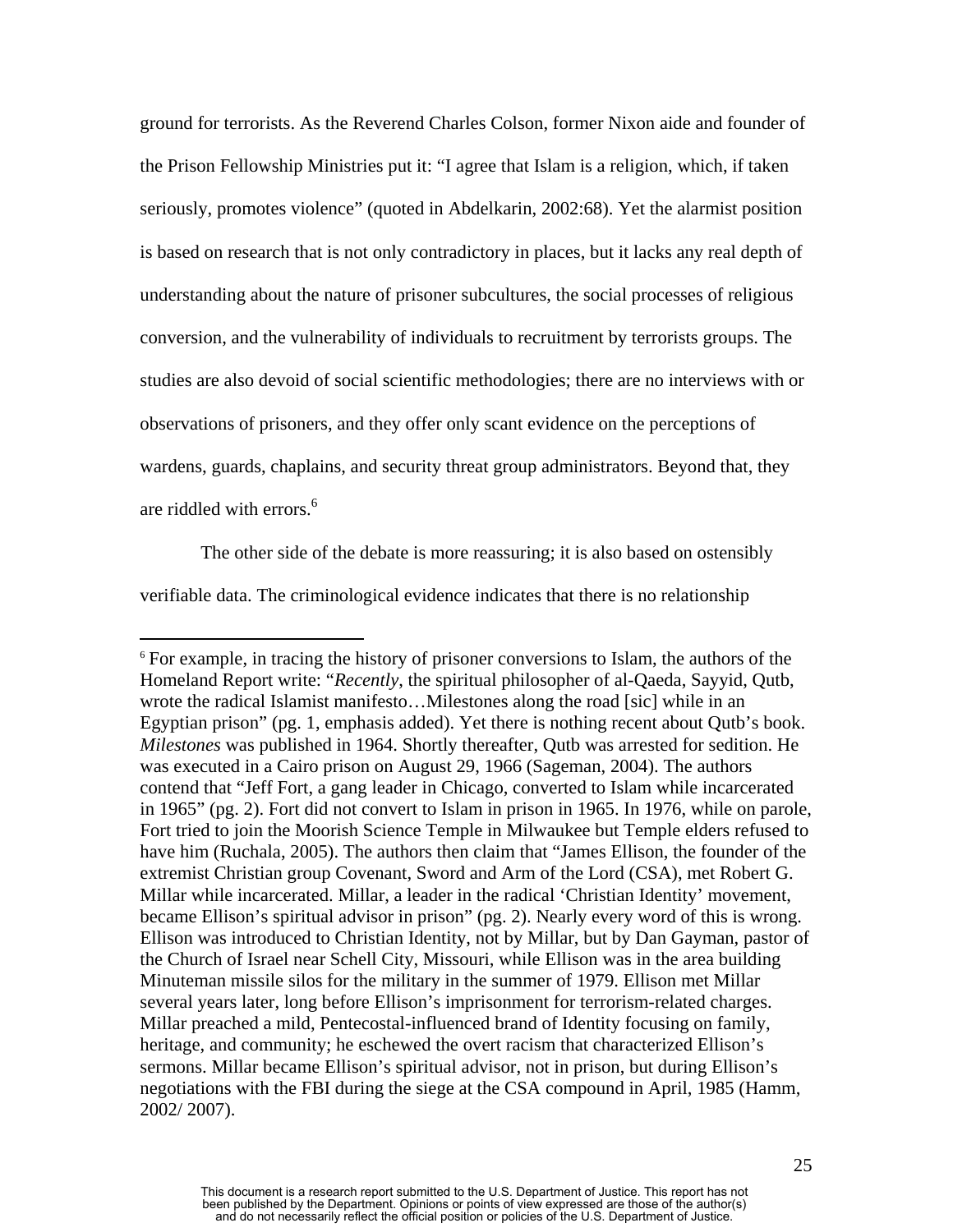between prisoner conversions to Islam and terrorism. If anything, just the opposite is true. Research shows that Islam has a moderating effect on prisoners which plays an important role in prison security and rehabilitation. Once on the path to restructuring their lives down to the way they eat, dress, form support systems, and divide their day into study, prayer, and reflection—Muslim prisoners have begun the rehabilitation process, making them *less* of a recruiting target for terrorists than other prisoners, and certainly less of a target than alienated street corner youths of the urban ghetto. In his review of the literature, the religious historian Philip Jenkins writes, "Islam is a major presence in American prisons, and many would say that this is a good thing because the Muslim influence can encourage people to get their lives together, to get off drink or drugs, to learn self discipline" (Jenkins, 2003:5). Such a conclusion is consistent with research on prisoners' involvement with traditional religious callings.

 For instance, O'Connor and Perreyclear (2002) found an inverse relationship between intensity of religious involvement among state prisoners in South Carolina and the presence of in-prison infractions. That is, as involvement in religion intensified, prison disciplinary infractions declined. In a study of parolees from the New York state prison at Sing-Sing, Erickson (2002) found that prisoners' encounters with sacred texts are transforming experiences that result in low recidivism rates. In the most exhaustive study of the effects of religion on prisoners, Clear and Sumter (2002) administered a selfreport questionnaire to 769 prisoners in twenty prisons from twelve states and found a strong correlation between inmate religious involvement and adjustment to the prison environment.

#### *Enter Prison Islam*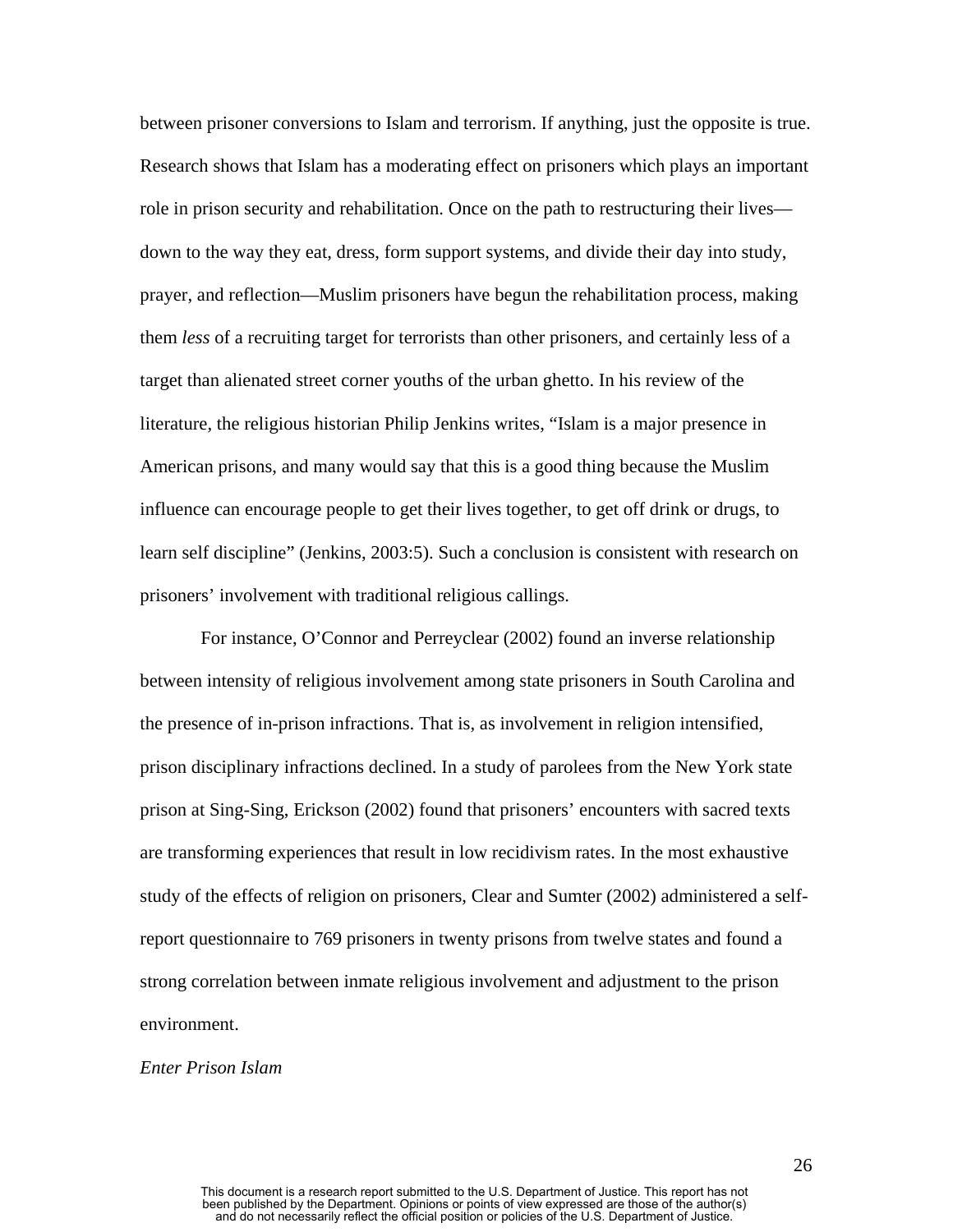It would be precipitous, however, to close the book on a connection between prisoner conversions to non-traditional religions and terrorism. This point is made abundantly clear in Knox's (2002) study of a Michigan prison gang called the Melanic Islamic Palace of the Rising Sun. After interviewing Melanic members, other prisoners, and correctional officers, Knox found that the Melanics—who were influenced by the legal battles fought by Nation of Islam in the 1960s—used their own brand of Islam to wage a holy war against other prisoners, culminating in the 1999 riot at the Chippewa Correctional Facility. The Melanics killed one guard and one prisoner in the riot, injuring dozens of inmates. More than anything, the Melanics represent a mutating form of Prison Islam similar to other recent cases, both foreign and domestic in nature. In early 2006, for instance, a gang known as the Muslim Boys began terrorizing other inmates at London's Belmarsh prison, with beatings and stabbings (NewsTrack, 2006). Contrary to the notion that radicalized inmates "act as model prisoners" (Homeland Report), the Melanics and the Muslim Boys indicate that some mutating Islamic groups are adopting gang techniques of intimidation to exert control over the institutions in which they are incarcerated. Other forms of Prison Islam have had a broader agenda.

 In 2003, Kevin James and Peter Martinez, both incarcerated at the California State Prison-Sacramento, recruited more than a dozen fellow prisoners into a group called the JIS (Jamiyyat Ul-Islam Is-Saheed, roughly translated as the Assembly of Authentic Islam). Among them was a 25-year-old inmate named Levar Washington. Instead of trying to take over the prison, though, JIS launched a conspiracy to "kill infidels" in a guerilla war against the United States. Their targets included National Guard recruiting stations, synagogues, and the Israeli Consulate in Los Angeles; the group planned to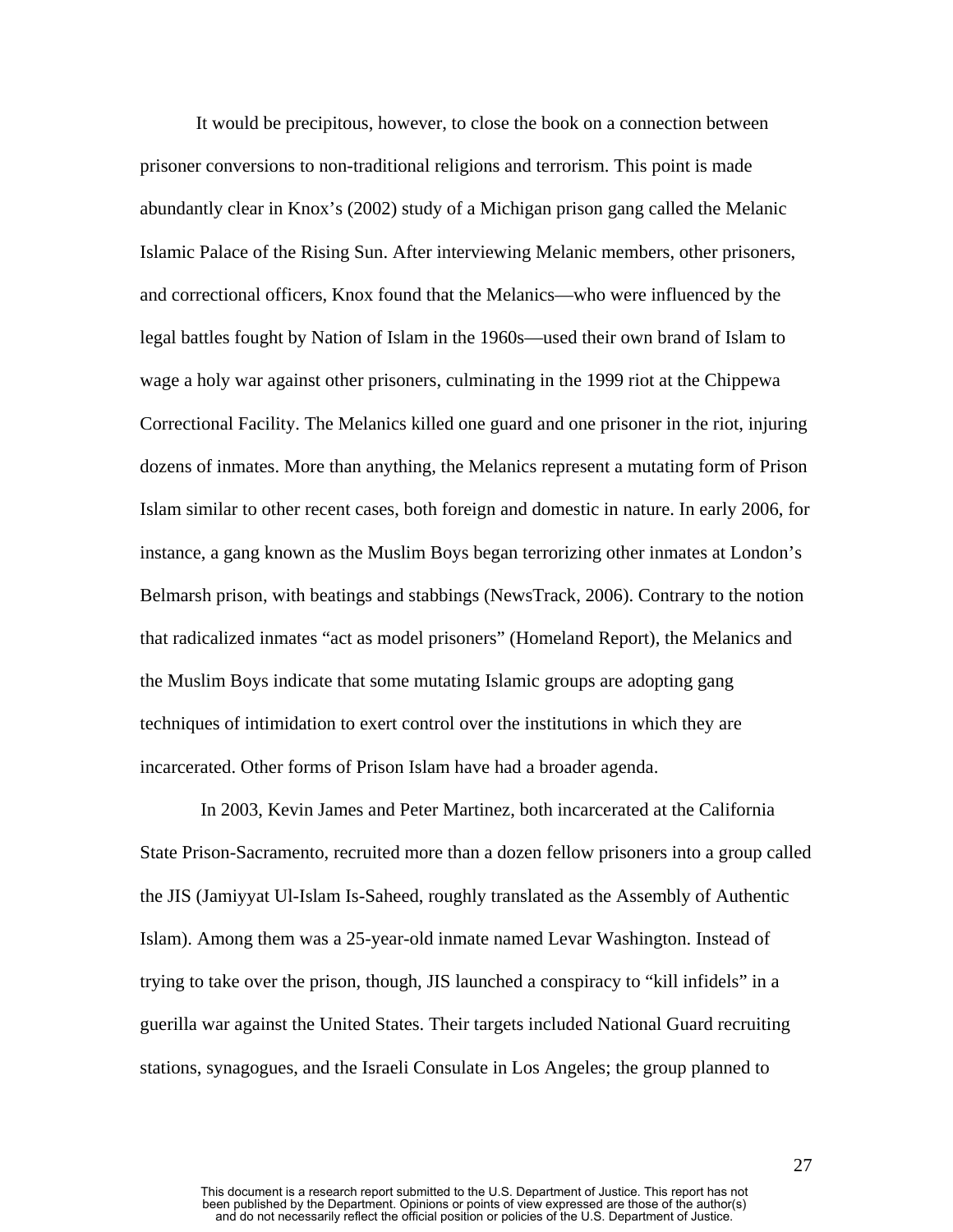carry out the attacks on September 11, 2005. Following his release from prison in November 2004, however, Levar Washington was arrested for a gas station hold up (one of more than a dozen robberies committed by JIS to fund the attacks). Alarmists were quick to charge that Saudi-trained imams had been "granted an exclusive franchise for Muslim religious instruction" at the prison (Gaffney, 2005:2). FBI Director Mueller told reporters that the attacks "were well on their way" to being carried out, thereby underscoring the threat of "homegrown extremists" in prisons across the country (Kaplan, 2005:37). As a result, FBI agents nationwide were ordered to conduct risk assessments of prisoners who may have become radicalized and could commit extremist violence upon their release (Thompson, 2005). "We are working with prison officials and academic leaders across the country," said the FBI Director a year later, "to identify these potential recruiting venues" (Mueller, 2006:4).

#### **A Brief History of Terrorist Recruitment in Prisons**

The fact of the matter is that extremist groups have long viewed the prison as fertile grounds for recruitment. Yet this appears to happen *only in the rarest of cases*; indeed, terrorist recruitment methods are not designed to yield a large number of recruits (Sageman, 2004). Furthermore, radicalization is not unique to Islam.

In the late 1970s, Aryan Nations founder Richard Butler began a "Christian Outreach" campaign to recruit prisoners from Western states into his Church of Jesus Christ Christian, a racist Christian Identity sect.<sup>[7](#page-28-0)</sup> Through prison visits and the mailing of extremist literature to prisoners, Butler's outreach was successful in only one known

 $\overline{a}$ 

<span id="page-28-0"></span><sup>7</sup> Christian Identity asserts that Jews are the children of Satan, while white Aryans are the descendents of the biblical tribes of ancient Israel and thus are God's chosen people (Barkun, 1994).

This document is a research report submitted to the U.S. Department of Justice. This report has not been published by the Department. Opinions or points of view expressed are those of the author(s) and do not necessarily reflect the official position or policies of the U.S. Department of Justice.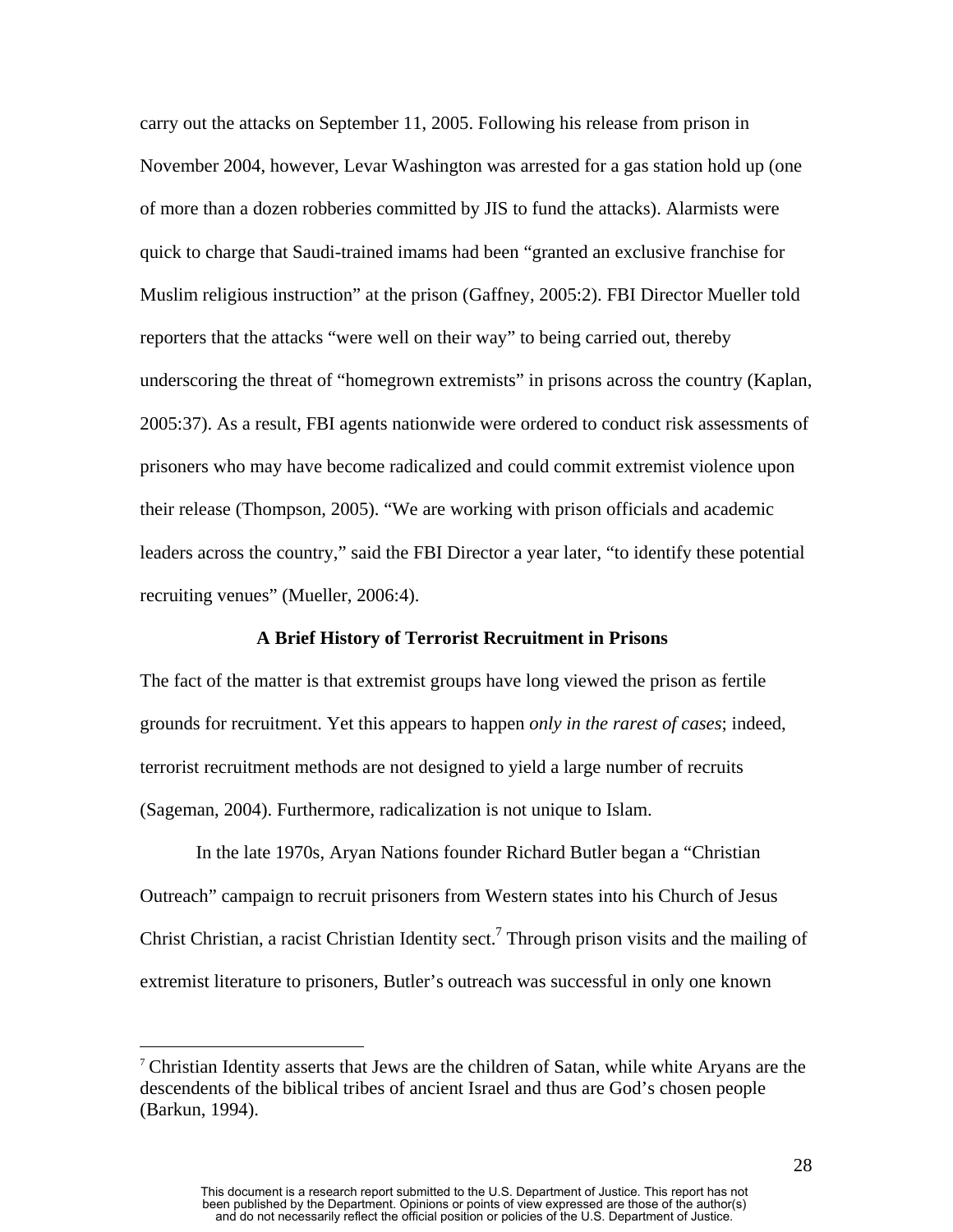case—that of an Arizona convict named Gary Lee Yarbrough. Upon his parole from the Arizona State Prison in 1983, Yarbrough moved to Hayden Lake, Idaho, where he played a role in creating the Order (also known as The Silent Brotherhood)—the most sophisticated domestic terrorist group the United States has ever seen. Along with other Order members, Yarbrough went on to commit counterfeiting, bombings, assassinations, bank robberies, and a spectacular armored truck heist that netted the Order \$3.6 million (Hamm, 2007).

Evidence of this trend has become more apparent in recent years:

\* Peter Langan, founder of the Aryan Republican Army (a white supremacy gang responsible for 22 Midwestern bank robberies in the mid-1990s), converted to Christian Identity at Florida's Raiford prison in 1978. Langan's conversion occurred after he had been gang-raped by black convicts (Hamm, 2002). \* John William King, convicted ringleader in the 1998 truck-dragging murder of James Byrd, Jr. in Jasper, Texas, converted to Odinism at the Beto I Unit of the Texas Prison System in 1995. $8$  King's conversion occurred in conjunction with his swearing of allegiance to the North Carolina-based Ku Klux Klan faction, the Confederate Knights of America (Pitcavage, 2002).

\* Jose Padilla, a former member of the Chicago street gang, the Latin Kings, was arrested in 2002 for plotting to attack the United States with a radioactive dirty bomb. Padilla converted to Islam following a stint in South Florida's Broward

 $\overline{a}$ 

<span id="page-29-0"></span><sup>8</sup> Odinism—and its Icelandic counterpart, Asatru—is a reconstruction of Viking-era Norse mythology. It links the racist appeals of the radical right to the occult (see Kaplan, 1997 for a full description).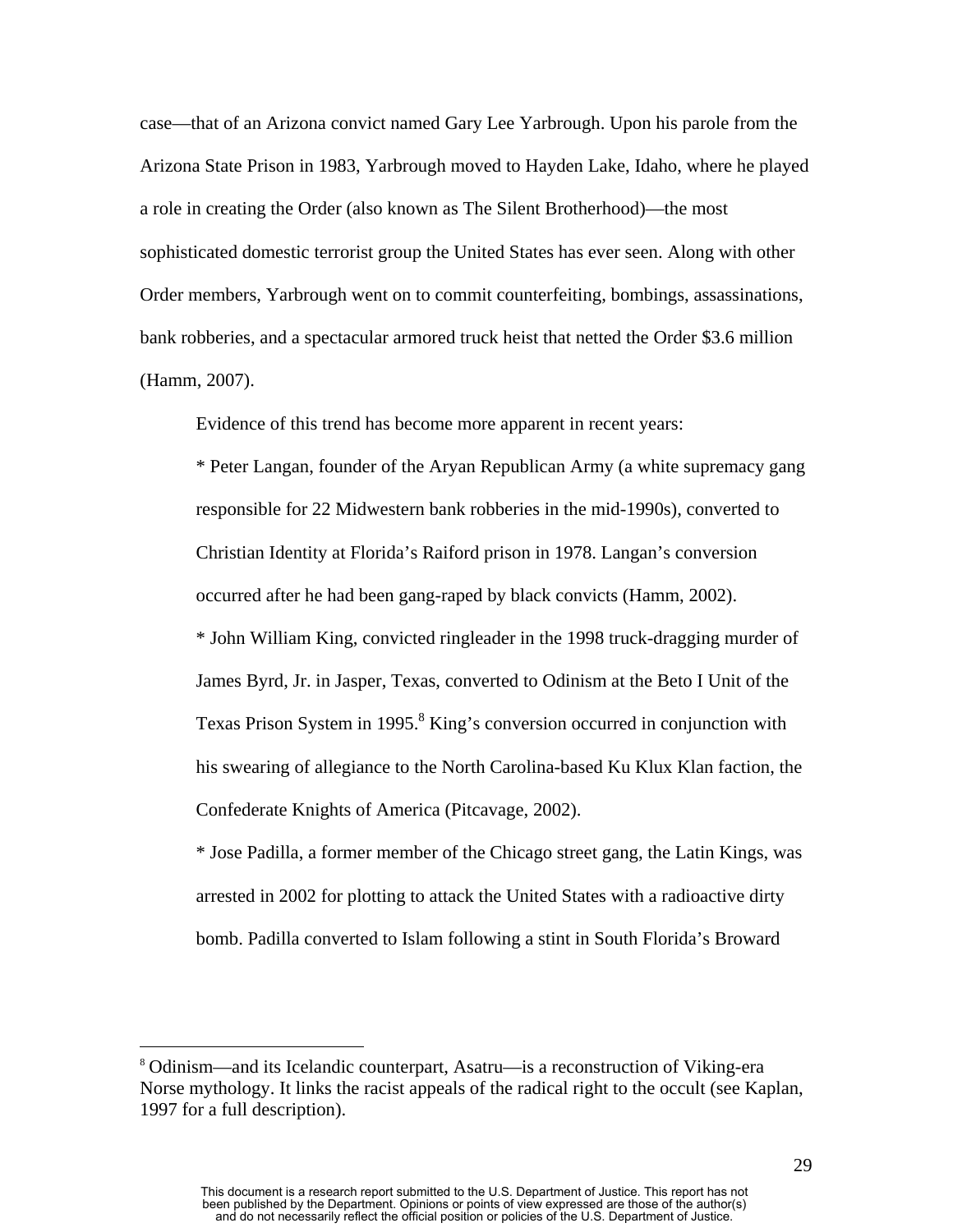County jail in 1992 where he had been influenced by a free-world imam (Rotella, 2003).

\* Richard Reid, the Qaeda "shoe bomber" who attempted to blow up an American Airlines flight between Paris and Miami in late 2001, converted to Islam in a British young offenders' institution while doing time for a string of muggings during the mid-1990s (BBC News, 2001). Officials suspect he was radicalized by an imam, Abdul Ghani Qureshi, who preached at the prison (Seper, 2004). Others believe that Querishi was sent to the prison at the suggestion of Reid's father, a career criminal who had converted to Islam in prison years earlier (Gaffney, 2005).

\* Youseff Fikri, mastermind of the 2003 suicide bombings in Casablanca, was a former prisoner in Morocco. Upon his release, Fikri came under the influence of a radical imam of the Qaeda-affiliated Moroccan Combat Group, and began a series of "Islamic" executions, leading to the Casablanca attacks (Pargeter, 2005) \* Jamal "el Chino" Ahmidan (1969-2004), the brains behind the 2004 Madrid train bombings, embraced the jihadist principles of radical Islam while serving time for immigration fraud in a Spanish detention center in 2002 (Rotella, 2004). \* Muktar Ibrahim, a British citizen born into a secular family in Eritrea, was the leader of the July 21 cell that attempted to bomb the London underground in a follow-on to the 7/7 attacks of 2005. Ibrahim converted to Islam in a British young offenders' institution while serving time for a series of muggings in the late 1990s (Lyall, 2005).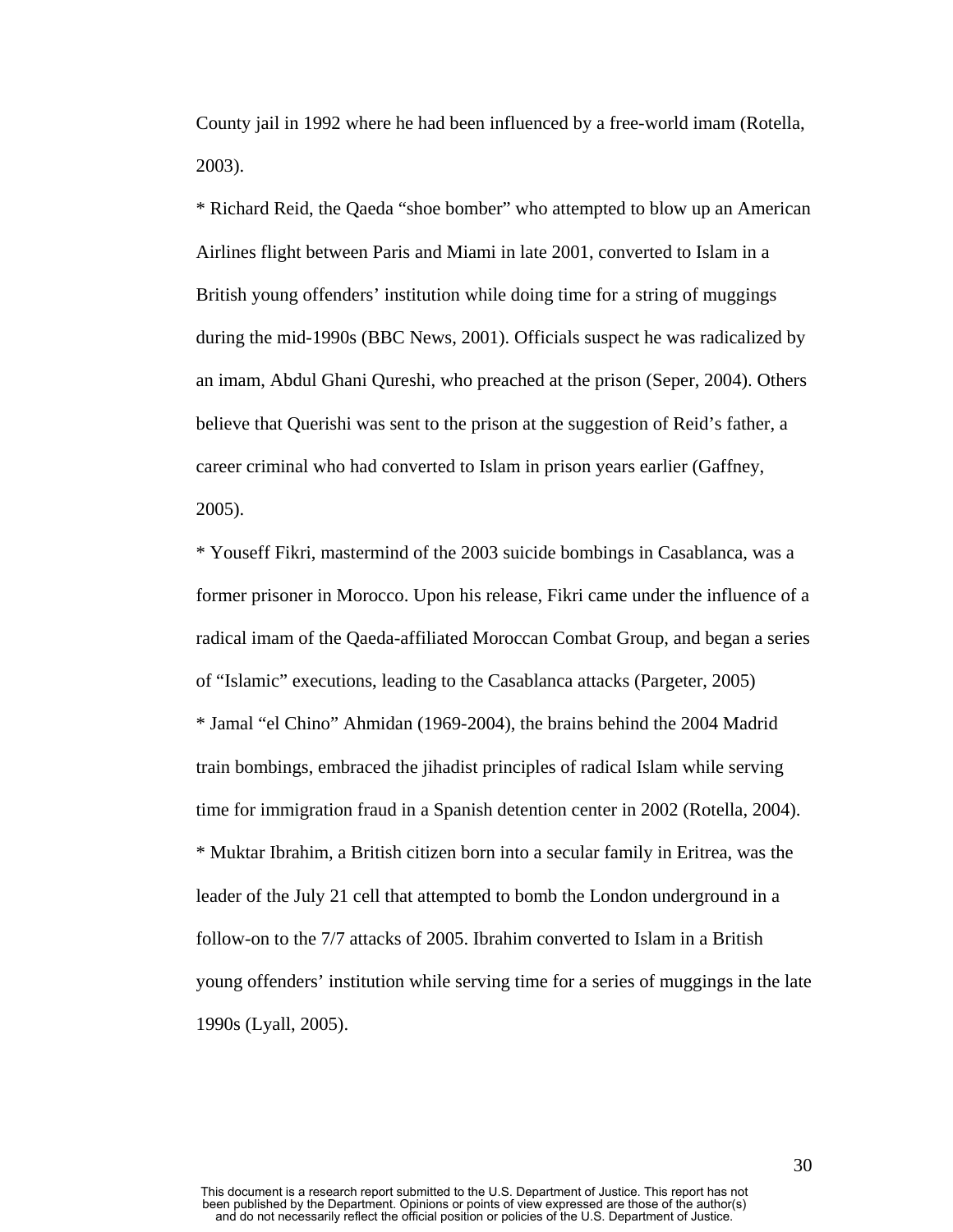\* Abu Musab al-Zarqawi (1966-2006) of al-Qaeda in Iraq, did not convert to Islam in prison, but according to the terrorist's biographer, "it was in prison that his magnetism and strength appeared in a new light" (Brisard, 2005:43). Prior to his incarceration at Jordan's high-security Suwaqah prison for terrorist-related offenses in 1996, Zarqawi's "reputation was that of a hoodlum with vague religious learning" (*Ibid*: 40). Zarqawi thrived under the harsh conditions of the desert prison, where he memorized large portions of the Koran, developed the body of a fighter, and the proselytizing techniques of a zealot. This allowed Zarqawi to recruit a band of ordinary criminals, drug addicts, and Islamicists that would later prove vital to his terrorist campaign in Iraq. So enamored was Zarqawi of prison life, that when his release date came Zarqawi successfully petitioned the warden to allow him to remain in prison where he continued his recruiting activities. Rather than undergoing a conversion, Zarqawi's experience resembles what Nock (1933) referred to as a religious *regeneration*—or the enthusiastic adoption of a belief system (in this case, Wahhabism) that had not been taken seriously before, or that had been abandoned out of skepticism or indifference.

\* The saga of Aqil Collins (aka Ansar Aqil) indicates that prison conversions to Islam may have important implications for national security. Collins, a blondehaired, blue-eyed American from Phoenix, Arizona, converted to Islam in the early 1990s while doing time in a California boot camp for stealing cars and joyriding. Inspired by his religious transformation, Collins went to Afghanistan in 1994 to train in guerrilla warfare tactics at a camp alongside some future leaders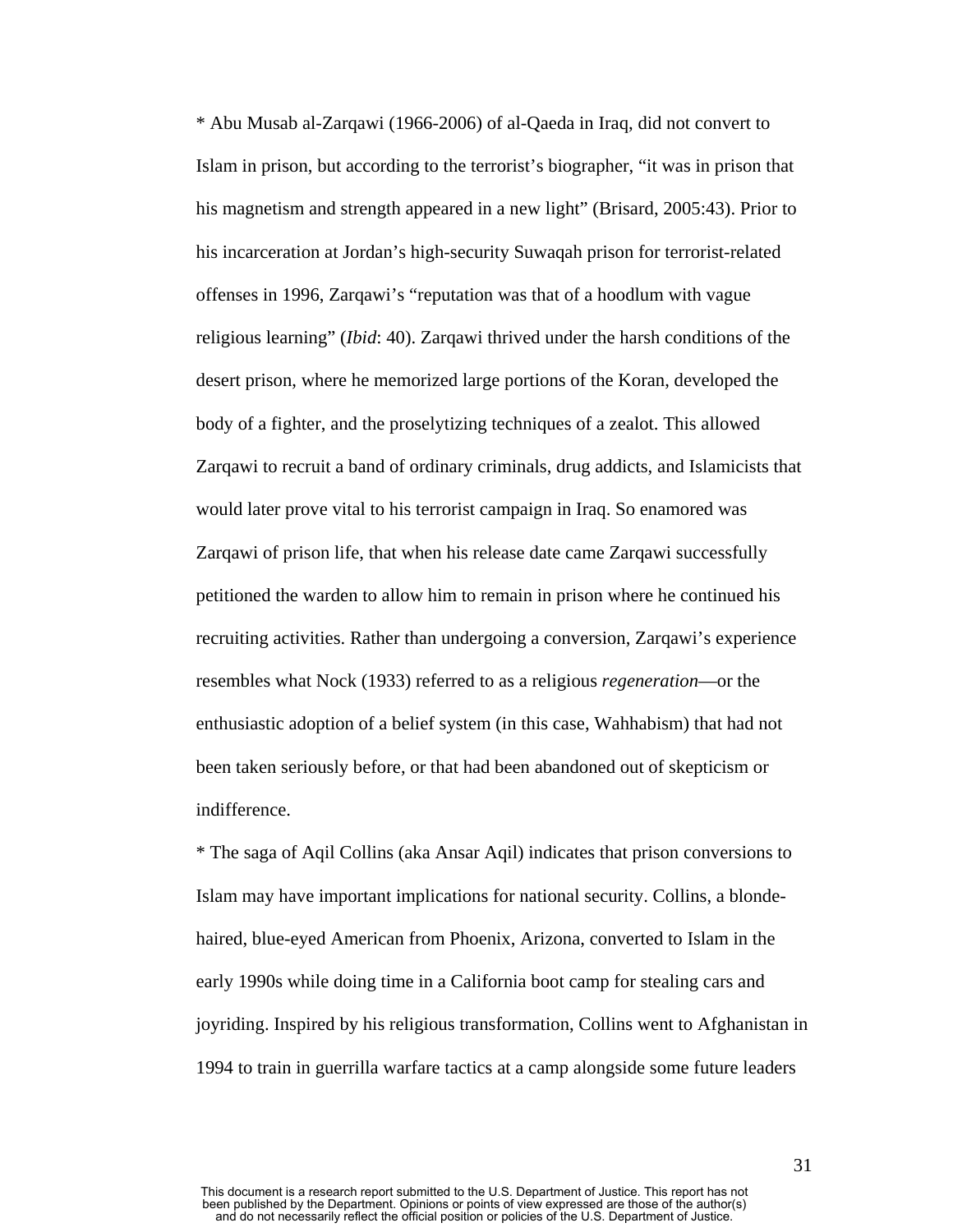of al-Qaeda, including one of the men who would be accused of kidnapping and beheading *Wall Street Journal* reporter Daniel Pearl. Later Collins fought alongside the mujahidin in Chechnya, where he lost his leg to a Claymore mine. On his way out of Chechnya in 1996, Collins entered the United States embassy in nearby Azerbaijan, to volunteer for service in the CIA. The agency turned him down, but not before advising Collins to seek employment with the FBI, which he successfully did upon his return to the States in 1997. In 1998, while in London, Collins (now a one-legged jihadist turned FBI informant on radical Muslim groups) met a young Arab man with ties to Osama bin Laden's inner circle. But when Collins presented this information to his FBI handlers, and volunteered to infiltrate al-Qaeda and kill bin Laden, he was denied the assignment on the grounds that Collins could be "a loose cannon" (CNN.com, 2002).

#### **Terrorism Kingpins***:* **The Hidden Hand of Prison Recruitment**

It is dangerous to overstate a case. Doing so may lead to what police call a "tunnel investigation" syndrome by steering analysts toward a predetermined conclusion. The alarmists' obsession with an impending peril posed by Saudi-backed Muslim clerics in American prisons represents such a danger. For in developing and perpetuating the impression that terrorist recruiting by outsiders is omnipresent in prisons, the alarmists obscure a silent, more narrowly defined, and potentially far more lethal threat that operates outside of public scrutiny.

 Today, some of the world's most dangerous terrorists are serving lengthy sentences in U.S. prisons. Some of these prisoners are conducting extensive outreach not only to other prisoners, but to free-world extremists as well, inciting them by claiming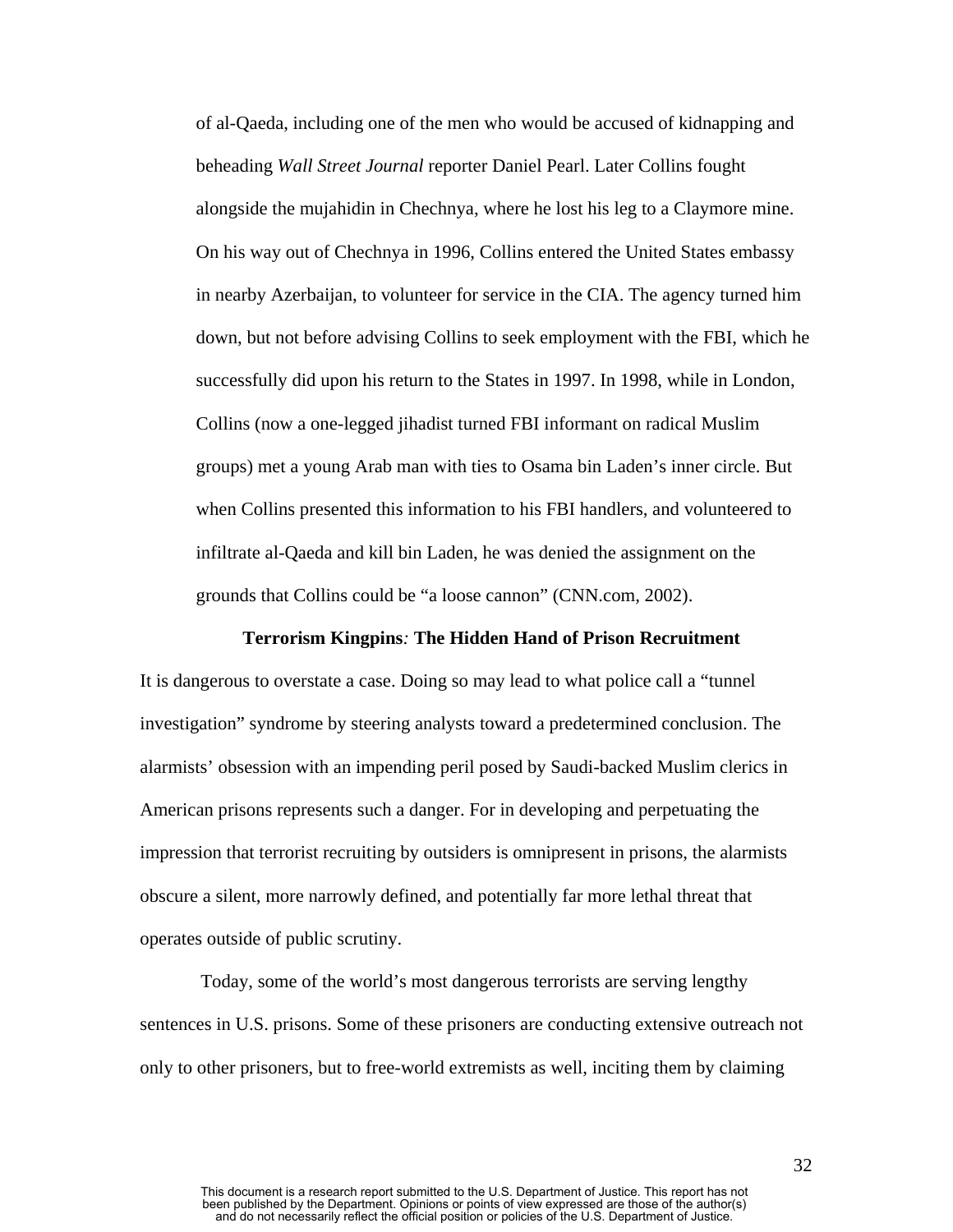that anti-American terrorists, including the 9/11 hijackers, should be remembered as martyrs and heroes (Pistole, 2003).

More than a dozen members of the Order are in federal custody. Several have become prolific writers, contributing to a variety of extremist publications. For years, David Lane (1940-2007), former minister of propaganda for the Order, ran his own publishing company from his cell at Leavenworth Penitentiary, supported by an outside website. The Blind Sheikh, Omar Abdel Rahman, has been in federal custody since 1994. Years ago the Sheikh issued a fatwa, calling on al-Qaeda to attack the United States should he die in an American prison, which is most certainly going to happen. (At this writing Abdel Rahman is gravely ill.) And this call to arms—thanks to the Internet and Cable television—has reached worldwide audiences.

Terrorist kingpins may pose a greater problem overseas. Zarqawi's intellectual mentor, Abu Mohammed al-Maqdisi, is locked up in a Jordanian prison where he operates a website, reaching deep into global communication systems that thrive on Islamic militancy (Brisard, 2005). $9^9$  $9^9$  Nor is the problem limited to high technology methods of recruitment. While serving a ten-year sentence in a French prison for bombing the Paris metro system in 1995, Algerian Safe Bourada reconstituted a terrorist network with juvenile delinquents he met while incarcerated (Siegel, 2006). (Upon his release Bourada was arrested for planning a terrorist attack against the French government.) But when it comes to the mythopoeia of modern terrorism—an essential ingredient for prisoners from different prisons in different cultures to create violence in

1

<span id="page-33-0"></span><sup>9</sup> In 2006 *The New York Times* reported that nearly every prison in Jordan is now controlled by an informal emir (or leader) among Islamist prisoners. These leaders include suspected members of al-Qaeda (Fattah, 2006).

This document is a research report submitted to the U.S. Department of Justice. This report has not been published by the Department. Opinions or points of view expressed are those of the author(s) and do not necessarily reflect the official position or policies of the U.S. Department of Justice.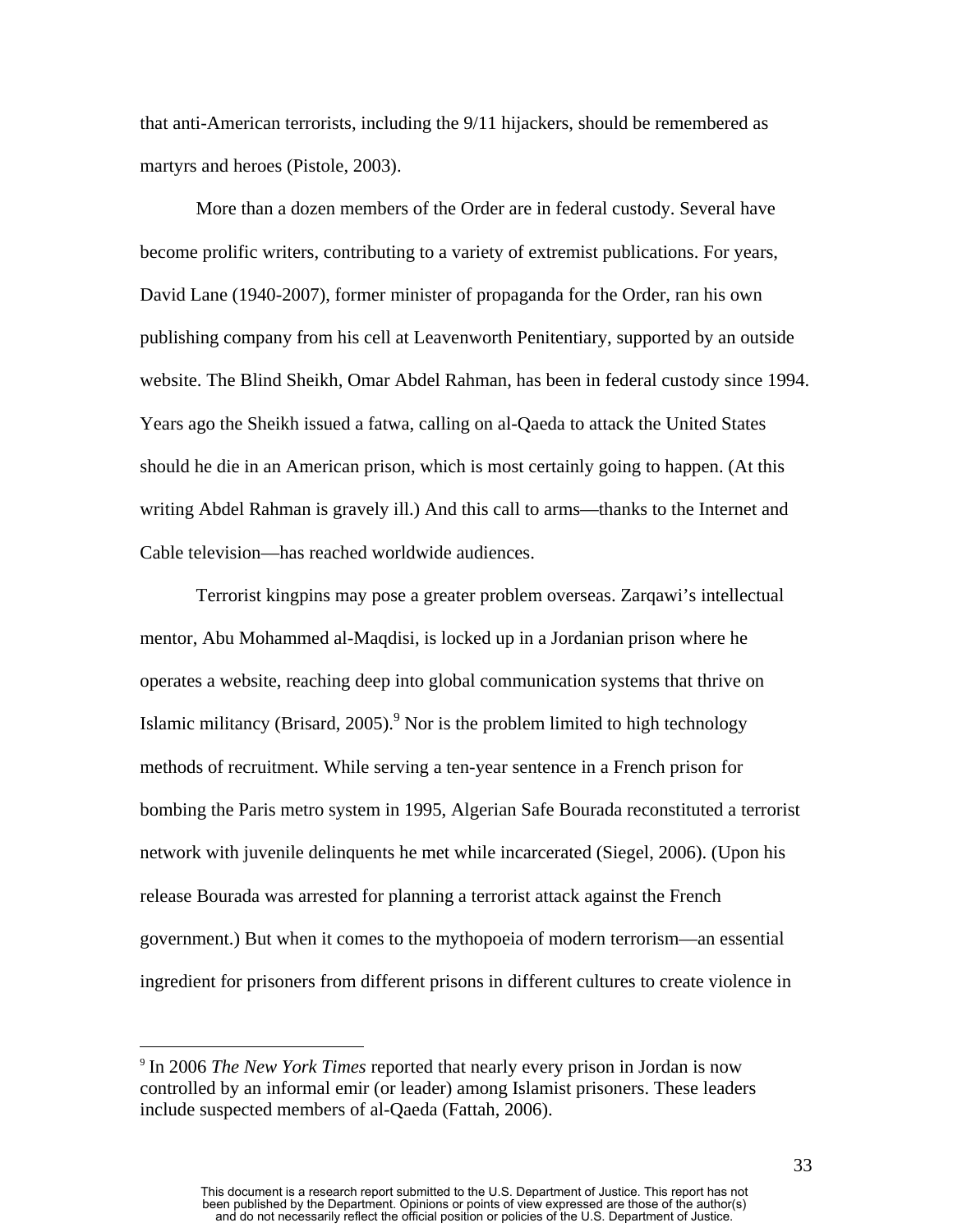similar ways—no one is more important than Illich Ramirez Sanchez, better known as Carlos the Jackal. The first terrorist to achieve worldwide media fame, Carlos helped to shape the representation of the terrorist as an incandescent celebrity. Without the Jackal, Osama bin Laden would have never become a living myth of international terrorism. And today, Carlos the Jackal is serving a life sentence in France's Le Sante prison where he has issued press releases praising bin Laden and al-Qaeda.

In the United Sates, the Bureau of Prisons incarcerates dozens of al-Qaeda terrorists, many of whom were trained in bin Laden's camps. They include inmates involved in the 1993 World Trade Center bombing, the 1998 East African embassy bombings, the 2000 bombing of the USS *Cole*, and the millennial bomb plot on the Los Angeles International Airport. New York's BOP detention centers in Manhattan and Brooklyn, alone, incarcerates fifteen al-Qaeda members, including one high-ranking soldier who was bin Laden's bodyguard. Yet these institutions are experiencing what an official report calls "a constant population of new inmates arrested on terrorism-related charges" (U.S. Department of Justice, 2006:49).

 Die-hard extremists, these imprisoned terrorists need little proselytizing from Wahhabi clerics. They are already true believers. The danger to America's security is, therefore, not the number of adherents to Islam in prison, but in the potential for small groups of true believers to instigate terrorist acts, either by other prisoners once they are released, or by existing cells in the community.

This threat came into full relief in March 2005, when MSNBC news correspondent Lisa Myers reported that three federal prisoners—Mohammed Salameh, Mahmud Abouhalima, and Nidal Ayyad—incarcerated at the BOPs' Administrative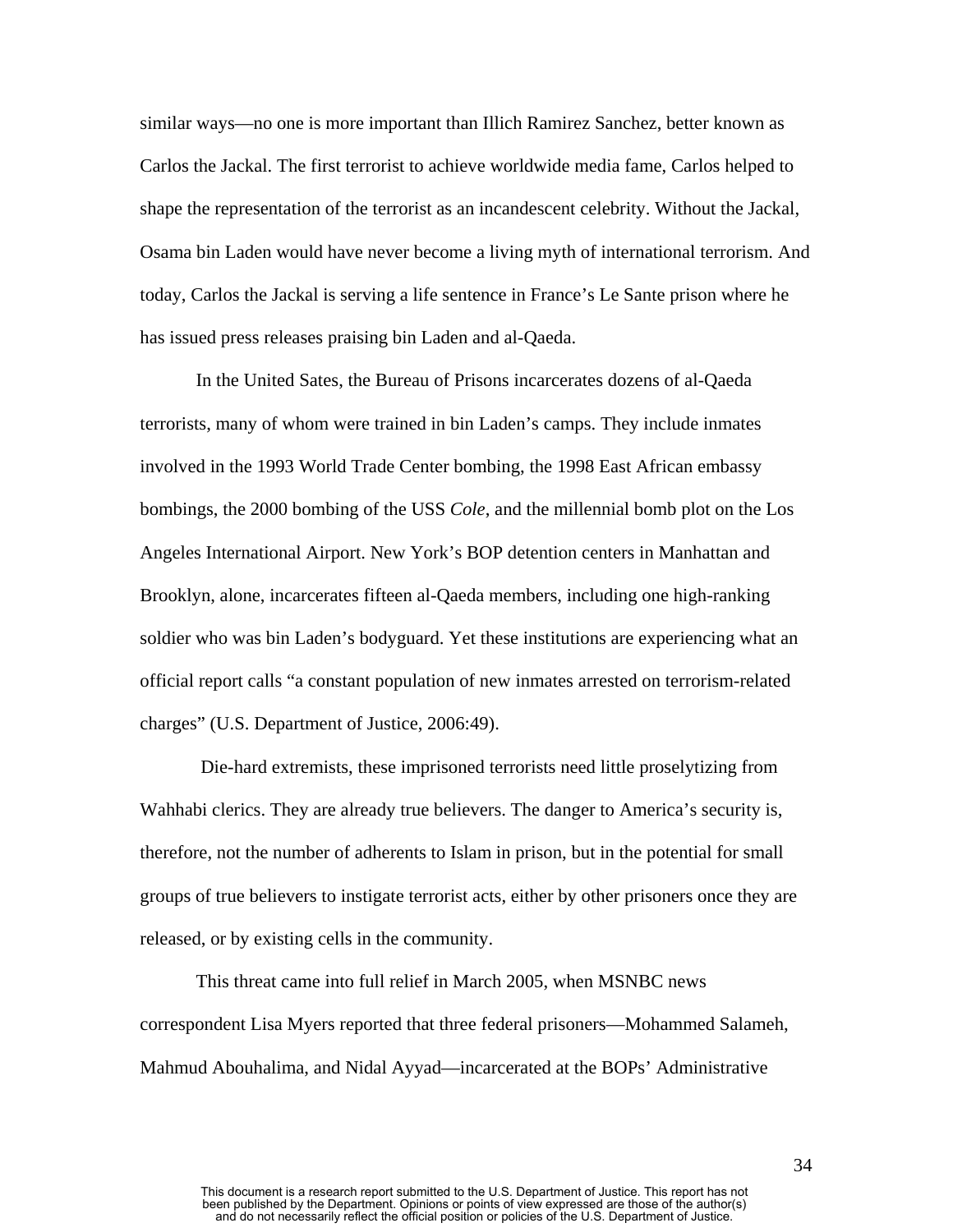Maximum security facility (ADMAX) in Florence, Colorado, for the 1993 World Trade Center bombing, wrote over 90 letters to Islamic extremists outside the prison between 2002 and 2004. Fourteen of these letters were sent to prisoners in Spain who had connections to the terrorist cell responsible for the Madrid train bombings. Salameh had also written several letters to Arabic newspapers, praising bin Laden as a hero. The government's after-action report concluded that the BOP, due to staff shortages, is failing to monitor terrorists' communications, including mail, phone calls, visits with family and friends, and cellblock conversations. As a result, FBI agents are currently producing "little or no proactive" intelligence on the activities of terrorist inmates in the BOP. "Consequently," says the report, "the threat remains that terrorist…inmates can use mail and verbal communications to conduct terrorist…activities while incarcerated" (*Ibid*.:ii).

This official report implies that the terrorist threat emanating from American prisons is best understood in terms of prisoner recruitment methods involving mail and telephone calls, as well as intense discussions between small groups of inmates on prison yards, at weight-lifting pods; and in cellblocks, chow halls, and chapels. These are the prison spaces where small-world networks are formed. A miniscule percentage of converts to Islam will turn to radical activism. An even smaller percentage will join terrorist networks, and they are likely to be fresh converts, the newly pious—those with an abundance of emotion and feeling. But for this select group of inmates, the social bonds established between one another will ultimately become so powerful that they will trump everything else, including their ideological commitment to a cause (Sageman, 2004). And in this way, American prison culture—despite the best intentions of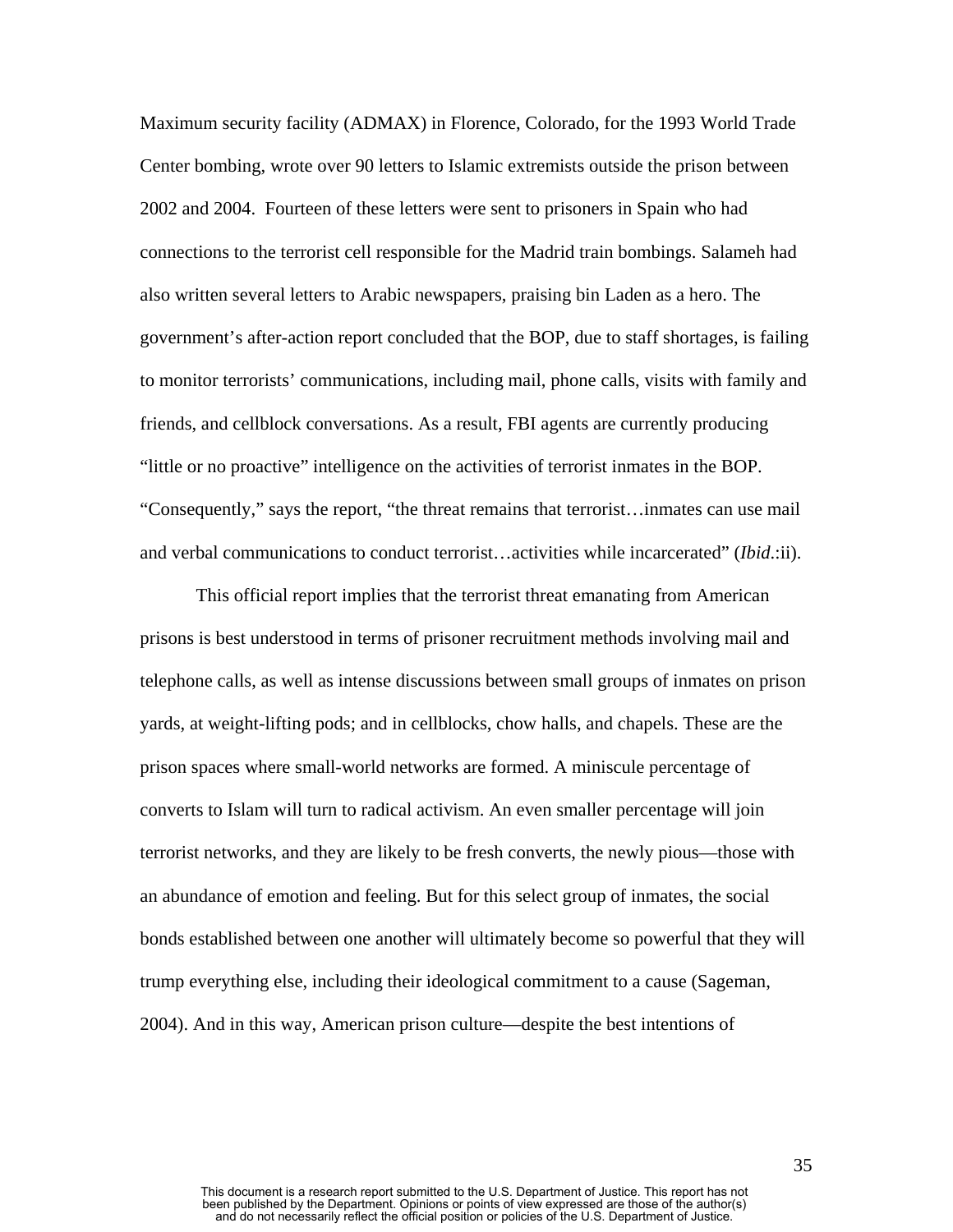administrators to do otherwise—will have created the means by which a new terrorist attack against the United States may be mounted.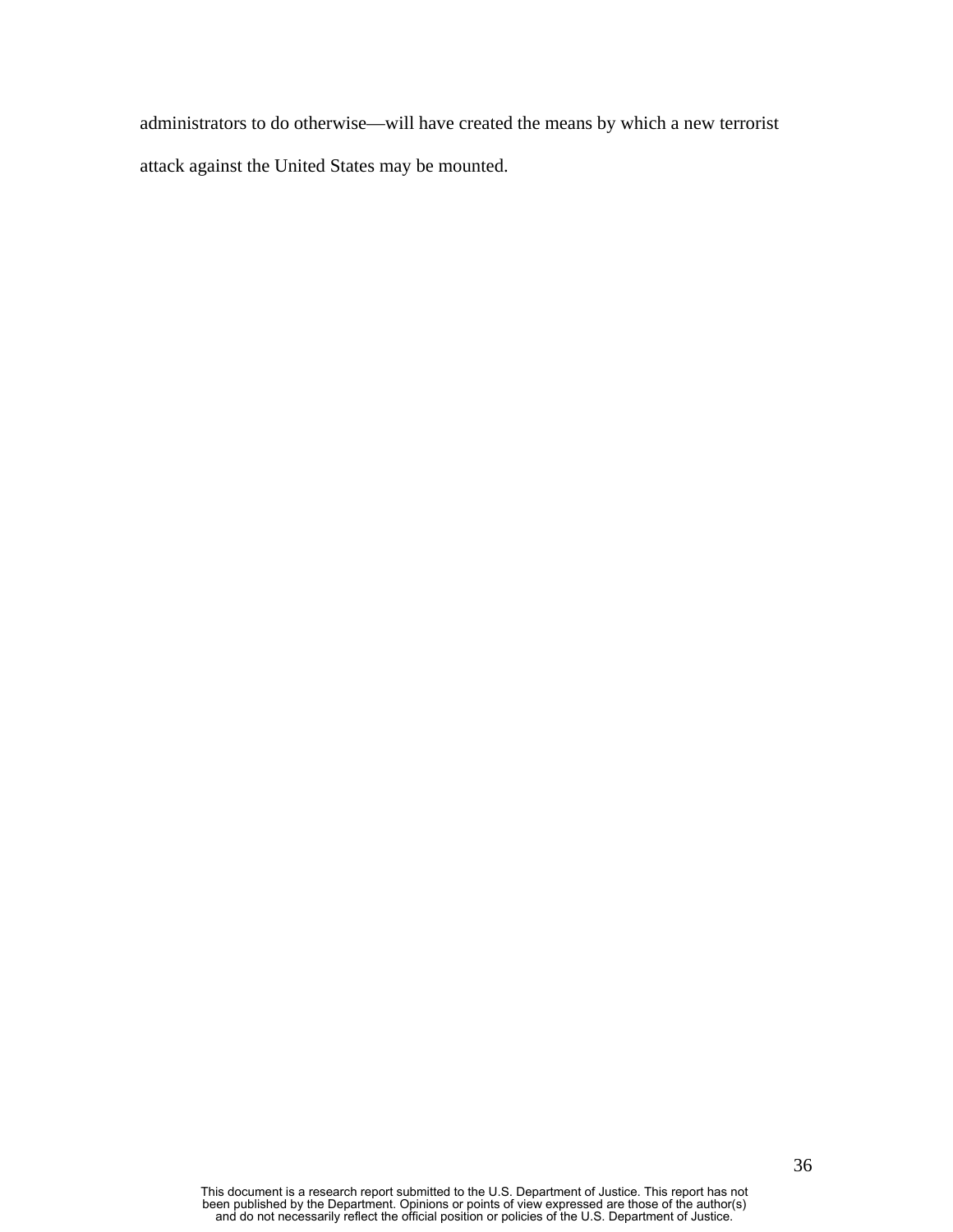#### **CHAPTER TWO**

## **Methods and Context**

There are two populations of interest in this study. The first are officials at the central office level of various correctional agencies responsible for chaplaincy services and gang intelligence. The second population is composed of institutional chaplains, gang intelligence officers, and prisoners. Five jurisdictions were selected for study: The New York City Department of Corrections, the Federal Bureau of Prisons, the Michigan Department of Corrections, the Florida Department of Corrections, and the California Department of Corrections and Rehabilitation. Each correctional system received a proposal approved by an Institutional Review Board and written in accordance with its specific policies on outside research activities. Reactions varied.

The New York system denied the research outright, claiming that it did not have resources to support the project. After review, the BOP approved only that part of the proposal that dealt with interviewing the central office administrator of chaplaincy services, also claiming that it did not have resources to support the study (though at one point the research was described as "too political" for the BOP). After allowing access to its chaplains, the Michigan Department of Corrections denied all contact with prisoners on the grounds that the study did not include Christian faith groups, and therefore could not be representative of the prisoner conversion process. The Florida Department of Corrections approved the entire project, as did the California Department of Corrections and Rehabilitation. In both states, cooperation was outstanding. From high officials in central office to the lowliest inmates in protective custody, I was treated with utmost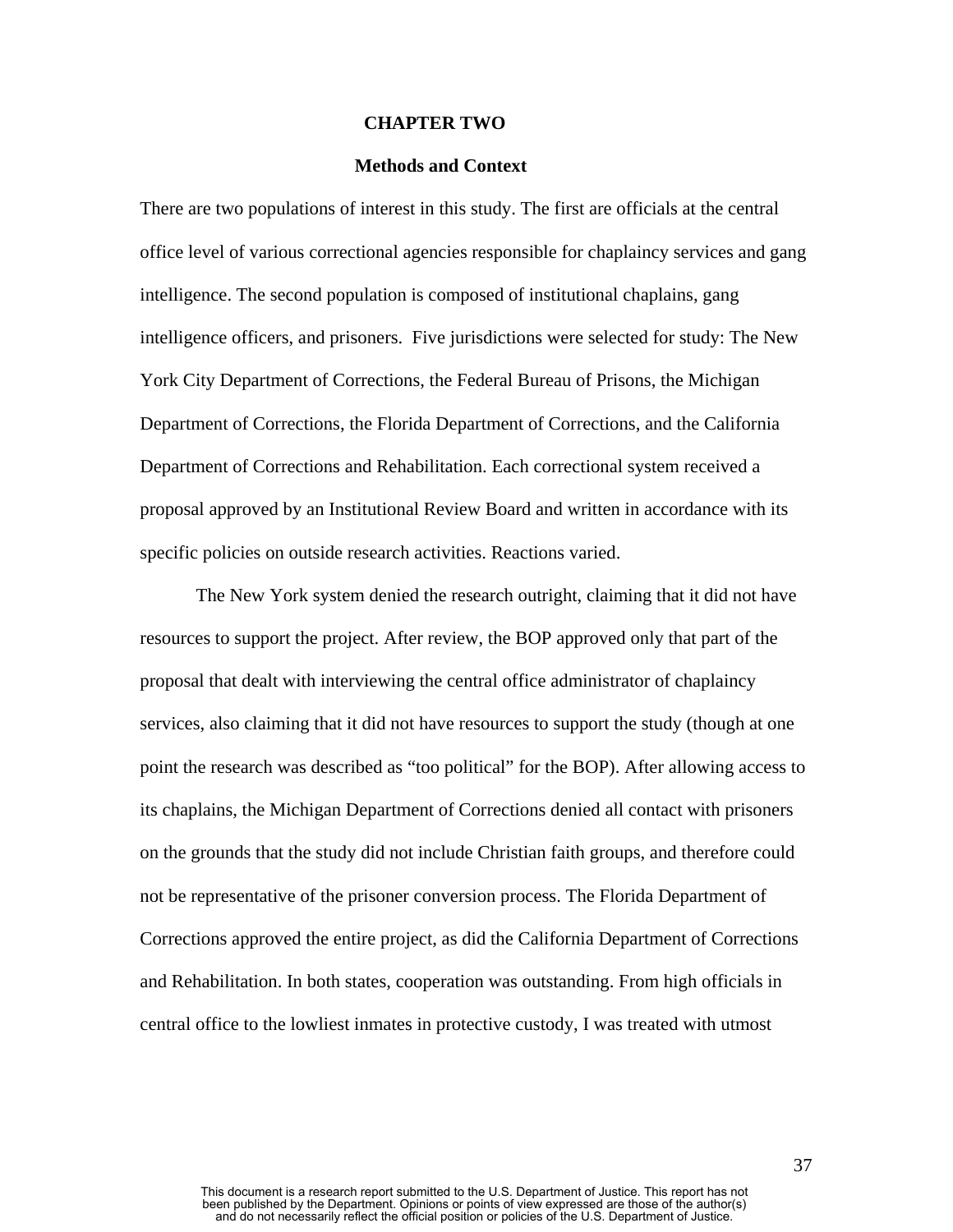respect. These sources were then augmented by research conducted at the 2007 American Correctional Association Conference in Kansas City, Missouri.

From these sources, then, the research proceeded. In all, interviews were conducted with fifteen chaplains and nine intelligence officials. The interviews lasted from one hour to five hours in length, and took place at central offices in Lansing, Michigan; Tallahassee, Florida, Sacramento, California; the institutions visited; or the ACA Conference in Kansas City. A total of thirty interviews were conducted with prisoners; each was approximately 90 minutes long. Prisoners were selected for the interviews by the institutional chaplains, based on a single criterion: That they had undergone a conversion to a non-Judea-Christian religion during their incarceration.

These interviews took place during open yard hours inside the chapels at three prisons: the Franklin Correctional Institution in Carrabelle, Florida, a medium security faith-based institution; the California State Prison-Sacramento, also known as New Folsom Prison (hereafter referred to as such), the same maximum security facility where the JIS terrorist plot was hatched; and historic Folsom Prison, also a maximum security institution. Inmates ranged in ages from 19 to 63 years old. Ethnicities included African American, Latino, Native American, and Caucasian. All of the prisoners were incarcerated for violent crimes, serving sentences from ten years to life. Fully two-thirds of the inmates belonged to a prison gang, and many had been in street gangs prior to their incarceration. These inmates had experienced prison conversions to the following religions: Native American, Islam (traditional and American versions), Black Hebrew Israelism, Buddhism, Hinduism, Christian Identity, Odinism, Wicca, and something we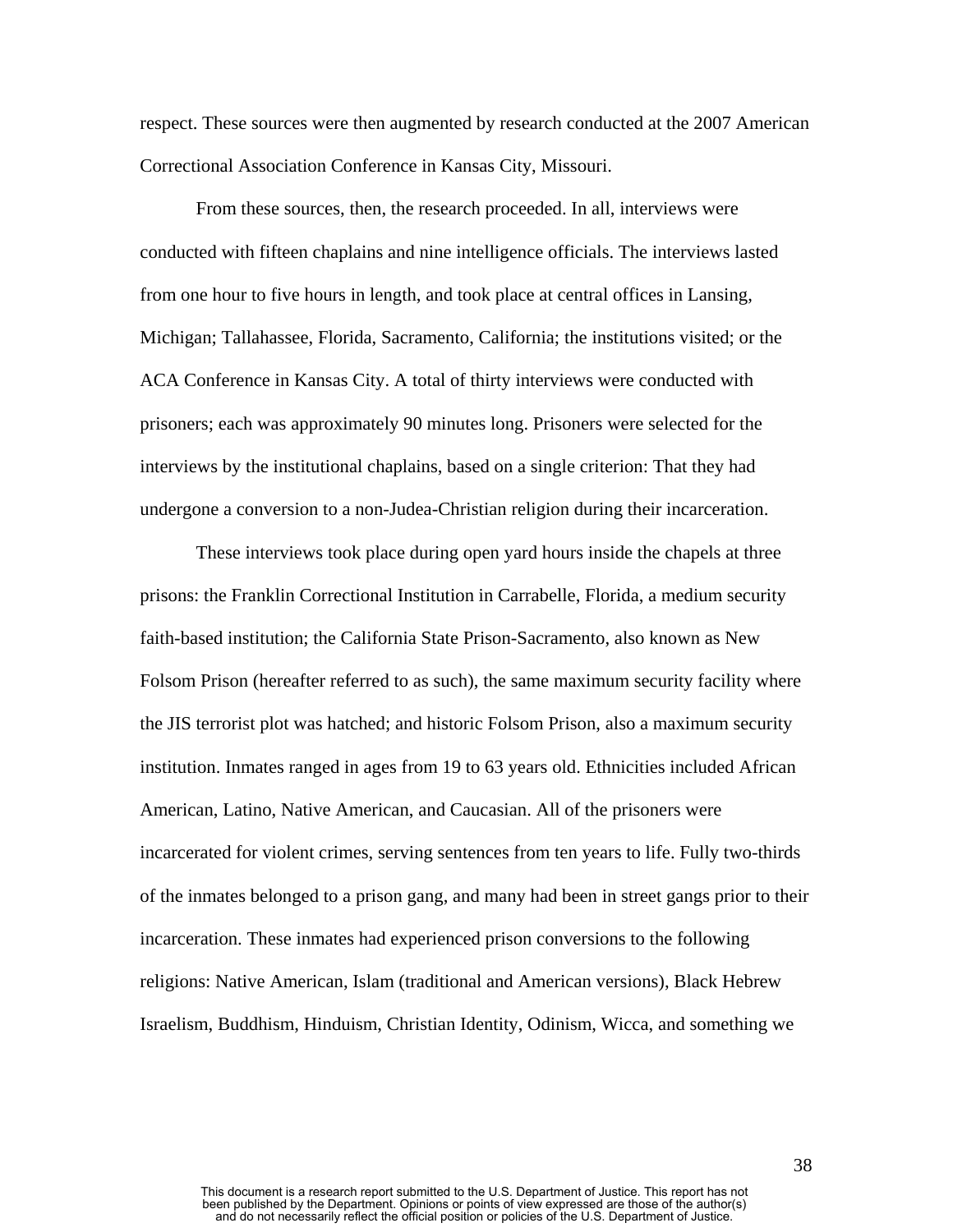might call secular humanism, based on the teachings and methods of men's consciousness raising.

The specific questions used in the interviews were designed to elicit open-ended responses pertaining to the research hypotheses. For central office chaplains, these questions focused on the number and types of non-traditional faith groups within their system, as well as the policies used to administer chaplaincy services. At the institutions, chaplains and prisoners were asked questions concerning the process of conversion, including motivations for conversion. Risk assessments of terrorist recruitment were gathered from the interviews with gang intelligence officials. The social context for interpreting findings from the study is presented next.

# **The JIS Case Revisited**

Those findings are best understood through the prism of the JIS case, for three good reasons. First, the case is the only *operational* terrorist plot to occur within the continental United States since the 9/11 attacks. In a 2006 press interview, John Miller, the FBI's Assistant Director of Public Affairs, remarked, "I think if you look at the JIS case, of all the terrorist plots since 9/11, it is probably the one that operationally was closest to actually occurring" (quoted in Harris, 2006). Second, the JIS plot—to be activated on September 11, 2005—was part of an international post-9/11 trend toward homegrown terrorist cells whose members tend to seek al-Qaeda's blessing for an attack. Such self-starting terrorist cells pose a special challenge for intelligence and law enforcement agencies because they are likely to be smaller, comparatively self-contained, and more difficult to penetrate than the larger terrorist groups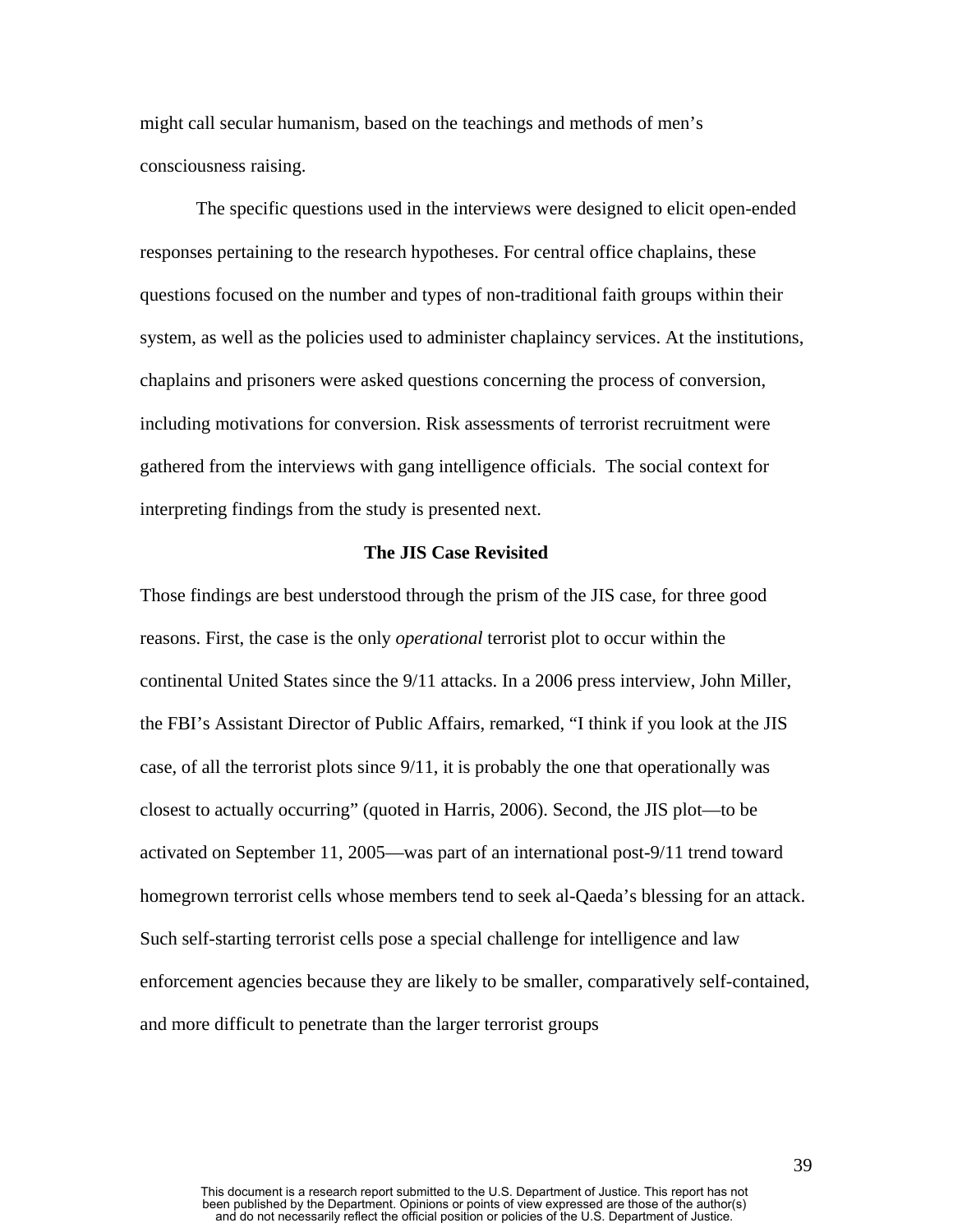Finally, the interviews conducted for this study indicate that the JIS case was not an isolated event; rather, other prisoners may be trying to emulate the group. In early 2007, gang intelligence officers in the Florida Department of Corrections uncovered a potential Islamic terrorist plot inside one of its adult institutions. In California, gang investigators discovered an August 2005 plan by inmates at Pelican Bay State Prison to clandestinely forge ties with Islamic education centers both in California and nationwide. Pelican Bay officials also discovered that inmates were learning Arabic and using Muslim edicts received through the mail to facilitate criminal objectives while in prison. Similar activities have occurred within California's juvenile correctional system. In March 2006, a juvenile parole agent confiscated numerous items related to a terrorist plot during a search of a group home. Included in the evidence were plans, plot drawings, timelines, pictures, and identifiable financial resources needed to carry out a terrorist attack. Further investigation revealed that a parolee was sharing the information with inmates who remained incarcerated in the California juvenile system. Moreover, American correctional institutions—at least those in California and Florida—are indeed vulnerable to prisoner radicalization and terrorist groups that infiltrate, recruit, and operate behind the walls.

The JIS story starts in 1997, when 21-year-old Kevin James began serving a tenyear sentence for robbery at the California State Prison-Tehachapi. James's radicalization may be traced to his father, a former Black Panther, but it was no doubt accelerated during James's teenage years when he joined the  $76<sup>th</sup>$  Street Crips in Gardena, a city in South Central Los Angeles bordering Compton, and his subsequent stints in juvenile hall. Upon his arrival at Tehachapi, James came under the influence of the Nation of Islam, yet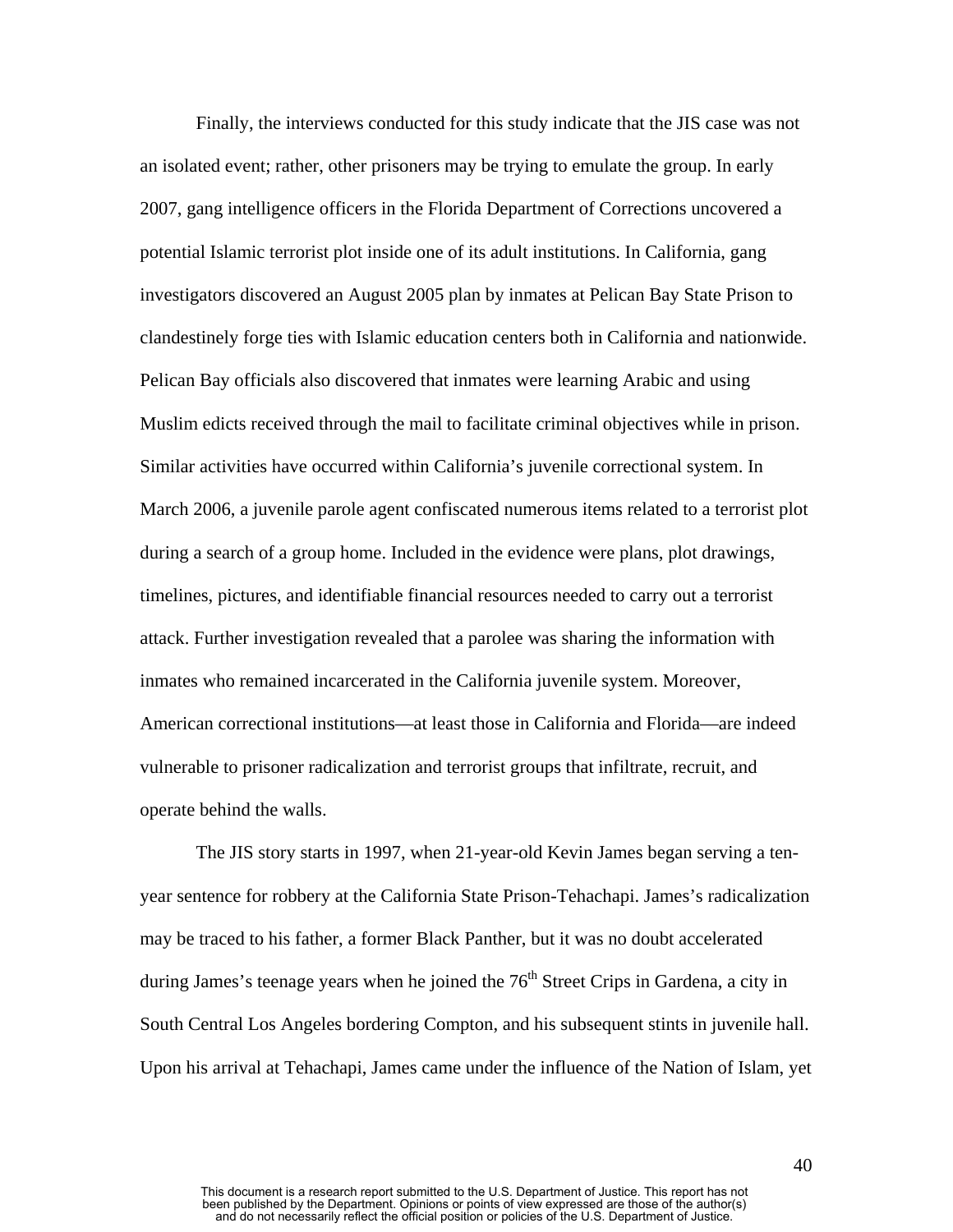soon found the Nation's teachings to be insipid. He drifted toward the Sunni Muslims. According to the government's indictment, James founded JIS based on his radical interpretation of Islam. Yet in a letter to reporters for the PBS series FRONTLINE, James claims, "I didn't found any radical Islamic group, J.I.S. is a name used by prison Sunni's to distinguish themselves from the N.O.I. [Nation of Islam], Shiites and other sects " (*Ibid*.).

Not in dispute is the fact that James (under a variety of aliases, including "Shahaab James" and "Ash Shakyh Sudani") began proselytizing recently-arrived inmates at Tehachapi, preaching that it was the duty of Muslims to target for violent attack enemies of Islam, including the United States Government and supporters of Israel. Claiming to have spent time with Islamic extremists in Sudan, James recruited fellow prisoners by secretly distributing a hand-written document entitled "JIS Protocol," which described James' religious beliefs, including the justification for killing infidels. The Protocol required that prospective JIS members take an oath of obedience to James, swear not to disclose the existence of JIS, and swear to obey a "90 day rule," wherein members would communicate with James at least once during every ninety day period.

Throughout the late 1990s and into the early 2000s, up to and beyond 9/11, James spread his JIS Protocol (updated in 2002 to over 100 pages) throughout the California prison system using kites (smuggled letters), as well as mail and phones calls initiated by third parties in the free world. Prisoner radicalization was not a security issue in the California State prison system at the time, nor was it an issue for the FBI, and these communications went unmonitored. It was not until late 2002 that officials caught wind of James's recruitment activities and began to develop intelligence on JIS. In early 2003,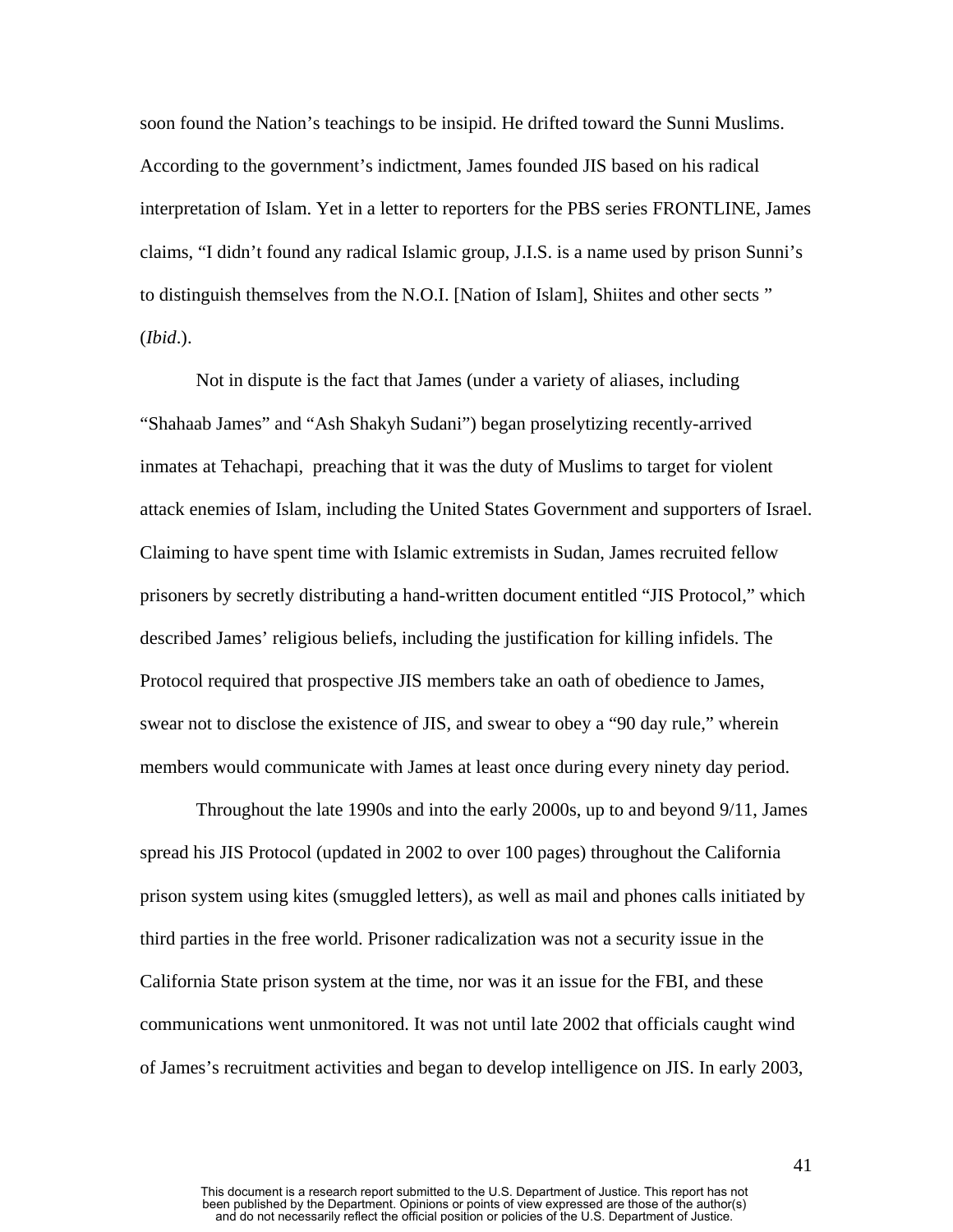officials identified some two dozen JIS members, who were subsequently transferred to other institutions. In short, the JIS membership was spread around the California prison system in an attempt to squelch the movement.

New Folsom Prison was built specifically for such purposes. The institution houses maximum security inmates serving long sentences or those who are considered management problems at other prisons. It is a huge complex, situated on 1,200 acres adjacent to Old Folsom Prison, designed to house 2,031 offenders. It is also severely overcrowded with an inmate population of about 3,300, some 500 of whom are doublebunked in the institution's gymnasium. Cellblocks teem with violence. Suicide and drug abuse are rampant. Four out of every ten prisoners suffer from Hepatitis C. There is a critical staff shortage. Most of the rehabilitation programs have been eliminated so prisoners spend most of their time pacing the sun-baked yard, pumping pig iron, and bangin' Crip, Blood, Mexican Mafia, Nazi Low Rider. Seven out of ten inmates released from the prison return, one of the highest recidivism rates in the country. Even the State prison commissioner described the system as a "powder keg" at risk of exploding (Steinhauer, 2006). Into this perilous environment came inmate Kevin James with his JIS Protocol.

James was celled with 34-year-old Peter Martinez, who was serving a 40-year sentence for attempted second-degree murder. James brought Martinez into the fold and Martinez began his own recruitment campaign. By this time, James had become a prisoner of considerable charismatic bearing. "The only thing I can say about Kevin James" said a New Folsom employee who knew him "is that he's all man. Guys in prison are under a lot of pressure and he never appeared to buckle" (quoted in Harris, 2006.).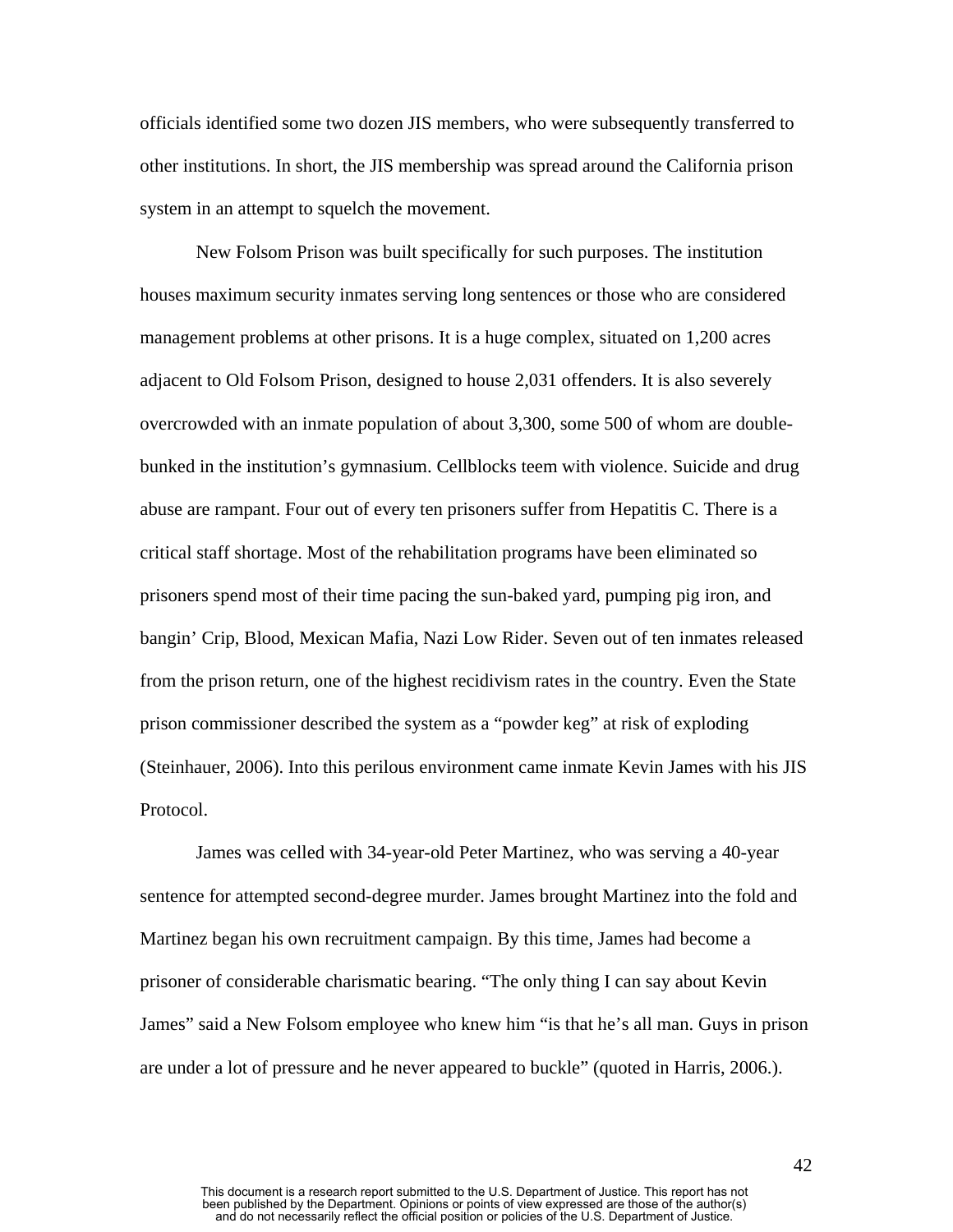James is remembered as a slight, soft-spoken man with large cornrows running down from his forehead, an untrimmed goatee, and tattoos of crescents and "Allah" (in Arabic) covering "7" and "6" tattoos on his forearms (for  $76<sup>th</sup>$  Street Crips). Yet what was most striking about James's appearance was a prominent "raisin" in the middle of his forehead, the mark of a pious Muslim who grinds his forehead into the ground during prayer.



By 2004, James had begun writing a second call to jihad called "Blue Print 2005." The Blue Print was modeled after the Qaeda training manual (publicly available on the Internet, though James did not have Internet access himself), which instructs al-Qaeda operatives to set up "Islamic programs" if they are incarcerated and try to recruit "candidates" who are "disenchanted with their country's policies." "Al-Qaeda can't get their militants to the places they want to hit," observes terrorism expert Brian Levin of the recruitment strategy, "so they rely on an ideology to gain converts who do it for them" (quoted in Marquez, 2005). James's Blue Print called for developing expertise in bomb building, producing and distributing propaganda (especially CDs and videos to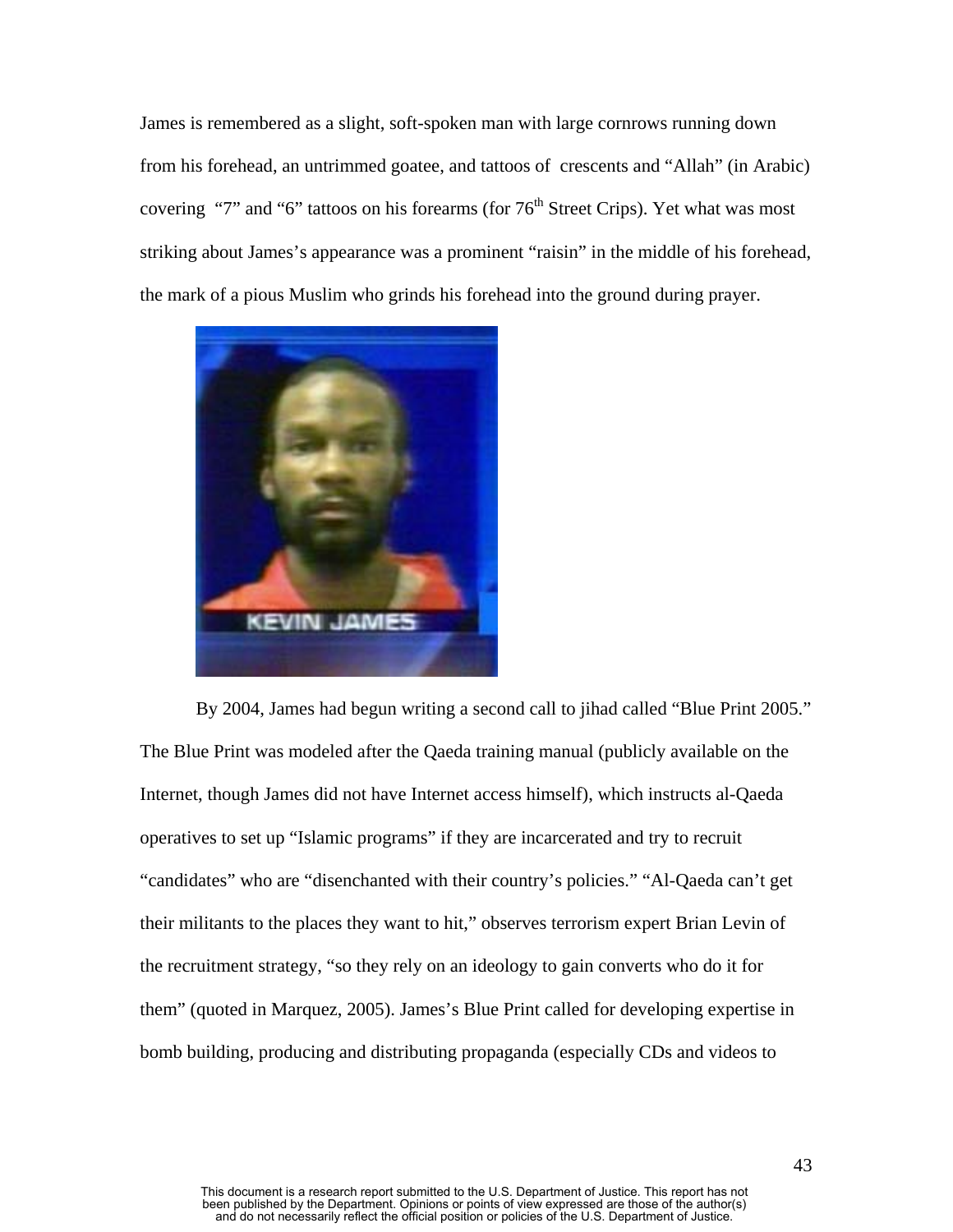facilitate recruiting), and instructions on how parolees could "blend into society" so that they could establish JIS cells once released to the community.

Meanwhile, James expanded his prison recruiting activity to include training for a terrorist attack. James's violent discourse was, in part, conducted under the guise of religious worship. A New Folsom gang intelligence officer, who used to shake down James and his JIS companions for weapons as they entered the prison chapel for Jumna services, recalled walking into the chapel during these services one day to discover JIS engaged in martial arts practice. "At that time, the JIS was about 15 large. They would do all this radical stuff," said the officer in 2007, "even while the imam was there. Once he [the imam] even brought in razor blades and handed them out to inmates. He's *still* working here."

In early November 2004, James met an inmate who perfectly fit al-Qaeda's profile for terrorist recruitment. Levar Washington was a twenty-five-year-old African American from South Central Los Angeles doing a three-year bit for robbery. "I met him 4 weeks before he paroled in the yard," James wrote to FRONTLINE, describing Washington as a member of an "enemy" gang who had recently converted to Islam (quoted in Harris, 2006). Washington had done time in four California prisons and was a known member of the Rollin' Sixties Crips; the Rollin' Sixties tattoo even covered part of his forehead. Shortly before Washington's parole on November 29, James instructed him to recruit five people from the community without felony records to train in covert operations, acquire firearms with silencers, and find contacts with explosives expertise or learn to make bombs that could be detonated from a distance. In response, Washington pledged his loyalty to James "until death by martyrdom."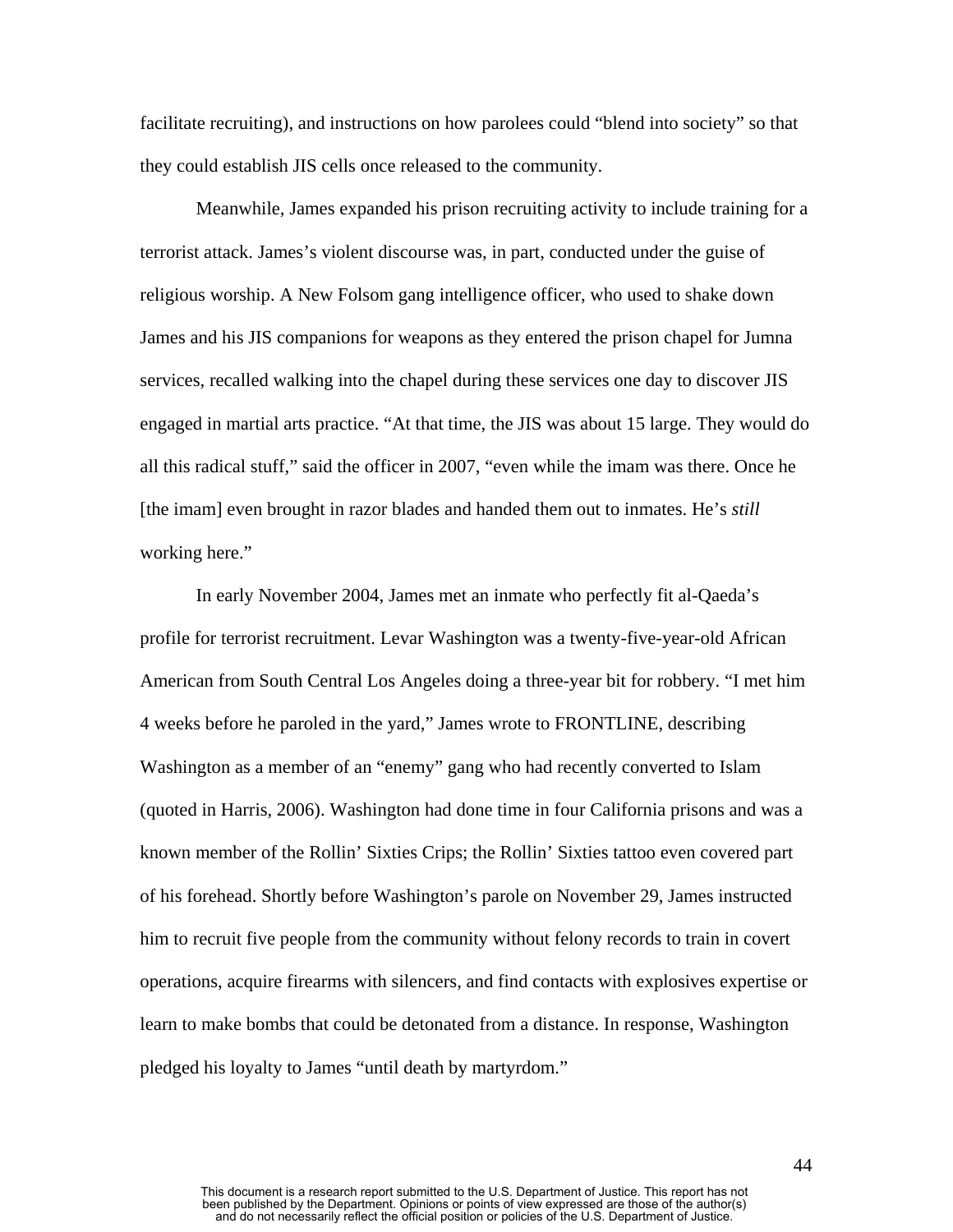### *The 9/ll Plot of 2005*

Six months later, in May 2005, Washington walked into the Jamat-e-Masjidul mosque in Inglewood, California, wearing an improvised headdress intended to conceal the Crips tattoo on his forehead (*Los Angeles Times*, 2005). There he met a 21-year-old African American from Gardena named Gregory Patterson, the son of two educators—his father a college professor, his mother a university administrator. Patterson, who had no criminal background, was described by a former teacher as "an overachieving nerd." He attended classes at both El Camino College in Torrance and Cal State in Northridge. Patterson also worked at a duty-free shop at Los Angeles International Airport. But more important for the moment, like Washington, Patterson was freshly converted to Islam (*Ibid.*). He had begun attending the Inglewood mosque the previous March, enrolling in a one-on-one Arabic class taught by 21-year-old Hammad Samana, a Muslim born and raised near Karachi, Pakistan, but now living as a permanent U.S. resident with his parents in an apartment across the street from the Inglewood mosque. Also something of a nerd, Samana worked at a Barnes & Noble bookstore to support his family, and attended Santa Monica College where he was on the dean's list. Described by the president of the Inglewood mosque as "gracious and respectful toward others," Samana had no known criminal history or connections to overseas extremists (Associated Press, 2005).

Like nearly every other major terrorist attack since  $9/11$ —Casablanca in 2003, Madrid in 2004, and London in 2005—the JIS plot was inspired by George Bush's military adventure in Iraq (Richardson, 2006). In late May, Patterson and Washington began sharing an apartment on West  $27<sup>th</sup>$  Street in South Central Los Angeles; where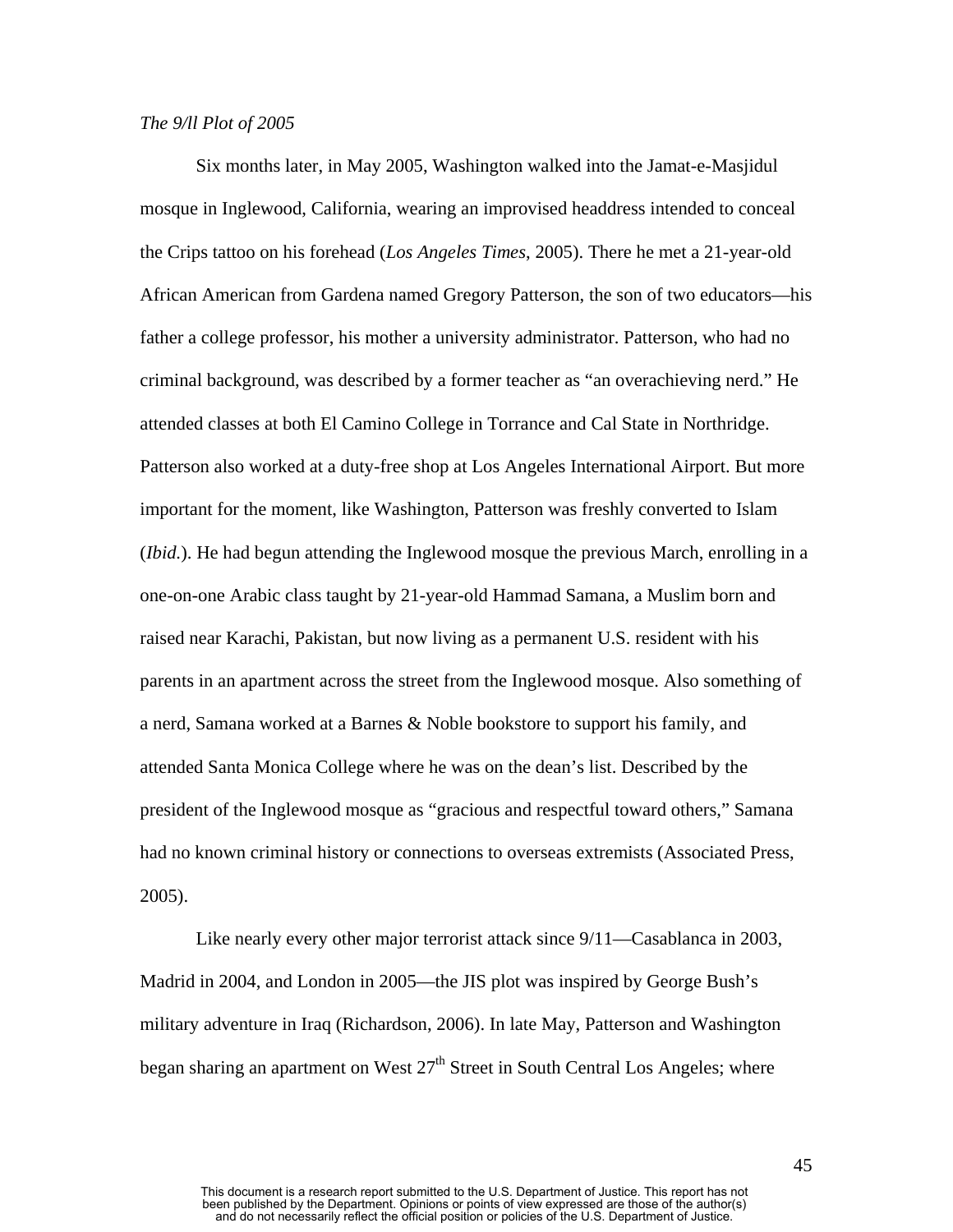together with Samana, they held long discussions about the Iraq War and the treatment of prisoners at Guantanamo Bay. According to an FBI affidavit, Washington believed that something had to "be done to punish the United States" and "Samana agreed" (*U.S. v. Samana*). "Washington really believed that the Muslim world is majorly [sic] oppressed right now," said an individual Washington attempted to recruit into the plot, "and their only way out is to fight jihad by harming innocent people" (ABC News, 2005). Accordingly, Samana and Patterson swore allegiance to Washington and his jihad mission, vowing to serve as mujahaddin in the greater Los Angeles area—information that Washington passed on to Kevin James in a kite. James, in turn, gave Washington advice about his recruiting efforts, and told Washington that he had added Gregory Patterson's name to his list of approved visitors at New Folsom. Though incarcerated, James was still the shot-caller.

Also like the other major terrorist events since 9/11—and before, for that matter—the JIS case reveals the need for terrorists to commit precursor crimes to finance their attacks. The Casablanca bombers sold hashish to fund their operation; the Madrid bombers stole explosives and pedaled hashish and Ecstasy; the Bali bombers robbed a jewelry store; the Millennium plot to bomb the L.A. airport was supported by credit card fraud, identity theft, and document forgery. The list goes on: Carlos the Jackal raised an astounding \$50 million by taking hostages in his violent 1975 raid on the OPEC conference in Vienna; the Irish Republican Army raised millions of dollars by robbing banks and running underground brothels, protection and extortion rackets, among other crimes; the Order generated \$3.8 million from armored truck heists; and the Aryan Republican Army robbed more banks than Jesse James, netting over \$500,000 in the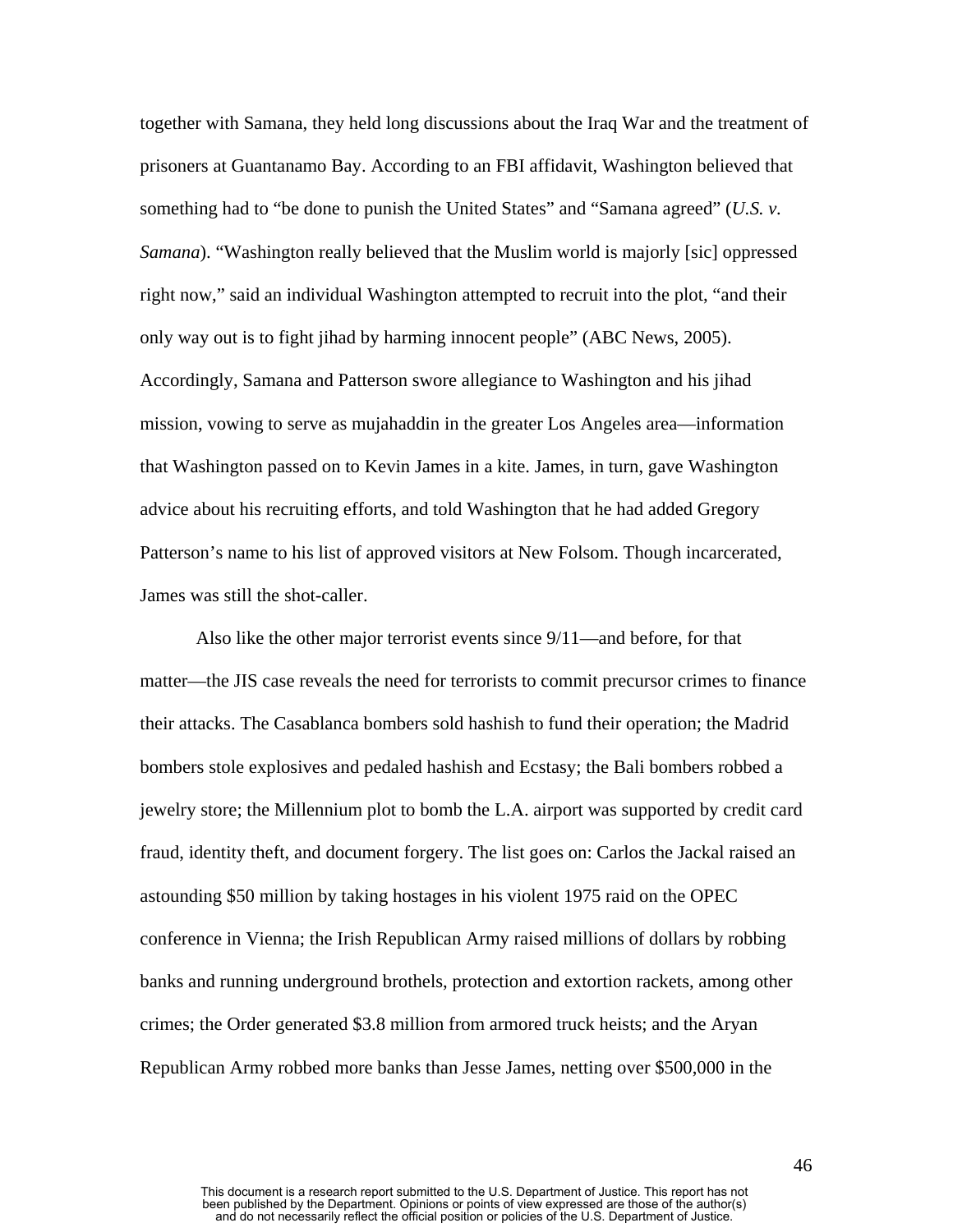process (Hamm, 2007). JIS was in a different league, and it was a minor league to be sure: They would rob gas stations, stealing no more than \$3,000.

Acquiring firearms was their first order of business. Investigators believe that Levar Washington accomplished this by relying on either his prior contacts with the Rollin' Sixties Crips, or his newly-established relationship with the  $76<sup>th</sup>$  Street Crips forged through Kevin James. Then, on May 30, 2005, Gregory Patterson—who had never committed a crime in his life—donned a black ski mask, armed himself a shotgun, and robbed a Los Angeles gas station. Thus began an armed robbery spree Patterson would later describe as "part of a jihad against the U.S., particularly against American oil companies who are stealing from our countries [i.e., Muslim countries]" (*U.S. v. Samana*).

On June 6, Patterson robbed a gas station in Torrance. A week later, Patterson and Samana stuck up a station in Playa Del Ray. Patterson hit a second gas station in Torrance on June 16; then another in Bellflower on June 18. On June 20, Patterson was back in L.A. where he attempted another robbery, but failed. JIS had better luck the next day, June 21, when Patterson robbed stations in Pico Rivera and Walnut, while Samana robbed one in Orange County. The next day, June 22, Patterson sent James an update on the gang's activities.

The missive to James was followed a flurry of activity. On June 29, Patterson bought a .223 caliber rifle and ordered an AR-15 rifle from a sporting goods store. On July 2, Samana conducted Internet searches on the Israeli Consulate in Los Angeles, including the identity of specific Israeli officials, and three U.S. Army recruiting centers (in Long Beach, Torrance, and Harbor City)—thereby identifying the first set of targets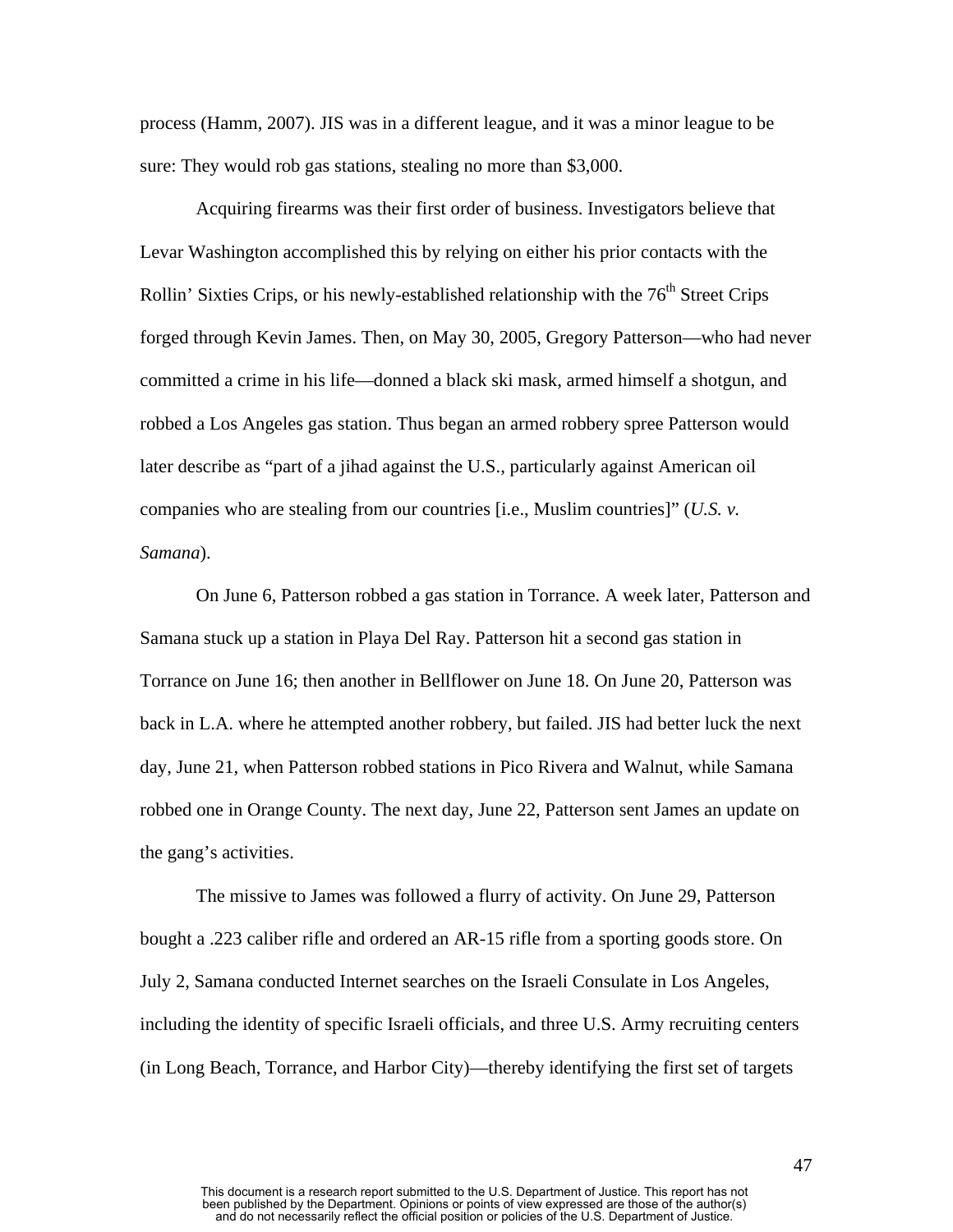for the upcoming terrorist strike. On July 3, Patterson used the .223 rifle to rob a gas station in Playa Vista, and then returned to the apartment to run an Internet search on Jewish holiday events in Los Angeles, thereby identifying another potential set of targets. On July 4, Samana took part in firearms training and martial arts practice in a Los Angeles park.

By this time, Washington and Patterson's apartment in the ghetto of South Central Los Angeles was, for all intents and purposes, a full-blown al-Qaeda sleeper cell. Shotguns and shotgun shells were stored there, along with reloading equipment, knives, bullet proof vests, camouflaged battle fatigues, ski masks, and jihadist literature (printed in English). On the wall was a poster of Osama bin Laden. Washington was the undisputed cell leader; or what he would later describe as his "council of Muslims who had planned to carry out two operations in the Los Angeles area as part of jihad against the Untied States" (*Ibid.*). The date of the attack was to be September 11, 2005

The first operation involved one of the Army recruiting offices. The plan called for two cell members to enter the office, armed and masked, and open fire on office personnel. They would flee in a getaway car driven by the third man, and then return to the apartment where they would plan a second attack. Ultimately, the cell's goal was "to die for Allah in a jihad," as Patterson later put it. But the law enforcement whip was about to come down. Though long on ideology, the JIS was short on criminal skill. In fact, the gang was comprised of rank amateurs.

On July 5, James sent word to Washington about various details of the terrorist plot, and Washington informed James of Samana's suitability for the task ahead. The same day, Patterson conducted an Internet search on El Al (the national airline of Israel)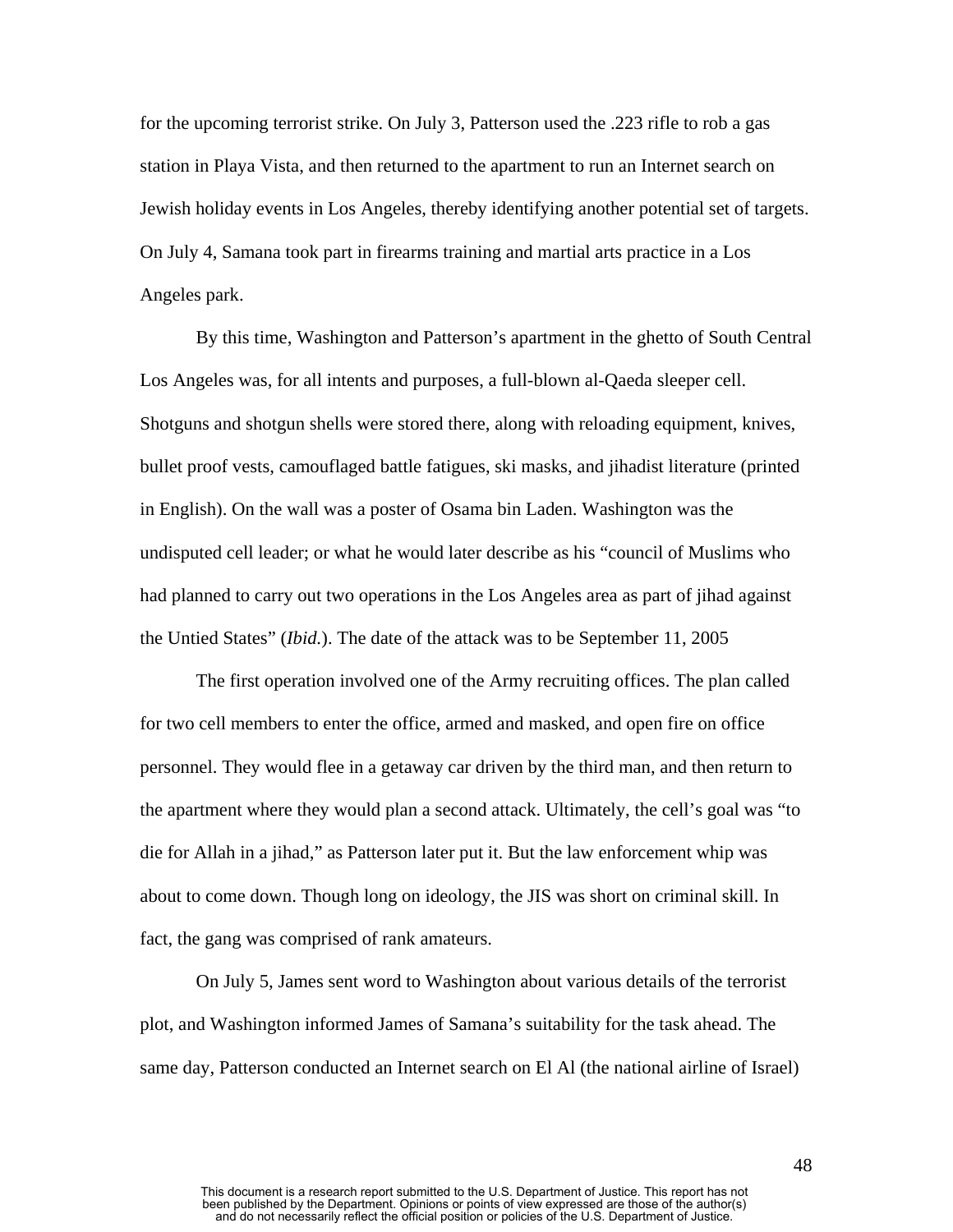at L.A. International, thus identifying still another target for terrorism; while Samana drafted a document listing the addresses of the Army recruiting offices and Israeli Consulate.

That evening, robbery investigators from the Torrance Police Department spotted two black men parked near a gas station, observing the flow of customer traffic. The investigators had recently received a tip concerning a string of gas station robberies in the area. That tip dealt with an outstanding case of criminal stupidity: In a previous robbery, Gregory Patterson had left his cell phone at the scene. And so, on the evening of June 5 investigators put a tail on the two men believing one may be Patterson. At 11:00 p.m., the same two men, wearing ski masks and armed with shotguns, robbed a Chevron station on Crenshaw Boulevard in Fullerton, making off with a paltry \$252. As they were leaving the station, Torrance police pulled the car over and placed the two men under arrest without incident.

#### **Implications of the JIS Case**

When police searched the apartment on West  $27<sup>th</sup>$  Street, they found the documents and plans detailing the JIS conspiracy, including the bin Laden poster and a list of potential targets. The documents implicated Samana, who was arrested at his parents' home on June 7 after confessing to two of the robberies. By then, some 500 law enforcement officers from the federal, state, and local levels had joined the investigation, dubbed "Torrential Rain" due to the Torrance connection. Over 100 officers came from the L.A. Police Department alone. Eventually, the evidence led investigators to New Folsom Prison and Kevin James. In early September, all four men were indicted on federal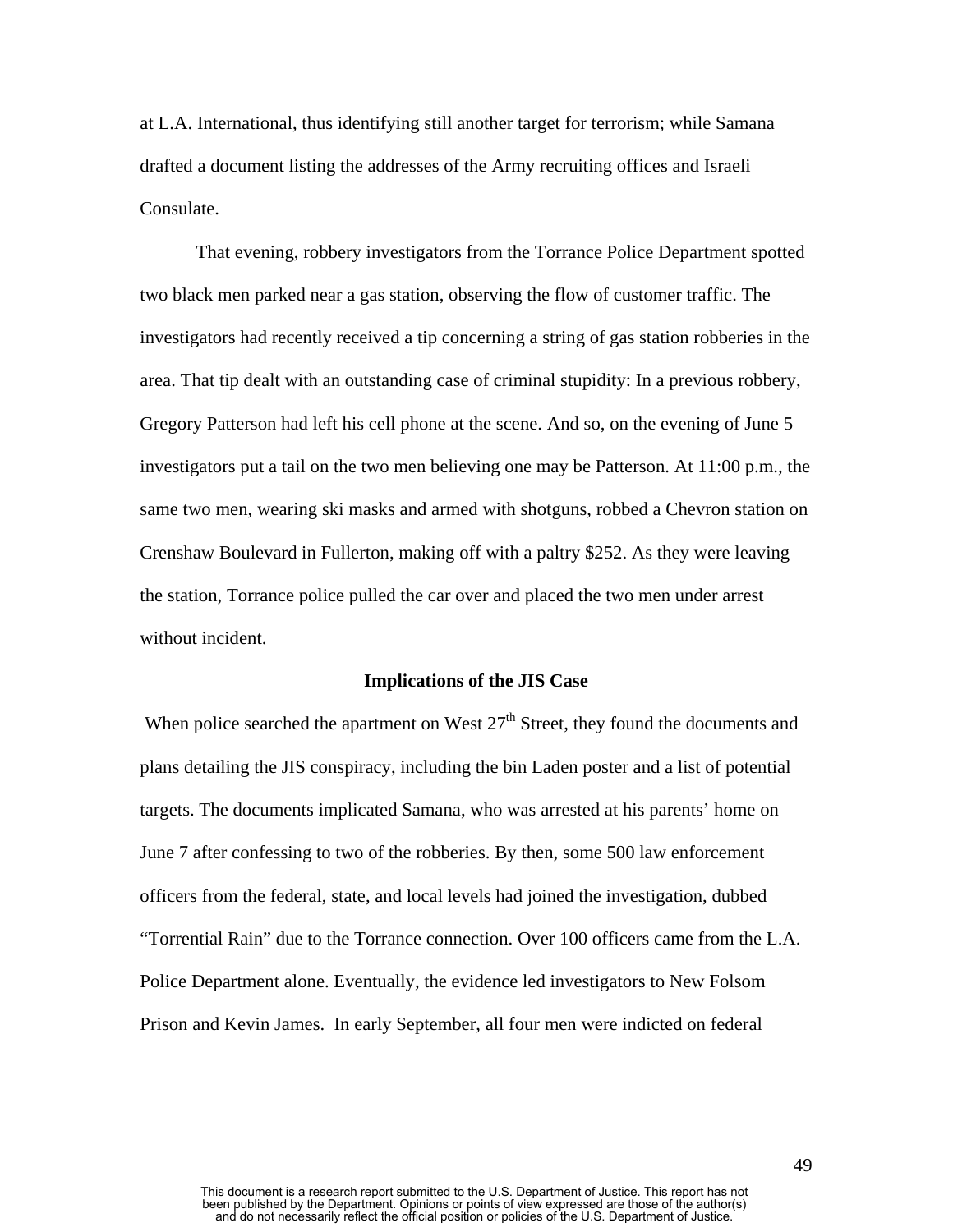charges of conspiring to wage war against the U.S. Government through terrorism, kill armed service members, and murder foreign officials.

The indictments led to a combined state and federal investigation of radical Islamist prison gangs in California, which eventually determined that JIS still had about a dozen hard-core members inside the state's correctional system. And this discovery created grave concerns at the FBI and Department of Homeland Security that disaffected inmates were being drawn to radical Islam as a source of terrorist activity across the country. "Gangs have long recruited in prisons for people to act as their supplicants once they got out," said a high-ranking FBI official. "What is new here is the focus on radicalizing people in prisons" (quoted in Warren and Krikorian, 2005).

What, then, are the implications of the JIS case for this new terrorist threat to America? The following diagram presents a way to begin thinking about the problem.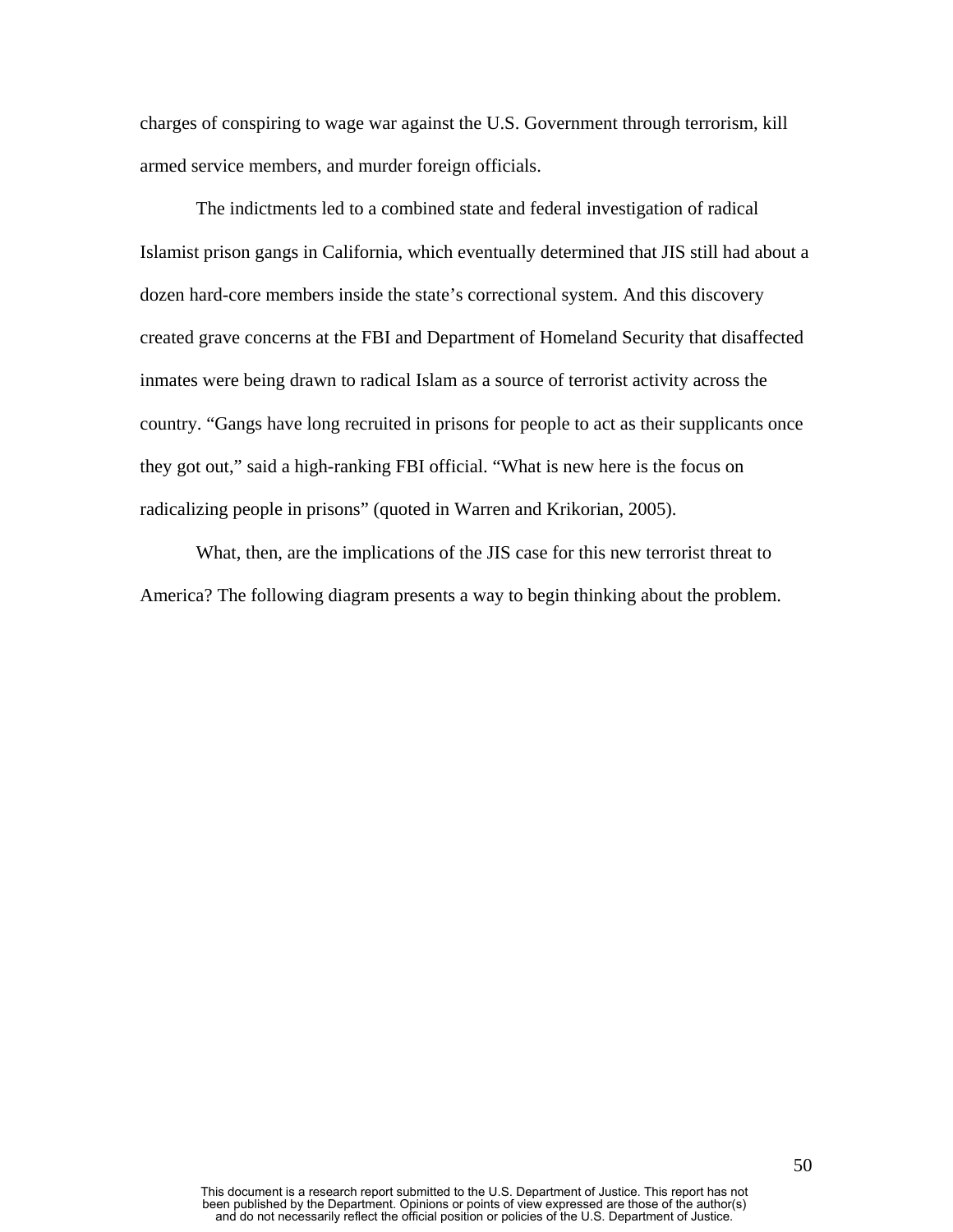

It is important to understand where criminological problems originate. The JIS recruitment strategy began with Kevin James's conversion to the Nation of Islam. This traditional form of American Islam was then used as a foundation for creating an alternative religious orientation: Jam'iyyat Ul-Islam Is-Saheed, JIS (the "Authentic Assembly of Islam"), and a mutating form of Sunni-inspired Prison Islam. Like a prison gang, JIS not only had its own hierarchical structure, code of conduct, and clandestine communication system—including built-in mechanisms to maintain fealty and secrecy but it also had its own collective identity. This identity provided JIS members with sources of meaning that became internalized, leading to a form of collective resistance against the otherwise unbearable conditions of their incarceration. Because their numbers paled in comparison to other prison gangs, JIS operated below the radar, often under the pretext of constitutionally-protected rights to religious worship. But more than anything, JIS was distinguished by the piousness of its leader: James's "raisin" creating a powerful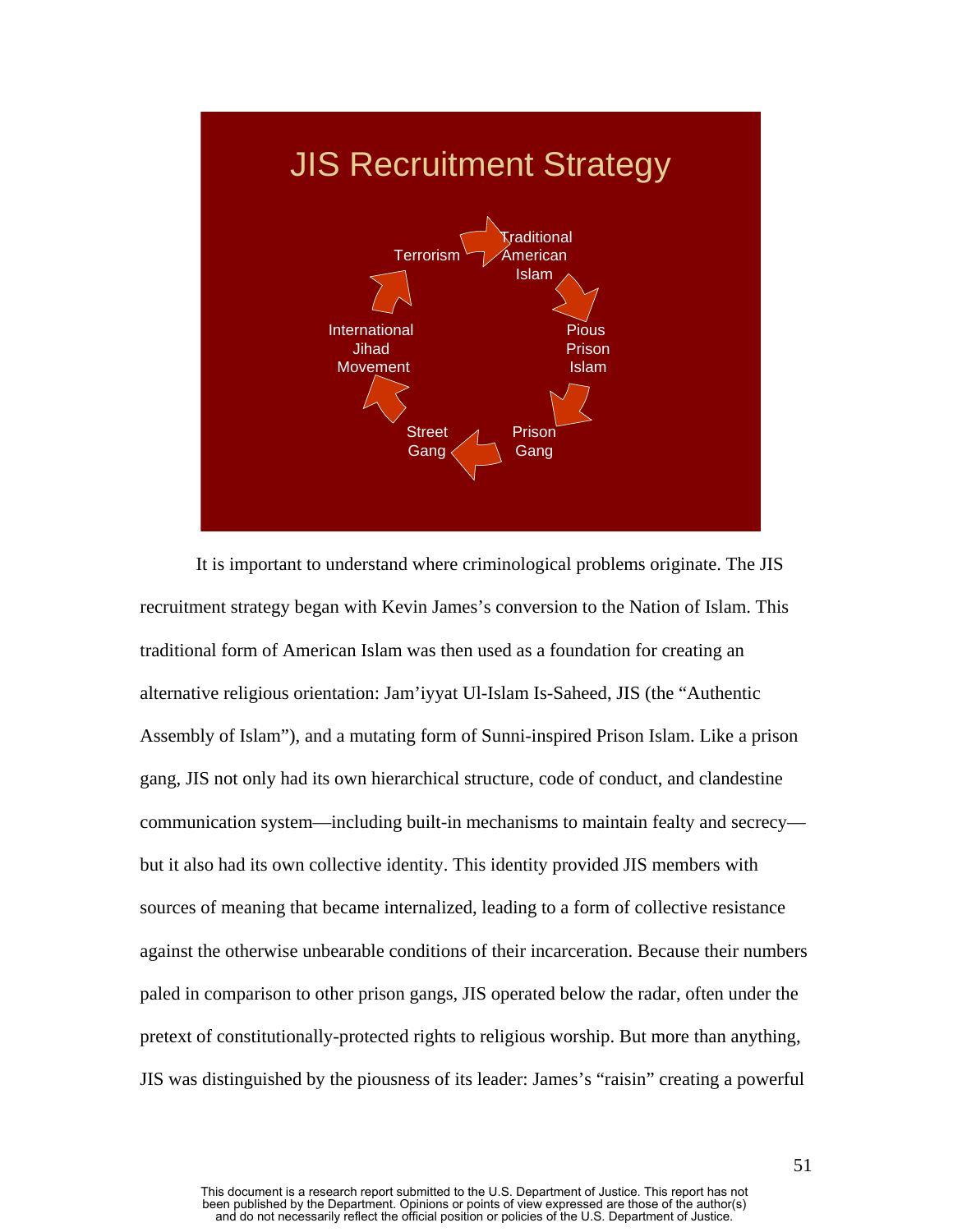mode of symbolic interaction between leader and potential converts. If Islam is the language of collective resistance for modern black prisoner subcultures, then pious forms of Prison Islam achieve their identity by offering inmates a more radical form of resistance: Devotion to Osama bin Laden and the Salafi tradition of Sunni Islam.

This radical resistance was then encapsulated in prison gang culture. So powerful was the emotional attachment to a pious Prison Islam that JIS devotees (one deeply devout and the other newly converted) were able to overcome past grievances against one another. In the violent world of radical extremists, "the enemy of my enemy is my friend." That precept played out in the bonding between two fierce prison rivals: the  $76<sup>th</sup>$ Street Crips and the Rollin' Sixties Crips. This approach to cementing JIS's spiritual identity onto its gang history played an important role in creating a support system that would foster JIS's transition to political violence. The spiritual and strategic basis for launching a violent attack against "infidels," including the United States Government, was now in place.

The plan was then taken to the community by a parolee, Levar Washington. Faced with the problem of providing logistical support for the planned attack, Washington turned to a violent street gang to provide firearms for a series of precursor crimes intended to raise funds for the operation. For foot soldiers, Washington relied on the impulse of the international jihad movement inspired by the U.S.-led war in Iraq. Those foot soldiers were found at a neighborhood mosque in the persons of a brand new convert to Islam and his teacher, neither of whom had a criminal background. All the while, the cell continued to take its marching orders from a charismatic convict walking the Folsom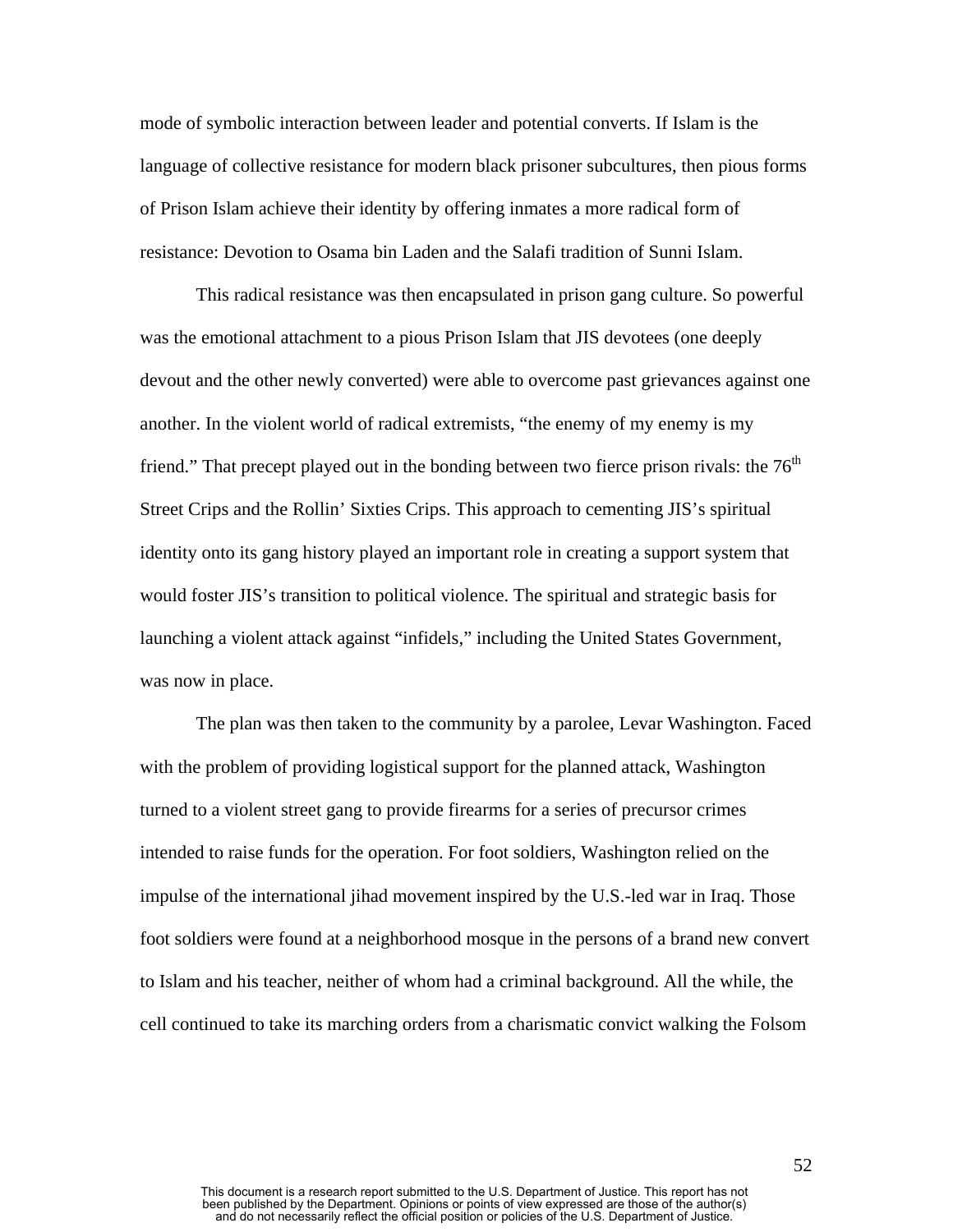mainline more than 300 miles away. The cell was now complete—ideologically, tactically, and logistically: It was complete. The next step was terrorism.

And that is where the conspiracy went off the rails. Armed robbery and mass murder are profoundly criminal acts, and JIS was comprised of criminals who were utterly inept at their trade. The JIS case therefore implies that the most successful way to understand, detect, and deter these criminal acts is to use conventional criminal investigation methods. Criminal activity is the lifeblood of terrorist groups and there are simple common denominators at work that can remove the mystery surrounding terrorist groups. Once understood the vulnerabilities of these organizations can be exposed.

Unfortunately, the story does not end there. The final link in the above diagram indicates that terrorist groups—whether they are successful or not—can inspire similar conspiracies in the future. Recent cases in California and Florida suggest that the JIS plot may have influenced the consciousness of other prisoners. Such a conclusion is confirmed by a key finding of the July 2007 National Intelligence Estimate on "The Terrorist Threat to the U.S. Homeland." The Estimate says:

The arrest and prosecution by U.S. law enforcement of a small number of violent Islamic extremists inside the United States—who are becoming more connected ideologically, virtually and/or in a physical sense to the global extremist movement—points to the possibility that others may become sufficiently radicalized that they will view the use of violence here as legitimate.

How, then, do we begin to understand the social and political processes by which prisoner audiences receive statements about religious extremism that can potentially lead to terrorism?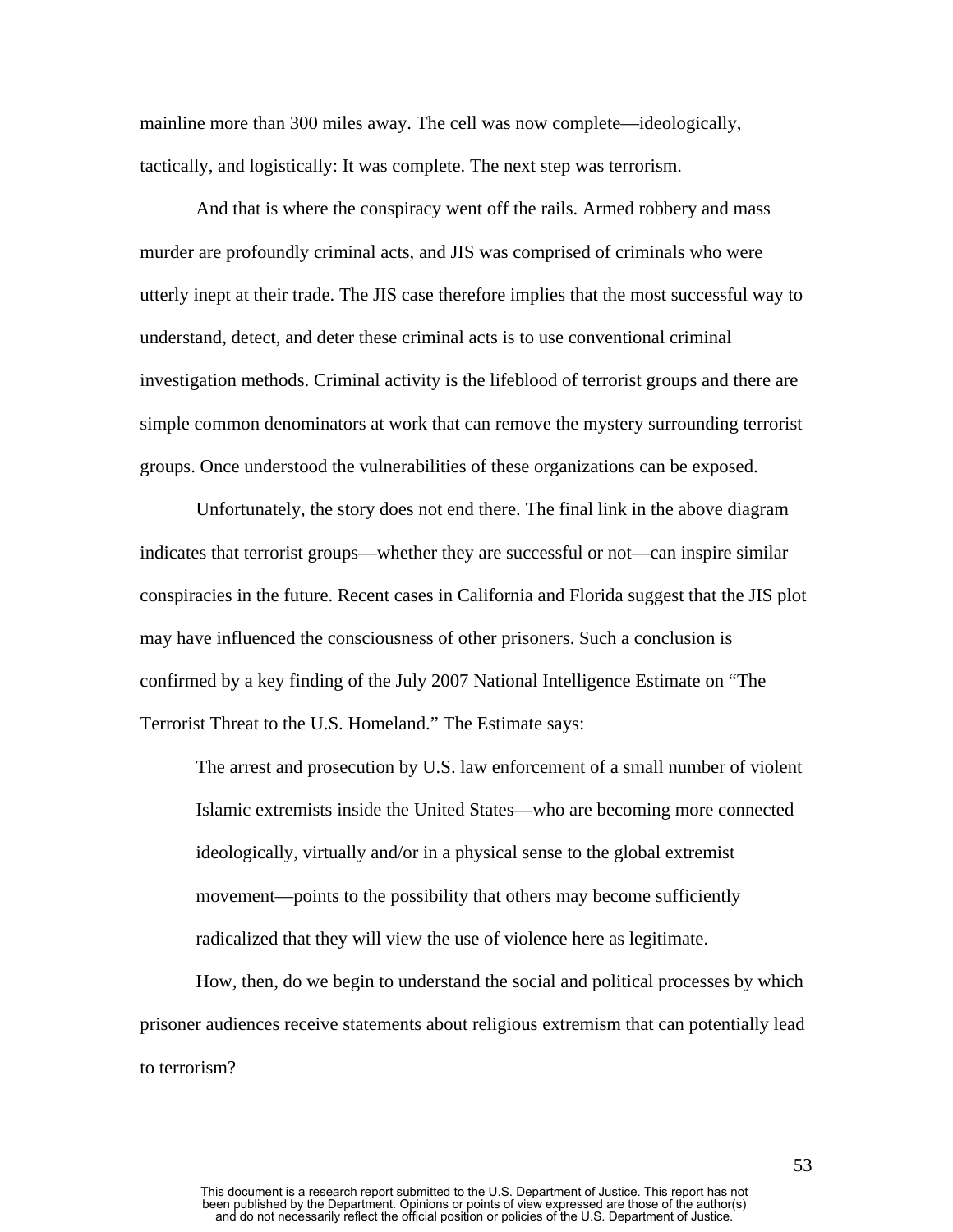### **CHAPTER THREE**

# **A Mighty Precious Thing:**

## **Religious Conversion in Prison**

This chapter seeks to answer the first research question: Which of the various motivations for conversion are most often cited by chaplains and prisoners as the reason for joining a particular faith group? Previous research suggests that conversions may be motivated by one of five factors, summarized as follows:

- 1) The Crisis Convert
- 2) The Protection-Seeking Convert
- 3) The Searching Convert
- 4) The Manipulating Convert, and
- 5) The Free-World Recruited Convert

A caveat is in order before presenting the data. Because inmates self-selected themselves for the study, the interviews tend to focus on authentic conversions—true believers, if you will, who engaged in genuine spiritual reflection, study, and sacrifice. The process is succinctly described by a chaplain at Folsom Prison:

After they are here for awhile, some inmates come to understand the need for a higher power. Some start studying and eventually they convert to a religion. You can see the difference almost immediately. You see the difference in their comportment, in their tolerance of others. The only place you can forget prison is the chapel. Those in administration don't understand how important religion is to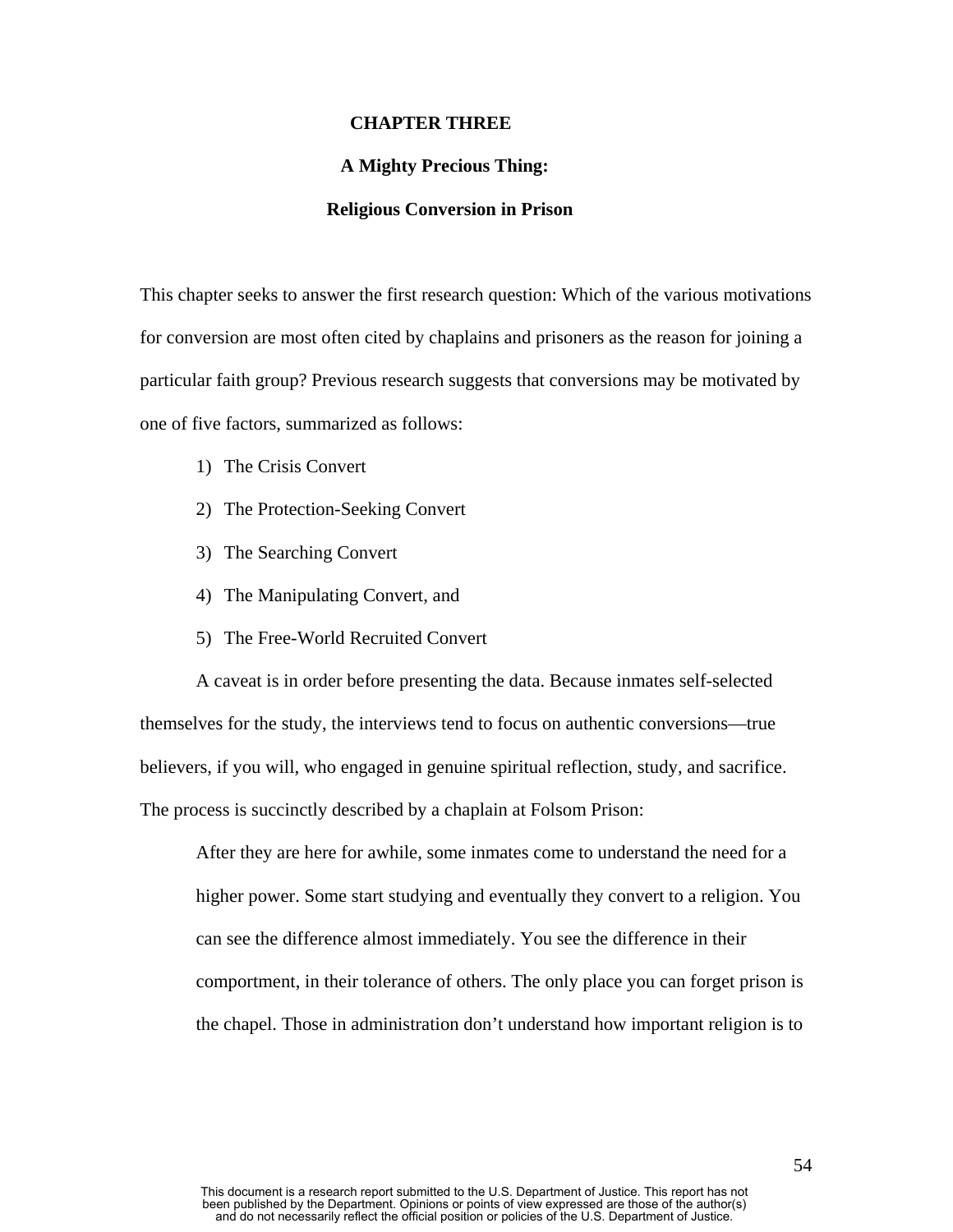rehabilitation. The recidivism rate for true conversions is 15 percent, compared to 70 percent for the general population.

Yet as we shall see, along with these important personal transformations come some weighty ideological changes as well. Far from being a shortcoming of the study, then, the selection process allows the research to concentrate on radicalized inmates which is, of course, the goal of any study concerned with prisoner radicalization. Below are selected cases examining the various motivations for conversion.

# **Crisis Converts**

Chaplains generally agree that crisis conversions are rare among inmates. "There are not a lot of crisis converts," said one chaplain. "The inmate culture frowns on weakness and any personal crisis is seen as a weakness." Crisis conversions may have something to do with race. Each of the following cases involves a white prisoner.

# *The Medical Model*

The first is an inmate named David. Born in Philadelphia in 1969 David was raised in the Catholic Church. Yet Catholicism "never suited me," he said. Neither did education and when he was seventeen David dropped out of high school and began working a series of construction jobs. In his mid-twenties David joined an outlaw motorcycle gang and started drinking heavily. By thirty he had developed a heroin addiction as well.

David moved to Florida in the late 1990s where he continued his construction work. He tried with varying degrees of success to put his heroin habit behind him but continued to drink heavily and at length he fell in with another motorcycle gang. His life changed drastically at the end of a drinking binge in 1999. It was then that David got into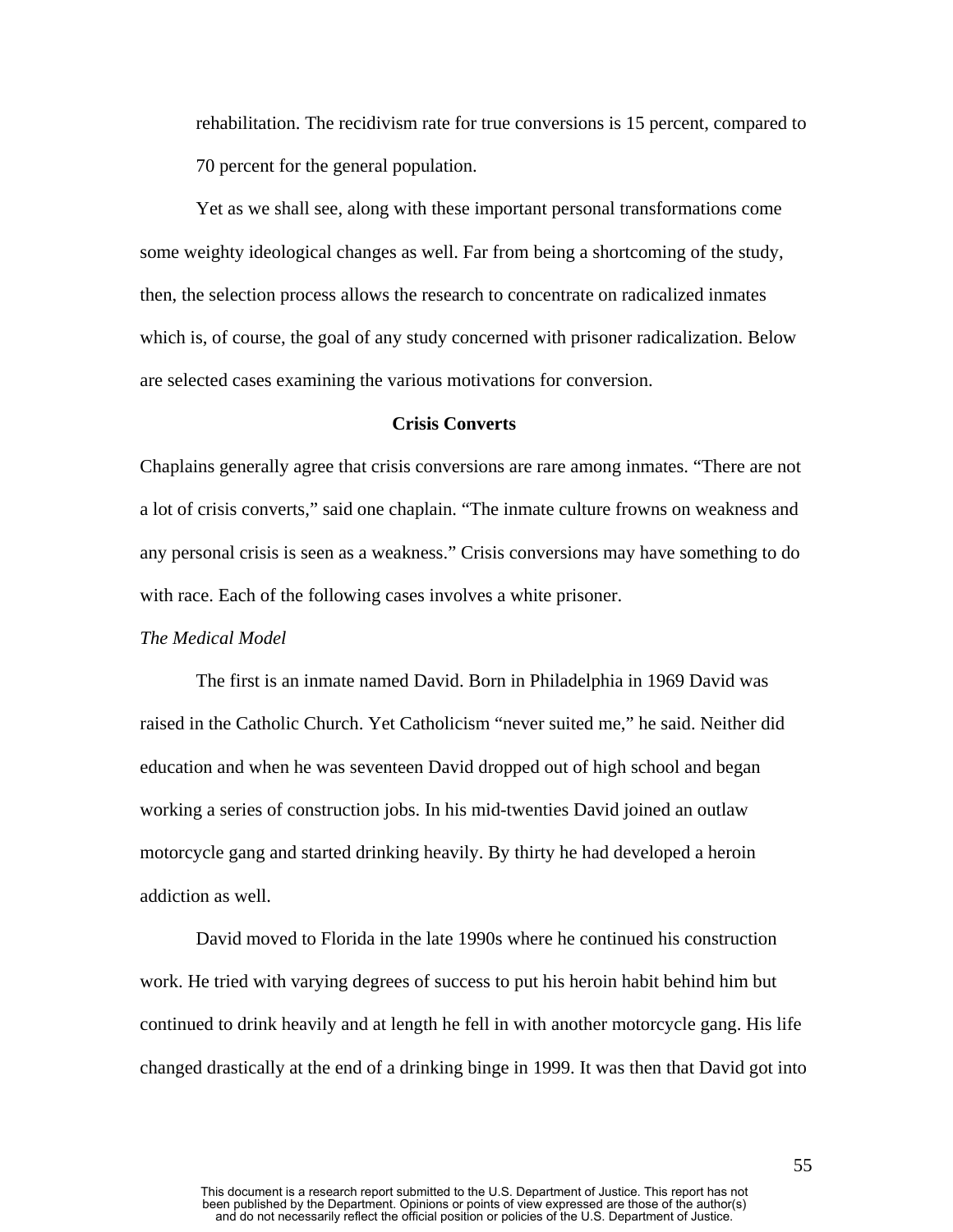a bar-room fight and killed a rival biker with a gun. David fled the scene on his Harley and later that night crashed his bike on the interstate. As was his custom, David was not wearing a helmet.

He woke up in intensive care with a brain injury. During his prolonged hospital recovery David began to "meditate on what the murder taught me," he said. "I began to think about my parents, especially my father. He was part Indian." After his recovery David was convicted of first-degree murder and sentenced to life in prison without parole.

During the first years of his incarceration David associated with Native American prisoners on the yard. He took part in their sweat lodge and sweet grass ceremonies, read their books and watched their videos, including repeated viewings of *Dances with Wolves,* and talked for hours with them about the Great Spirit. And in time David converted to the Native American faith. For David, the religious conversion began with a remembrance of spiritual heritage brought on by the dual crises of killing another man and brain injury. It was completed on the prison yard through a sympathetic friendship network.

Today David claims that the conversion has changed him in significant ways. For the first time in his life he has begun to take seriously his education. He now studies Native American cultures and keeps a diary on what he has learned. David says that he is in the best physical shape of his life. He also claims to feel spiritually alive. "I'm calmer [now] and don't get mad. Religion helped with my anger," he said. "I stopped drinking."

The conversion also awakened a political consciousness in David which appears not so much to have quelled his anger as it has redirected the anger into a traditional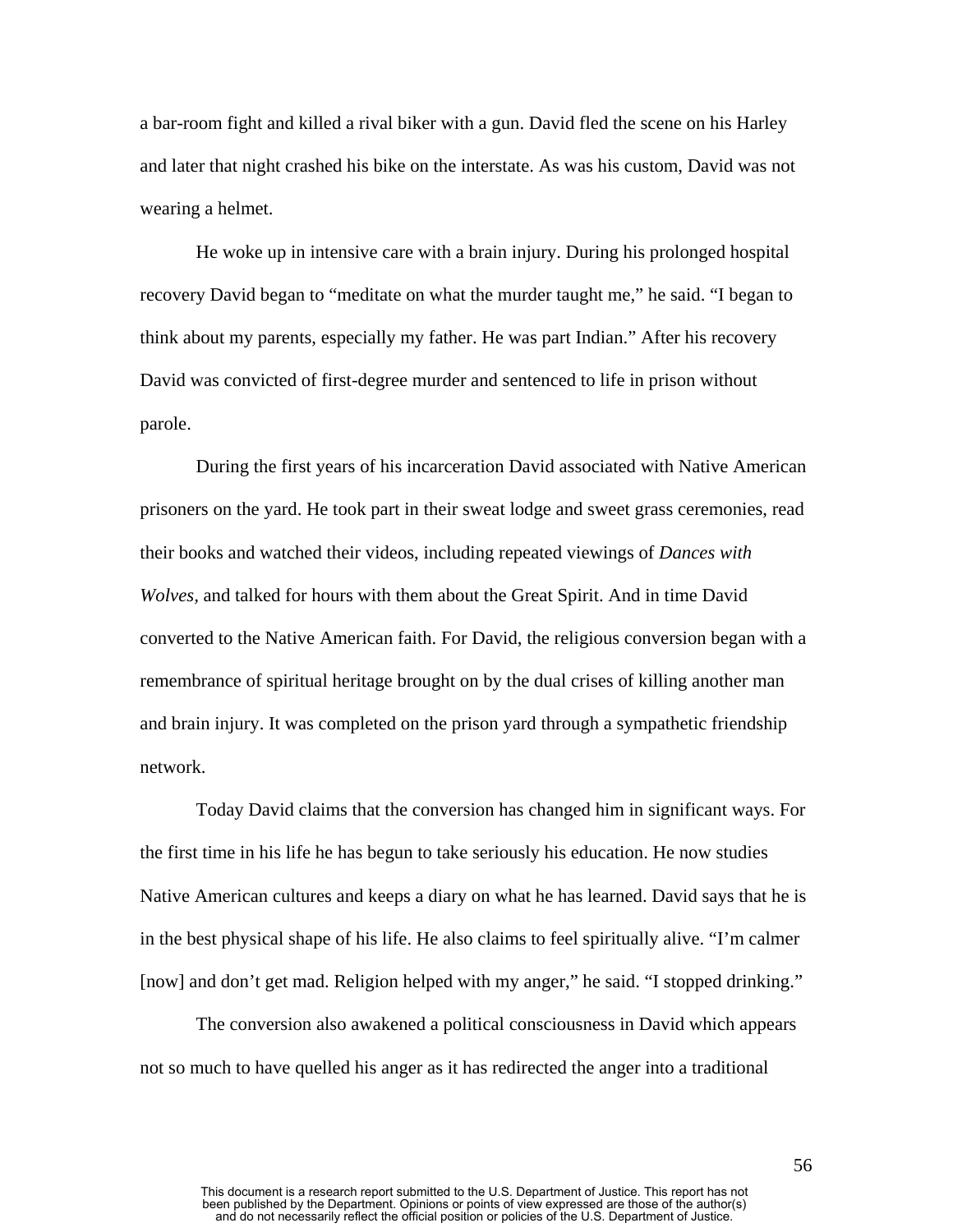Native American ideology that values Mother Earth above all else. David's political focus is on the land. "I'm anti-building, anti-construction," said the former construction worker. "I hate buildings."

### *The Fear Factor*

Joe was born in Madison, Wisconsin, in 1959. While Joe's mother was an introverted Catholic, his father was a gregarious Marxist history professor who thought religion was the opiate of the masses. Over time Joe would try to please them both. With his father's encouragement, during his teenage years Joe devoured existentialist literature. After reading Nietzsche he moved on to Kant, Heidegger, and Sartre. When the family moved to Los Angeles in the mid-1970s Joe received a scholarship to attend a prestigious L.A. prep school. There he came under the influence of a Catholic priest who molested him. The experience devastated Joe and his educational performance declined. Seeking a male role model to cope with his problems, he became obsessed with Napoleon.

Joe married in his early twenties and took on a variety of occupations but never settled on anything substantial. Still preoccupied with the molestation Joe grew mean and bitter. Estranged from his parents, he suffered financial problems and fought with his wife. "I was in a fuck-it state of mind," he explains. Joe snapped in 1987. After murdering his wife he drove to San Francisco where he killed his sister and brother in law.

It wasn't until Joe was locked up in the L.A. County Jail that he came to terms with the evil deeds he had done. "I sat on my bunk and began to pray. I was looking for an authentic voice," he says. To test the power of prayer Joe asked God to bring him some donuts. And remarkably, he says, "Some guy comes down the tier with a sack of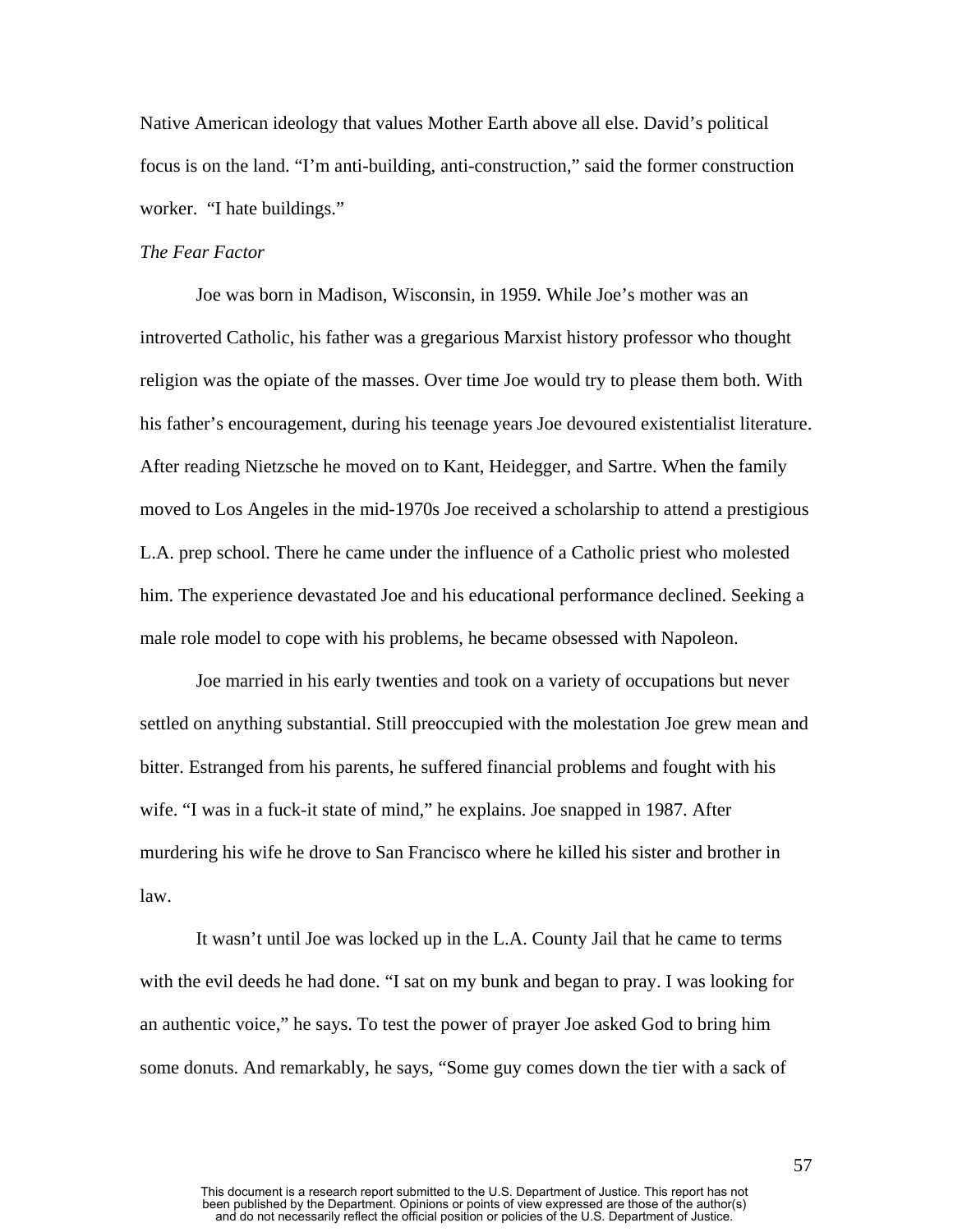donuts he'd lifted from the kitchen." Convinced that an "authentic voice" was speaking to him Joe began looking for other signs from above, something that would lead him onto a spiritual path capable of alleviating the fear of spending the rest of his life in prison. The sign came from his mother.

"My mother sent me this catalog of books," he says. "In there I saw this ad for the *Autobiography of a Yogi*"—Paramahansa Yogananda's (1946) spiritual classic on his life and the ancient science of yoga. Yogananda's narrative explains the subtle laws behind the natural events of everyday life and how some of these events can be miraculous. Like asking God for donuts in jail and having them miraculously appear. "I had the greatest joy of my life while facing murder charges," Joe explains. "Joy showed me there is reason to live. I learned that bliss is inexhaustible. From that point on, bliss was to become the anchor of my faith. I know it is God's bliss."

Joe has spent the past twenty years in prison, doing life without parole. A disciple of Yogananda since first reading the *Autobiography* in 1987, today Joe meditates twice daily and spends two hours each day doing yoga. At 7-feet tall, Joe is lean, clear-eyed, and speaks with a commanding magnetism. A model inmate, he offers meditation classes to other prisoners, claiming that the practice can provide inmates with metaphysical experiences, including "rolling out of the body" by connecting with the Chakras. "I also teach that the primary reason to practice the virtues [compassion, courage, gratitude, and love] is that you have no peace without them."

Joe's religious conversion represents a life-long search for a male role model. It began with his Marxist father who rejected God; found intellectual ground in existentialists like Nietzsche; and was then run aground by the most significant religious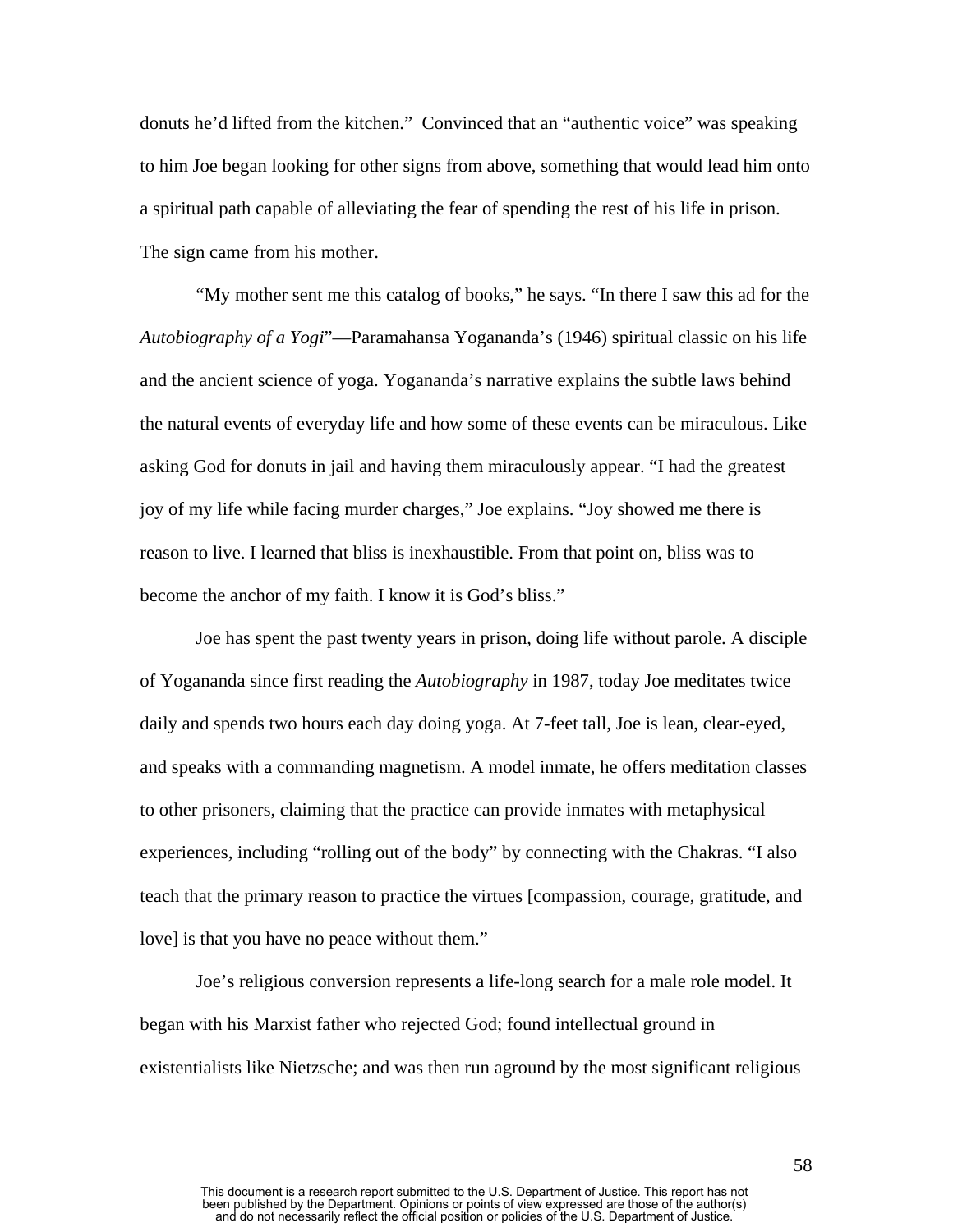person in his life: His priest. This crisis of faith led Joe to the hyper-masculine Napoleon. After killing three family members, he went in the opposite direction and found succor in the gentle Indian mystic Yogananda. "I overcame my fear through the practice of meditation and yoga which gave Yogananda credibility in my eyes," he concludes. "They [meditation and yoga] have tied me to my own autobiography and helped me with incarceration. Doing life in prison? It's just another gig."

Another virtue of the dharma is service to others which manifests itself in Joe's outreach to other inmates at New Folsom Prison—whom he refers to as "my people, the people in blue." In addition to teaching meditation Joe counsels inmates on coping with the threat of prison violence. His primary concern is Islam. "People should be concerned with Islam," he says. "There is a fundamental brokenness about Islam in this place. You hear it mainly in the chow halls. Muslims talk about decidedly antagonistic things. In prison, Islam tends to reinforce a negative vibration centered on pride and ego. Many of my people are completely terrorized by this."

## *Solitary Confinement*

 Any study that addresses the human factors at play in prisoner radicalization must attempt to synthesize trends in extremism. Like the previous cases, the next vignette shows that signs of radicalization include positive personal behavior; a factor that has *not* gone unnoticed in the post-9/11 debate on prisoner radicalization. Sometimes the source of that positive behavior can come from the most unexpected place.

Kenny was born in Simi Valley, California, in 1953. His mother was a Catholic and his father was a Freemason. Kenny was raised Catholic but generally, as he said, "I hated everything." His teenage years coincided with the peace and love era, though, and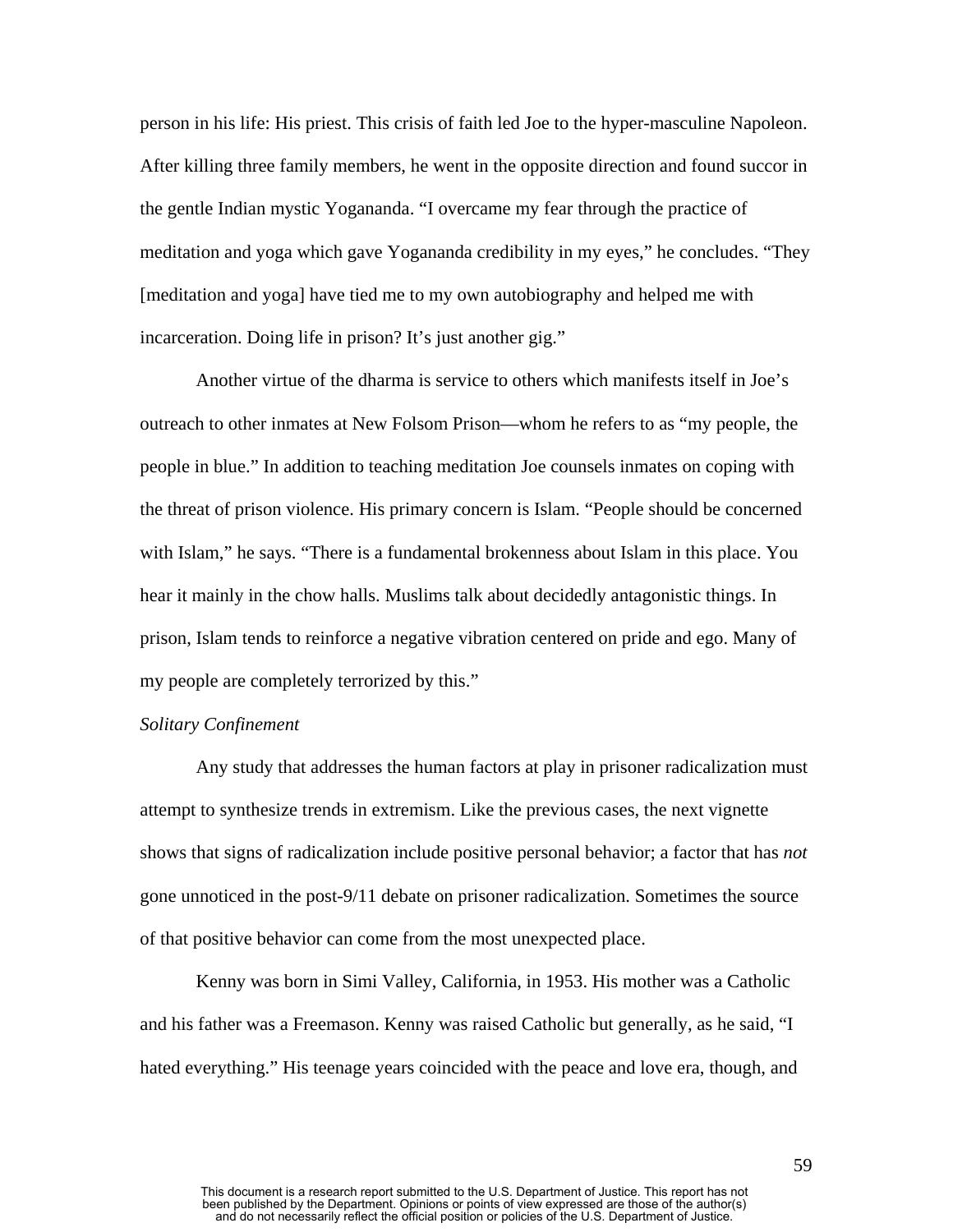Kenny fell in with the California hippie movement where he began to see a different side of things. LSD introduced him to the possibilities of expanded consciousness and California flower power provided the social network to make those possibilities happen. Throughout the late sixties and early seventies he tripped, sold marijuana, grew his hair long, and moved from one California commune to the next. "Life was different then," he says without the faintest hint of irony. During these years Kenny also became a thief and did two terms in the California Youth Authority. Kenny never went to school, never held a job, and by 1972 the 19-year-old had become an acid casualty. "LSD fried my brain," he says.

Kenny killed someone in 1972—he doesn't offer who or why—and was sentenced to life without parole. He did his prison time with the same abandon as he displayed on the outside. He didn't work, didn't program, and had no use for religious groups, which he thought "were weak." Mainly he walked the yard and developed the reputation of a thug. In 1977 Kenny was sent to Folsom Prison where he was pressed into the Aryan Brotherhood and began tattooing himself with swastikas. Two years later, he hit bottom:

I went to the hole for stabbin' somebody in '79. There was a war between the Aryan Brotherhood and the Mexican Mafia. They [the AB leadership] sent me down two books to read. One was on Odin/Asatru. It didn't make any fuckin' sense. The other was on Teutonic Wicca. Wicca is a young religion. It's only 54 years old. I liked the stuff about Celtics. I think it [the book] was called *Solitary Practice for Wiccans*. It made things a lot simpler.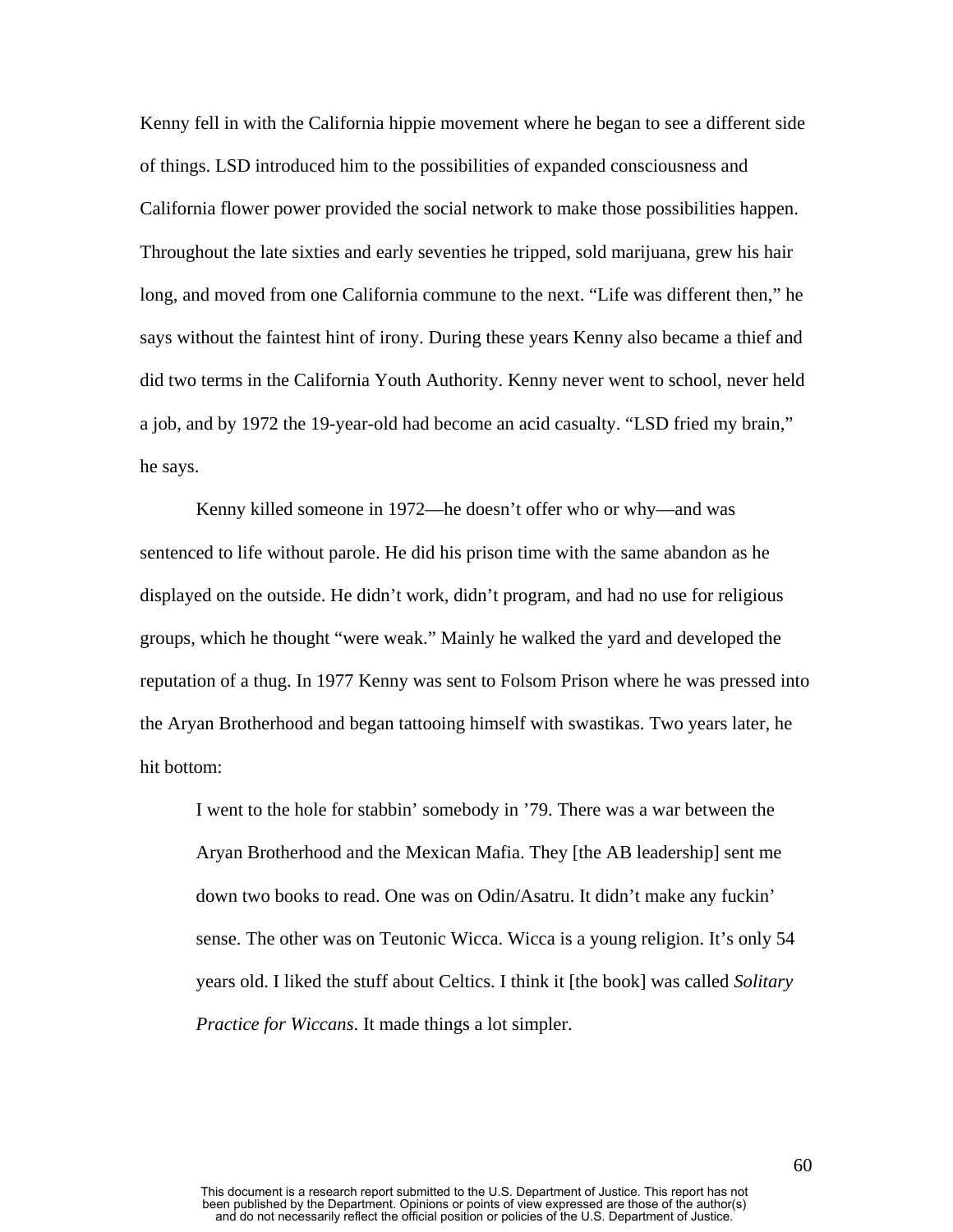Kenny emerged from solitary confinement a follower of the Wicca religion. Its pagan practices and rituals, focusing on the sanctity of nature, reminded him of the California hippie communes with their psychedelics and back-to-the-land philosophy. Ironically, and wildly contrary to anything that has ever been written about them, the Aryan Brotherhood was responsible for Kenny's spiritual awakening.

Over the years Kenny has read other religious books, including the Bible and the *Practice Guide to Ruins*. In the 1990s he helped organize a group of prisoners who petitioned the administration for their right to open and maintain what is called a Wicca/Asatru Circle.

The Circle is an open-air cage, about the size of three prison cells that sits adjacent to the Folsom chapel. I spent some time at the Circle on my visit to the institution. From what I observed and was told, Kenny and the others spend their days in the Circle worshipping the sun, the sky, the wind, and the birds. Generally, they hate buildings. Kenny is shirtless, trim, tanned, and covered with Nazi tattoos— epitomizing what criminologist Jack Katz (1988) would call a "bad-ass presentation of self." He is clearly the shot-caller here due in no small measure to the charisma he carries from three decades as an Aryan warrior. "This Circle makes me feel fulfilled," he says. "Some guys come out here to start shit about my tattoos sometimes. Some think I'm a devil worshipper, but I just blow 'em off."

Today Kenny claims that "My white power days are gone. I'm not much of a hater anymore. Cops [guards] here call us a piece of shit. But if I'm tied to this patch of Earth, I can relax." At the end of the day Kenny says that the opportunity to practice his faith is the best thing that has happened to him since being down. For proof he produces a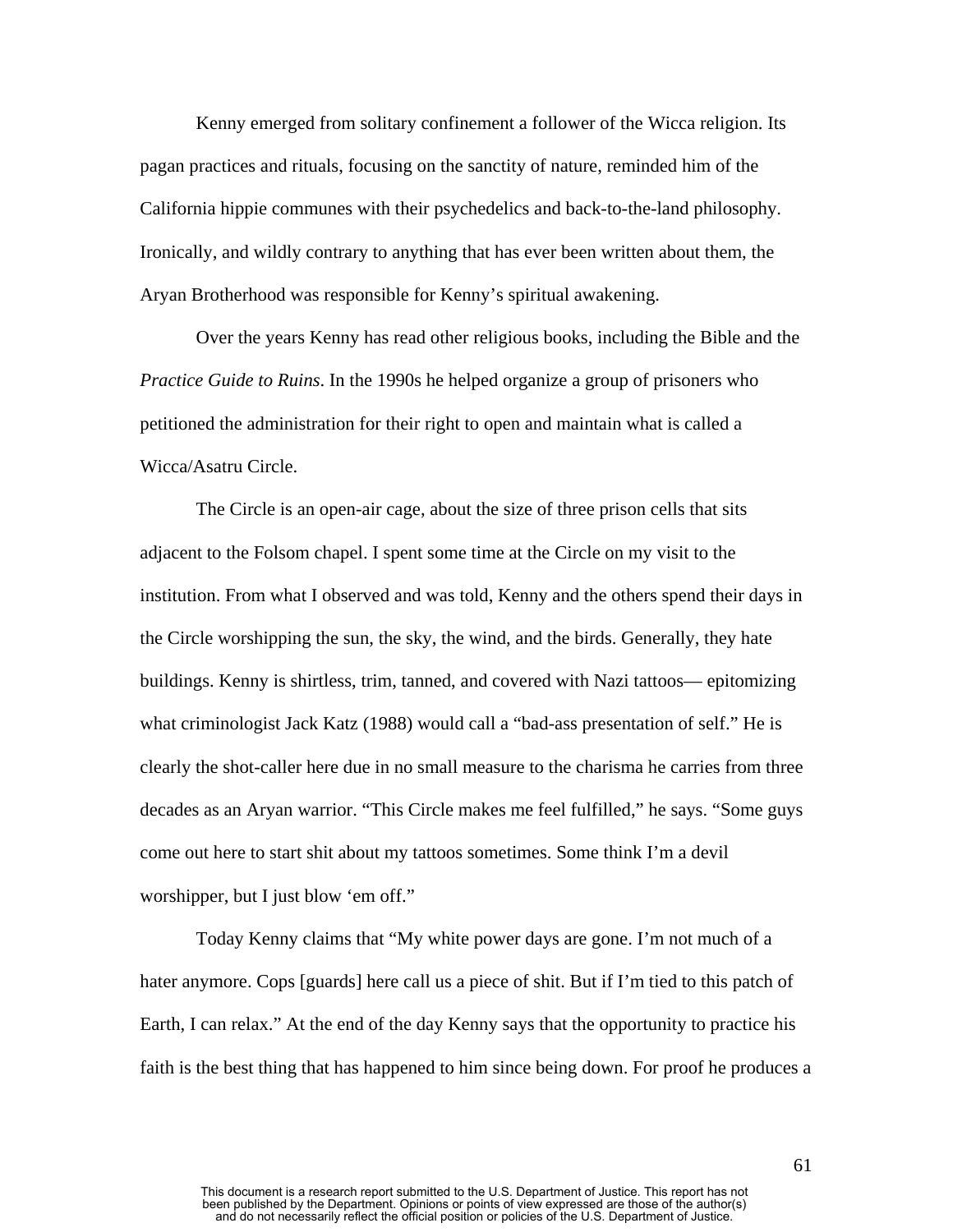card with two stars on it, indicating that he has had no disciplinary infractions in two years. Chaplains and other prisoners speak highly of Kenny for his ability to act as a spiritual mentor for younger members of the Wicca/Asatru community. "Religion," he concludes, "that's what makes me feel good now."

## **Protection-Seekers**

Prison administrators and chaplains are unanimous in their view that most black inmates join religious groups for protection. "When a young black man comes to prison," says a Florida gang intelligence official, "he is introduced to all these new religions. Technically, he's lost. But everyone tells him: 'Don't mess with the Muslims. They got their stuff together.' Muslims got their own protectors. The Nation of Islam: they police their own. They are very well groomed and have an inner strength. You rarely see Muslims involved in a fight."

Officials also agree that there is currently a rift unfolding in the inmate Muslim community between traditional Islam (including the Nation of Islam and Moorish Science Temple) and the newer, more radical forms of Prison Islam. "It's the fringe element we worry about most," said another Florida intelligence official. Further addressing the rift, a chaplain remarked: "The Muslims who practice Prison Islam—they look down on traditional Islam. So inmates who hold to the traditional practices and teachings have to stand up and show they're strong." Although several protection-seekers from the fringes of Prison Islam were discovered in the study, one stands out as an analytic exemplar.

*The Richard Reid Syndrome*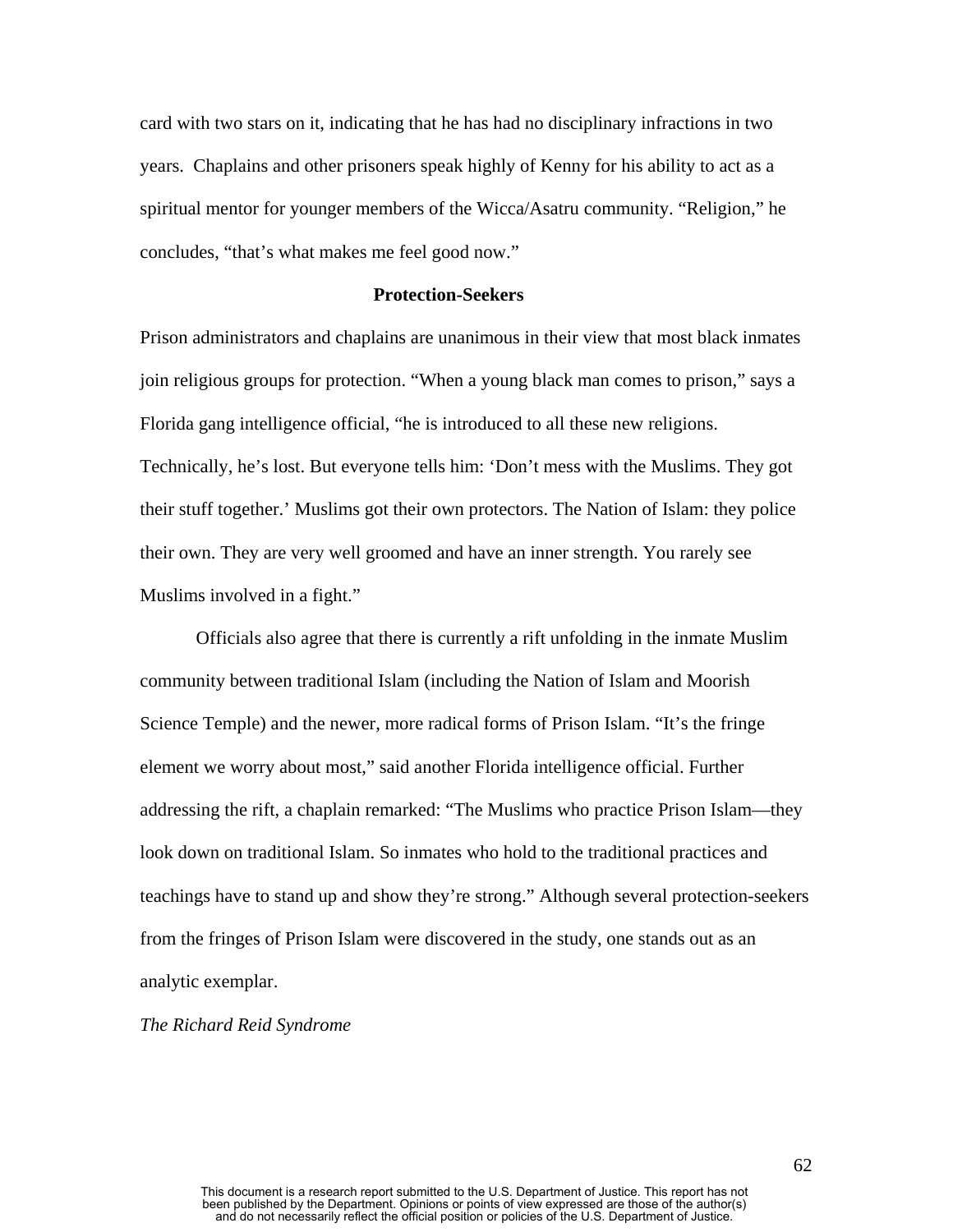Marcus's story is all too common among black prisoners from South Central Los Angeles. Born there in 1972 Marcus was raised in a large Christian family in Athens Park presided over by his maternal grandmother who was the founder of her own Black Gospel Church. When he was ten years old Marcus began to see "a big hypocrisy" in the Church and lost interest in religion. He started running the streets and grew attracted to materialistic interests. He also became the family outcast. Having never met his father, Marcus fell under the influence of an older male role model who belonged to the Athens Park Bloods. Marcus began slinging dope for the gang when he was twelve; or, as he puts it: "I was forced into the life."

Marcus caught his first adult case in 1988 when he was sixteen years old. He was locked up in the L.A. County Jail in a special housing unit for Bloods only. "It was the worst time of my life," he says. "It was a big negative place, man. Robbery, assaults, people screaming at night." Marcus was kept in L.A. County until he turned 18, then he was transferred the California State Prison-Corcoran. There, Marcus was visited by his long-lost father, a Muslim convert.

"My father taught me that to live in prison I needed discipline," Marcus recalled. "Discipline: That was my attraction to Islam." Marcus took his Shahaddah at Corcoran in 1991 (the pledge: *There is no other God than God*). He was paroled in 1994 and returned to Athens Park. "I was treated like a star," he says. "Like Michael Jackson or something. I got all this attention from women. They'd never seen a Muslim before. They thought I was some kind of messiah or something. The respect: It was unexpected. My uncle gave me a nickname: Farrakhan."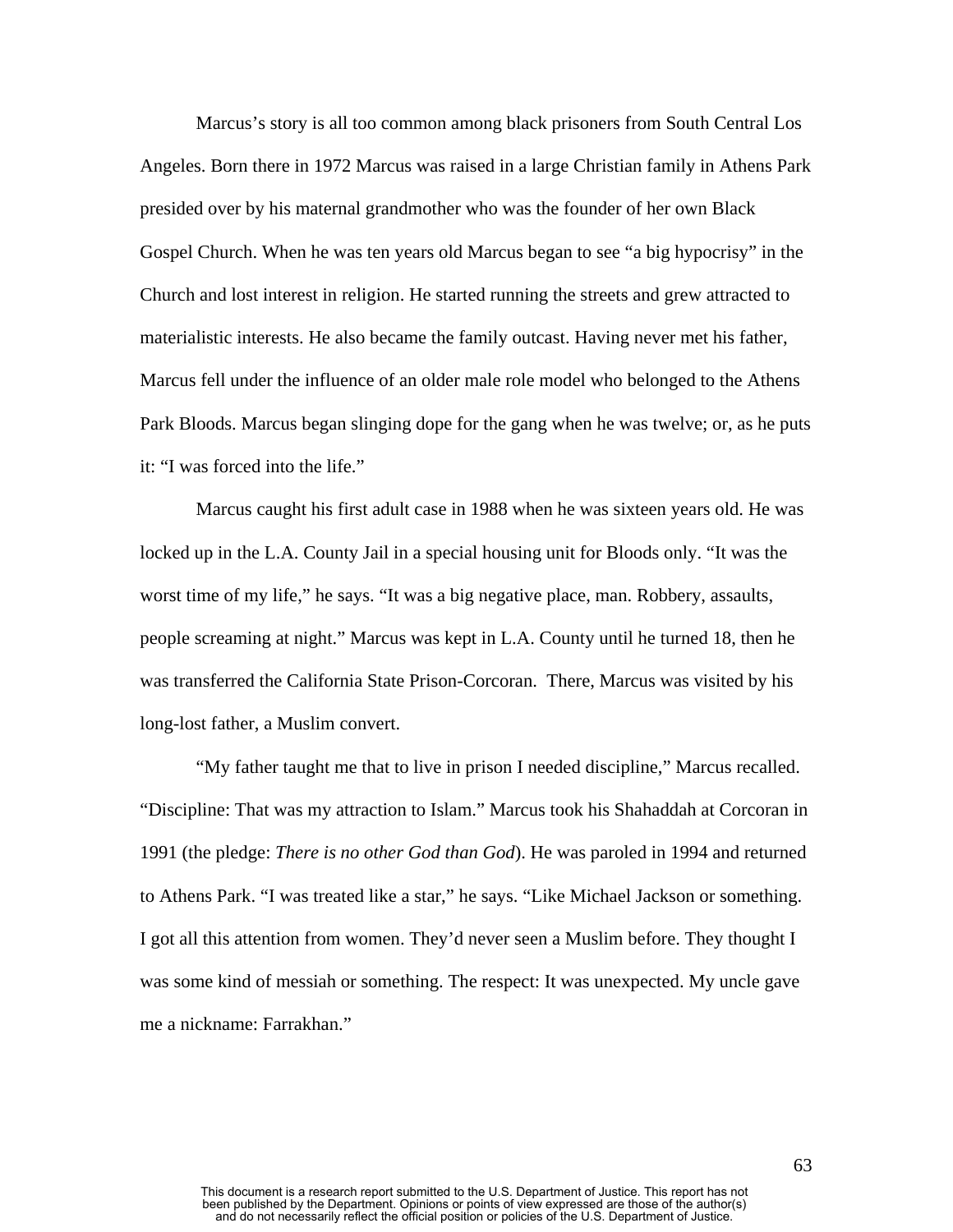Yet Marcus struggled with his new faith. He attended mosque only once over the next year and eventually stopped praying altogether. Seeking more discipline in his life Marcus joined the Fruit of Islam in Compton but found the FOI to be little more than a glorified street gang. "I was more of a plane Muslim," he says. "I didn't want to have to stand on the corner selling bean pies and the *Final Call* like they was recruiting."

By 1995 Marcus was back in prison on a firearms violation, this time at the California State Prison-Tehachapi. He recalls:

There was lots of gang activity there. You had to be in a gang to survive. That's when I turned to Islam in a serious way. We had to have our services on the yard because they [the guards] wouldn't let us have chapel. We met on the track outside. We even had a physical confrontation behind that.

Two years later with his father's encouragement Marcus became a Sunni Muslim, "the true Islam" as he refers to the faith. Bonded together across gang lines for protection, and deprived of chapel services where they might have legitimately pursued their religious interests, the Sunnis of Tehachapi began to congregate under the banner of Jam'iyyat Ul-Islam Is-Saheed (JIS) led by the charismatic Kevin James, a man so pious in his religious beliefs that he had used the concrete floor in his prison cell to grind a chunk of skin and tissue from his forehead.

Yet Marcus's involvement with the Sunni-inspired JIS was just as superficial as his previous commitments to old school Islam. He was paroled in late 1997 and returned to Athens Park. Weeks later he violated his parole by moving to Houston, Texas. "I got back into the dope game and got my girlfriend pregnant with my third child," he says. "I always get distracted, no matter what I do." Marcus returned to Athens Park one more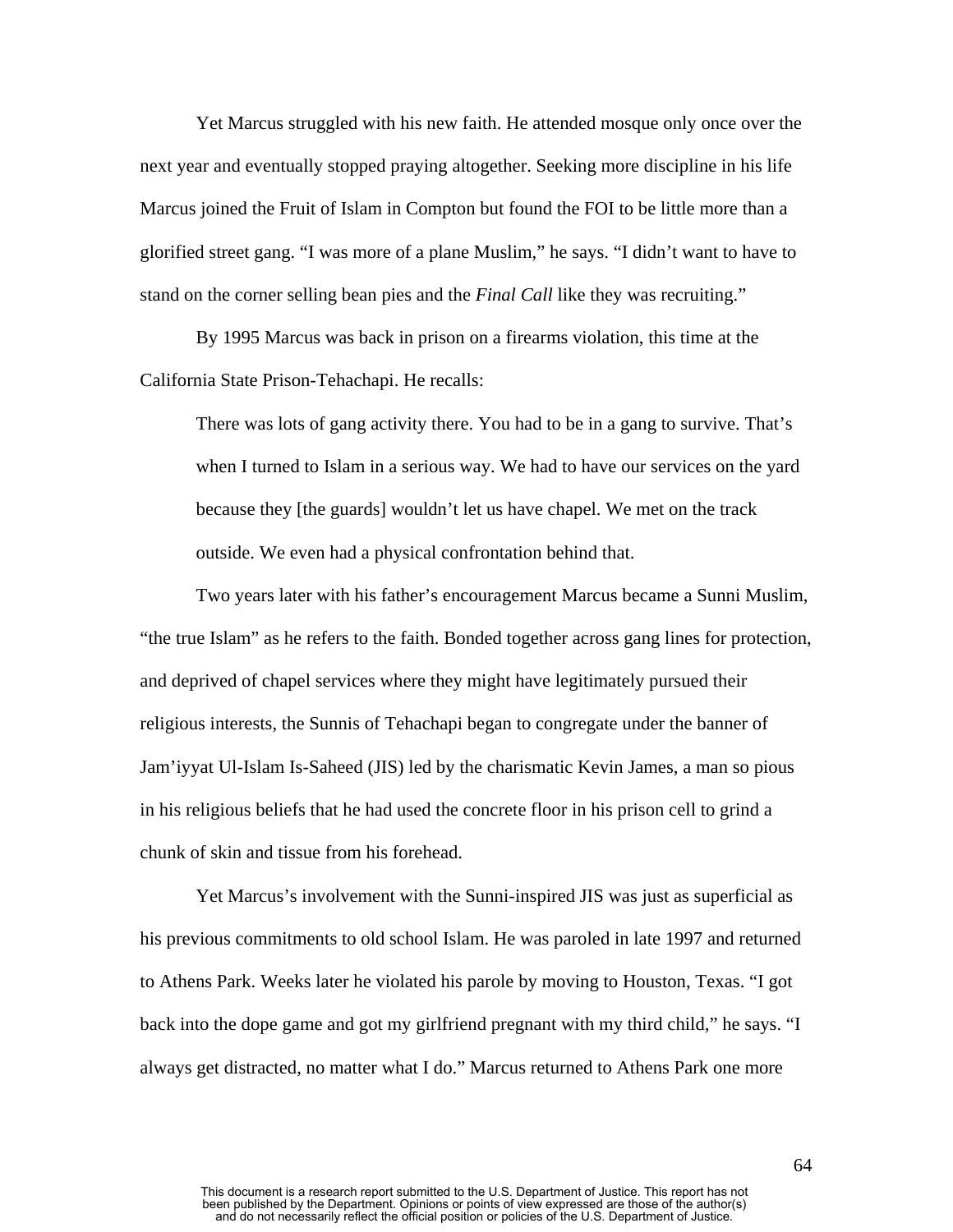time in early 2004. "I was a big shot in the neighborhood [by then]," he boasts. "Everybody else in Athens Park was either dead or addicted."

Marcus was arrested later that year and sent to New Folsom Prison where he began serving a 25-year sentence for kidnapping and carjacking. For protection he once again turned to Kevin James and JIS. According to Marcus, JIS has been a positive force in his life. "It helped me humble myself, helped me be patient. For instance, it helps with patience when my cell door isn't opened [in a timely fashion] by the guards. It has helped me with being in prison."

There is, then, parallel between JIS and al-Qaeda. Like al-Qaeda shoe-bomber Richard Reid, Marcus converted to Islam upon the advice of his own father. (Reid's father was a career criminal who converted to Islam while in prison and then encouraged his son to do the same when he was locked up). Also like Reid, Marcus wasn't the sharpest knife in the drawer. Reid was less a religious zealot than a deeply troubled young man. In fact, some terrorism scholars claim that Reid may be psychotic (Khosrokovar, 2006; Strozier, 2007). Marcus had his own issues, perhaps owing to narcissism and abandonment. In any event Marcus would "always get distracted, no matter what." This applied to his religious commitments as well.

Yet Marcus' story also reveals an important difference between JIS and al-Qaeda. Unlike most of bin Laden's followers, Marcus was apolitical. He voiced no ideological values in the interview and claimed to have read no books during his conversion to Sunni Islam. Marcus was also different from fellow JIS member Lavar Washington. Upon parole, Washington relied on the international jihad movement to recruit foot soldiers of terror out of a community mosque. Once he was released from prison, though, Marcus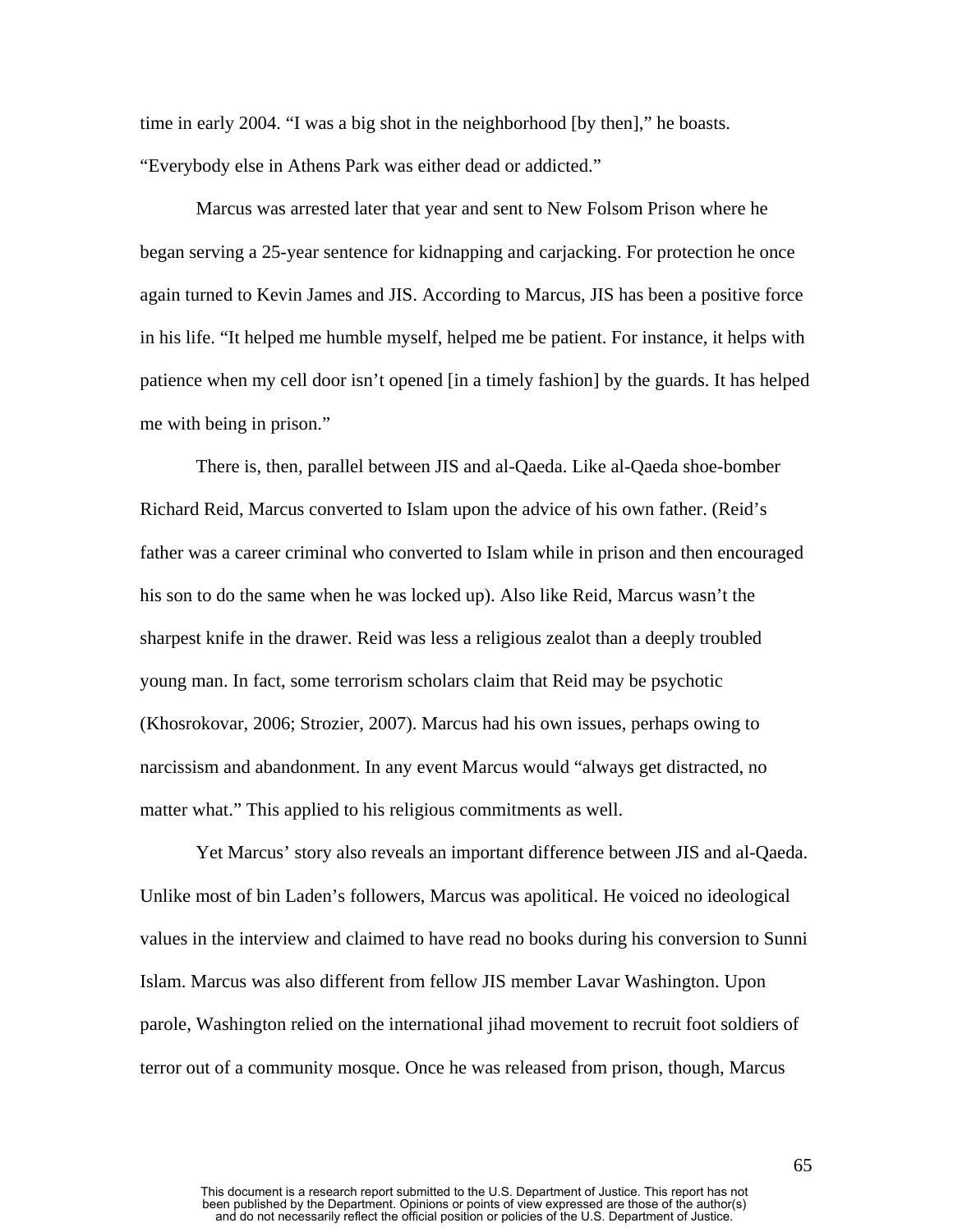had no interest in his mosque and was totally stupid about international affairs. Marcus was all about the bling-bling back then. Today he's concerned with surviving in prison and nothing more. This feature of prisoner subcultures was noted by numerous administrators in the study.

"I've worked in Georgia prisons since 1975," said the President of the Islamic Division of the American Correctional Association of Chaplains. "And I've met thousands of prisoners; thousands. I don't see where prisons would be a place for terrorist recruitment. Terrorism demands sacrifice and prisoners ain't ready to sacrifice anything. Most Islamic prisoners are just looking for protection and a place to belong."

Michigan's administrative chaplain said much the same: "Prisoner conversions are less about faith than they are about power. Power gives inmates protection. For most guys, religion is a way to do time—something you do in this period of your life and nothing more." He continued:

Our prisoners are thugs. Tossing around names like 'al-Qaeda' and 'Jihad' is simply opportunistic. Those who say they're connected to al-Qaeda are psychotic or suffer from varying degrees of ambulatory psychosis and are housed in a closed wing of the State mental hospital…Prisoners hate the whole authority structure. They hate the prison system and everybody in it, including you. I see no evidence of radical prisoners.

Similar sentiments were echoed by a gang intelligence official in Florida:

We didn't have problems with Muslims before  $9/11$ . Since  $9/11$ , problems have been coming into the prisons from staff, reporters, and different agencies. Staff sees things on TV about al-Qaeda and then come to work and spread these stories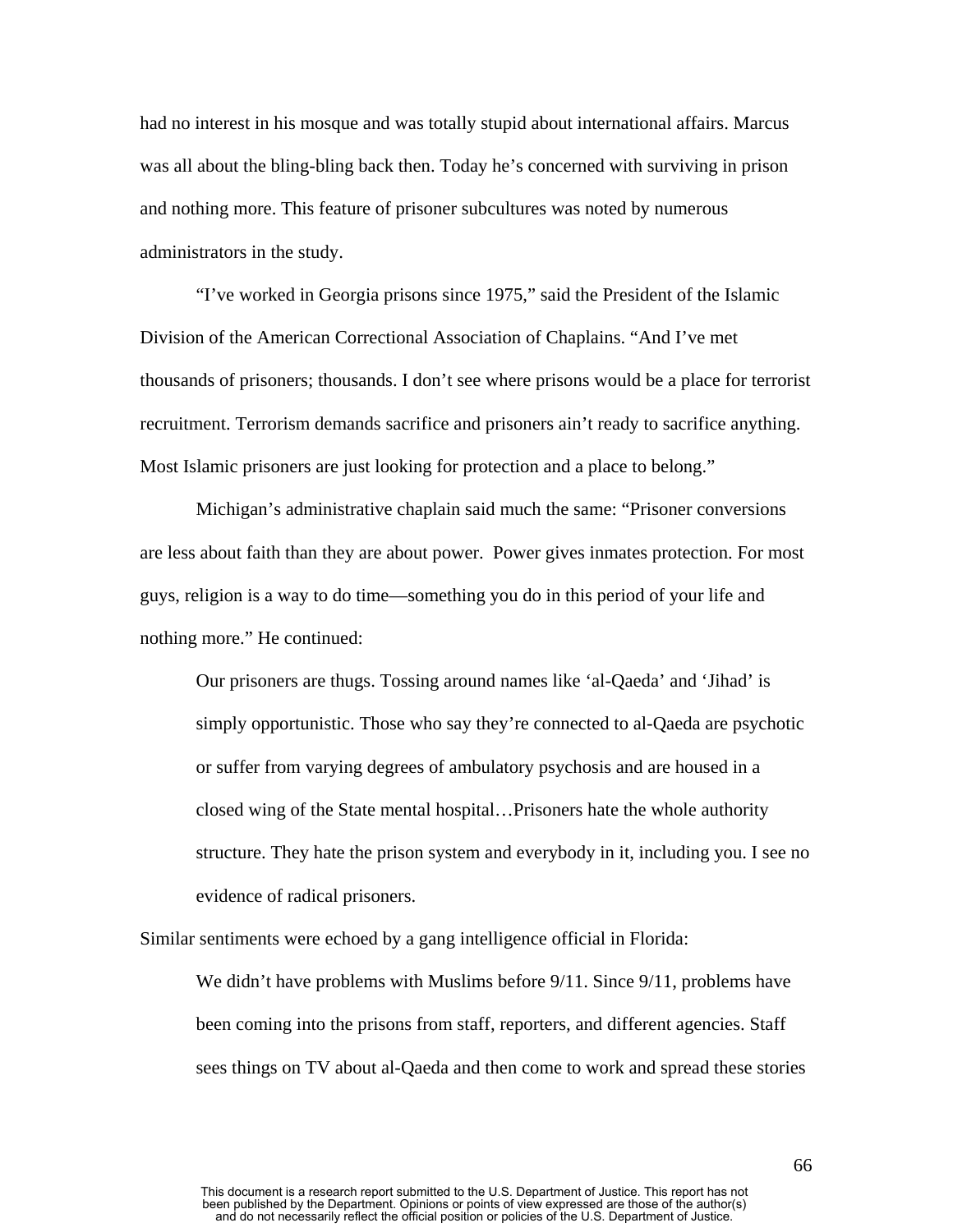to other staff and inmates. But the inmates have changed over the years. Today inmates have no values. Most of them can't even tell you who Martin Luther King was. Most of them never heard of the civil rights movement. They have no history of the struggle black people went through here in the South. They're all about the money, the clothes, and the gold chains. These are not people you recruit into terrorism.

The above comments provide powerful witness to the reassuring point of view on prisoner radicalization. They confirm previous criminological work and investigative reporting showing that there is no relationship between prisoner conversions to Islam and terrorism. Moreover, the typical prison convert to Islam is a poor, unskilled black male who is more concerned with daily survival than he is with martyring himself for Osama bin Laden.

The reassuring viewpoint clearly helps us understand the rule of prisoner radicalization. But it does not help us understand the exception to the rule. How *do* we explain Kevin James and JIS? How do we explain Gary Yarbrough, Jamal Ahmidan, Muktar Ibrahim and others who have converted to extremist religions while in prison and then went on to mount terrorist attacks upon their release? Perhaps the answer lies beyond biographies of personal crisis and protection.

#### **The Searchers**

By far, the most prevalent type of conversion discovered in this research was the searcher—those inmates who had embarked upon a spiritual quest that allowed them to assume and subsequently discard a succession of convert roles. These inmates were primarily motivated by a search for identity and meaning in their lives. Searchers tended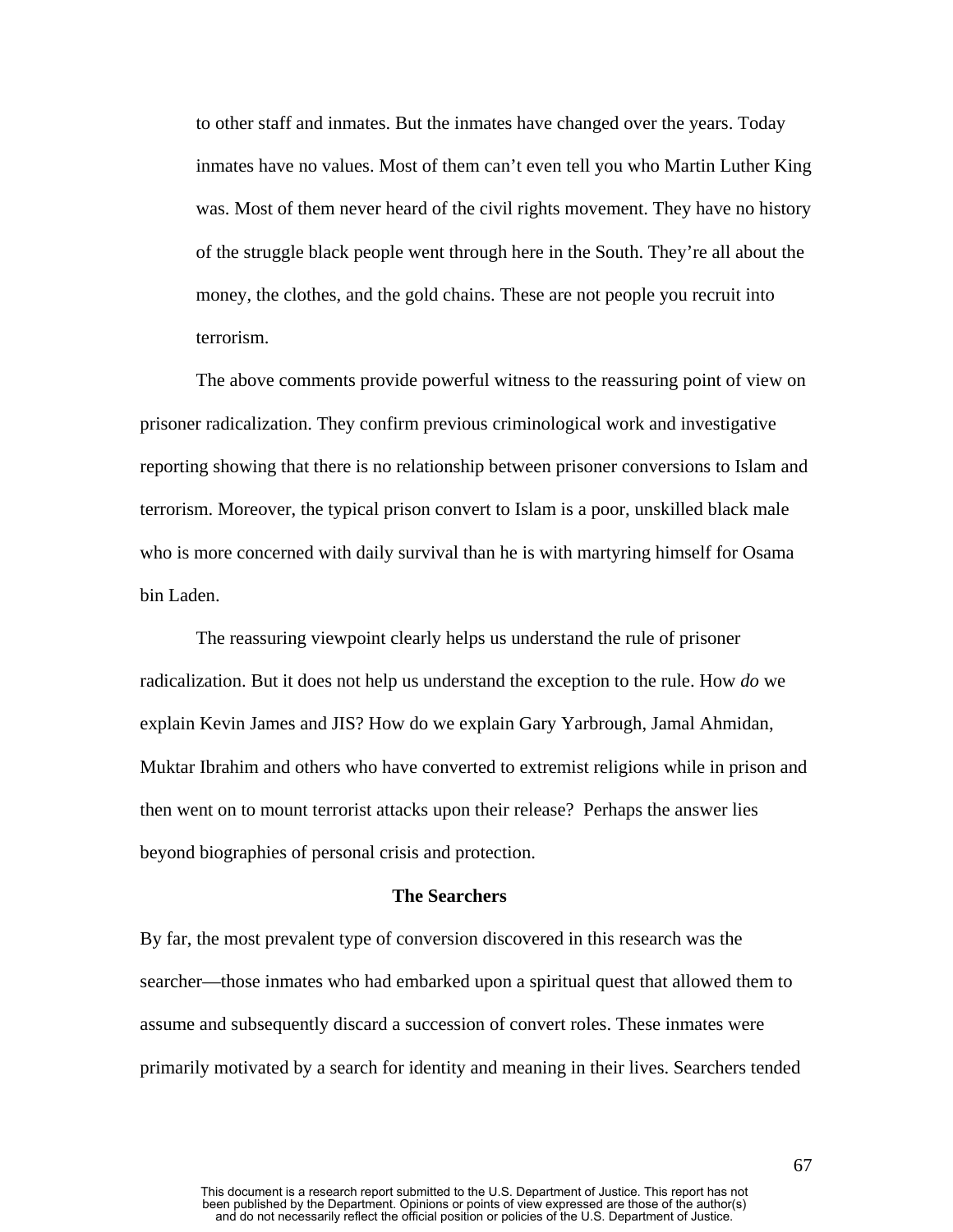to be better educated, better read, and more articulate than other converts. For them the spiritual search was a gradual process that began long before their first brush with criminality. Searchers reveal both the complexity of religious conversion and the importance of culture in the conversion process, particularly ghetto culture with its expressions of outrage and urgency. Searchers cross racial boundaries and are more knowledgeable of world events and more forthright in expressing political opinions. Such transparency may be a sign of the times. A veteran Florida chaplain describes the trend like this.

Today's inmates are more dissatisfied with the government than they were ten years ago or even twenty years ago. The seeds of dissatisfaction are everywhere. Inmates display more aggressive posturing. They cluster on the yard by religion. More aggressive people are doing the evangelizing. Racism is rampant. Most of these men grew up in an evangelical home and became alienated by religion. Now they are open to anything. They find a new religion in prison which reinforces their opposition to authority. Serious offenders are showing up in these groups. Some of these inmates are a very fertile ground for jihad….It may be time to take another look at America's rich religious heritage and be more discriminate when religious liberty becomes a shank in the back.

#### *The John Walker Lindh Syndrome*

Mario was born to Catholic parents in Bogotá, Colombia in 1987. The family moved to the barrios of Brooklyn, New York, in the early 1990s where they found lowwage jobs in the service sector. When he was ten years old Mario and his older brother entered service sector employment of another kind: Selling crack.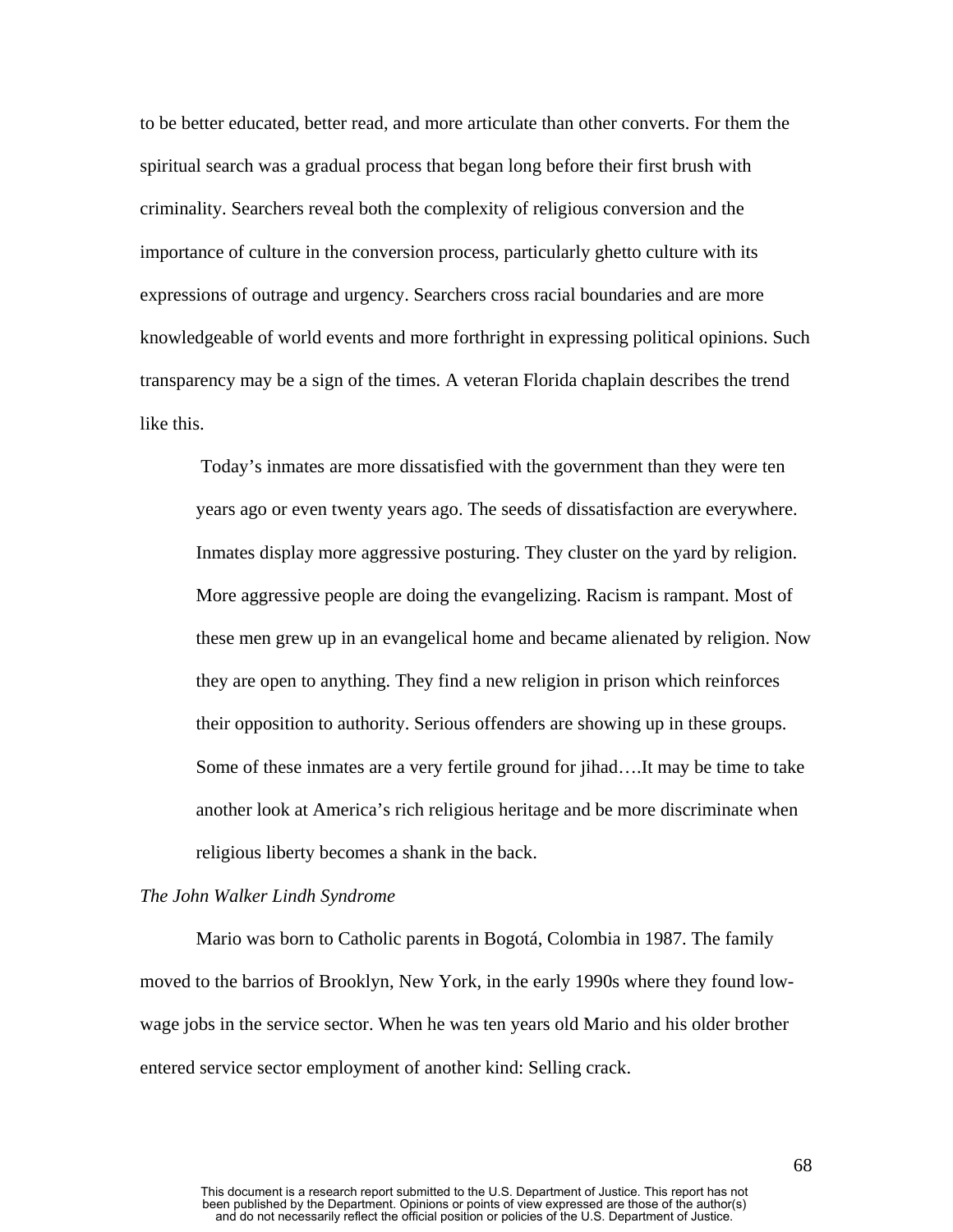In 2002, 15-year-old old Mario joined the Almighty Latin King and Queen Nation (ALKQN), a street gang founded in the mid-1980s by Luis Felipe (King Blood) at New York's Collins Correctional Facility. At the time, the ALKQN leadership was attempting to steer the gang in a more positive direction by renouncing its violent past and launching a campaign to reform the organization into a community movement (Brotherton and Barrios, 2004). As part of that effort ALKQN began using the writings of King Blood to create a spiritual practice for its members based on the concept of "realidad humana" (the real humanity) through rituals and ceremonies designed to address the daily reality of dead-end jobs, poverty, police brutality, cultural invisibility, and institutional racism. This movement to velcro ALKQN's gang identity onto its religious identity became known as Kingism.

Kingism's spiritual practices led ALKON members to grapple with implications for activism that were waiting to be discovered in earlier radical movements concerned with social justice. Like the other Kings and Queens, Mario caught this cultural wave and that led him to the Universal Zulu Nation. Founded by the legendary rapper Afrika Bambatta (also known as "The Godfather" and "The Renegade of Funk"), the Zulu Nation arose out of the Bronx as a reformed street gang in the 1970s. By the turn the century the Zulu Nation had achieved worldwide acclaim as an "international hip-hop awareness" movement concentrating on social events for youth built around electronic dance music and elements of the hip-hop culture. Philosophically the Zulu Nation is bound together by a desire to help others regardless of skin color. As such, the Zulu Nation has incorporated doctrines from various "thinkers, fighters, or straight-up controversial people from any race or nationality," including Minister Louis Farrakhan of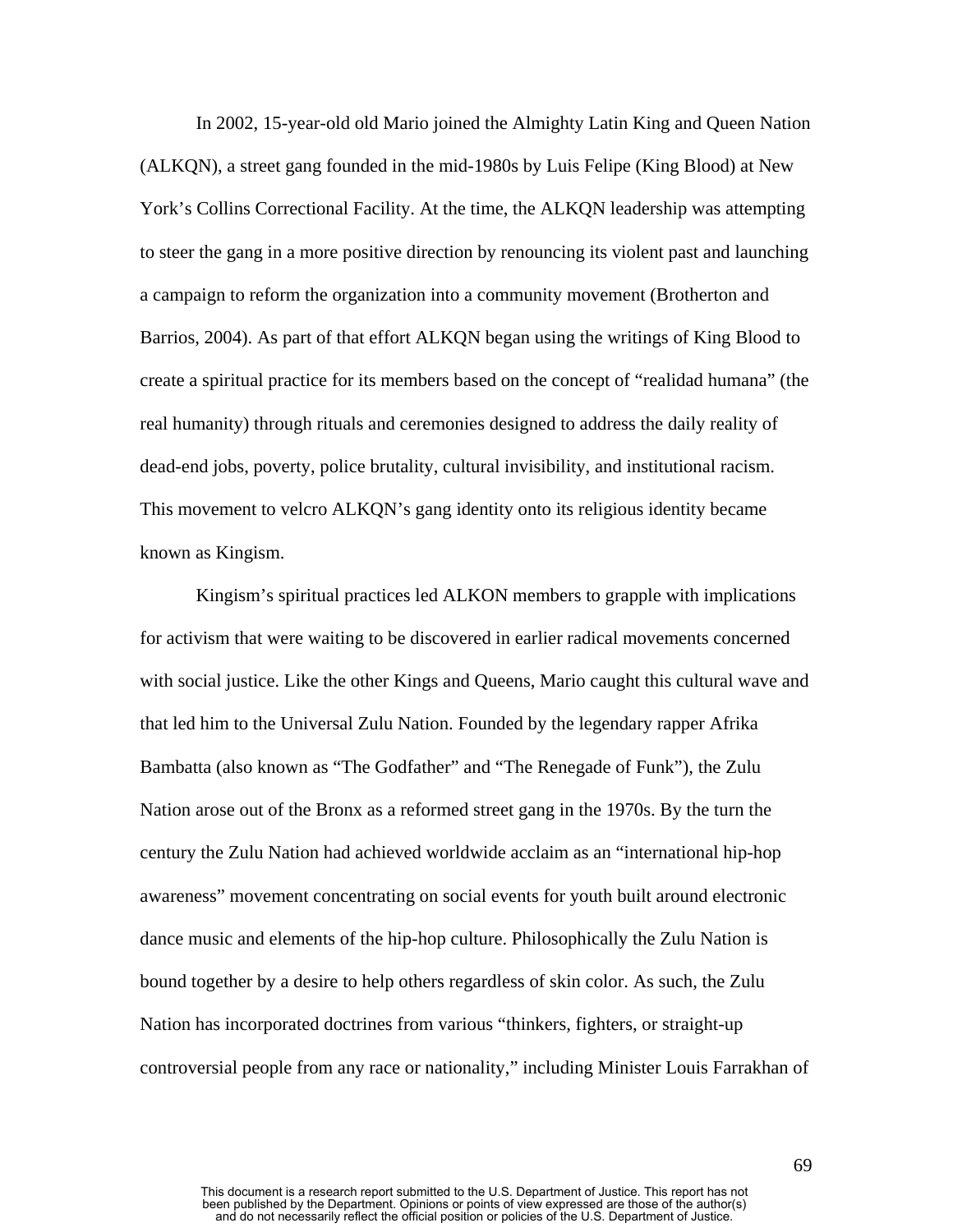the Nation of Islam. "The Universe of Zulu Nation gives you permission to choose religion," says Mario. "My Godfather [Bombatta], he started me being religious."

Mario and his brother left Brooklyn and moved to Miami, Florida, in 2005. Shortly thereafter Mario was arrested for armed robbery and incarcerated in the Broward County Jail where he experienced another turning point in his religious life:

I was locked up with a guy from Pakistan. He taught me about Islam and helped me understand the Koran. It [the Koran] wasn't hard to understand, just like the Bible's not hard to understand….Islam has helped me settle down. I'm humbling myself before Allah now. Islam helped me learn about the world and what is going on, like with the war in Iraq and all that shit. It's just like my Godfather taught me.

Mario began his twenty-five year sentence for armed robbery as a Sunni Muslim. While he claims that the Sunni teachings have increased his self-esteem, he emphasizes that the biggest breakthrough has come with "putting down my ego." Yet Mario still has a foot planted in the Zulu Nation. Referring to his Godfather, Mario's eyes swell with pride as he says: "I'm ready to do whatever he wants me to do. I'm ready to sacrifice."

But Mario's odyssey does not end there. Since arriving at the Franklin prison Mario has come under the influence of the Black Hebrew Israelites, an offshoot of the Miami-based Nation of Yahweh founded in 1979 by a former Black Muslim named Hulon Mitchell Jr. (1935-2007), who later changed his name to Yahweh Ben Yahweh. In tracing their lineage to the biblical Tribe of Judah, Black Hebrew Israelites believe they are God's chosen people. Hence, the faith is only open to blacks.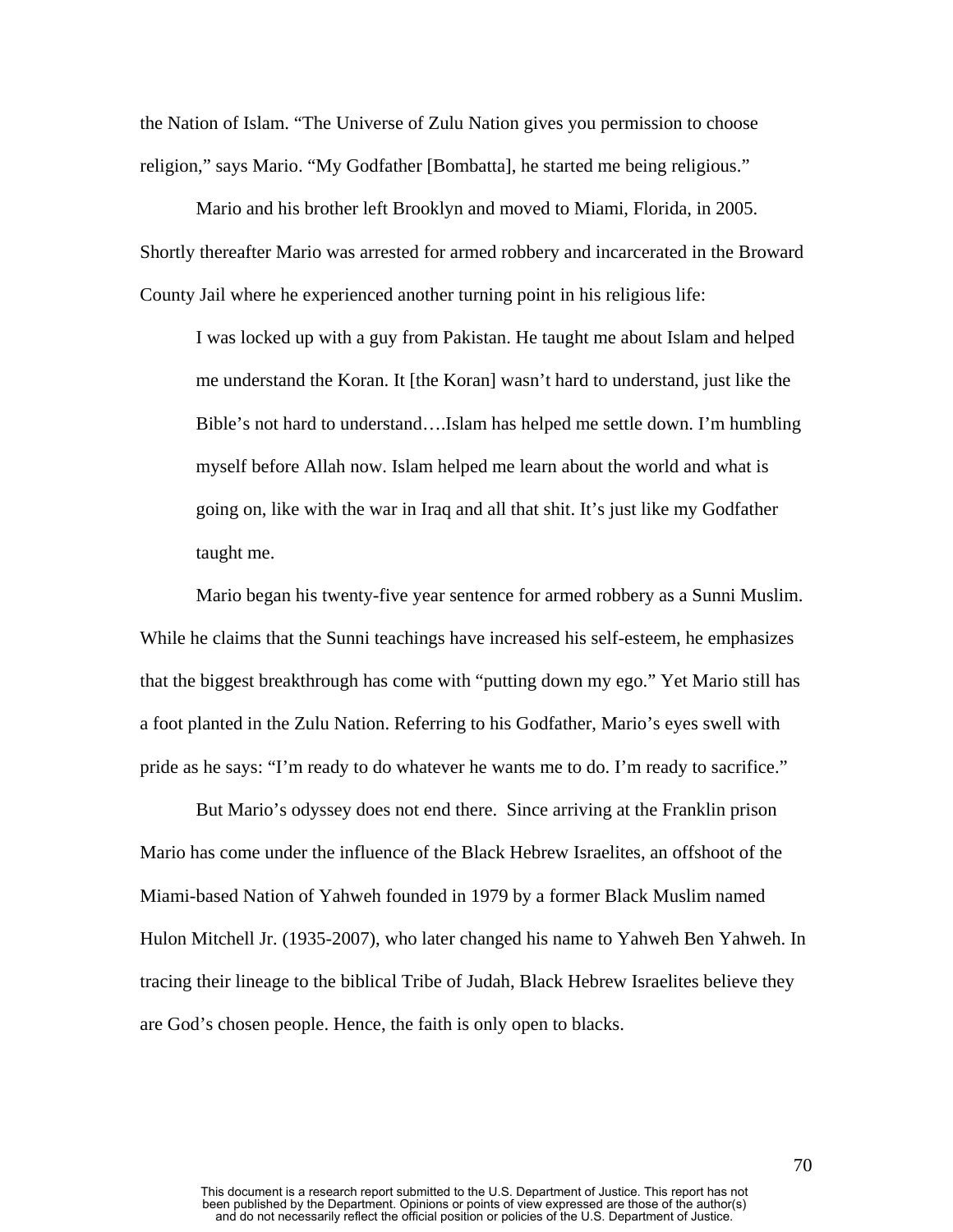"Black Hebrew Israel is the word," says Mario. "It teaches that the black race is the true race. I believe in Black Nationalism now, the Assembly of Yahweh. These are the people of God. I've been in trouble in Florida and Texas, in prison both times. I met lots of black men. Strong black men defy authority. I know. This is what my Godfather taught me."

So here, then, is a summary of Mario's religious conversions. He grew up Catholic and converted to Kingism through his affiliation with the Almighty Latin King and Queen Nation. Kingism led him to the Zulu Nation, which introduced Mario to the Nation of Islam. Once incarcerated, Mario converted to Sunni Islam through the one-onone mentoring of a Pakistani cellmate. And then he embraced Black Hebrew Israelism even though Latinos were traditionally barred from the faith. All of this Mario did before his  $21<sup>st</sup>$  birthday. But more importantly, Mario's story reveals that searchers do not so much assume and then discard convert roles as they seek to synthesize various roles into a chiliastic identity that deifies the black male role model.

And here we see an important similarity with the life course events of John Walker Lindh, the Marin County, California, youth who miraculously made his way to Afghanistan where he joined the Taliban prior to 9/11. Like Mario, Lindh's conversion to Islam was also preceded by an absorption in hip-hop and its diverse visions of blackness. Lindh's journey began at twelve years old when his mother took him to see Spike Lee's film *Malcolm* X. Lindh's passion for Malcolm X was then channeled into an exploration of the Black Nationalism and quasi-Islamic messages that informed much of the hip-hop subculture during the 1990s. This was especially so for such "conscious rap" artists as Public Enemy, Mos Def, and Lauryn Hill, with their off-hand references to the Nation of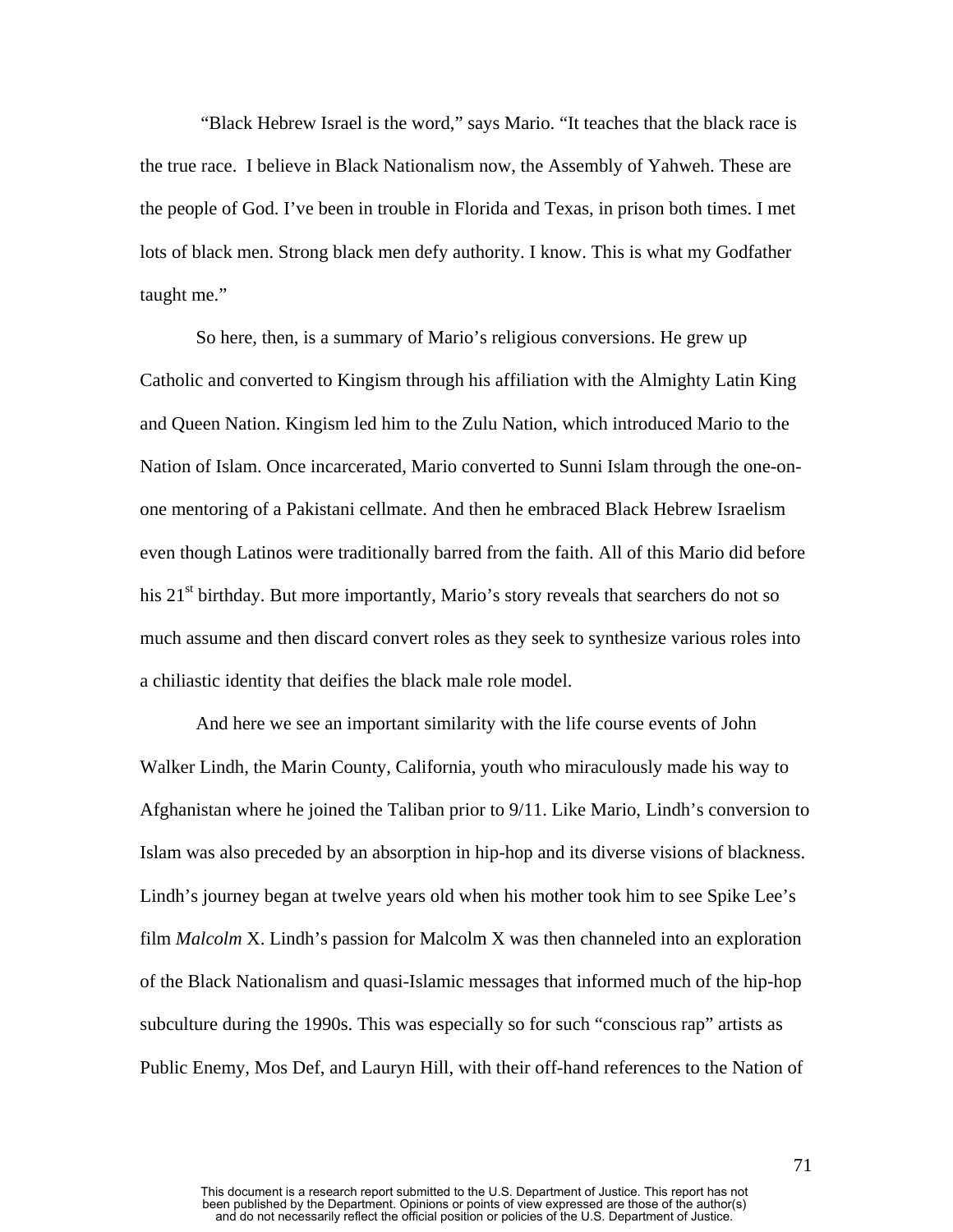Islam and the Black Panther Party. Central to the message of conscious rap is a disdain for commercialism that seeks to empower the listener through the act of selfaffirmation—an affirmation that signifies, in essence, that every black male is God.

# *The Scholars*

Searchers stood out for their intellectual aptitude, a trait that was equally capable of generating both reverence and contempt among fellow inmates. Below are six of the most instructive cases.

#### *The Peacemaker*

Ladell was born in Miami in 1975. He was raised by his maternal grandmother in a strict Southern Baptist home that allowed little opportunity for trouble. "I grew up in church," he recalls. "My grandmother made me go to church six days a week till I was twelve or thirteen. I read the Bible two times by then and could quote you the Scriptures by heart." Around the age of fourteen, he says, "I went to the streets." Literally hundreds of violent gangs roamed Miami in those days and Ladell threw his lot in with the Black Gangster Disciples, a set of the Chicago-based Folk Nation.

Yet the Disciples were not the cause of his problems. "Around sixteen," he explains, "I met my mother. She had money, lots of it. She was a big time drug dealer, and I went there." Over the next several years Ladell also made big money in the crack trade, working as a retailer for his mother. Ladell lived the high life. He fathered two children, bought a Mercedes Benz, gold chains, and the entire gangster rap CD collection. "Even though I was doing all this," he says, "I always had a spiritual side. I always felt like I had a personal relationship with a deity. And I loved history. When I saw *Roots* my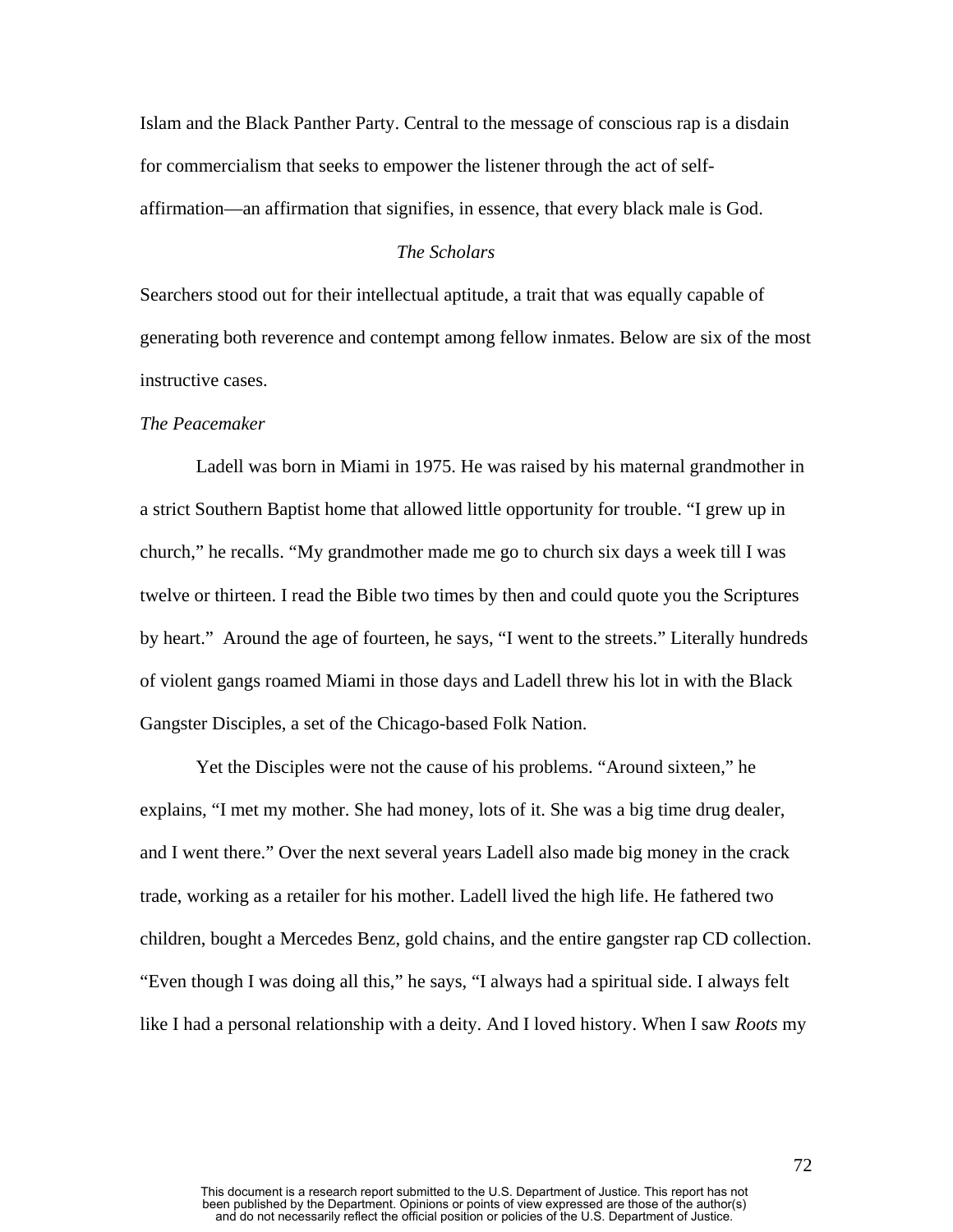life changed." The dope game would change his life even more. In 1998, when he was 23 years old, Ladell killed a rival drug dealer and was sentenced to life without parole.

Once incarcerated, Ladell joined the Nation of Islam. Two years later, however, he met a prisoner who introduced him to an alternative view. "In prison I met someone on a search," says Ladell. "He was an older guy. He gave me a Bible and we started talking about how you could learn history on the Bible." Even though he had read the Bible as a youngster, Ladell says "I never studied it. I just read it because I had to." During the course of his Bible study with the older con Ladell experienced an epiphany. "It came in a dream," he says. "I saw myself face to face with God. He was quoting II Timothy 2:15. When I woke up, I felt a complete change and felt good."

II Timothy 2:15—"*Study to shew thyself approved unto God*, *a workman that needeth not to be ashamed*, *rightly dividing the word of truth*"—set Ladell on what he calls "a history journey, not a spiritual journey" leading to an important discovery:

I learned that eight out of ten of the Biblical prophets had a spiritual awakening while in prison. I saw that blacks were like that, too. We didn't have time to study in the free world. Now in prison we do. There's no mistake about it: Prison is the best thing that ever happened to me and it's the best thing that ever happened to lots of black men.

Realizing that the Nation of Islam "didn't move me like the Bible moved me," Ladell abandoned the NOI and developed a religious creed of his own by combining Scripture with the revisionist black history of Yahweh Ben Yahweh's 96-page paperback classic, *You Are Not a Nigger! Our True History, the World's Best-kept Secret.* "The Hebrew Israelites didn't believe the meek would inherit the earth," writes Sydney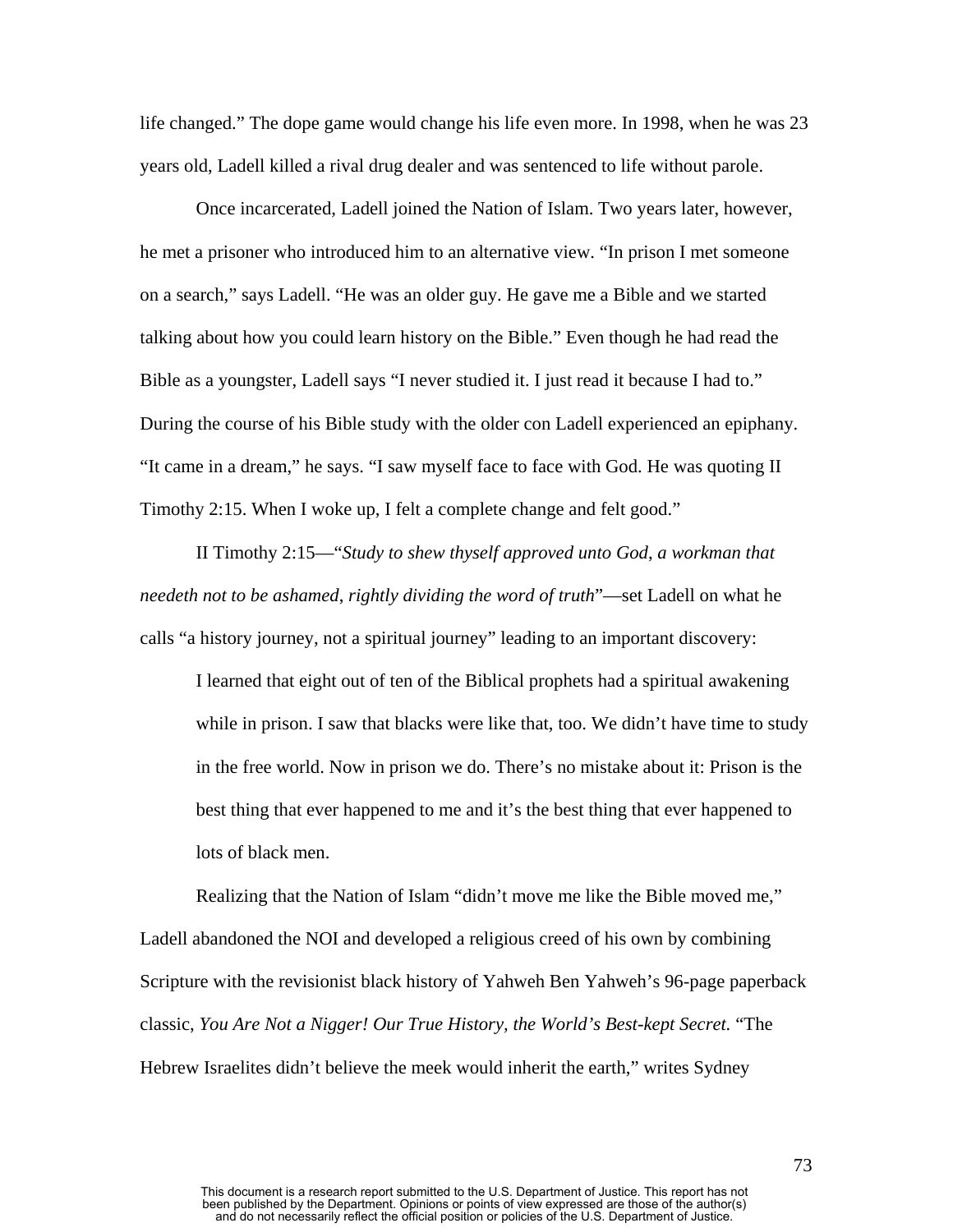Freedberg in her Pulitzer Prize-winning coverage of Yahweh Ben Yahweh. "[But] They thought that by standing up for themselves, they would" (1994:5).

The same promise would be afforded to black prisoners, reasoned Ladell, if only they learned to *study* like a *workman…that needeth not to be ashamed*. Thus Ladell embarked upon a mission to create a unique religious experience for the black prison inmate. His was a modified version of Black Hebrew Israelism beginning with the premise that inmates view the prison experience as taking away their purpose in life. "You sacrifice purpose and you have nothing," he says. "That is prison for most black men. It has no value to them. You got to change that wave around." Ladell taught inmates that prison was actually a gift from God. It was part of the black man's cultural history. Once understood, this gift would set prisoners on "a revolutionary path to selfbetterment." That demanded casting off the dogmatic bonds of Black Nationalism, however, because it "only sets the black man down the satanic path to the skin color game"—a game that in Ladell's view has been a destructive force for incarcerated black men because "it promotes divisions among God's children." Contrary to traditional Black Hebrew Israelism, Ladell accepted any convict into his group, regardless of skin color. His philosophy was "One God, one mind, one love."

Like traditional Black Muslims and Black Hebrews, though, Ladell's group was a conservative outfit whose followers disdained materialism and the trappings of hip-hop subculture. "Hip-hop" says Ladell, "has been the worst influence on our people, puttin' down a generation gap through our people. Negativity has no place among us." When asked to explain the goal of his creed Ladell replies: "Having an infinite mind; a mind that goes beyond politics. I don't preach religion. I preach culture."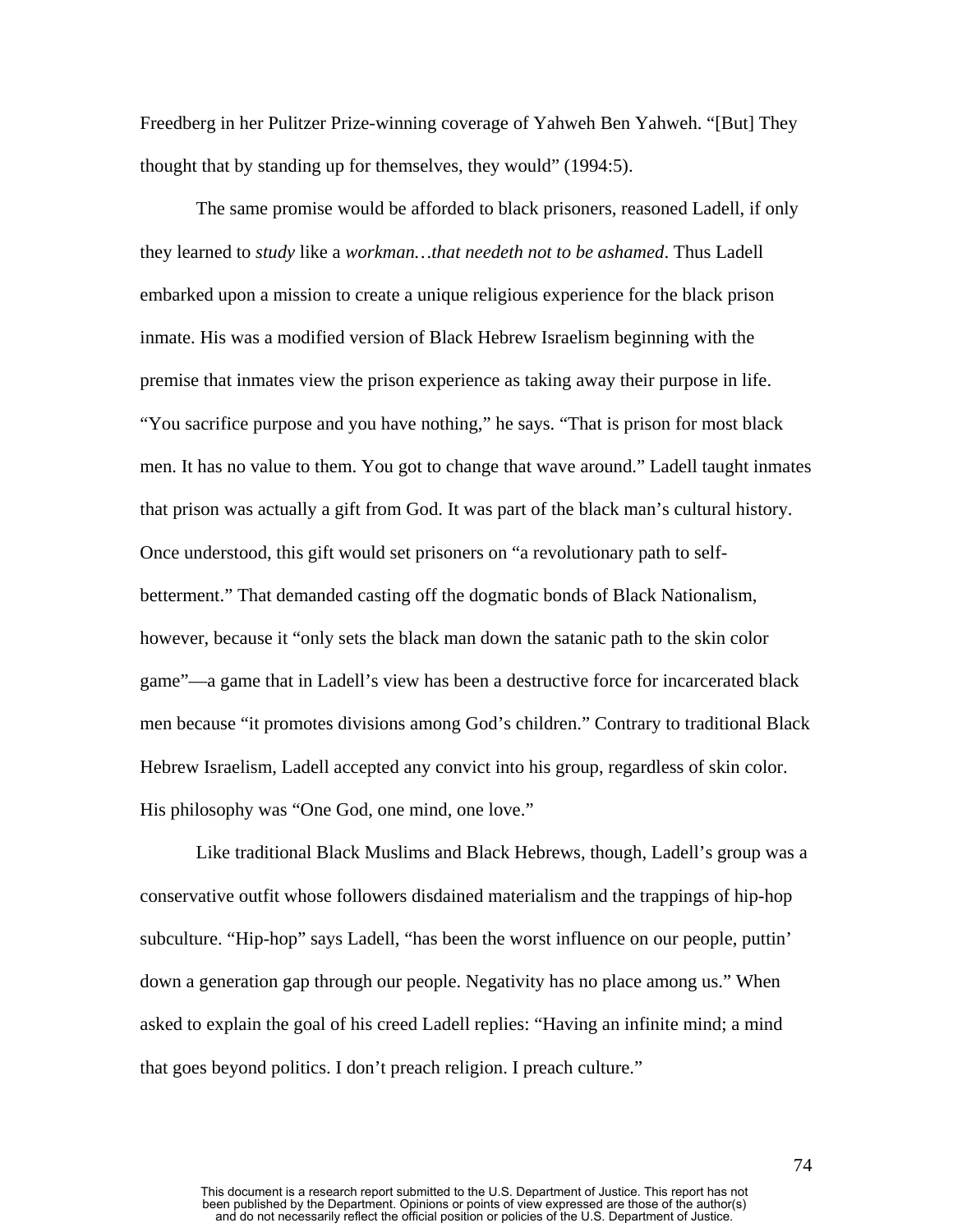Once transferred to the Franklin prison, Ladell began counseling other prisoners in need of spiritual comfort and eventually developed a dedicated following. A chaplain recalls:

Within a year he [Ladell] had become a charismatic leader. It wasn't immediate, but he evolved as a leader. He would begin each of his Black Hebrew meetings by quoting II Timothy 2:15. It was his cardinal verse, intended to make sure that others were diligent about their setting. All of his followers would quote the verse as a guiding principle. Nowhere in the literature of Black Hebrew Israelism is there any mention of II Timothy 2:15. Nor is it mentioned on the Yahweh Ben Yahweh web site. It was totally unique to Ladell and his followers.

Today Ladell is in a more secure correctional facility where guards can carefully monitor his efforts to proselytize in the name of "One God, one mind, one love." *The Pariah* 

Morino is an African American, born in South Central Los Angeles in 1975. His formative years were unremarkable. He attended the local AME church, made good grades in elementary school, and played on a basketball team. Life began to take a dramatic turn for the worse, however, during the late 1980s. "My teenage years were brutal," he admits. "I started ditching school at twelve. I had no supervision. I came from a broken home. I started drinking, smoking weed, selling drugs." After doing two stints in California Youth Authority, Morino returned to South Central where he was shot in a drug deal and run over by a car driven by a rival dealer. "That's when I started to believe in vigilante justice," he says. "It's [also] when I started to pray to God."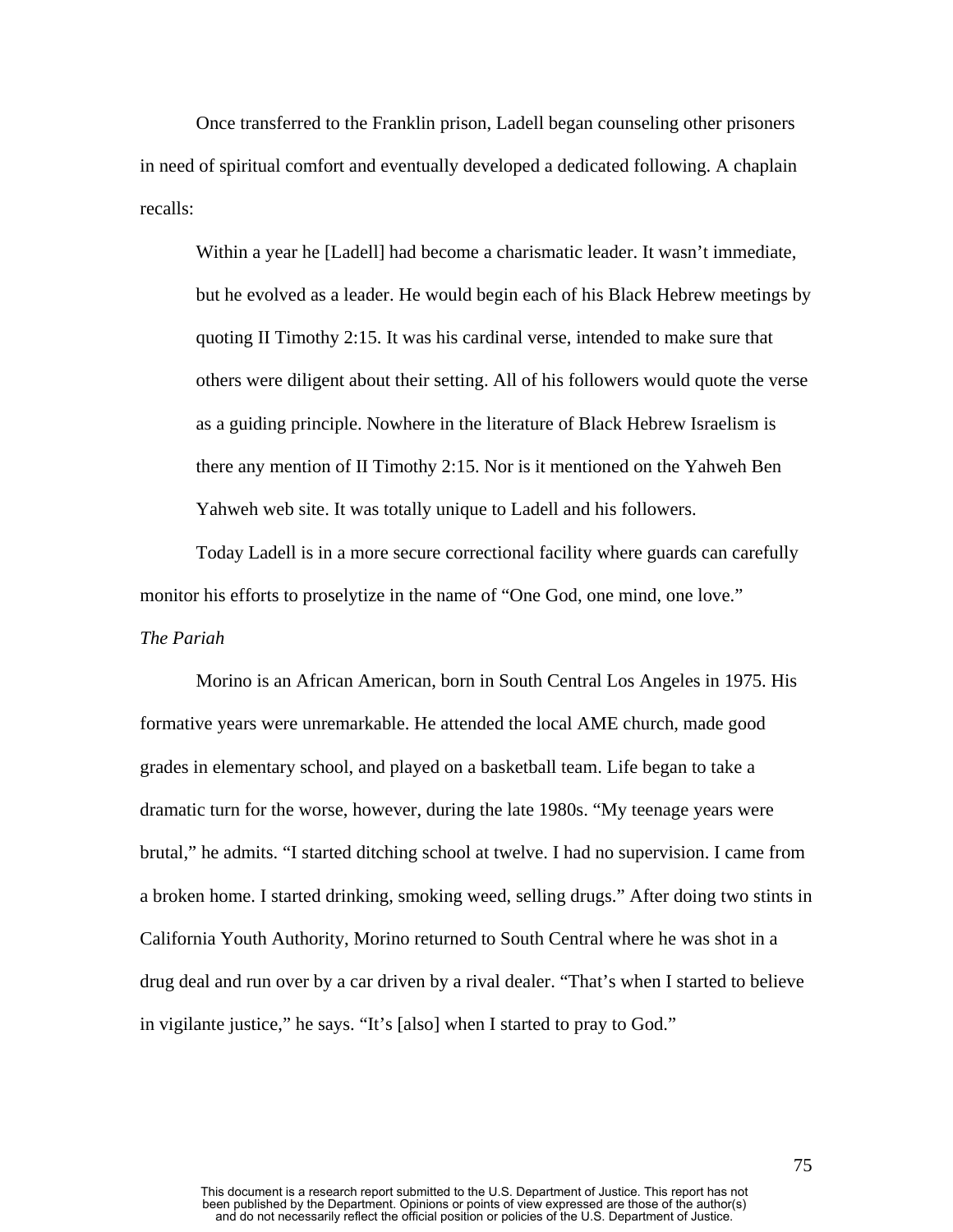In 1994 Morino was sentenced to prison on drug charges. He got out two years later and became, in his words, "a big time drug dealer. But I hated what I was doing. God answered my prayers by locking me up for good." In 1996 Morino was sentenced to life without parole for first degree murder. He was 21 years old.

Over the next five years Morino immersed himself in reading, concentrating on philosophy, history, and religion. "I read everything I could find about people being in harmony with other people," he says. Favorites included a book on Kabbalah called *Sages and Seers* along with *The Time is Now: Divine Revelation for Mass Destiny in This Hour at Hand* by the Prayer Warriors, and James Allen's classic essays on thought and consciousness, *As a Man Thinketh.* Yet the books that influenced him most were masterpieces of literature including, *Complete Poetry and Prose of William Blake* and *Essays* by Francis Bacon—works that speak eloquently to the hell of tortured isolation. "Blake and Bacon made me feel that I had the same potential they did," says Morino.

Yet this program of self-improvement came at a heavy cost for the young convict. "I became a pariah among my own people," he says. "The other black inmates, they started to turn against me [because of the readings]. I belonged with people like me." This dilemma led Morino to an intense study of Islam. "I read about Islam for years," he said. "My spirit needed meaning." After the terrorist attacks of 9/11 Morino's interest naturally turned to the role of Islam in world politics and he became a daily consumer of PBS's *Newshour with Jim Lehrer.* 

He converted to Shia Islam at Folsom Prison in 2002. "I chose Shia because of the spirit of it," he says. "The other [forms of Islam] were too absolute." Consistent with his self-imposed rehabilitation program, Morino threw himself into his new faith. He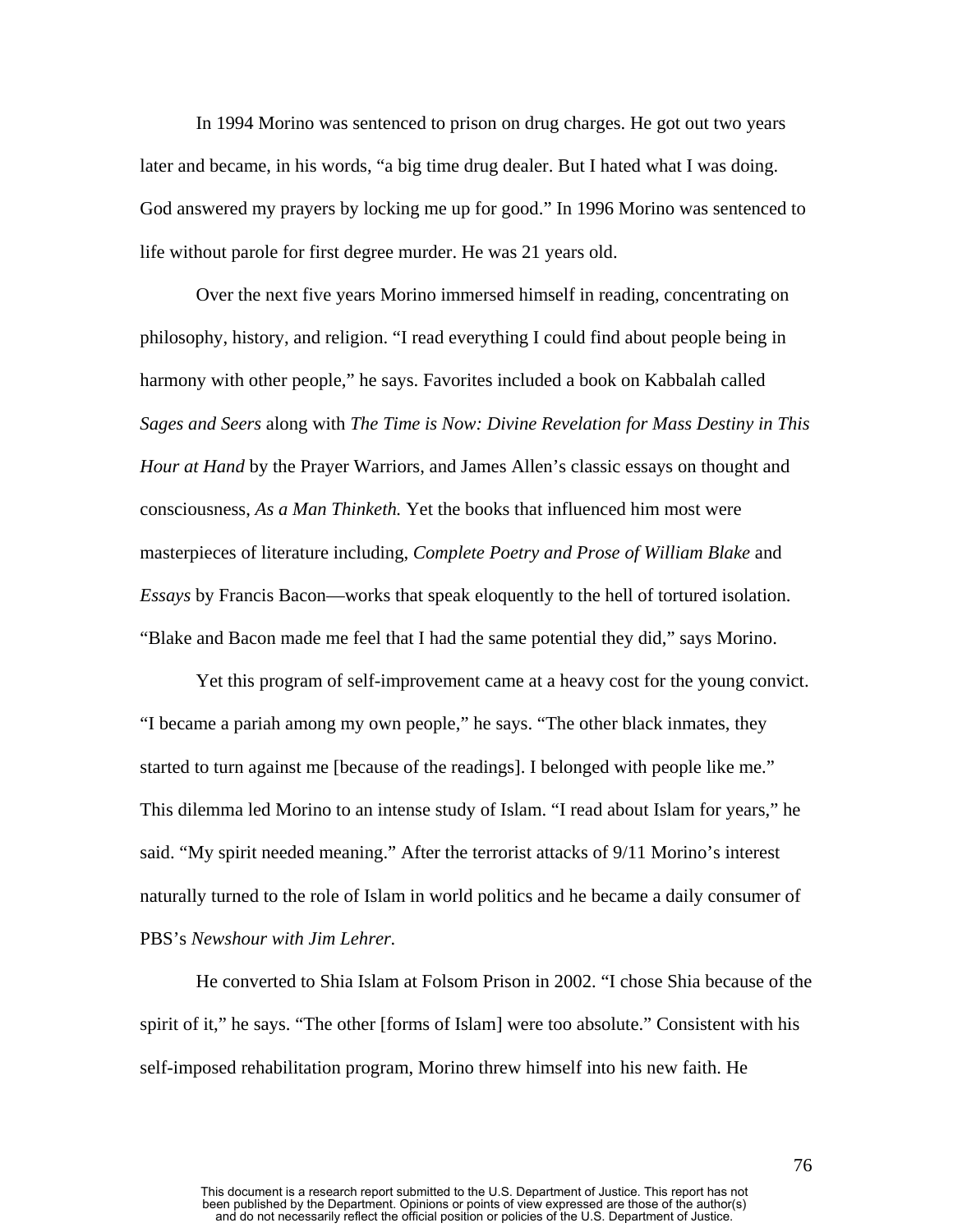changed his diet and his name; gave up drugs, drink, and smoke; became more tolerant of others; and learned how to deal with his enemies. Asked how his life has changed, Morino says: "I've learned to appreciate the smallest thing. I also realize I was the victim of my own activities." Yet because of the hardening of attitudes among other Muslims on the yard following the U.S. invasion of Iraq, he found himself a pariah for a different reason. He explains:

Among these Muslim out here I don't belong. People are recruiting everyday. It's a ripe climate for terrorism. It's scandalous. Everybody's glorifying Osama bin Laden. But these Muslims come to Islam with the same gang mentality they had on the streets. Same red rags, same blue rags [symbols of the Crips and Bloods]. The mentality is pure ignorance driving terrorism. There is recruiting feeding on the broken spirit and ignorance.

## *The Pipe Dreamer*

Jemahl was born to a black father and a white mother in Erie, Pennsylvania, in 1974. His father decamped shortly thereafter. Jemahl's mother attended a Protestant church but "religion was no big deal in our family," Jemahl recalls. "I turned bad at eight years old," he continues, "and was sent to juvenile hall." There he was influenced by a chaplain who convinced Jemahl of Jesus' love and after reading the Bible Jemahl became a born again Christian. Yet at fourteen Jemahl incinerated that identity and embarked upon a journey that would lead him to atheism. "I began to look at Christianity as brainwashing," he says, "so I started my own quest to find the truth. I read books about Albert Einstein. I became a science man and realized that religion didn't jibe with science. I used my own system of analytical deduction to find the truth."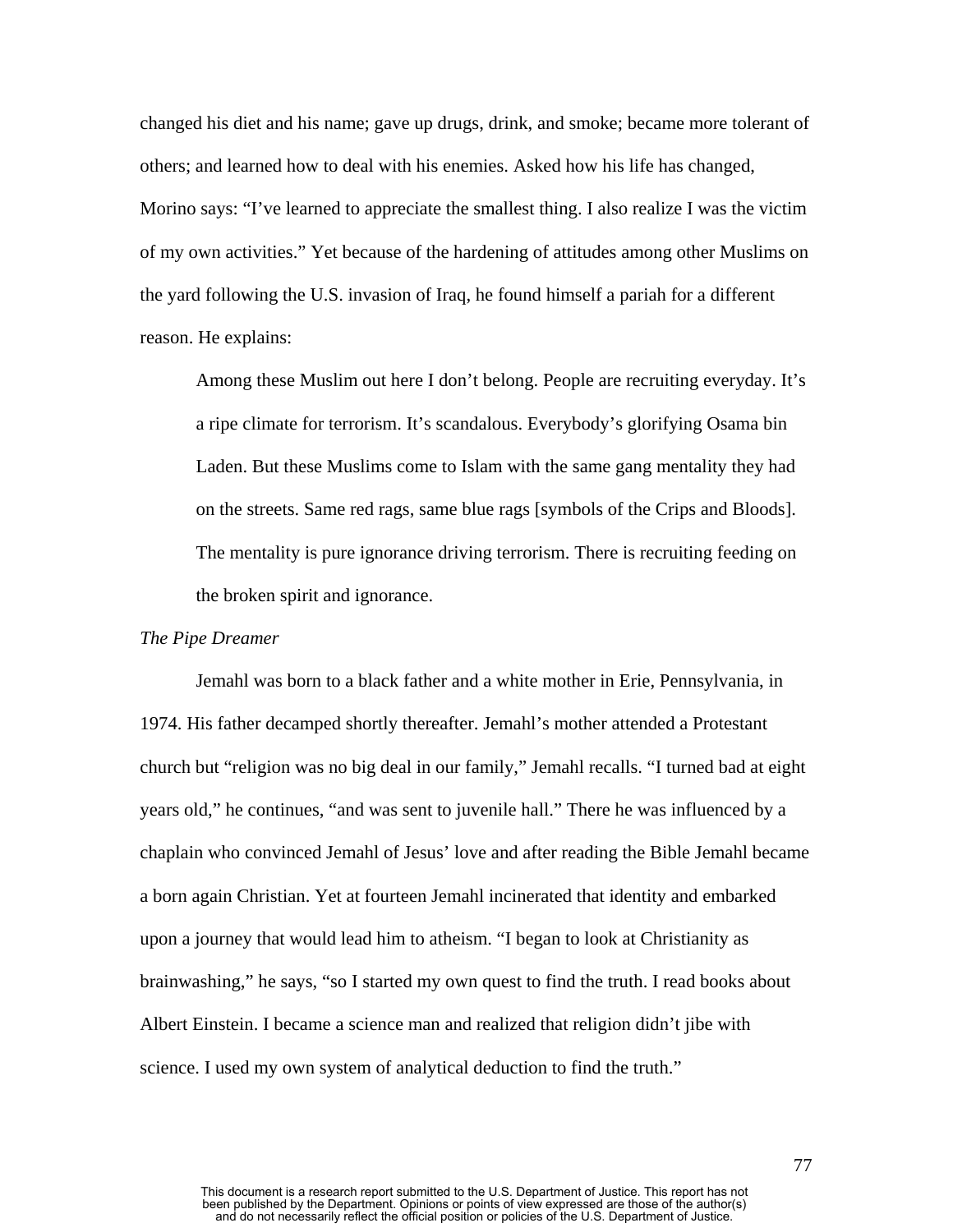At fifteen Jemahl returned to his mother's home in Eerie but things didn't work out. He was sent back in to juvenile hall in 1989 on robbery charges and fell into a severe depression. "I did lots of lonely cell time looking out the window," Jemahl explains, "watching the change of seasons. For awhile I didn't speak to anyone. I became introverted. Being introverted caused me to listen to my own desires, my thirsts."

At this point Jemahl was visited by his father, a convert to the Nation of Islam. Upon his discharge in 1990 Jemahl moved with his father to Los Angeles. "I tried to relieve my pain with sports, women, and drugs," he says. "I had strong desires and was trying to find something. For awhile the drugs worked, sometimes mushrooms, sometimes LSD. [When I took these drugs] I felt myself go up and felt myself at an astral level. I was [also] influenced by people I met in California and started having conversations in spiritual terms."

 When he was seventeen Jemahl dropped out of high school, joined the Bloods, and was subsequently arrested for a triple homicide. He was remanded to the adult prison system and began serving life without parole.

There he continued his search. "I went to the pen at seventeen," he says. "I joined the Nation of Islam and then became a Five-Percenter"—the Five Percent Nation, a NOI offshoot founded in Harlem in 1964 by Clarence 13X, based on the premise that only five percent of Nation members can call themselves true advocates of freedom and justice.

Through the Five-Percenters I learned that black power is my roots. I never saw the dynamics of race before. Five-Percenters teach that the message for the black man is that you must educate yourself to live. The biggest factor is identity. Europeans stripped blacks of their identity and this went deep into our history.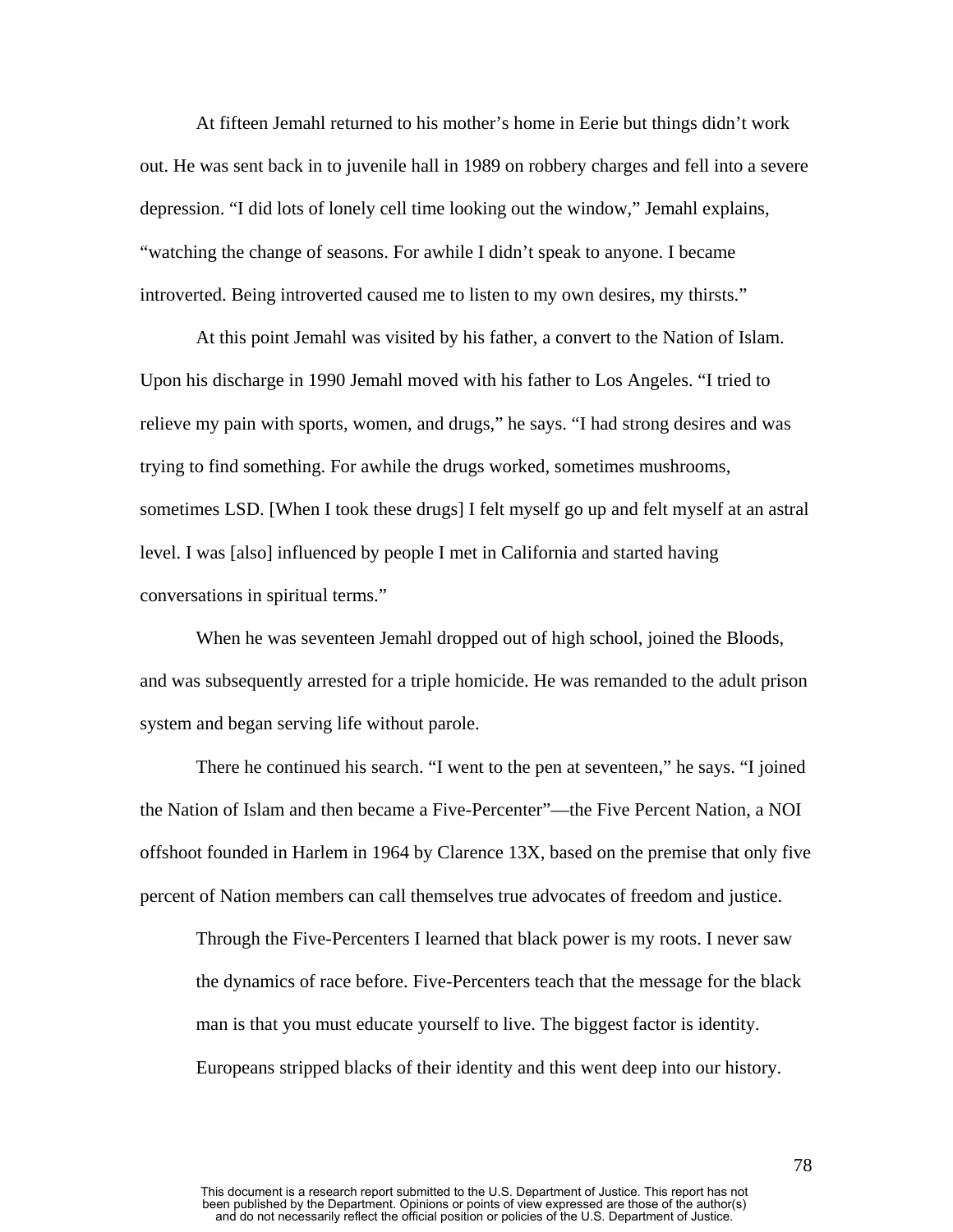Jemahl's next transformation occurred in 1993 with the release of *Enter the Wu-Tang Clan (36 Chambers)*, considered by many critics to be one of the most significant albums of the 1990s and one of the greatest hip-hop albums of all time. Wu-Tang's ethos blended Eastern philosophy expressed in kung fu movies with Nation of Islam preaching and comic book-like characters (Ghostface Killah and Ol' Dirty Bastard) for just the right touch of levity. "Wu-Tang Clan caused me to see that the Five Percenters was the old way," Jemahl says. "I rejected Five Percent philosophy but still saw oppression. The black man still had his back to the wall." And this development, in turn, led Jemahl to search for a more strident religious ideology. "I needed to find justice," he says, "justice that leads to martyrdom."

That search led Jemahl to Sunni Islam. He converted to the faith in 1994 while incarcerated at California State Prison-Calipatria. Jemahl's affiliation with the prison Sunnis, combined with his links to the L.A. Bloods, made him a prime candidate for recruitment into JIS when he arrived at New Folsom Prison in 2003. But there were institutional factors behind his recruitment as well, summarized here by the New Folsom chaplain during the height of JIS's recruitment campaign:

Chaplains were too busy to help with any serious religious conversions due to the overcrowding problem here. For the prisoners who converted to Islam, we had to rely mainly on volunteers. The Black Muslims who come into the prison are a scary bunch, especially the Sunnis. The true Islamic groups like the Sunnis are against the government and against the prison system….There is an element of evil in this prison. Inmates will use any opportunity to lash out against society. There's no state-sponsored effort to save them. Most inmates sit around making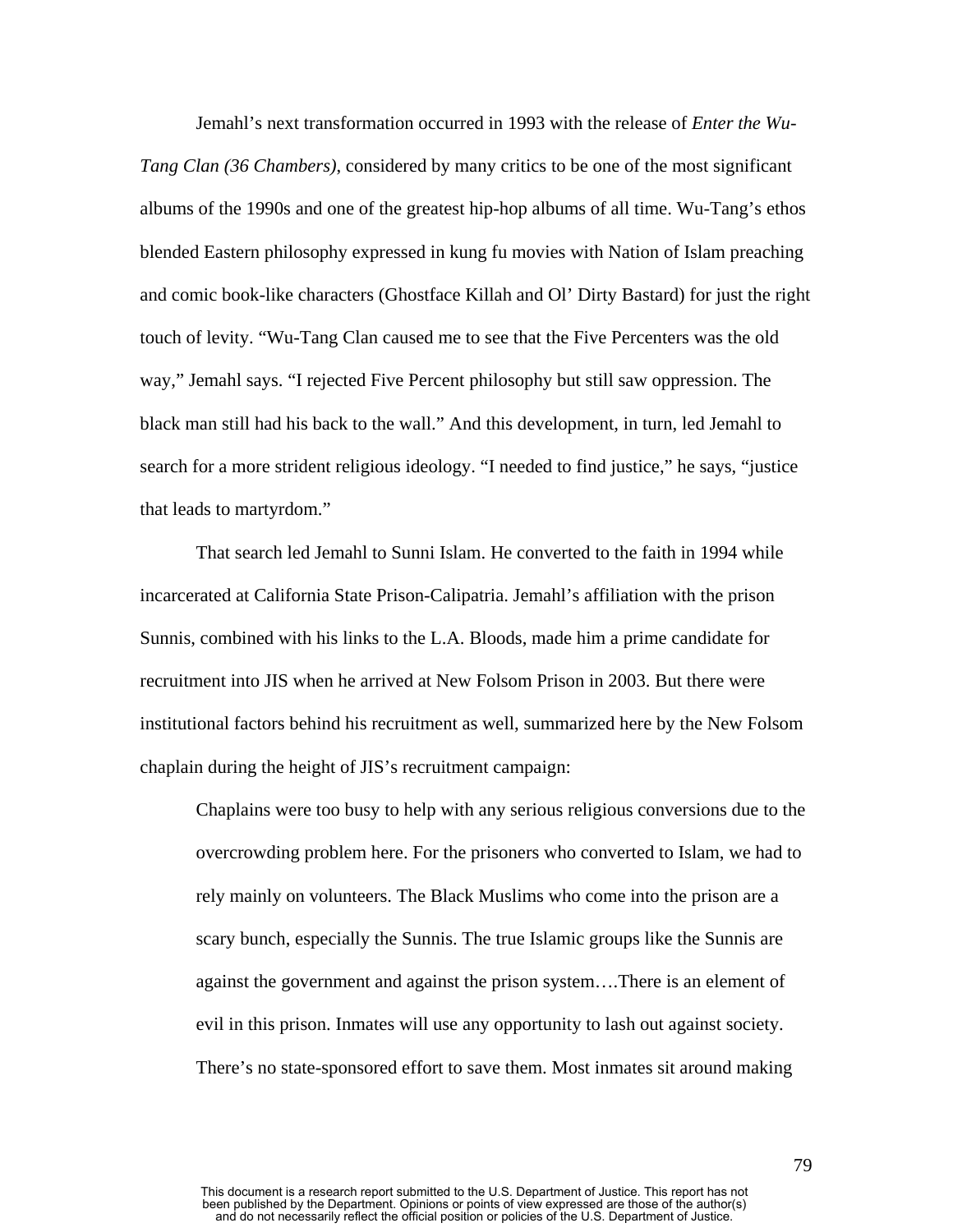knives at night. There is a 70 percent recidivism rate. This makes the prison a Petri dish just waiting to foment terrorism. The same mentality that drives prisoners drives the suicide bombers in Iraq.

Asked to explain how his affiliation with JIS has changed his life, Jemahl replies with what can only be described as millennial fervor: "I can now see one people. The whole planet is on this journey. Before, my life was egotistical. This is what's killing society: Me, me, me! I began teaching the brothers: We need to do away with labels and boxes and follow the Prophet Mohammad."

Today Jemahl is still at New Folsom where he continues to "teach the brothers" by proselytizing hard-line Islamicism. As he says:

People should be worried about us. People in this prison feel there is no way out. It's all about winning and loosing. I'm lookin' for justice. That's the difference between me and these other Niggers up in this bitch. When our back is against the wall we [JIS?] will seek justice. This prison is a cauldron of the realities [we face]. Prison is a big business and we're its slaves. This is not so much about Islam. I'm radical. Radical means you're holding to foundation. That's what the suicide bombers do. There's nothing but God left so let's go find a bomb.

## *The Pimp*

Bobby was born in Fort Lauderdale, Florida, in 1982. Raised by his maternal grandmother in the Southern Baptist Church, he claims to have "found Jesus" during his adolescence. Yet shortly thereafter he began to stray. After dropping out of school he moved from gang banging to the dope game. By the time he was fifteen Bobby had been shot, knifed, and had all of his teeth kicked out in a fight. An uncle took him under his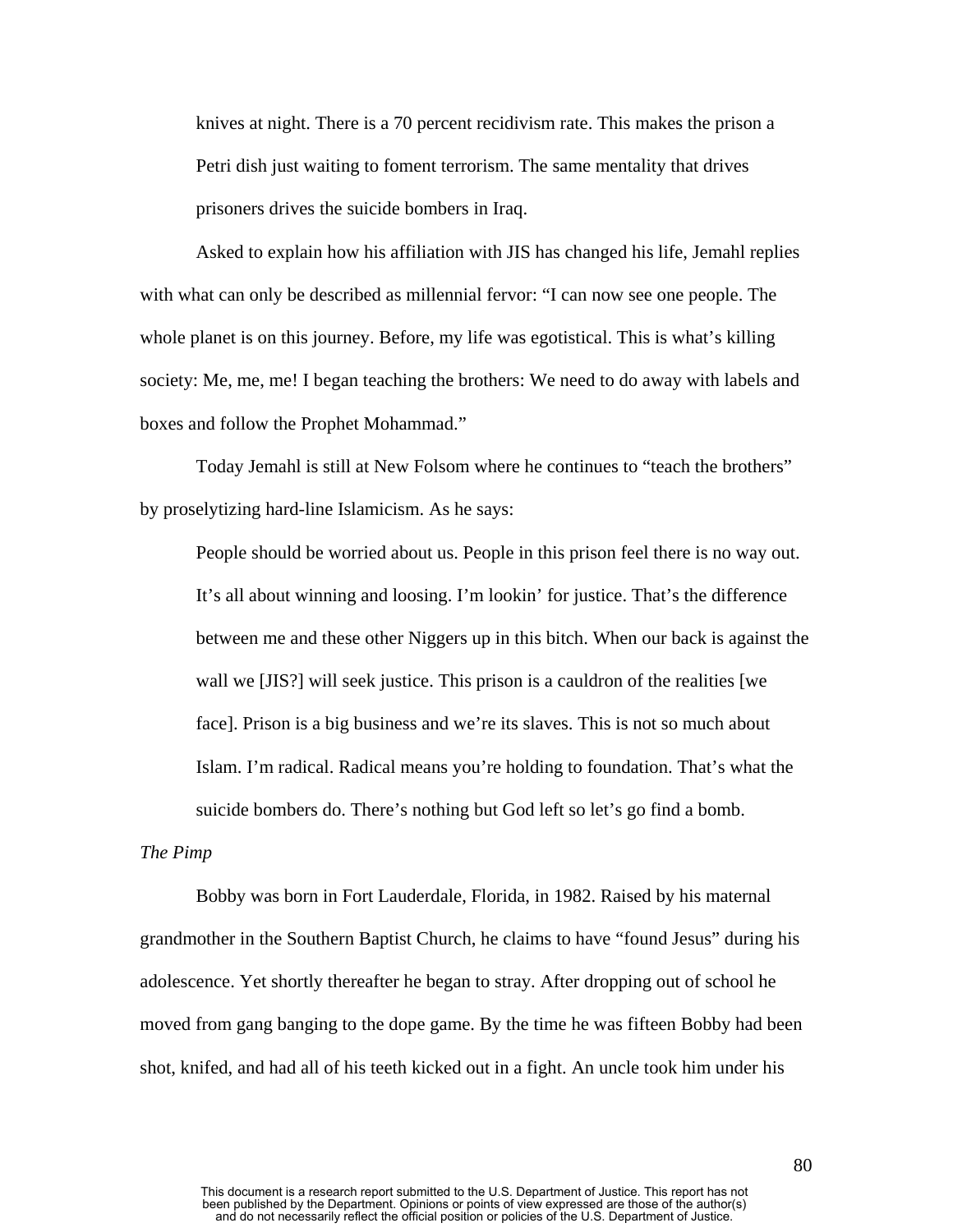wing and introduced Bobby to the sex trade. He bought Bobby some flashy clothes and had him fitted with gold-plated false teeth. Moreover, Bobby became a pimp.

He was also extremely bright and a fiercely independent thinker. Bobby's life was the ghetto and there he was exposed to street preachers, each with their own unique theory and rhetorical flair. The street preachers gave Bobby some pamphlets on conspiracy theory that would begin his search for identity. These included such obscure Afro-centric works as "Lies and Secrecy" (about the Afrikaner Broederbond that ran the apartheid system in South Africa); "Why Slavery?" and "Why the Ghetto?" Yet the biggest influence on Bobby's thinking was Albert Pike (1809-1891), regarded by some as America's preeminent Freemason. Arising from obscure origins (theorized to be anywhere from the time of the building of King Solomon's Temple to the mid-1600s), the Freemasons are a worldwide fraternal organization that espouse moral and metaphysical ideals, which includes a belief in a deity. For Bobby, the Freemasons served as a gateway to the cultic.

In 1999, Bobby, then seventeen, was convicted of drug dealing and armed robbery and remanded to the adult prison system to begin serving a 25-year sentence. "When I got to prison I read the Bible and went to Baptist services in the chapel," he says. "But I was looking for something else to explain my criminality. When I found out the answer, I began to hate whites. I began to *hate* them." This hatred led Bobby to the United Nuwaubian Nation of Moors (UNNM), a cultic religion that grew out of the Black Muslim movement of the late 1960s. Over the years, though, the UNNM rejected Islam (claiming that the religion has been historically useless for African Americans) focusing instead on their African roots in Egypt. UNNM doctrine also accentuates sociological and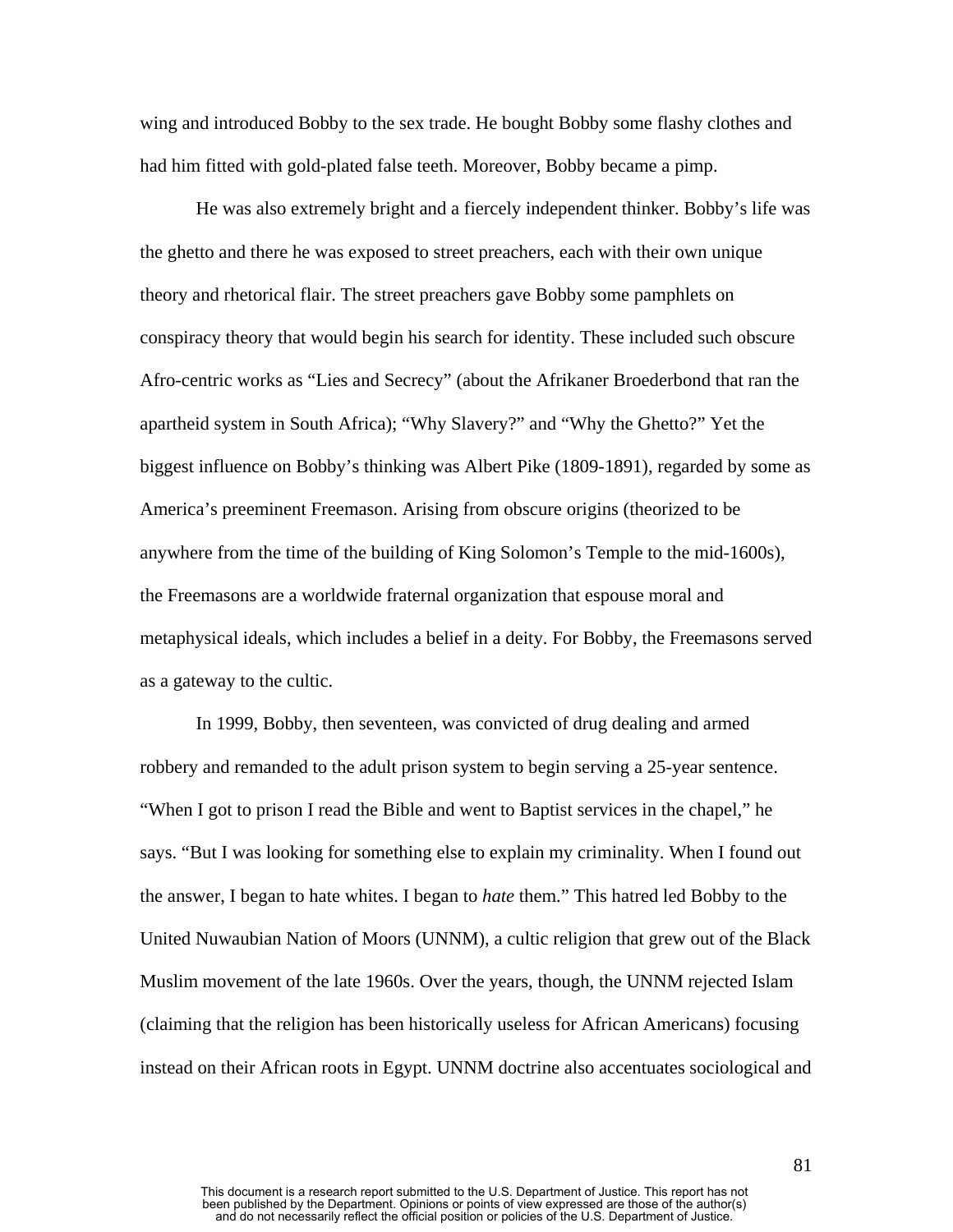biological explanations for the vitality of the African race and concludes that darkskinned people have wisdom superior to lighter skinned folk. "I read about Malachi York," says Bobby. "I followed what he said." (UNNM's spiritual leader, York claimed to be an extraterrestrial being and prophesied that space ships would descend from the sky in the magic year of 2003 to pick up 144,000 Africans chosen for rebirth as supreme beings.)

From there, Bobby continued his involvement in cults and became a Satanist. "I worshipped the devil for awhile," he says. Yet just as quickly Bobby snuffed this identity and become a devotee of Black Hebrew Israelism.

It answered all my questions about race. I had this newfound energy after joining the Black Hebrew Israelites. I got my GED and started reading more history, science, black studies. I had to figure out who I was. I learned that Africa had its golden era, but I never knew that until I joined the Black Hebrew Israelites.

 Then again just as quickly, Bobby abandoned the Black Hebrew Israelites and joined the Nation of Islam, but this didn't last long either because "NOI had a stigma about it," he says. At this point Bobby began to study the Koran and by the time he reached the Franklin prison in 2006 he had become a Sunni Muslim. "I did better than ever after that," he says. "I got a job in the barbershop cutting hair and became the best student of Islam at this camp."

That appears to be more than bragging. Chaplains and prisoners speak highly of Bobby's knowledge about Islam and his willingness to mentor other disciples of the faith. During my visit to the prison Bobby asked to be interviewed twice so that the sequence and motivations for his conversions would be properly documented. Strains of each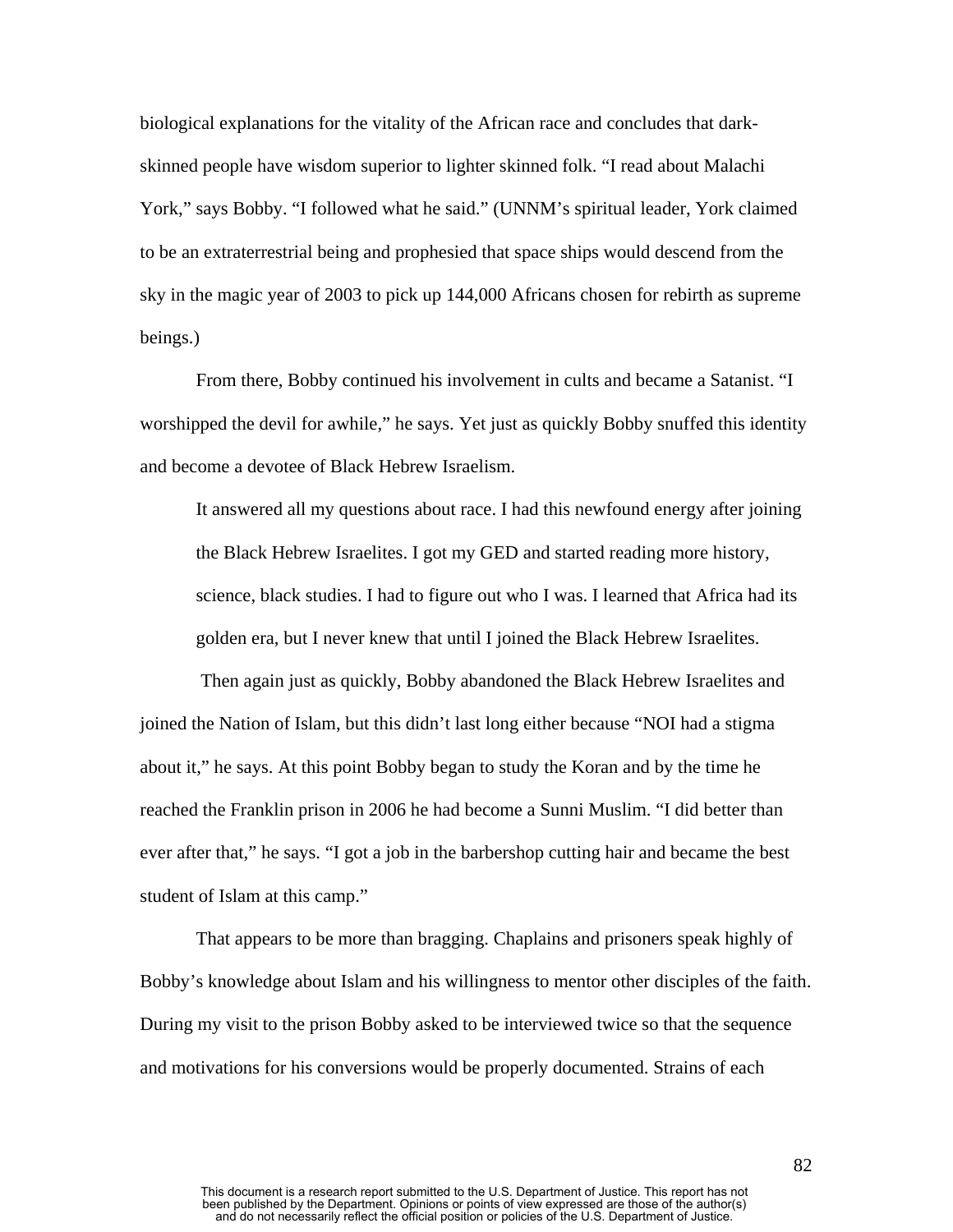religious conversion appeared in his vocabulary, as he easily moved from the use of terms like "social stratification," "Diaspora," and "melanin distribution" (a biological element) in explaining black social movements, to citing obscure facts about the Civil War, Ancient Egypt, Louis Farrakhan, Satanist Aleister Crowley, rapper KRS-1, and Osama bin Laden. "Sunni Islam taught me to accept all different religions," he concludes. "It [also] taught me to not to believe in American imperialism. George Bush is evil."

Here, then, is another example of the complex nature of religious conversion among searchers. Between the ages of thirteen and twenty five, Bobby went from being a born again Southern Baptist to a Freemason; from Freemasonry to United Nuwaubin Nation of Moors; from UNNM to Satanism; from Satanism to Black Hebrew Israelism; from Black Hebrew Israelism to the Nation of Islam, and from NOI to Sunni Islam. Each step of the way he claimed these faiths independent of chaplains, other inmates, and outside influences alike. And instead of casting off one faith for another, he synchronized what he had learned into an original theological model that satisfied his natural curiosity about a divine role in history.

## *The Prodigy*

Akil was born in Richmond, California, in 1970. His father was a black Baptist preacher so the boy had a strict upbringing. Accordingly, his grades were excellent and he avoided the allure of drugs and gangs. Akil graduated at the top of his high school class in 1988 and joined the Army, serving in various capacities here and abroad until 1992. He began questioning his Christian faith during these years and embarked upon a study of Eastern religions, first studying Buddhism, then Taoism, and finally Confucianism.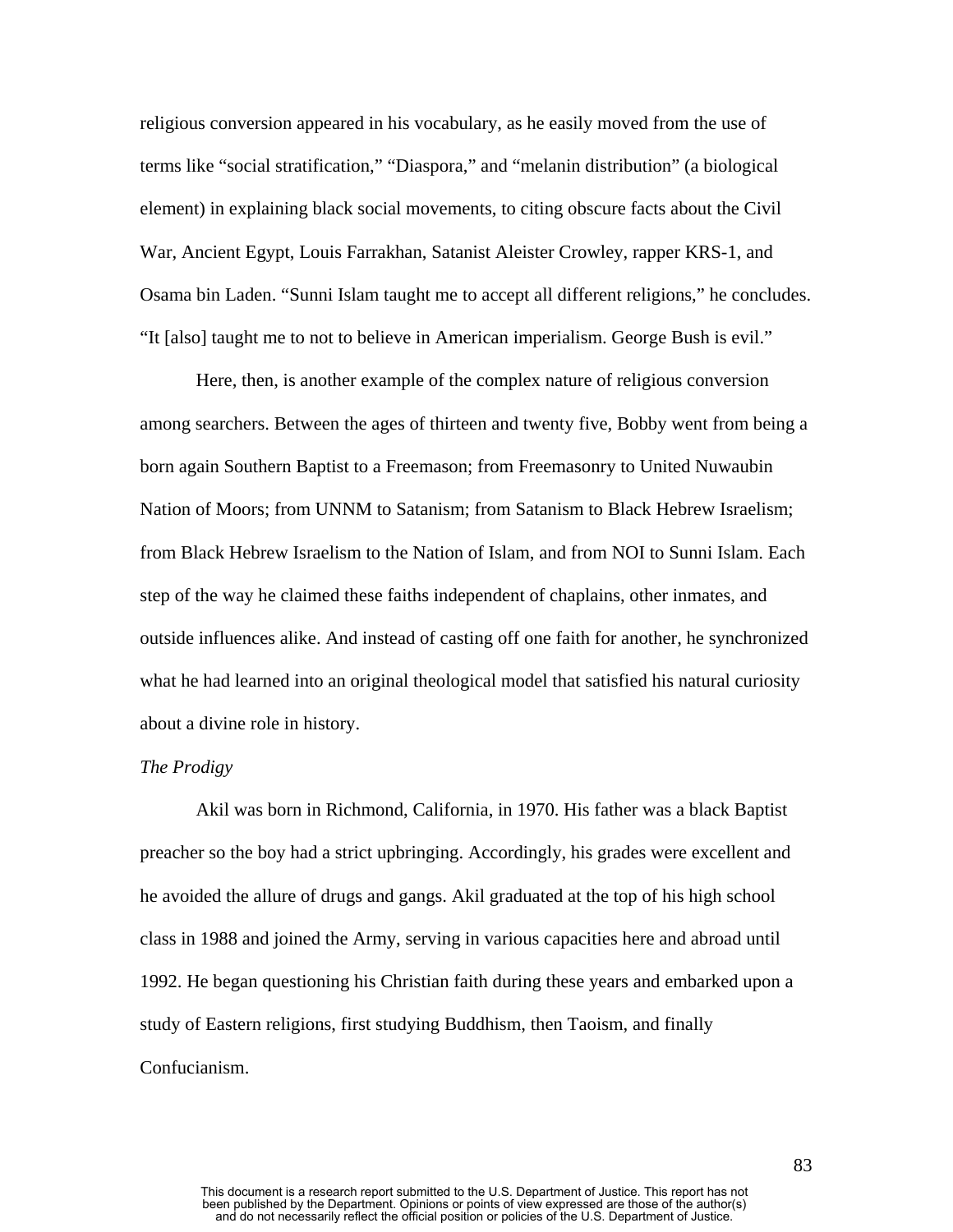Akil returned to Richmond in 1993. One night, he got into an argument with an acquaintance over an unpaid debt. A fight ensued and Akil beat the man unconscious. "Unfortunately," he says with a smile that never leaves his face in a 90 minute interview, "the guy died and I got life without parole."

Akil arrived at Folsom Prison in June 1994 where he was celled up with a former Crip who had converted to Sunni Islam. Somewhere along the line a prison psychologist told Akil that he had an IQ of 140. This accelerated his conversion process. "My cellie had taught himself to read Arabic," says Akil. "And he taught me Arabic in two days. After that I read the entire Koran from cover to cover." Once he completed the reading Akil asked the prison chaplain for information on Sunni Islam and a short time later Akil converted to the faith. The effect on his life was significant, as he claims: "Islam helped me set boundaries. It taught me to have respect for others. It taught me to understand the true nature of humanity. It keeps me from doing the bad things of my past."

Yet this was not the end of Akil's conversion process. Sometime around 2000 he embarked on a mission to read the voluminous writings of the eminent Arab scholar Ibn Khaldun (1332-1406). Khaldun's most famous book, the *Muqaddimah* (translated to English by Franz Rosenthal, Princeton University Press, 1981), was described by the British historian Arnold Tonybee as "undoubtedly the greatest work of its kind that has ever yet been created by any mind in any time or place." Khaldun wrote on numerous subjects, including cultural history, economics, philosophy, demography, and sociology. It was this final subject that captured Akil's attention.

Khaldun may have been the first scholar to advance a theory of social conflict. He began with the concept of '*asabiyah*, which roughly translates as "social cohesion" or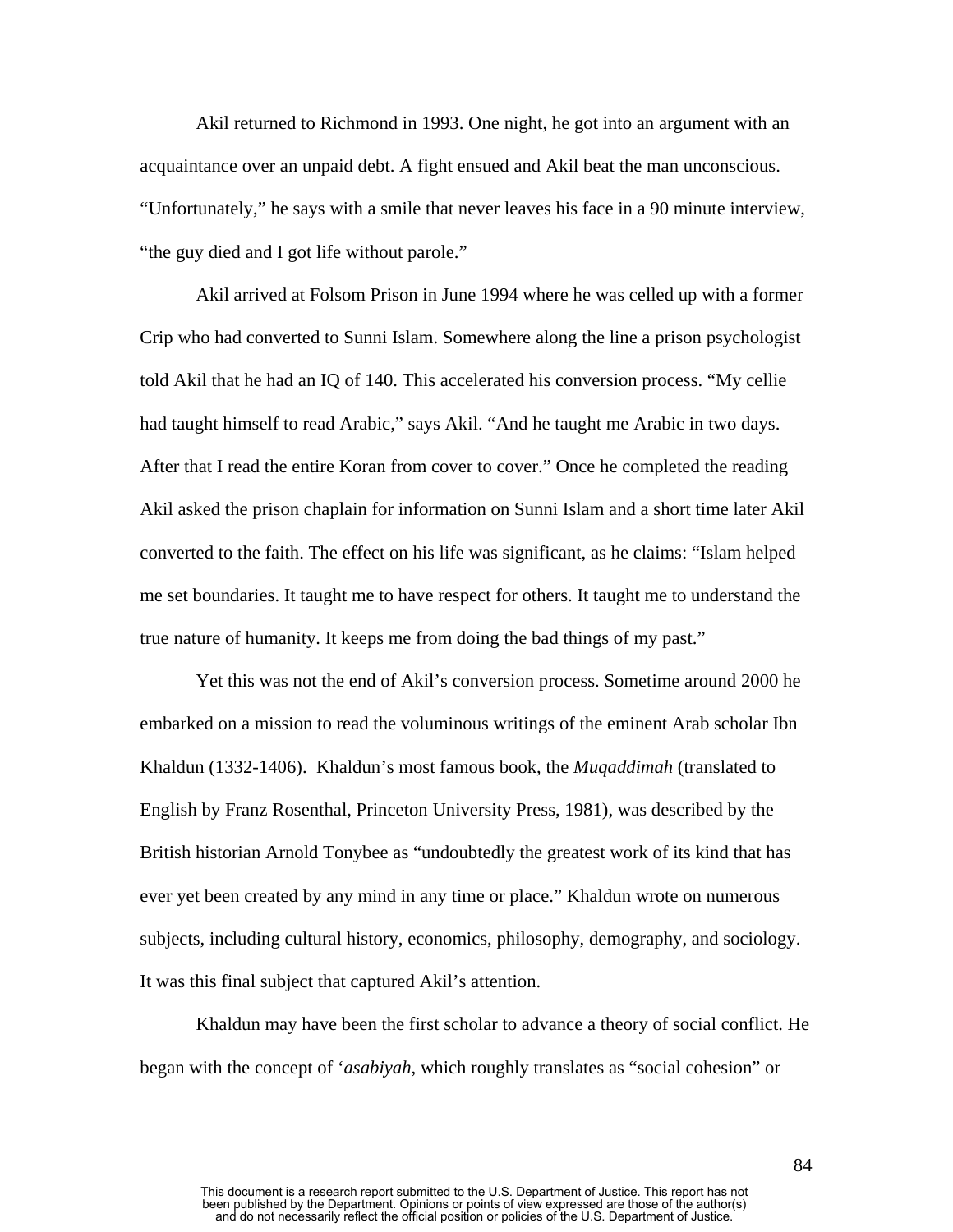"tribalism." Social cohesion is thought to arise spontaneously in tribes and other small kinship groups; it is then enlarged and intensified by a religious ideology. Khaldun argued, however, that group cohesion contains within itself the seeds of the group's destruction. When a society becomes a great civilization, its high point will be followed by a period of social decay. Social decay diminishes the civilization and in time it will be conquered by barbarians. Once barbarians solidify their control over the conquered society, they become attracted to its more refined aspects (such as literacy and the arts) and within a period of four generations the former barbarians will be conquered by a new set of barbarians, who will repeat the process. In this way, Khaldun can be read as a theory of history.

Since converting to Sunni Islam, Akil has been a model inmate. Chaplains extol his virtues: He has avoided conflict with staff and has been a positive influence on his peers. Because of this Akil now leads the Islamic Studies Program at Folsom. As the leading voice of the Muslim population Akil trains other prisoners to become inmate teachers based on what he calls the "Three R's"—Rehabilitation, Repentance, and Reform.

Akil's Islamic Studies Program not only provides Folsom prisoners with a viable rehabilitation program, but it also serves as a countervailing weight against Islamic extremism. In 2007 there was only one part-time Muslim chaplain at the Prison; he was responsible for roughly ten percent of the Islamic instruction. Akil and his team of inmate teachers were responsible for 90 percent of the instruction. "We can't rely on the prison to rehabilitate us," says Akil. "So we have to do it ourselves. I get help with my self-help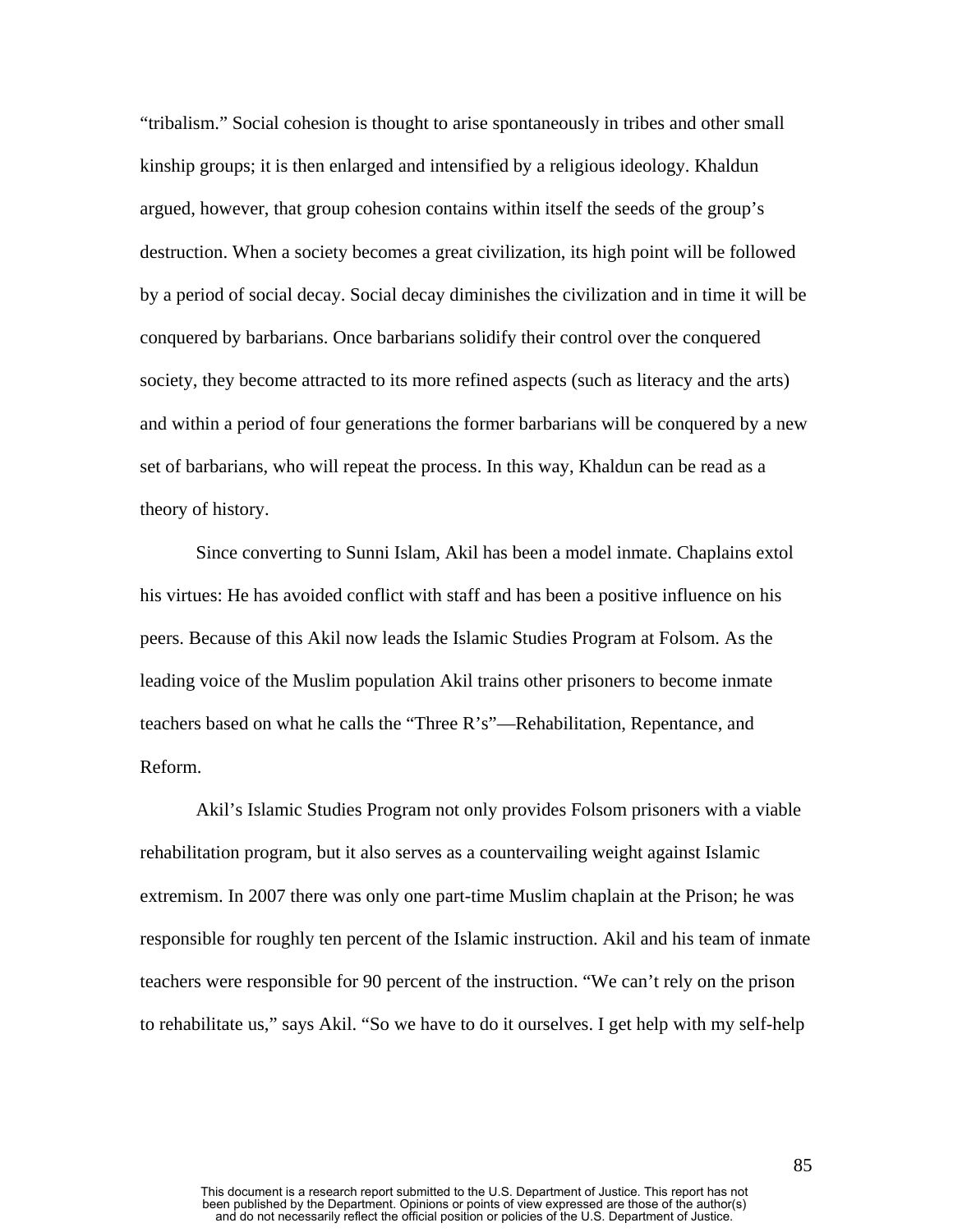groups because I have the foundation." A Folsom chaplain further explains the dynamics at play here:

Overcrowding is the main problem here. It affects everything we do, foremost among them the way we deliver services to the Muslims. Muslims are quite prevalent in the population. We have Sunnis, Wahhabis, al-Islam, Nation of Islam we have lots of them, and Shiites. The Nation of Islam is the biggest problem. They pressure or intimidate inmates to convert. The NOI has some legitimate concerns. It is true that many administrators have a bias toward Christianity. But NOI is very radical. They play all these tapes by Louis Farrakhan. Their preachers tell inmates that 'Guards are not your friend'—I don't know how helpful that is. NOI also has a strong anti-government bent. They encourage inmates to overthrow the government.

Another Folsom chaplain expounds on these themes, offering insight into the justification for using inmate teachers:

As chaplains, we are called on by the administration to monitor Muslim preachers who come into the prison. The problem is that many of these volunteers go over our heads to get credentials. They go to someone in central office or the legislature [and get approval that way]. We need greater uniformity for voluntary screening of these people. Also, we get no gang intelligence down here [in the chapel]. There is no officer presence in the chapel. Yet we have to abide by the chaplain's code: We won't permit one religious group to speak negatively about another. Intelligence is good when that code is broken, but nobody in intelligence listens to us.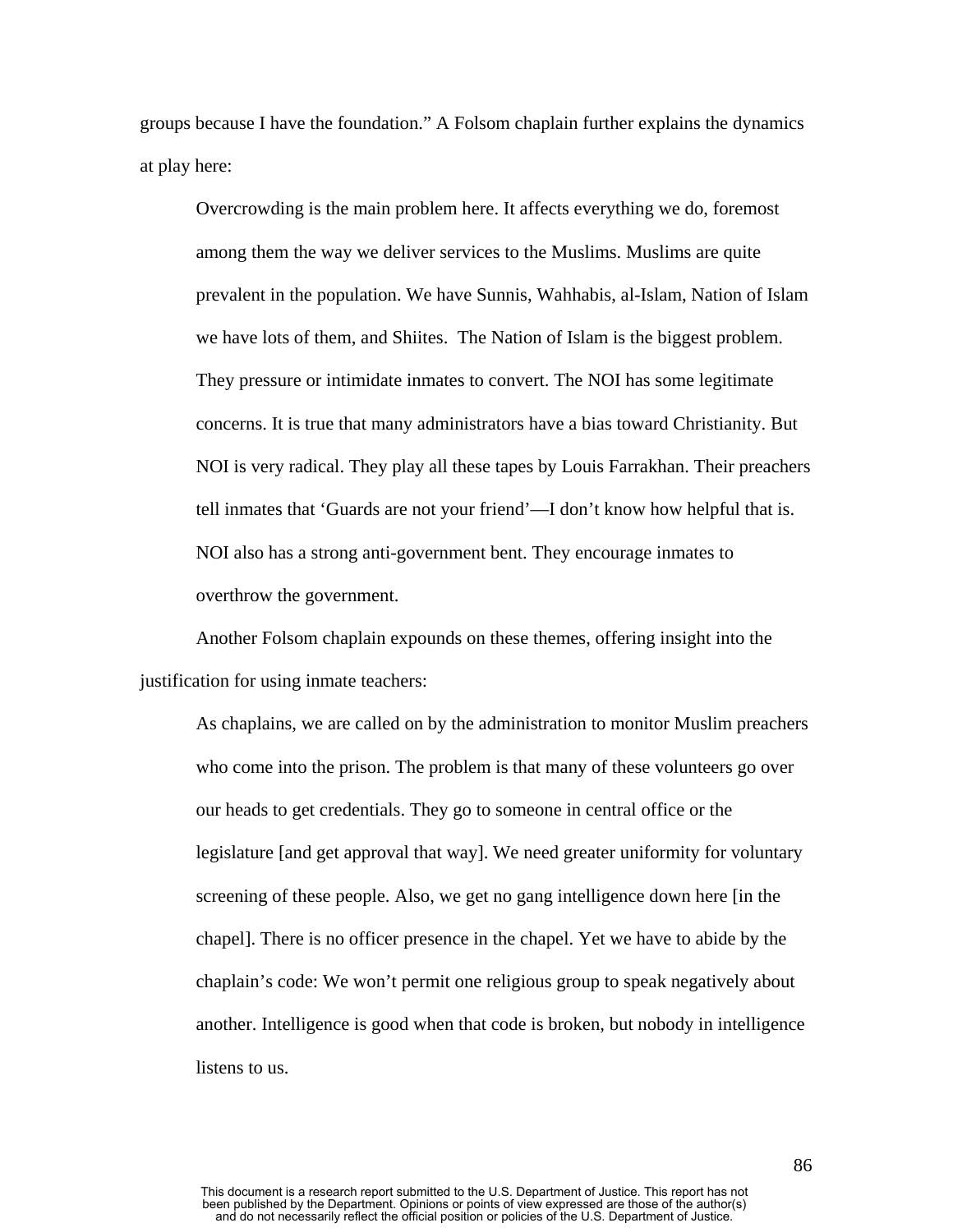The chaplains at Folsom Prison face enormous obstacles. The burden of overcrowding, the strident voices coming out of the Nation of Islam, the lack of chapel security, and role conflicts between chaplaincy and intelligence—all of these factors have led the chaplains to believe that the best way of providing Islamic services is not by relying on volunteer clerics from the community, but by turning to moderate Muslim prisoners led by Akil. "In the JIS case," says the second chaplain quoted above, "inmates were disenchanted with the religious offerings they received from the institution. To avoid that problem again, we must offer inmates something they are *not* disenchanted with." Volunteer preachers are not the solution to that problem because they cannot be controlled. But inmates like Akil can be controlled if they are allowed to remain active and authentic representatives of inmate concerns about Islam.

In addition to gaining the chaplains' respect for his service to the prison, Akil has appeared on CNN, PBS's FRONTLINE, and the Discovery Channel. Not surprisingly, Akil's views on prisoner radicalization reflect elements of Khaldunian sociology, as he explains below:

The potential for radicalization is there, no doubt. There is no one from the outside who will radicalize us. That can only happen from the inside. Maximum security is more likely to produce radical prisoners because there is more violence in this environment. Yards are so politically charged these days, so guys who teach Islam teach from that perspective. They have to in order to maintain their credibility with inmates…The potential for radicalization must be understood on a one-to-one basis, because nobody's going to risk going radical in a public place. Believe me: if I want to go radical in public I can! You must remember: Islam has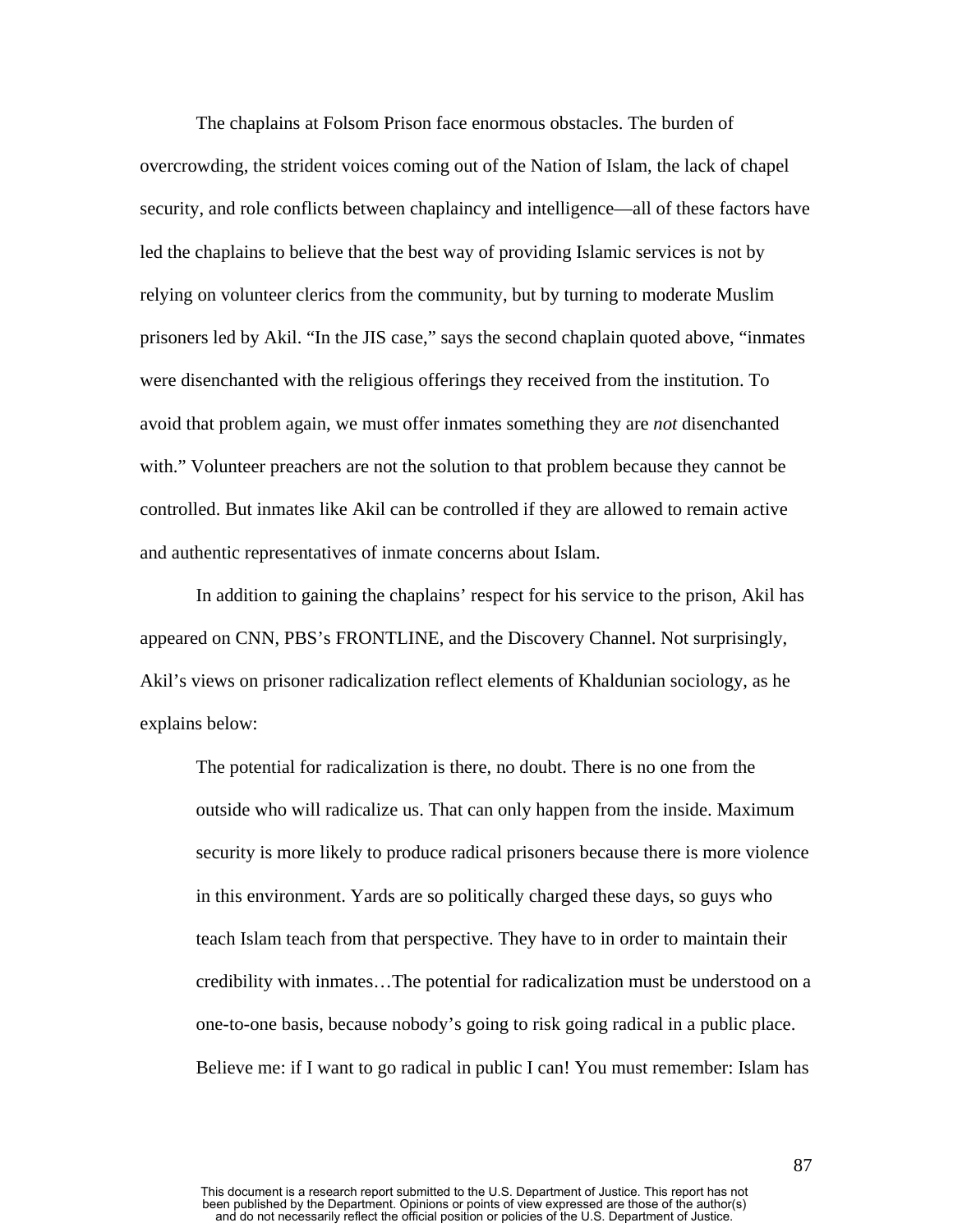always been shaped by the environment in which it is practiced. Prison is no different. As long as you can keep the environment right, you can avoid having radical Muslims. But in maximum security, you [Muslims] need to make a show on the yard because gangs do it. If gangs make a show, then Muslims have to make a show to survive.

# *The Pagan*

Although much attention has been paid to the terrorist threat posed by prisoners once they are released, little attention has been given to the fact that correctional institutions may themselves be a potential target. As the JIS case demonstrates, street gangs are capable of forming gang alliances in prison that have a terrorist agenda. Other cases show that prison gangs are capable of using the same or similar tactics as terrorist groups. Because of this, U.S. prisons now have a Homeland Security function. Of primary concern is the matter of Improvised Explosive Devices, commonly referred to as IEDs. An estimated 70 percent of all terrorist attacks worldwide are carried out with IEDs. Recent intelligence indicates that the prison gangs most capable of using IEDs are the white supremacy organizations, including the Aryan Brotherhood, the Order of White Knights, and inmates who claim religious affiliation with Druidism and Odinism (Mercer, 2007). For example, investigators in the Virginia Department of Corrections recently interrogated a former member of the Aryan Brotherhood who served as sergeantat-arms for the gang. According to a videotaped interview with the prisoner, as sergeantat-arms it was his job to make weapons. "There is no crime you can't do in prison," he said. "I've made shanks and pipe bombs, spears and blow darts and zip guns. For fun, I used to kill birds with a match-head bomb."(*Ibid.*).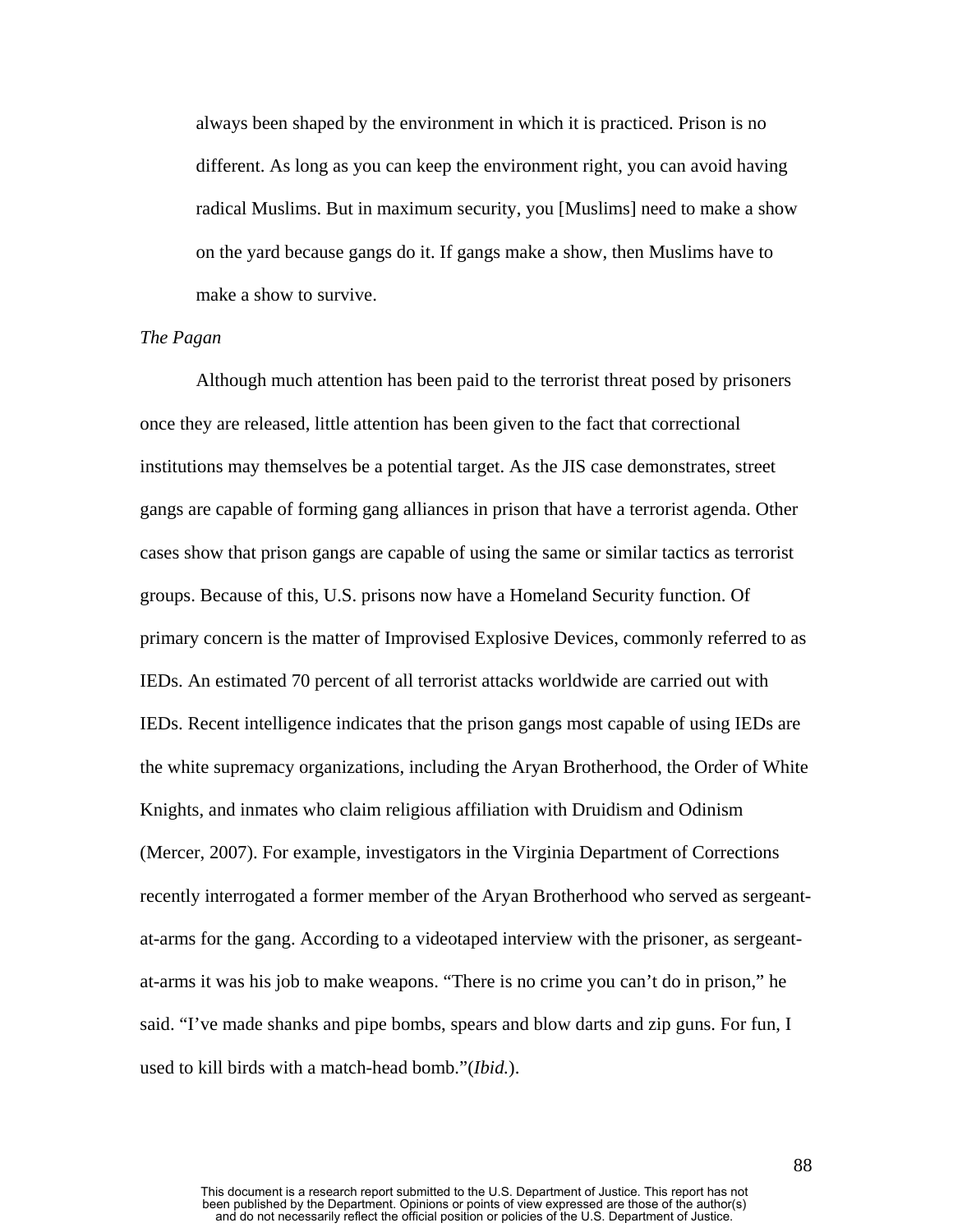Such a concern brings us to the next case. Jake was born to an absconding father and an atheist mother in Long Beach, California, in 1977. An average student, during his formative years Jake developed a love of the ocean and took up surfing. "I spent most of my time on the streets or at the beach," he says. "I always enjoyed nature more than anything." He was also a voracious reader and by the age of twelve Jake had consumed *Beyond Good and Evil* and *Thus Spoke Zarathustra* by Fredrick Nietzsche. "Probably not a good idea," says Jake as he expounds on Nietzsche's famous statement: "God is dead. We have killed him you and I." Nietzsche caused Jake to challenge the premise of his beliefs up to that point in life, and in response he began to immerse himself in the wild and wooly world of Southern California youth subculture.

He became a punk and then drifted into the glam rock scene. From there he shaved his head, bought a pair of Doc Marten boots, a flight jacket, and a set of brass knuckles—symbols of the international skinhead movement. By the time he was seventeen Jake had become straight-up white power, tattooed with swastikas, Vikings, and Nordic symbols. Drinking heavily now, he began committing the odd hate crime; first bashing gays and then assaulting Asians and blacks. By the time he was 21, Jake had become a legend among California skinheads. A year later, he committed a double homicide and was sentenced to life without parole.

Jake arrived at New Folsom Prison in 1999. Due to his neo-Nazi credentials he was immediately pressed into the Aryan Brotherhood. And in this way he was introduced to the smorgasbord of white supremacy religions—Christian Identity, the World Church of the Creator, Odinism, Wicca and Asatru. "I met this one guy on the yard," he recalls. "[He was] a very strong character. He gave me some books to read." Included among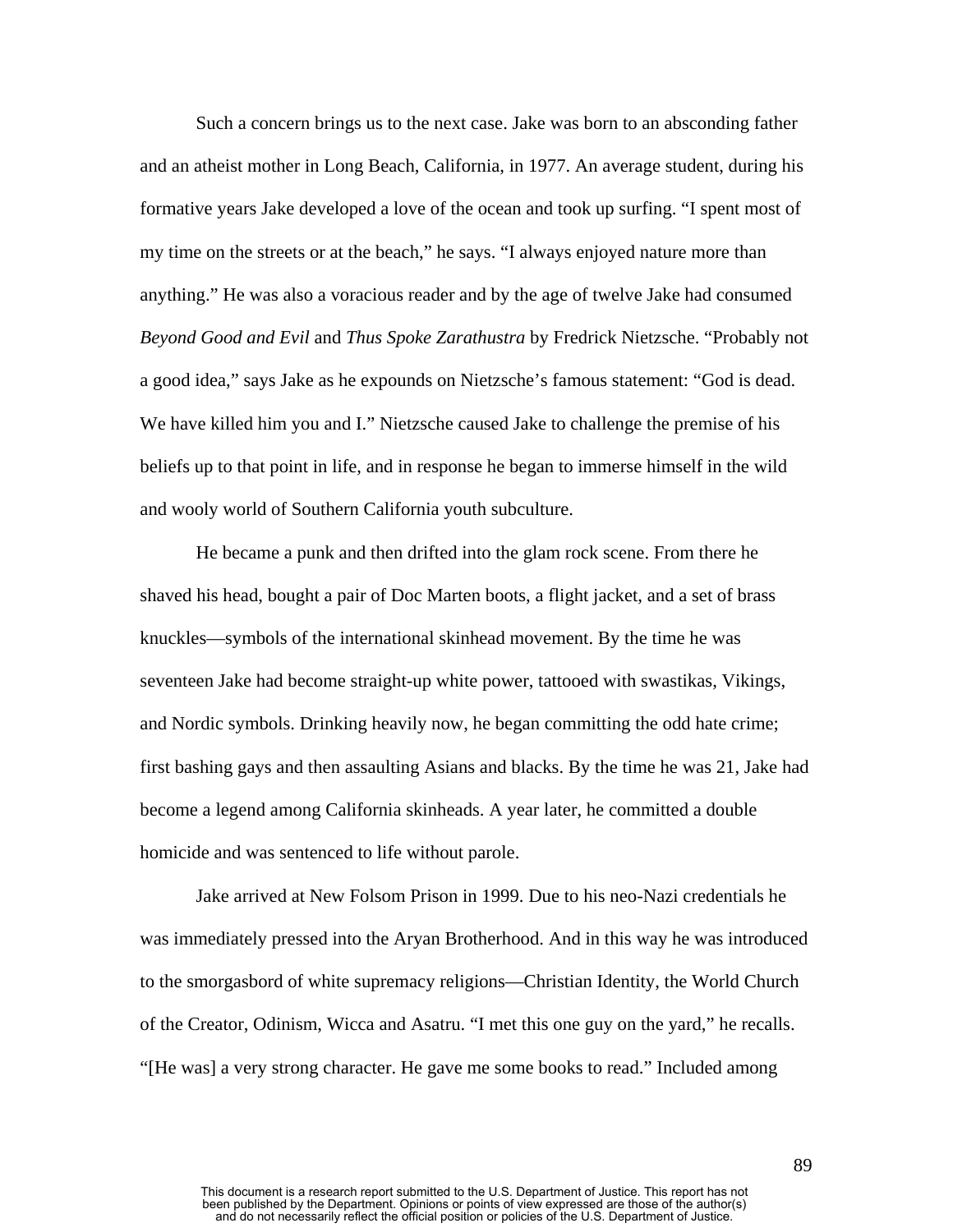them was Robert Greene's *48 Laws of Power* which has been described as an heir to Machiavelli's *Prince.* Greene's basic premise is that learning one's emotions and the arts of deception are essential for survival. The *Laws* include such principles as everyone wants more power; emotions, including love, are detrimental; deceit and manipulation are life's paramount tools. Embracing power is a ruthless game, intended to give practitioners an advantage over their fellow man. Essentially, the book can be read as a how-to manual for surviving in maximum security custody.

Working against this grain, however, was the Aryan Brotherhood with its code of total domination over their members. Deceit and manipulation of the Brotherhood, the withholding of fealty from its leaders—these are exploitative tactics worthy of being doused with gasoline and set on fire. "The Aryan Brotherhood is all about control," says Jake. "You have no rights. Your ass is owned and operated by the AB."

Also included among the books Jake was given on the yard that day were several tracts on Odinism. "That's how I learned about [the Nordic God] Thor," he says. "I'd always loved nature so Odinism was meant for people like me. I thought, 'This is what I've been looking for all my life.'" Jake converted to Odinism in 1999 and for the next seven years he practiced its pagan ceremonies, followed its rituals, and gave up drinking and smoking. For his favorite God, he selected a woman: Freyja, Goddess of Norse and German mythology associated with earth, fertility, and beauty because "it fit my genetic makeup," he explains. "It's old." Jake also became a fully illustrated man during this period. His arms and torso were now covered with an elaborate web of Nazi and Nordic symbols, and so was his skull and face, giving him a look of sheer malevolence.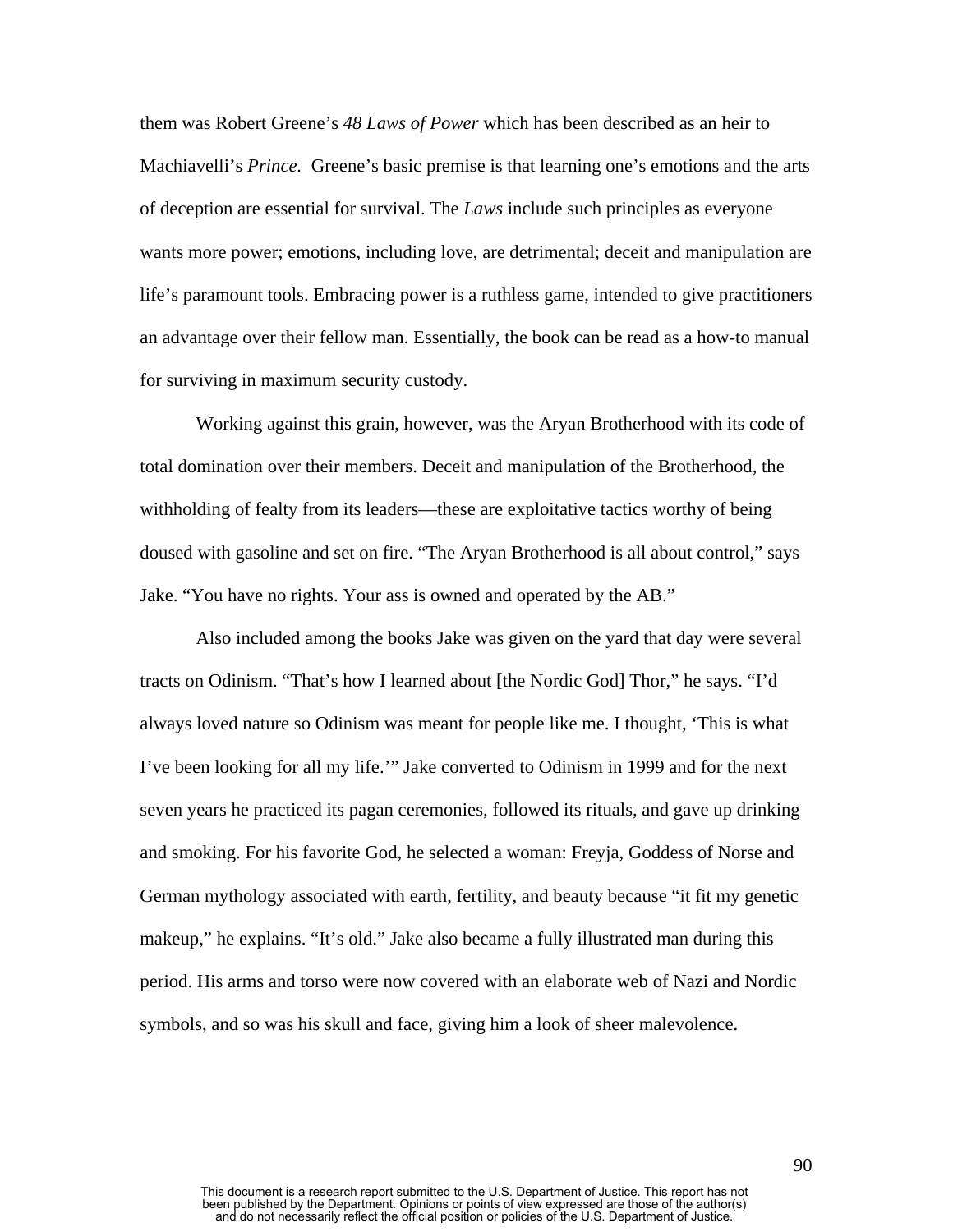Asked to explain what effect the conversion has had on his life, Jake replies: "It made me more secure. Part of the past I've been trying to name all my life has been named." Yet he was still practicing the *48 Laws.* And because of the blood in/blood out oath he had taken earlier, he was still an Aryan Brother. He had no choice in that matter. But choice was what both the *Laws* and Odinism were all about. Claiming what he called his "Odinic right" to self-determination, Jake began to distance himself from the "white drama" of yard politics. This would set him on a collision course with the AB.

Details of the plot are classified. Yet gang intelligence officers were able to offer a broad outline: Sometime in 2006, a conspiracy was forged inside "a major white supremacy gang" at New Folsom to overpower guards on the yard. There is no graver breach to the staff/inmate code of conduct and no more serious a threat to prison security. Such an act provides the essential principle in the complex algorithm that permits the use of deadly force against an inmate. Guards were able to thwart the takeover, however, based on information provided by a confidential informant inside the gang. Officers were also willing to say this: That confidential informant was Jake. Once more, then, there is evidence showing a positive relationship between a prisoner's religious conversion and institutional safety.

Today Jake is in the Protective Custody Unit at New Folsom. He will spend the rest of his life there; never again will he walk the mainline because as a "rat" he is marked for murder. "I found out what was missing in my life," he concludes. "I don't have to be controlled anymore. Now I'm here to practice religion and nothing more."

# **Manipulating Converts**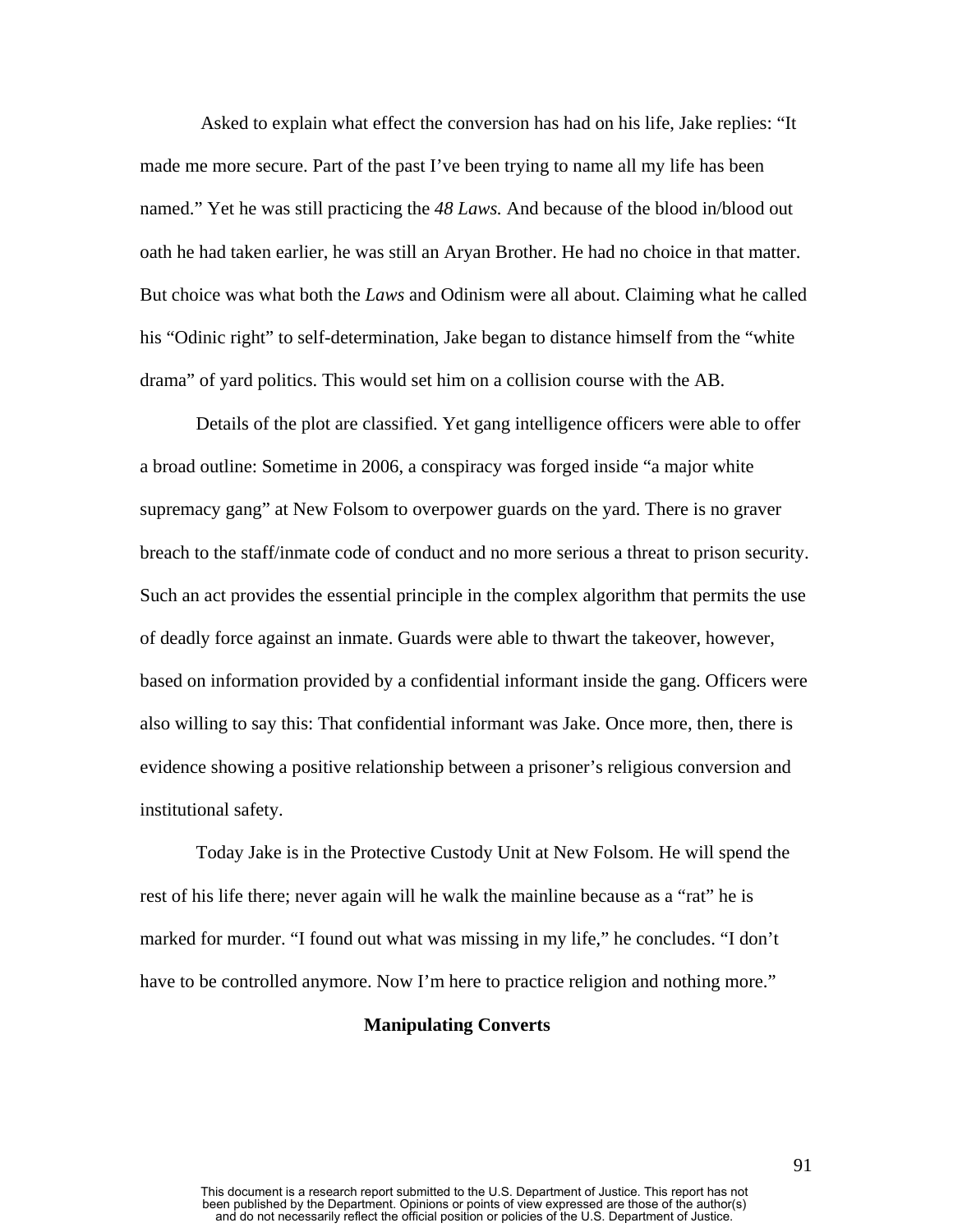Although chaplains offered anecdotal evidence of manipulation as a motivation for prisoners' conversions, none saw this as either a significant factor or a major source of concern. Of the thirty prisoners interviewed for this study, none converted to a religion for manipulative reasons.

# **Free-World Recruited Converts**

Likewise, none of the prisoners were influenced by the recruiting efforts of outside clergy. This held true for all religions: Native American, Wicca, Odin/Asatru, Buddhist, secular humanism, Black Hebrew Israelism, and the various schools of Islam. Prisoners converted to these religions through friendship and kinship networks, or through independent study and reflection. This held true for crisis converts, protection-seekers and searchers alike.

There is no issue of greater concern to the prison intelligence community, however, than the influence of free-world religious leaders who promote Wahhabi Islam in an effort to recruit convicted felons into the international jihad movement. It is of profound importance to the Department of Homeland Security and the FBI. The prison systems examined in this research have different experiences with this problem, and have therefore taken different steps to deal with it.<sup>10</sup>

#### *The Michigan DOC*

 $\overline{a}$ 

In the Michigan Department of Corrections, community recruiters pose little threat. Instead, the greatest dangers are presented by prisoners who belong to the Moorish Science Temple and the Nation of Islam (including the Five Percent Nation). With their appeal to a Black Nationalist identity, these groups attract some of the most violent

<span id="page-92-0"></span><sup>&</sup>lt;sup>10</sup> See U.S. Department of Justice (2004) for a full review of the BOP's response to this problem.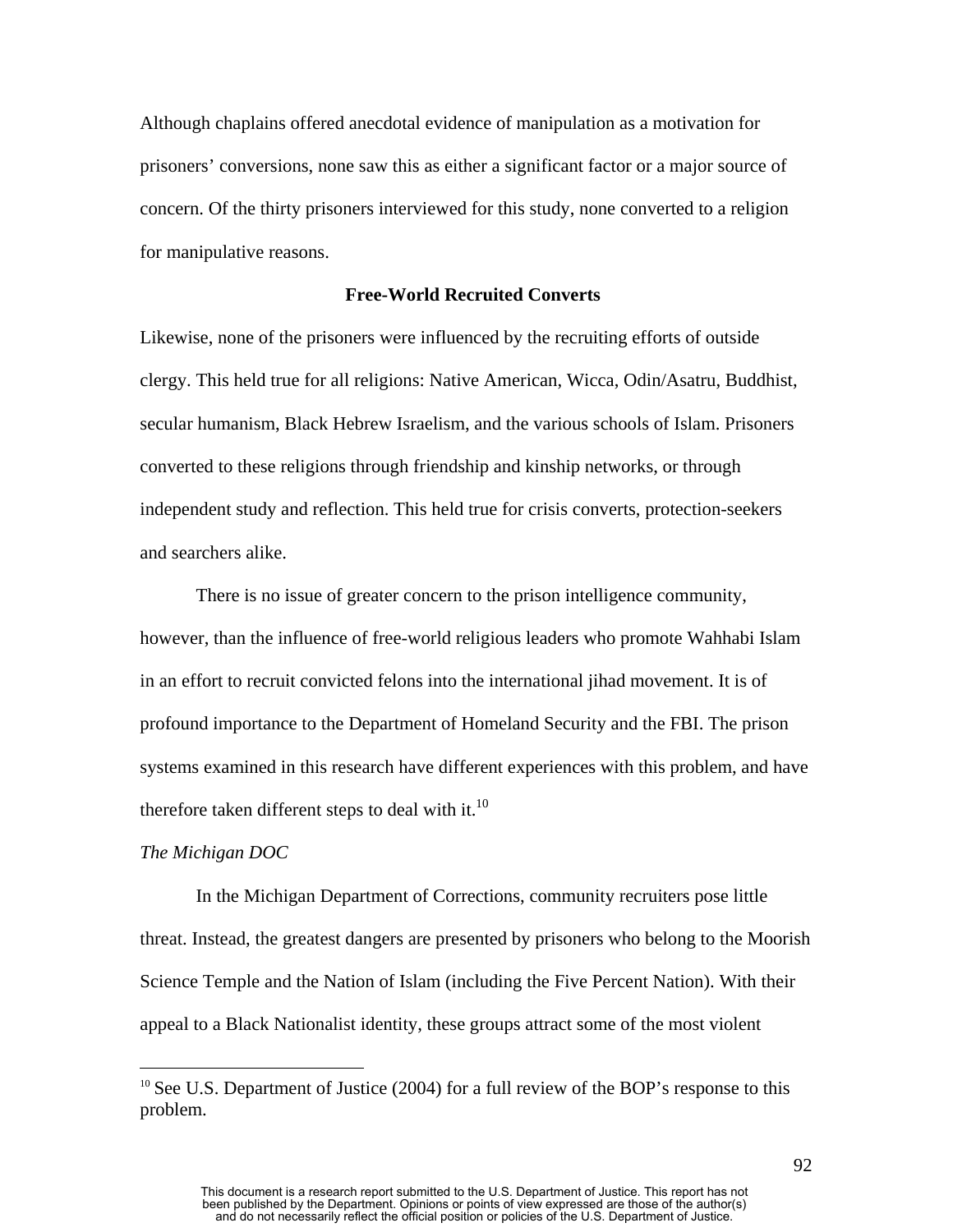inmates in the system. According to one administrator, they draw "most of the thugs" in Michigan prisons who become "the major power brokers on the yard." The problem then transfers to Michigan's black communities, especially low-income areas of Detroit, Pontiac, and Flint where Moorish Science and NOI temples have large numbers of exoffenders in their congregations.

Michigan prisons employ a number of imams from Moorish Science and NOI temples. All of them are vetted through the Chaplaincy Advisory Council operated by the DOC central office chaplain. English language proficiency, U.S. citizenship, and prior criminal histories are taken into account. Members of the Council include the Grand Sheikhs of the Moorish and NOI communities who participate in the vetting. The Council also sets standards for "prisoner imams"—inmates who conduct Jumna services and religious education programs. In this way, then, the Michigan DOC provides a structural prophylactic against outsiders who may recruit prisoners for the cause of Wahhabism.

Equally important, if not more so, are the informal barriers to outside recruitment. Community conflict provides one such barrier. Notes the administrative chaplain:

Most volunteers who come into the prisons are African American converts to al-Islam who preach very traditional Islamic stuff. Islamic prisoners don't get lots of support from the traditional Islamic community. The [traditional] Islamic community is made up of Middle-Easterners and most of them don't like blacks. And the blacks don't like Middle-Easterners because they feel that Middle-Easterners are taking over their communities. They own all the convenience stores and liquor stores. Black churches are now mosques. So it's a very antagonistic situation out there.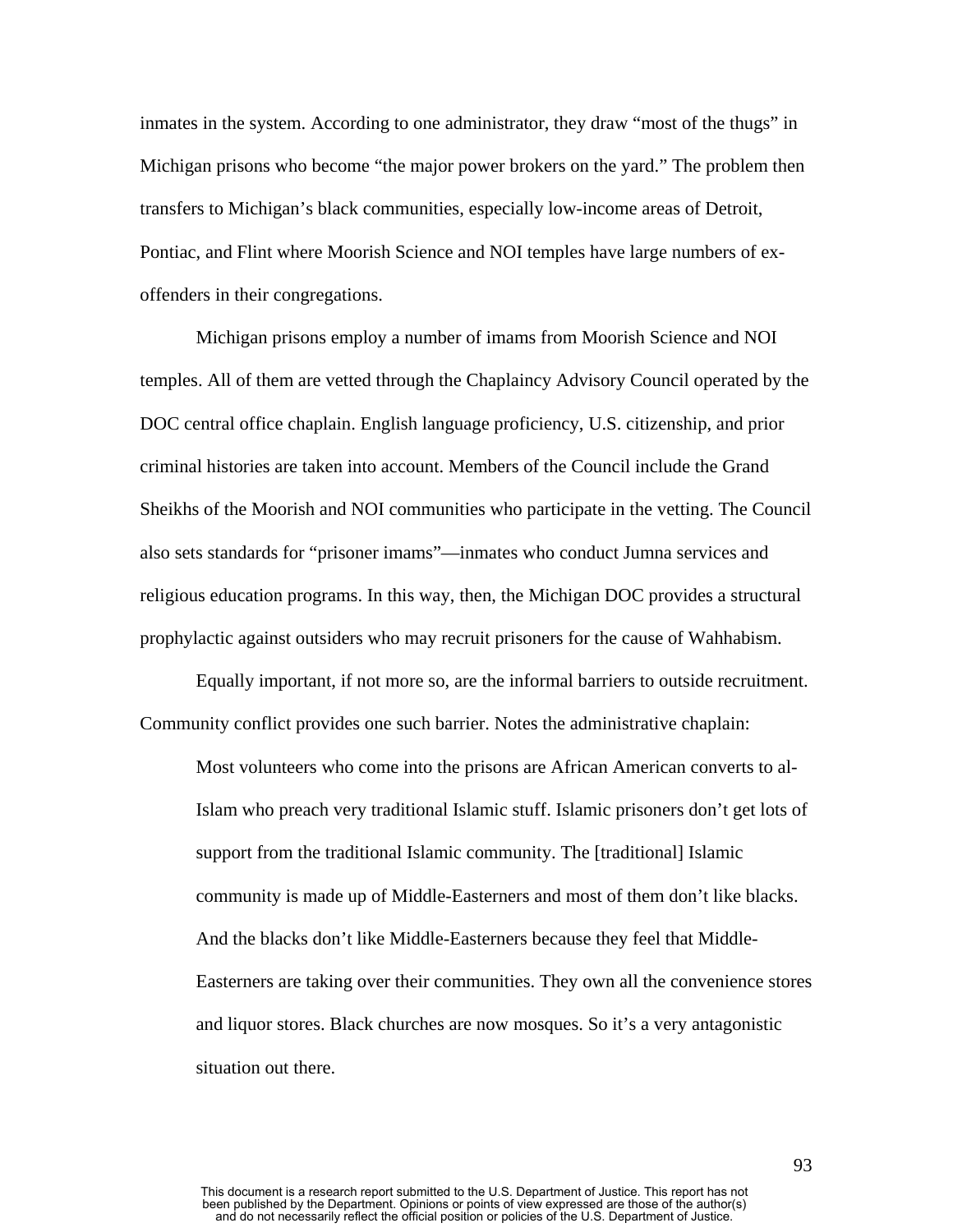Another barrier is provided by the inmate imams. "No prisoner faith group," argues the administrator, "be they Moorish Science, the Nation of Islam or al-Islam, wants volunteer support. Prisoners like the power of running their own religious groups. For prisoners, there is nothing more important than power. Volunteers are a threat to that because they represent power sharing."

Moreover, Michigan officials do not see prisoners as a primary area of concern for terrorist recruitment by outsiders. "We process and monitor our volunteers very carefully," says the central office chaplain. "Then we have a staff person monitor their seminars at higher-level security institutions. Outside recruiting wouldn't work in religious groups in prison. Other prisoners in the group would want no part of it." The real threat may be found in deteriorating community neighborhoods, as the chaplain concludes: "There's enough hostility on the streets of Flint to build a terrorist organization. Ever been to Flint? It makes prison look like a picnic."

## *The Florida DOC*

The Florida Department of Corrections also operates its religious services on a traditional hierarchical model. All policies on religious volunteers originate with the Chaplaincy Services Administrator at central office. The policies are passed to a Lead Chaplain who overseas religious services within a designated region of the State. The policies are then implemented at various institutions within regions by 118 full-time prison chaplains. In addition to the full-time chaplains, the Department employs numerous contractors in remote prison camps, mainly serving Jewish and Native American inmates. All volunteers and contract employees are supervised by institutional chaplains, who report back up through the chain of command to central office.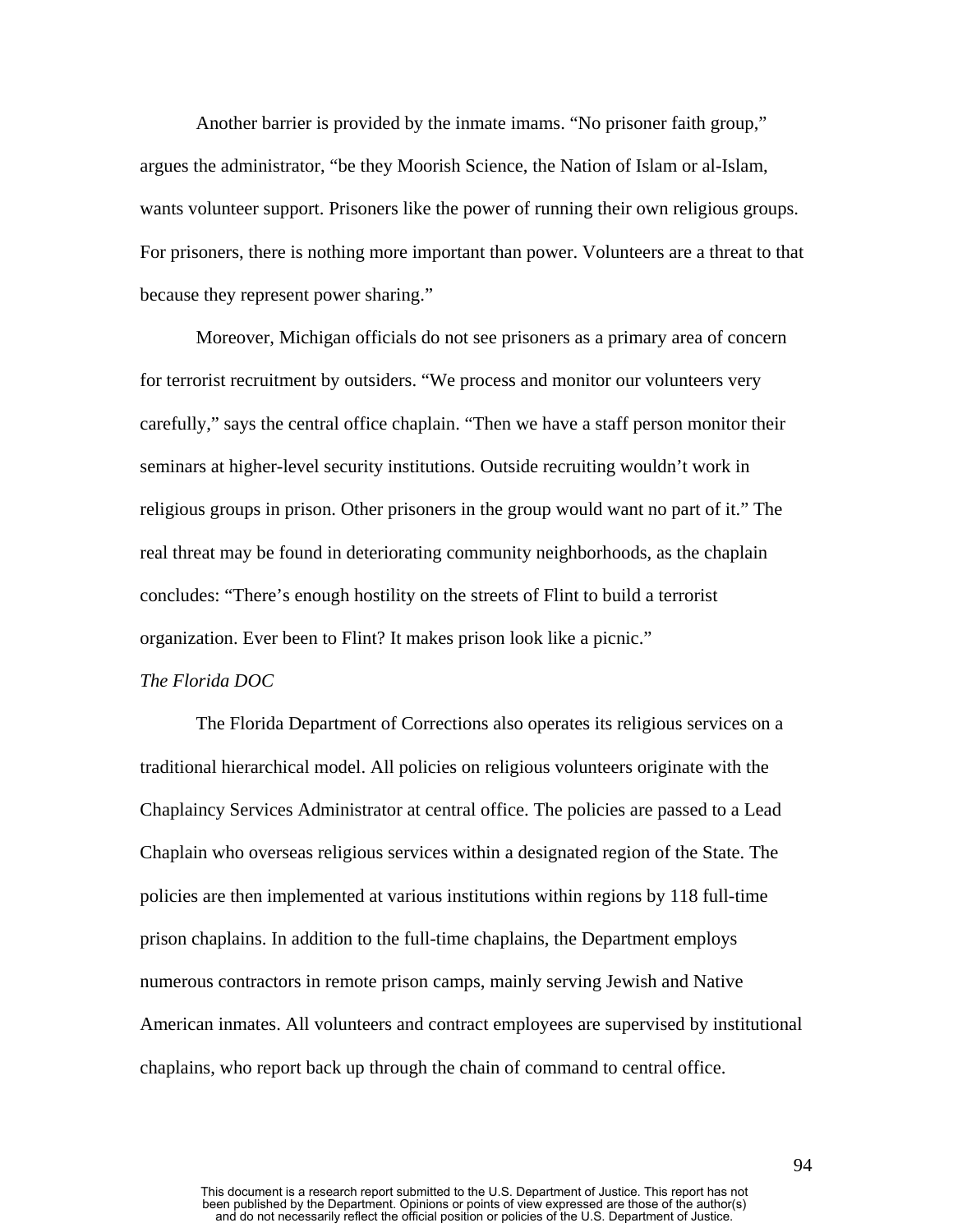Services for Muslim inmates are provided by religious volunteers and spiritual advisors—all of whom are vetted at DOC central office for ordination certificates, clergy identification cards, criminal background checks, and Homeland Security and Immigration and Customs Enforcement restrictions. "Most of our Muslim volunteers are doctors and professionals," says the DOC official responsible for the vetting. "They cause no problems." This was confirmed by a Franklin chaplain who observed: "The chaplains [in central office] reach out to volunteers in the Islamic community. The volunteers who come here are very mild in their Khotbah [sermons]. They show little doctrinal positioning and are very eclectic in their instruction. The FBI came down here and questioned all of our volunteers after 9/11. The FBI found that they were not a problem."

What does cause problems, though, is overcrowding. "Our biggest problem is the lack of time to work with all the groups we have in prison," said the central office administrator. "We don't have time to fit in all the groups we're responsible for." As such, prison chaplains rely on inmate teachers to fill the breach on religious services for Muslims. Within each facility, inmates are permitted to elect one inmate imam who provides Jumna prayers to all Muslims—Sunnis, Shiites, NOI, Moorish Science Temple, and al-Islam—in one combined service conducted under the watchful eye of the institutional chaplain. "And if they get political," says another central office administrator, "we shut them down."

But they do get political, of course, and the problem arises with one-on-one proselytizing. The administrator continues:

We can usually control what happens in the chapel. But recruitment on the compound is always an issue. We don't want one inmate with power over others.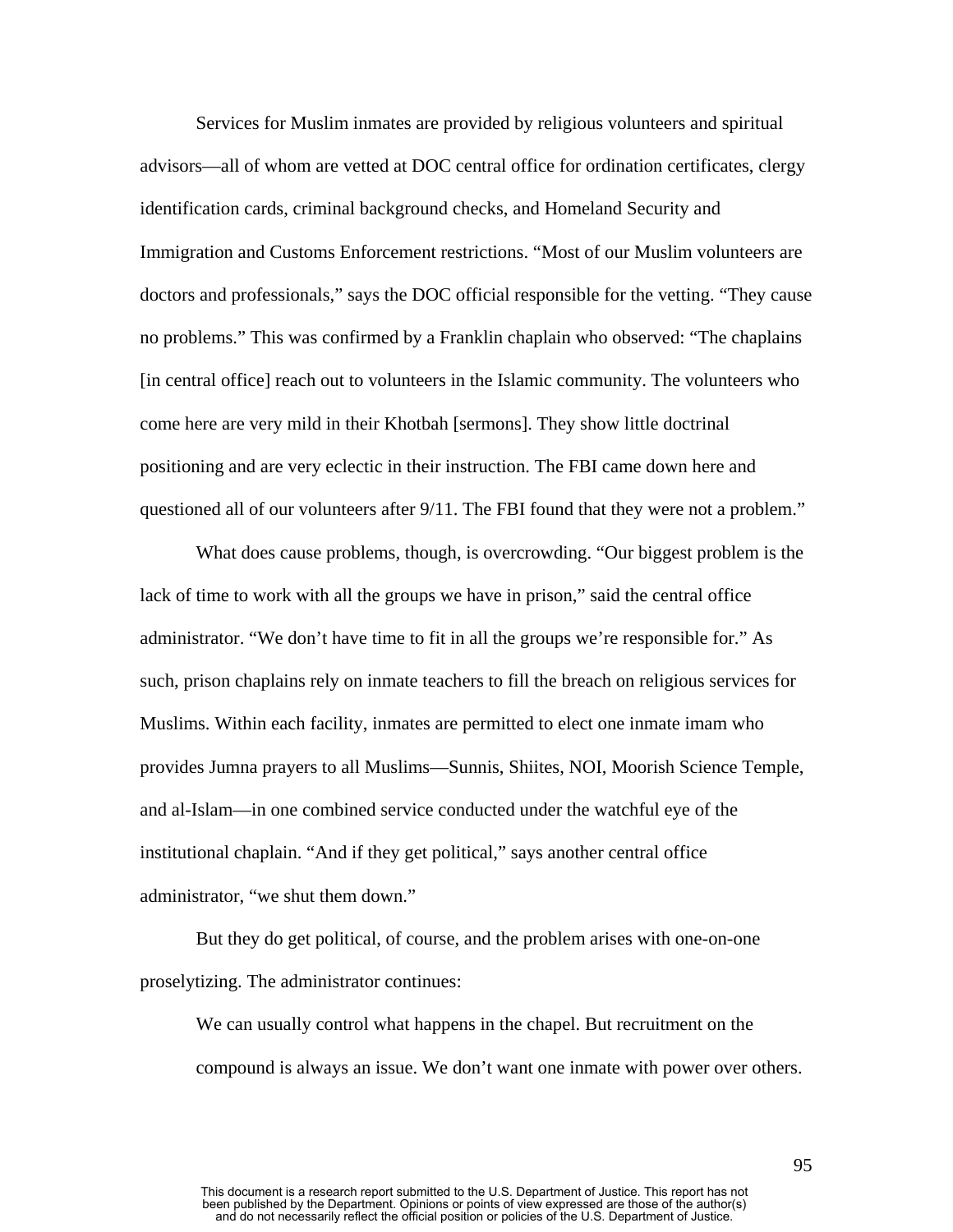[Therefore] we're interested in hierarchies at the institutions, and the use of rhetoric. There are no secrets on a compound; everybody has their snitches; and there's always somebody to catch. So when we find an inmate who is gaining power, we roll him up and transfer him someplace else, usually to a rural camp.

This "separate and isolate" approach has recently led the Florida DOC to open a new 78 bed special housing unit intended to compel inmates into the practice of traditional Islam. This is where inmates go if they get caught proselytizing Prison Islam.

To be sure, security problems exist in Florida as they do anywhere else, but they do not involve volunteers from the Islamic community, be they Wahhabi or other strains of the faith. The administrator goes on: "We're now having problems with gangs that have a religious basis. They try to take over organized [religious] services and turn them into gang meetings. The Odinists, the Nation of Yahweh and the Black Hebrew Isrealites give us the most grief. "

#### *The California DCR*

The situation in California is markedly different. "We have some Black Hebrew Israelites, the so-called Black Jews," said the chaplain at New Folsom, "but they go underground because the Nazi Low Riders have threatened to kill them all. We can't get a Rabbi to come to the prison because the Nazis have threatened to kill any Jew who walks onto the yard." These comments summarize the dominance of gangs in the CDCR. Every other aspect of the system is subordinate to the gang problem, and the gang problem is largely a function of the overcrowding problem. Organized religion is little more than an afterthought.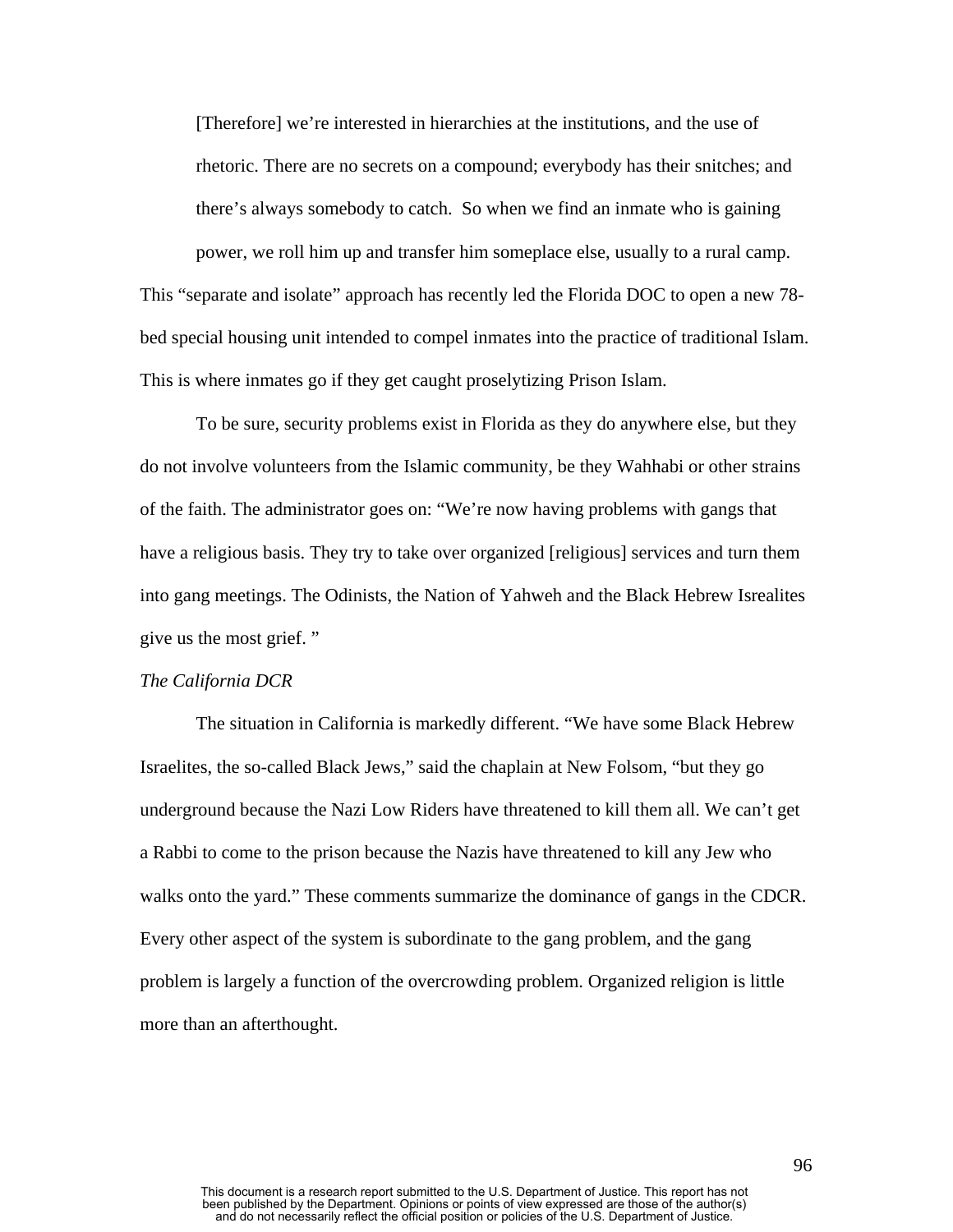Before the prison building boom in California, which began in the early 1970s, there was one chaplain for every 500 inmates. Today, there is one chaplain for every 2,000 inmates. "Chaplains are hired simply for compliance to [American Correctional Association] standards," says the New Folsom chaplain. "Chapels are used mainly by gangs as a way to do gang business— passing drugs, selling sex, violence." In addition to overcrowding and understaffing, another factor that makes this possible is the architectural design of New Folsom. The prison has three yards, each with its own chapel. To get from one yard to the next requires walking through three security gates, ground transportation through two sally ports, and then walking through three more security gates—a trip than can take an hour or more. "Multiple yards means that a chaplain's presence gets spread around," said another chaplain. "So the chaplain tends to loose his influence on any particular yard. That's when gangs move in [to chapels]."

Perhaps the most striking difference between California and other jurisdictions is the absence of centralized leadership. The CDCR does not have a central office administrator in charge of chaplaincy services. Therefore policies on religion are developed at each institution. All records of religious affiliation among inmates are maintained locally, typically in paper files since California prisons have yet to computerize their records. All religious services are locally coordinated. And all volunteers are locally selected; hence there is no uniform system for approving volunteers.

More than 15,000 volunteers work in CDCR institutions; some 90 percent of them in religious programming. Together, Folsom and New Folsom have about 100 religious volunteers who are vetted not by chaplains but by intelligence officers. Intelligence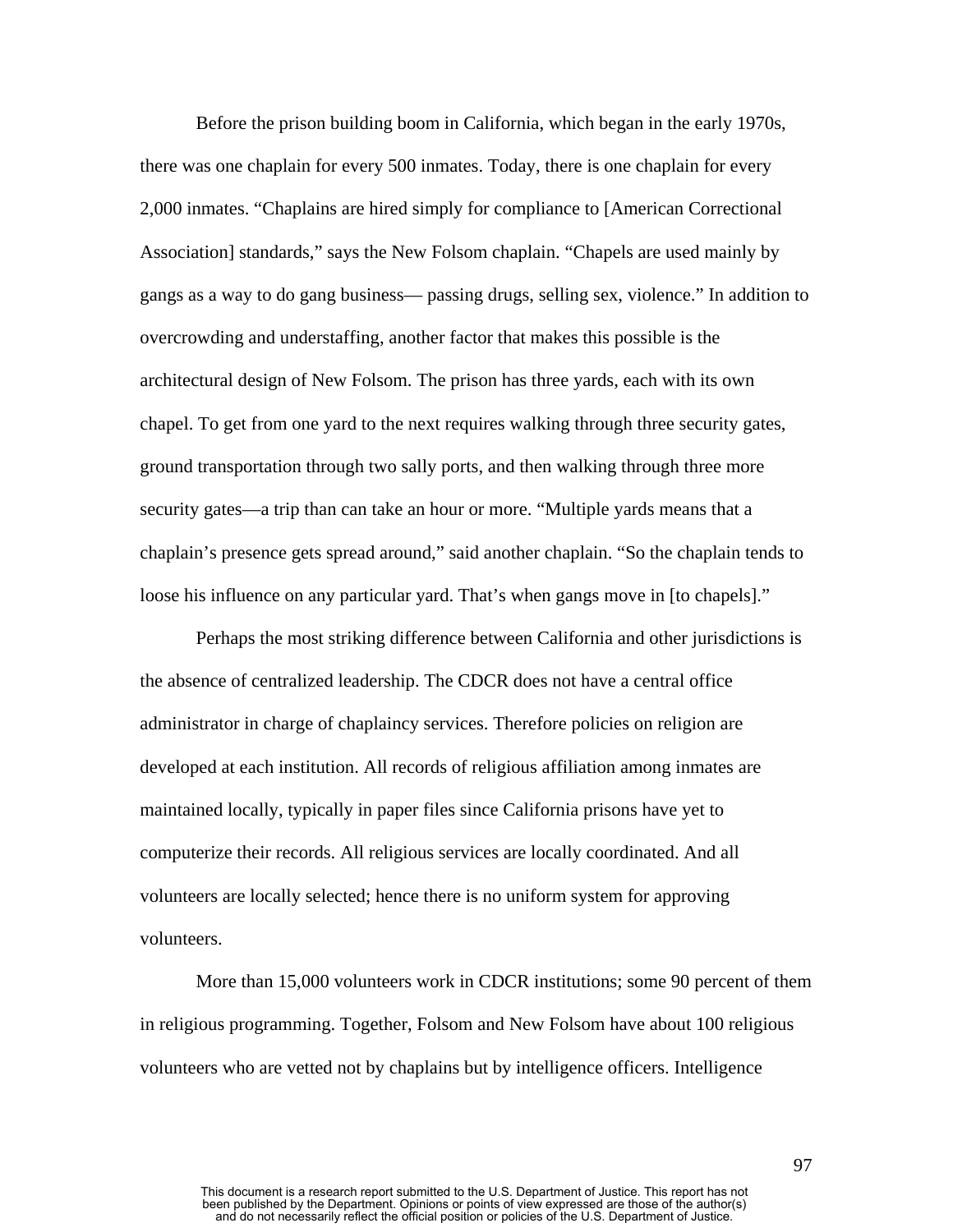officers vet these volunteers for security clearances, yet little attention is given to such religious credentialing as ordination certificates or clergy IDs, thereby creating a structural loophole through which the Wahabbists may pass should they be so inclined. Some religious volunteers make their way into the prisons through political contacts in Sacramento, thereby exploiting another structural loophole. Because prison chaplains are left out of the loop when it comes to selecting and approving volunteers, they often distrust these volunteers once they arrive at the institutions. In order to abide by the chaplain's code prohibiting one faith group from disparaging another, chaplains tend to work around volunteers by allowing inmates to lead the bulk of religious services for Muslims because they, at least, can be trusted. Meanwhile volunteers continue to show up at the prisons where they hold Islamic services without oversight by chaplains and guards.

 Such social conflict creates an organizational culture no longer driven by ideals of reform but by personal interest. Due primarily to a lack of administrative control, volunteers are pitted against chaplains who are pitted against guards and intelligence officers. The culture of self interest then extends to prisoners, many of whom already hold extreme views about their government. Sunni inmates are pitted against Shiites; Shiites are pitted against the Nation of Islam; NOI against the Black Hebrew Israelites who face the murderous Nazi Low Riders, and so on down the racial divide it goes. Add to this the immense overcrowding problem, the lack of chapel security, and the administrative failure to share intelligence with chaplains, and all the organizational preconditions are in place for the emergence of another terrorist group like JIS. The only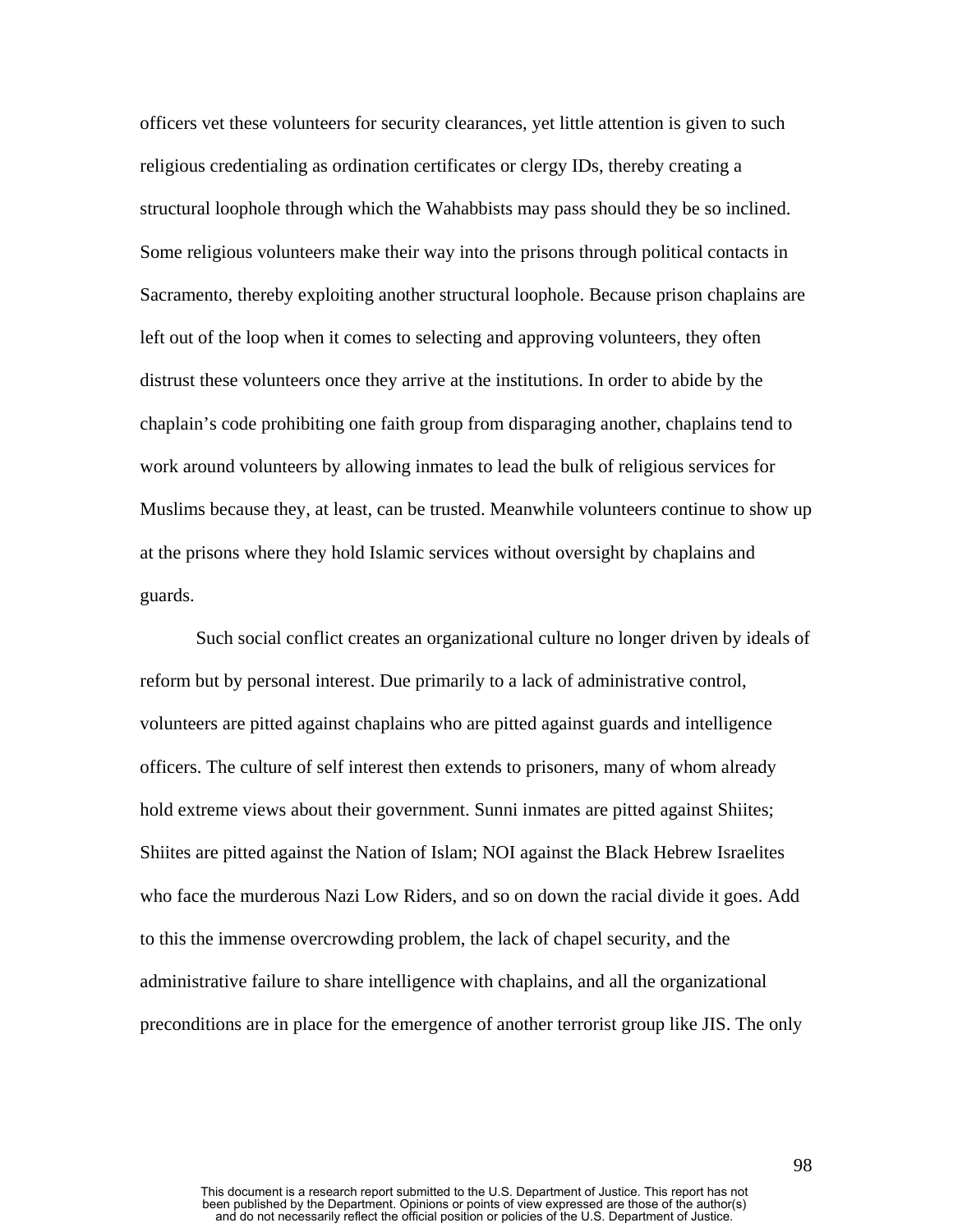thing missing is a charismatic leader capable of radicalizing the most vulnerable. If this research is any indication, there is no shortage of such leaders in California prisons today.

## **The Influence of Chaplains**

There is one final note to be made on motivations for conversion. Prior research has identified five reasons for religious conversions among inmates (crisis, protection, searching, manipulation, and free-world recruitment) yet strangely absent from this list is the influence of prison chaplains. I am not talking about volunteers here, but full-time, state-funded prison chaplains. As it turns out, they can play a crucial role in the conversion process.

Two New Folsom prisoners claimed that their religious conversions could be directly attributed to the institutional chaplain through his work in what is called the Inside Circle Foundation. Established by inmates and ex-convicts at Folsom Prison in 1997, the Inside Circle is a not-for-profit organization dedicated to offering prisoners an ecumenical, spirit-led experience that attempts to restore their personal lives. Today over 100 inmates participate in the program at New Folsom. In addition to supervising weekly Men's Group meetings inside the New Folsom chapels, the institutional chaplain oversees several four-day intensive training programs each year. Inside Circle also involves a network of ex-offender facilitators who return to the prison on a weekly basis to take part in the Men's Group meetings. Its goal is to reduce both prison violence and recidivism rates for parolees.

One of the two cases mentioned above—a 58-year-old prisoner named John who is serving a life sentence under California's three-strike law—will suffice to make the point that chaplains matter: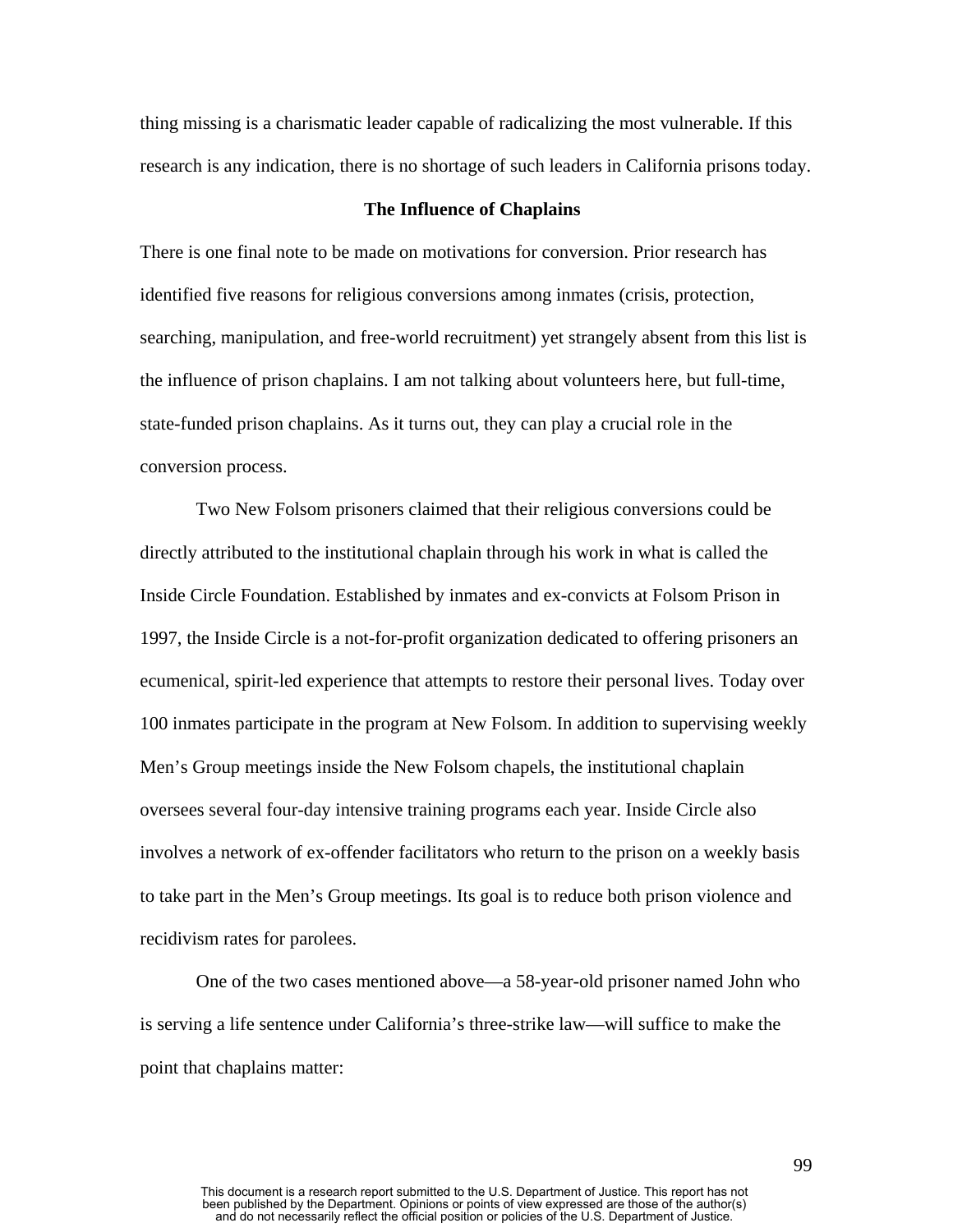I spent the first four years here hating everything. Then I met Dennis Marino [the chaplain] and he brought me back into the fold. He laid it out very simply. He said: 'John, it's time to get your life right with God. Stop all your hating and get right with God, now. Not next month or next week, but now!' I'd tried other religious programs. I went to all these Islamic meetings, Jehovah Witness meetings but none of them had structure. Without structure rehabilitation won't work. But the Men's Group made me evaluate myself. I can say anything in there. It's better than all the psychological counseling I've had to deal with problems I've got from two tours of duty in Vietnam. It's not a matter of bonding with these other men, but of trust. Trust is a precious thing in the penitentiary, a mighty precious thing.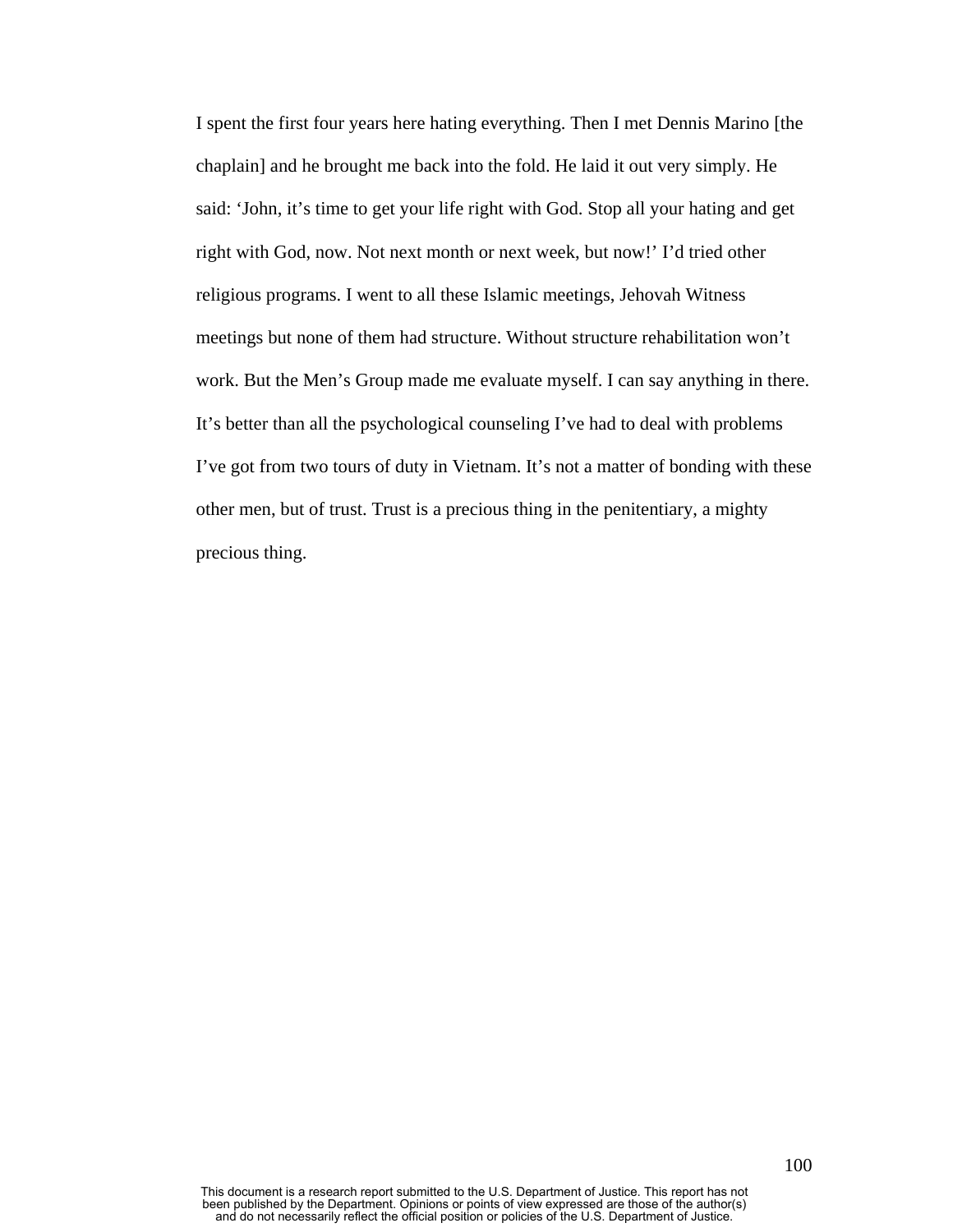### **CHAPTER FOUR:**

## **The Terrorist Threat**

The purpose of this chapter is to answer the second research question: What do correctional intelligence officials have to say about the potential for religiously-converted prisoners to become terrorists? The chapter draws on interviews with intelligence officials in Florida and California, as well as information gleaned from briefings and interviews with two intelligence analysts from the National Joint Terrorism Task Force. *The Florida Experience* 

Florida officials have been interested in terrorism since it was discovered that Jose Padilla had converted to Islam after serving time in the Broward County jail in 1992. The Florida DOC coordinates its terrorism intelligence through security forces also responsible for drug enforcement. The gang intelligence section operates separately under the Security Threat Group (STG) division, but shares information with the terrorism intelligence section.

The head of terrorism intelligence recognized that that many Florida prisoners are vulnerable to radicalization and terrorist recruitment. Prisoners themselves are keenly aware of this. The official said: "Radicalized prisoners are very aware that people are interested in radicalized prisoners. They are very careful who they talk to in prison." The official also noted that most inmates are radicalized by other radical inmates, and not by outside influences. He further recognized that the greatest threat emanates from fringe elements of Prison Islam, including Muslim inmates who "look like white supremacists." Finally, the official acknowledged that the greatest challenge to gathering intelligence lies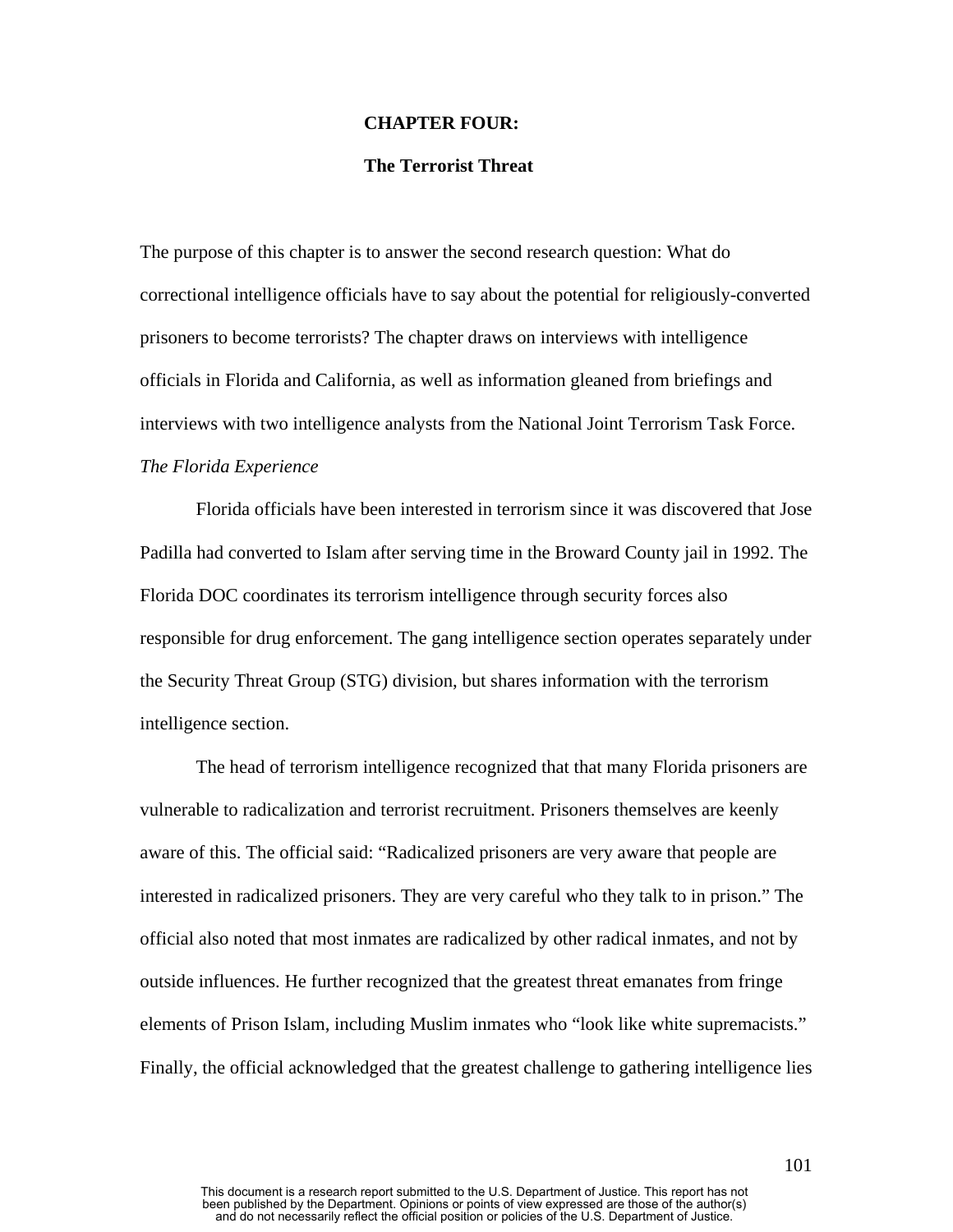in the organizational culture of American corrections. "Good intelligence depends on good law enforcement," he said. "And there is no law enforcement mentality in corrections. The STG model is too rigidly defined. It is inflexible and cannot detect criminal sensibilities [in the inmate population]. Intelligence has to adapt to new issues all the time. Gang coordination at the institutions is the key."

The Department's STG administrator coordinates the activities of 100 gang intelligence officers in 135 correctional facilities where they monitor more than 11,000 gang members. The greatest threats to security stem from the geographic origins of inmates involved with the Latin Kings, the Gangster Disciples, the Folk Nation, a Haitian gang known as the Z Mafia, and the Zoo Niggers, which includes black and white prisoners. The world of gangs has become very complex in recent years as white supremacists are now joining such gangs as the Crips, the Bloods, and the Black Gangster Disciples. Confirming the trend toward the racial integration of gangs noted by terrorism intelligence, and the threats to chapel security noted by Florida chaplains in the last chapter, the STG administrator recognized that:

Gang members are now crossing racial lines and joining other gangs to increase their numbers for protection issues. Everything has to do with protection. Gang members need to meet so they use religious call-outs to meet. White supremacists are crossing over to the Islamic groups. Members of the National Socialist Movement are becoming Sunni Muslims. White inmates are joining black supremacy groups. Some white supremacy inmates want a harder edge so they are going into foreign national groups who are of interest to the terrorism section.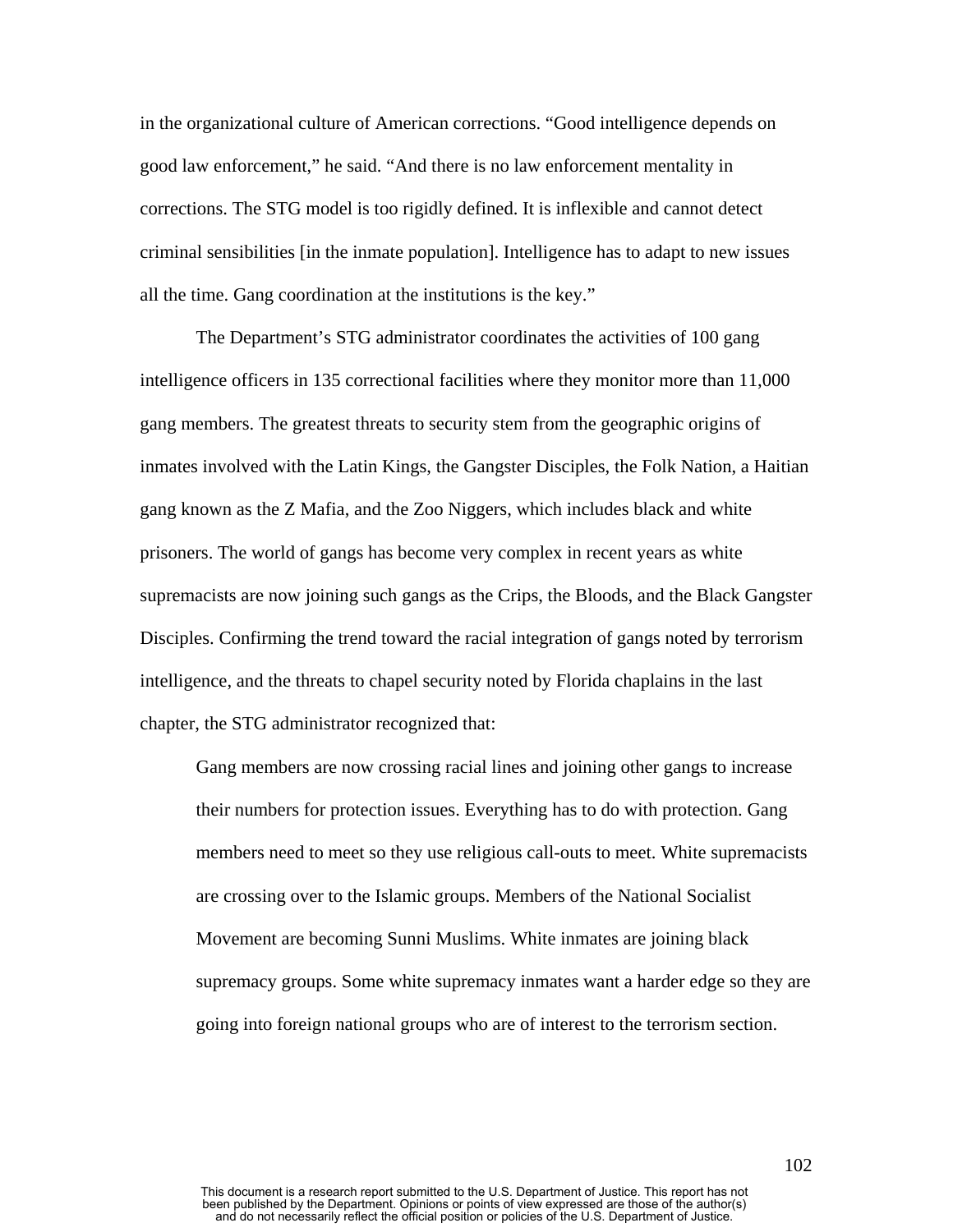Consistent with the observations of the terrorism intelligence administrator, the STG administrator said that prisoner radicalization was less a problem of outside recruitment than it was of inmates radicalizing other prisoners in small groups. Finally, and also consistent with terrorism intelligence, the STG administrator recognized that the greatest challenge to prison security lies in organizational culture. "Prisoners have changed but so have staffs," he said. "This is a younger generation [of correctional administrators and guards] who has no interest in helping inmates. They are looking for easier ways to supervise inmates, cheaper ways, and that's about all."

## *The California Experience*

In California, all law enforcement functions are managed by the Office of Correctional Safety (OCS). The OCS is responsible for a host of duties, including criminal investigations, fugitive apprehension, gang management, security, intelligence, and emergency preparedness and response. It also has responsibility for detecting, preventing, and deterring prisoner radicalization. All of these duties fall to 125 institutional gang investigators under OCS authority. The scope of their work is staggering. There are more than 300,000 inmates, wards, and parolees in the California prison system. They generate an estimated 5.8 million visiting, telephone, financial, incident, and movement data points annually. An estimated 20,000 inmates belong to prison gangs, the most disruptive being the Mexican Mafia, the Black Guerrilla Family, the Aryan Brotherhood, the Nazi Low Riders, and the Nuestra Familia.

The issue of prisoner radicalization is subsumed by these other formidable problems. "Terrorist screening, investigation, and assessment do not exist in the California Department of Corrections and Rehabilitation," confessed the head of OCS.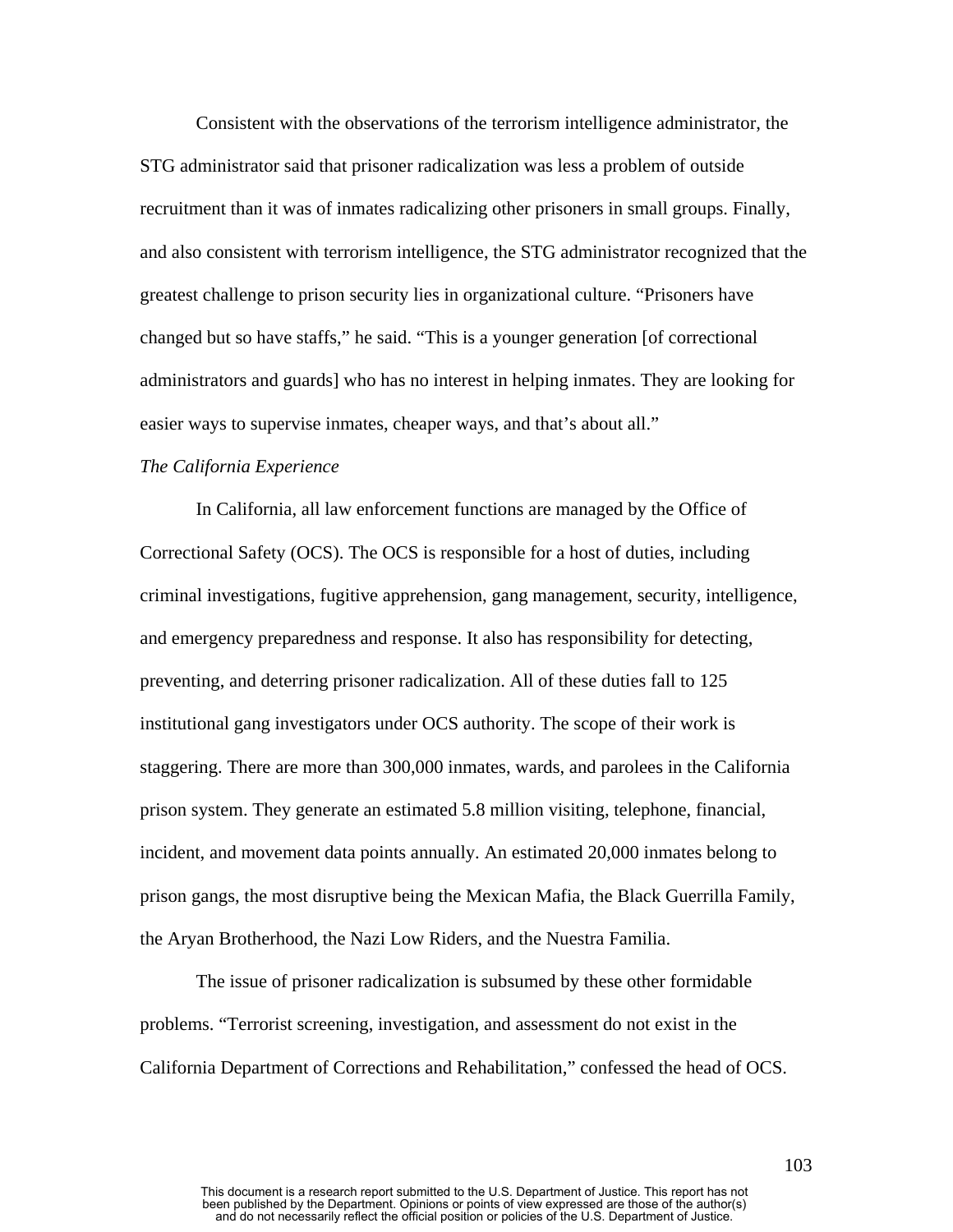"The issue just came to the fore with the JIS case. We've been more worried about the southern Mexicans assaulting northerners on a daily basis." In the wake of the JIS case, the OCS has conceived prisoner radicalization in the cold calculus of a management information problem. "We have no computer system in place to monitor inmates," the OCS chief went on. "We have no technical sophistication now. We have only paper files or we rely on phone calls."

In response, the OCS is poised to implement a multimillion dollar computerized data management system known as the Threat Assessment Center. The Center will hold more than five-million pieces of data on such security issues as inmate disciplinary incidents, intelligence operations, inmate visitation, and mail and phone call records. This information will then be "pushed out" to individual institutions and other intelligence systems. The Threat Assessment Center will also provide the technological capabilities necessary to perform link-analysis between criminal indicators at different institutions or data-mine suspicious activity intended to meet the objective of preventing prisoner radicalization in California. Without the Threat Assessment Center, says a CDCR budget request, the OCS will not have "the intelligence functions necessary to prevent terrorist suspects…and prison radicalization from operating within its correctional system statewide" (CDCR, 2007: 2).

Asked if such data management could have prevented the JIS incident, the OCS head responds: "Yes. If we had intelligence capabilities across institutional lines back then, we could have monitored [Kevin James's] phone calls and mail. That would have led us to the plot."

#### *The Federal Experience*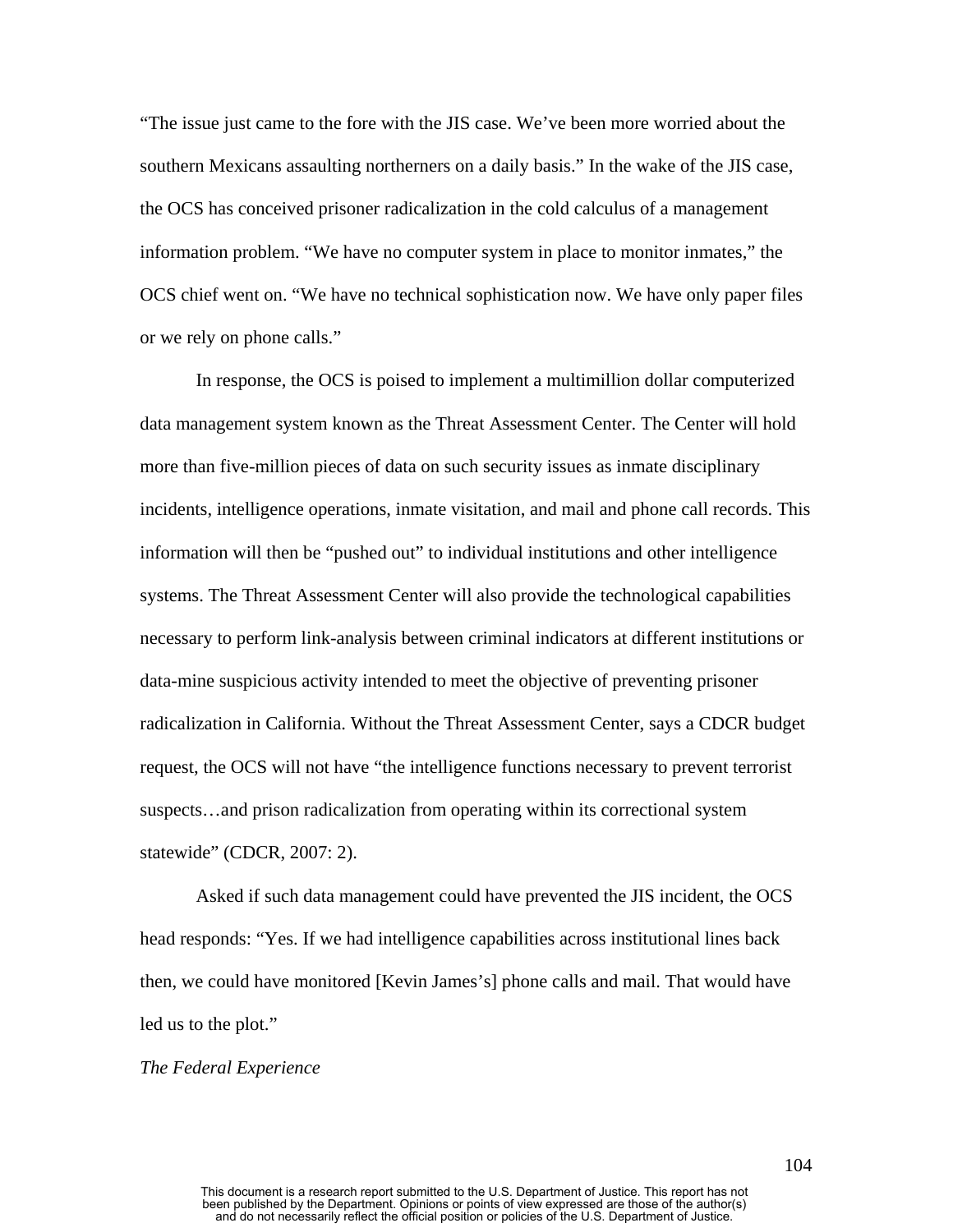American terrorism is ultimately an issue for the federal government. Kevin James did not wage his terrorist plot against the State of California, or its beleaguered prison system, but against the United States of America for its role in Iraq. Prisoner radicalization is therefore of primary concern to the federal government; at best it is only a secondary concern to state prison administrators. From Florida to California these administrators are more concerned with institutional security than they are with identifying prisoners who may have a grievance against the U.S. Government, whether or not that grievance was fomented by Islamic extremism. In the daily life of prison wardens, terrorist recruitment is a low priority.

The federal effort to combat prisoner radicalization is conducted under the Correctional Intelligence Initiative (CII). Its purpose is to prevent potential acts of terrorism by inmates in the United States. CII includes all federal, state, local, territorial, tribal, and privatized prisons. Roughly 75 percent of all cases referred to CII involve state and local corrections who channel information to CII through their own Prison Program Radicalization Working Group (Trout, 2007). (Florida and California both participate in the CII.) The CII has four subprojects: (1) general intelligence gathering; (2) recruiting in custody; (3) confidential sources on terrorism matters; and (4) inmates calling persons of concern (U.S. Department of Justice, 2004). Information on these subprojects is channeled through the National Joint Terrorism Task Force (NJTTF) at FBI Headquarters. The FBI then opens a case if the information warrants it.

The CII program has recently completed assessments at 2,088 state and local correctional facilities in the United States. The major findings of the assessments can be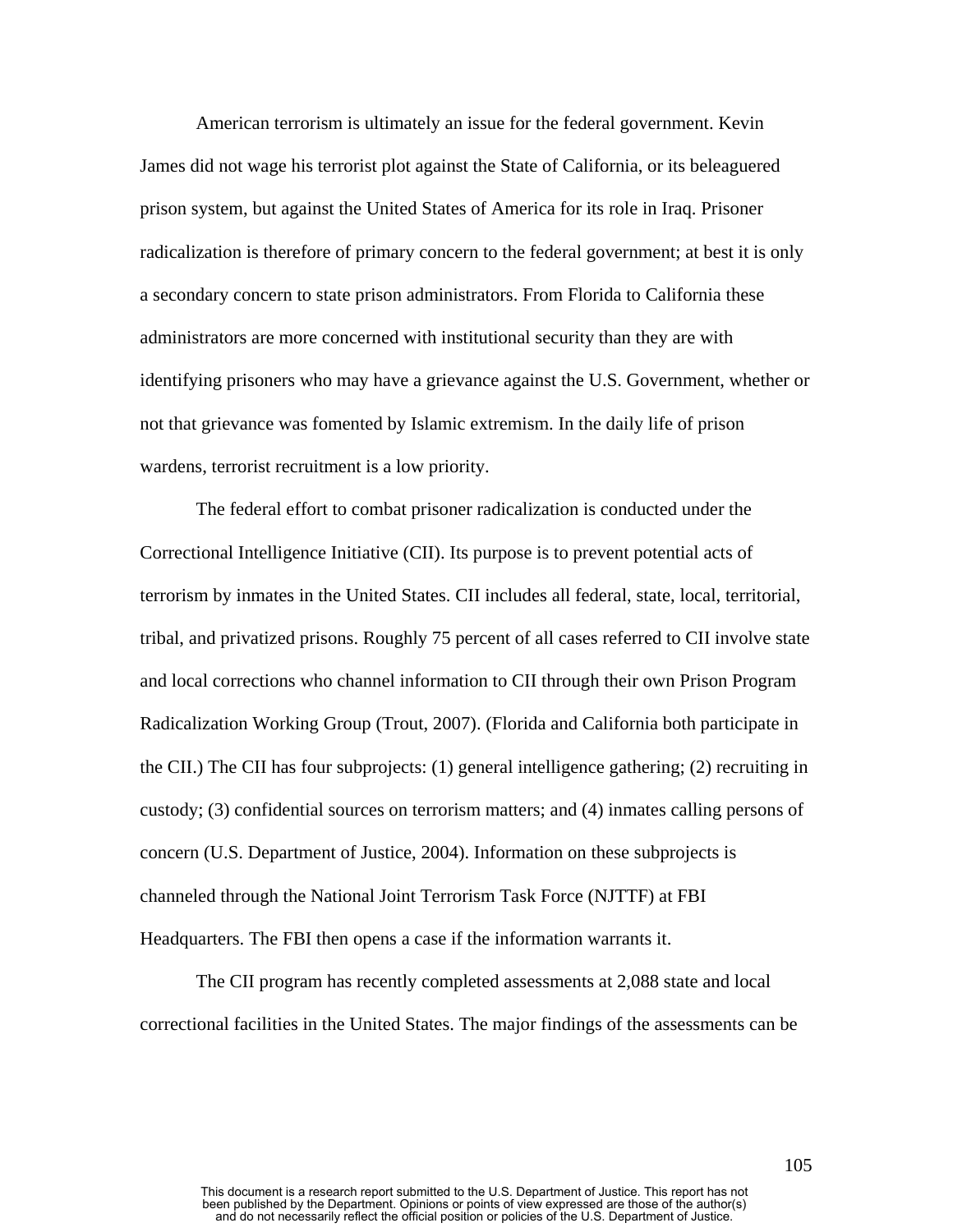summarized in seven points. Most of these points are consistent with the results of my research.

First, there are a significant number of terrorists who are already in custody. These prisoners include domestic terrorists (former members of the Order, etc.) and international terrorists (most importantly, members of al-Qaeda). They are incarcerated at all jurisdictional levels. For example, Richard Reid was first locked up in a county jail, then sent to a state prison, and finally to a federal institution. Kevin James went from a state prison to a county jail and then to federal lock up. Such high-profile inmates may try to either carry on a preexisting terrorist plot, or radicalize other prisoners for the cause.

 Second, radicalization occurs locally. While inmates may be inspired by foreign terrorist groups like al-Qaeda, these groups are not directly involved in the radicalization process.

 Third, local efforts to radicalize prisoners have been aided and abetted by individuals who come into prisons to provide services directly to inmates. Some of these individuals have been highly mobile, visiting prisoners in more than one state. Some have distributed extremist literature to inmates.

 Fourth, there is evidence of gang crossover in the radicalization process. Gang members are radicalized on an individual basis, which may be based on individual criminal skill sets. Radicalization is therefore developed on a prison gang model.

Fifth, intelligence on radicalization has come from confidential sources within prisoner populations (presumably from gang members).

 Sixth, the CII assessments did not discover a JIS-like pattern of terrorist recruitment in U.S. prisons.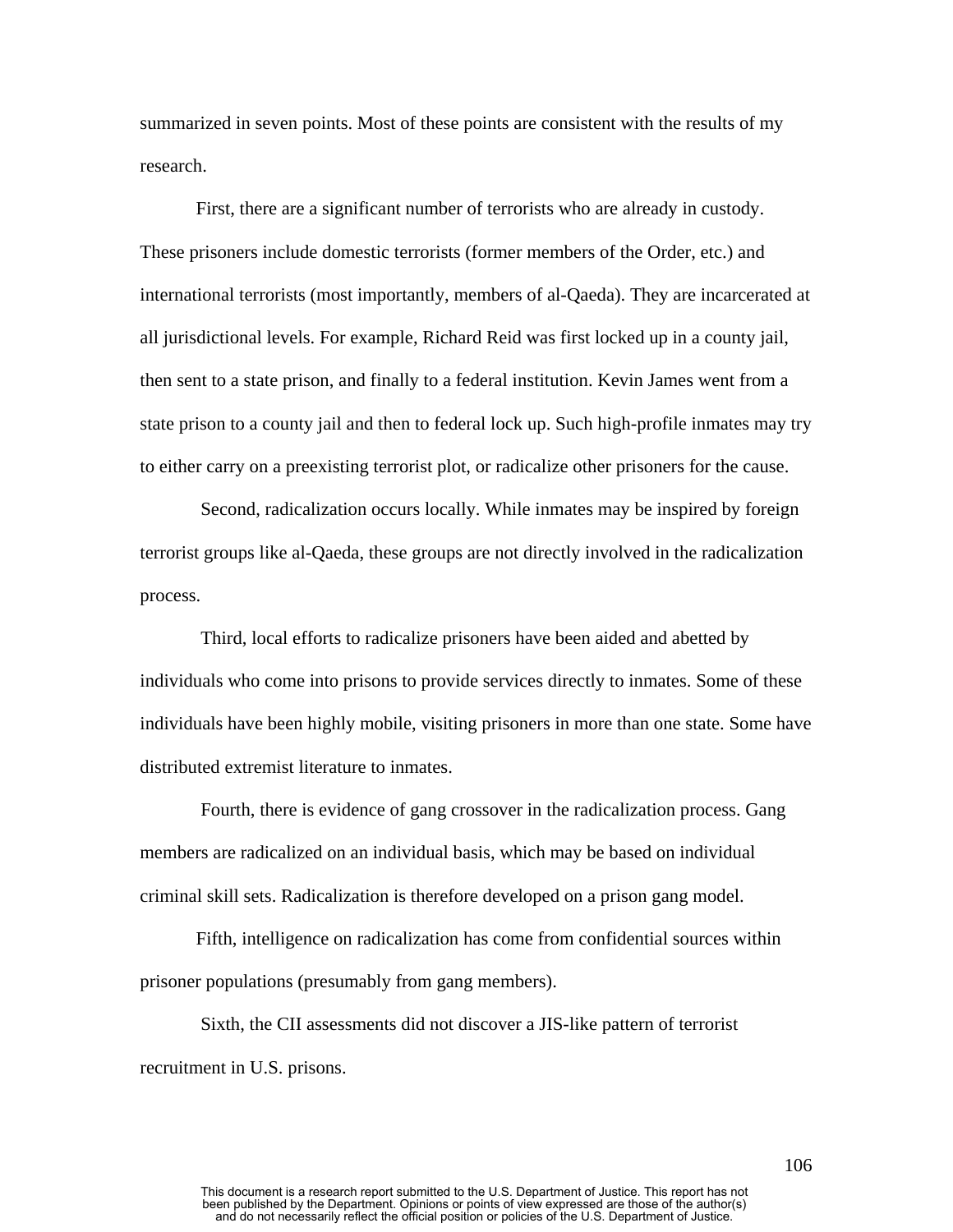Seventh, there is, however, an important lesson to be learned from the JIS case. Similar to JIS, the CII assessments show that charismatic leadership is the most important factor in prisoner radicalization. Charismatic leadership is more important than the most commonly reported sociological factors associated with radicalization (such as overcrowding, conditions of confinement, lack of rehabilitation, etc.)

An intelligence analyst for the CII recognized two critical problems in the federal effort to detect, deter, and disrupt the radicalization of prisoners. One is simple awareness. "A major problem of the CII program is that not everyone is aware of it," he said. "No matter how well you get the word out some [prison officials] are just not going to be aware of the program." The other problem relates to the provision of religious services for Muslim inmates. The analyst concludes:

It is difficult to attract imams to prison work. Contractors ordinarily provide Islamic services for inmates. Charismatic inmates may assert themselves as unauthorized imams. When this happens, chaplains simply allow prisoners to lead the group.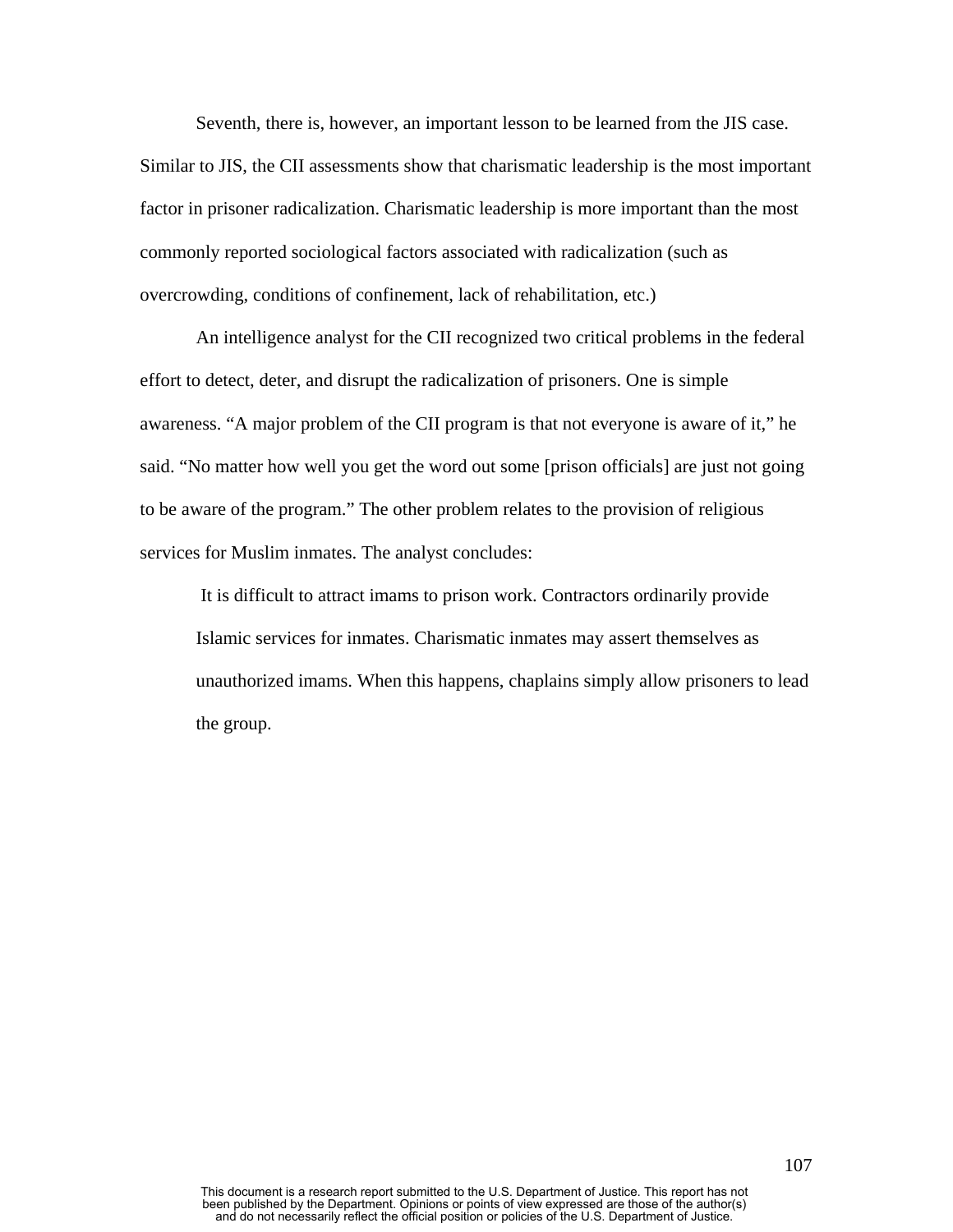### **CHAPTER FIVE**

### **Conclusions and Recommendations**

## *Motivations for Conversion*

This study began by identifying various motivations for prisoner conversions to non-Judea Christian faith groups and asked the question: Which of the motivations are most often cited by chaplains and prisoners themselves? Interviews were conducted with fifteen prison chaplains, some of whom assisted with the selection of inmates for the study. Thirty inmates were interviewed, all of whom were incarcerated for violent crimes. Two-thirds of them belonged to a prison gang and many had been in street gangs prior to incarceration. During their imprisonment, these inmates underwent conversions to a wide range of religions, including Native American, Islam (traditional and American versions), Black Hebrew Israelism, Buddhism, Hinduism, Christian Identity, Odinsim, Wicca, and secular humanism.

Consistent with previous research, the study found that prisoner conversions are motivated by personal crisis, or by the need for protection (Irwin, 1980). Although their influence has been neglected in prior studies, it was discovered that institutional chaplains also play an important role in motivating inmate conversions.

Yet the primary motivation for religious conversion is spiritual searching, a process in which an individual searches "for some satisfactory system of religious meaning to interpret and resolve his discontent" (Lofland and Stark, 1965: 868). It was determined that prisoners are often able to assume and subsequently discard a succession of convert roles. In addition to religious meaning, searchers are inspired by their quest for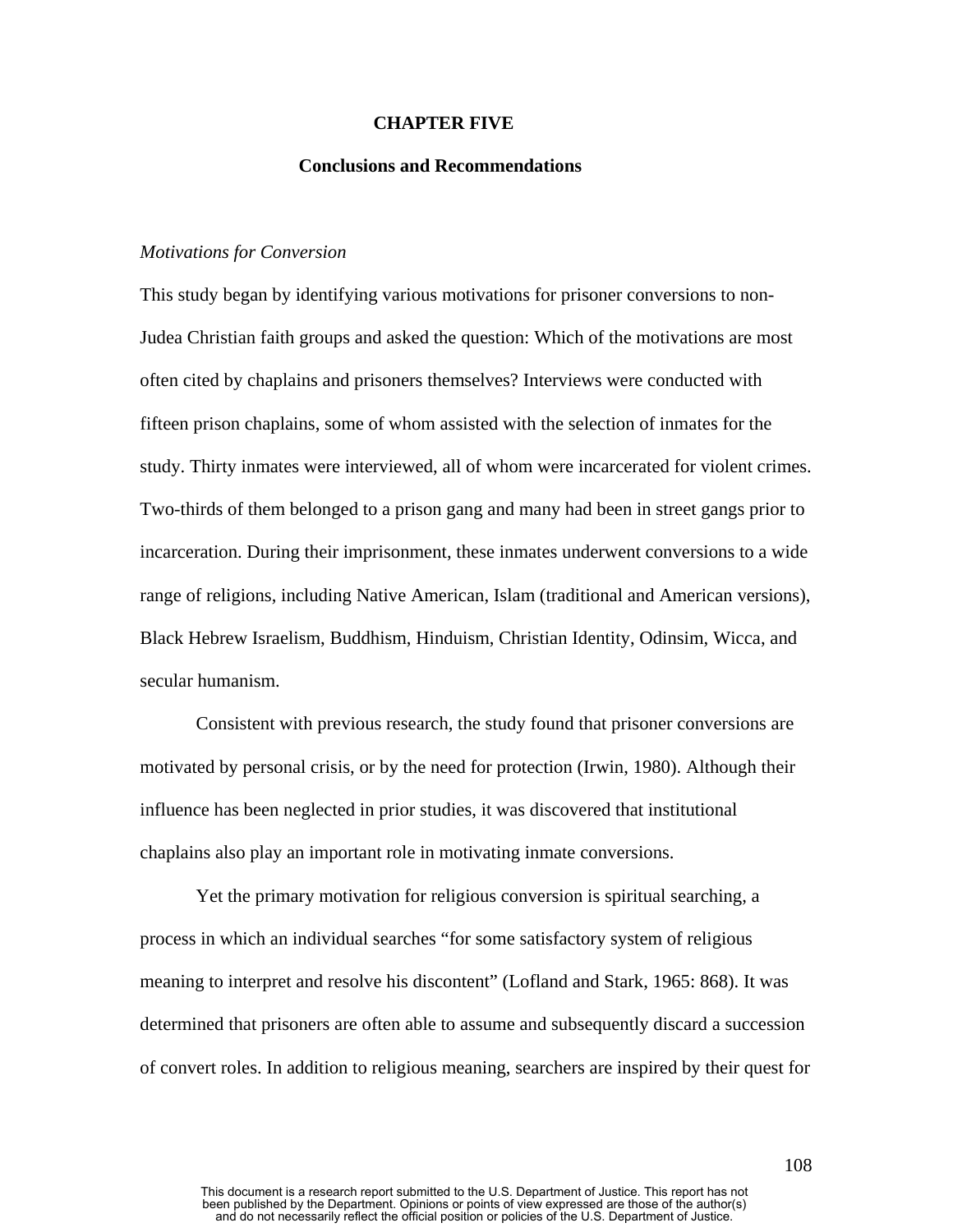identity and knowledge which is found in books, hip-hop music, and media. This is especially true for inmates who convert to Islam—a finding that is in line with the emerging literature on radicalization among Western Muslims.

Most notably, Wiktorowicz (2005) interviewed thirty members of al-Muhajiroun, a transnational Islamic movement based in Britain that supports the use of violence against western interests in Muslim countries, and found that a key factor in Islamic radicalization is *religious seeking* which "involves a process of trial and error whereby the individual independently searches for knowledge through friends and family, books, or the media" (2005: 7). Taken together with findings of the present research, Wiktorowicz's study is important because it shows how people from different places, under different circumstances, create cultures of Islamic radicalization in similar ways. Such a phase may be particularly dangerous for people with novice levels of religious expertise, however, because they are highly susceptible to radical interpretations of Islam. For novice searchers, the only way to combat the expansion of radical Islam is through the moderating voice of religious authority and intellectual agency (Beutel, 2007).

The study tested the hypothesis that, no matter the motivation, joining a nontraditional religion provides a means for prisoners to take advantage of available resources to use their time in a more productive manner than prisoners who identify with, and internalize, more debilitating and aggressive forms of prison culture. In the main, findings confirm this hypothesis. The study shows that inmate conversions to nontraditional religions generally have a humanizing effect on prison culture by reducing the salience of predatory, exploitive, and fatalistic behaviors normally required to survive.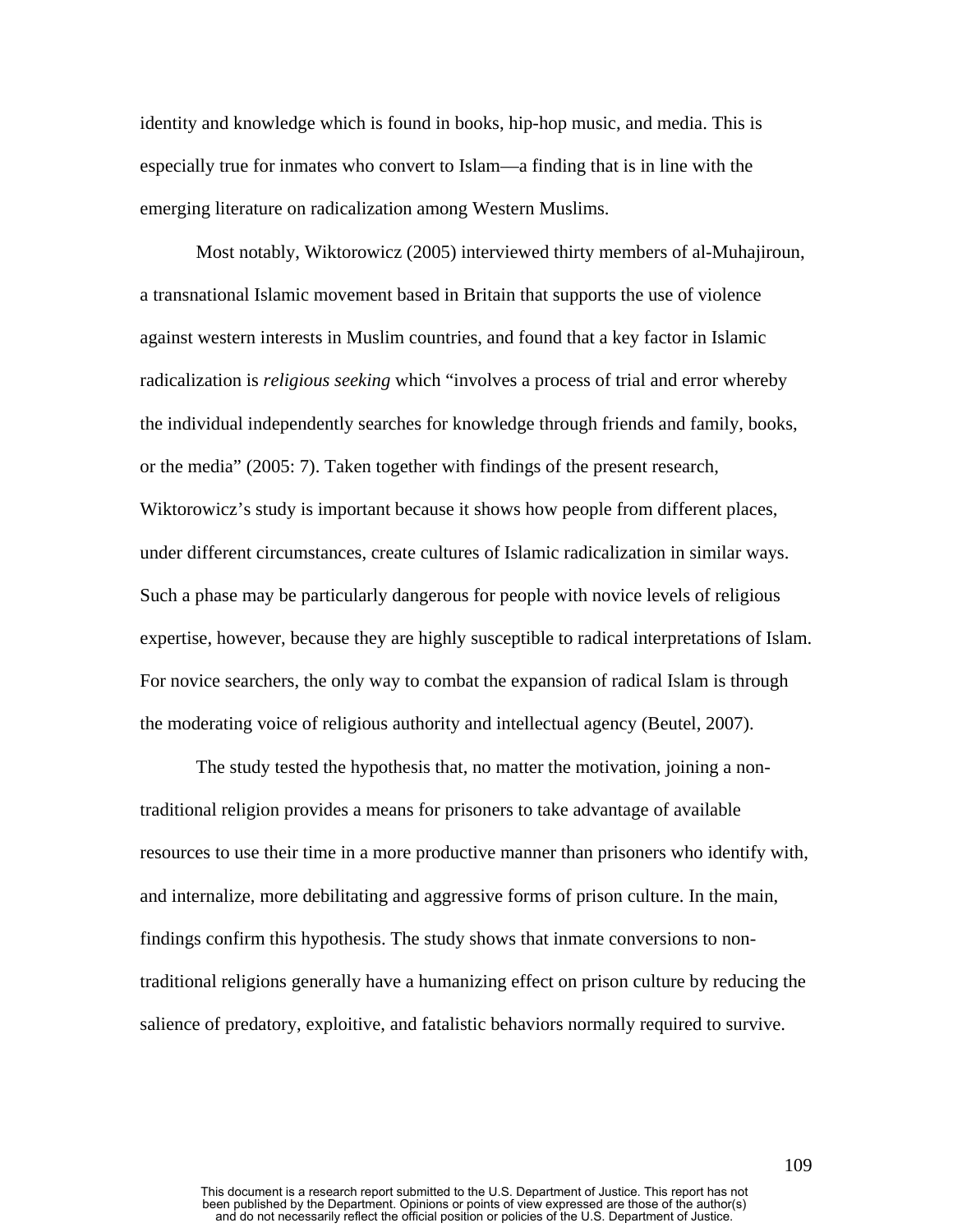Not only do non-traditional religions offer prisoners a viable path to rehabilitation, they can also play an important role in prison security.

## *Terrorist Recruitment*

The research also asked the question: What do correctional intelligence officials have to say about the potential for religiously-converted prisoners to become targets for terrorist recruitment? Interviews were conducted with nine intelligence officials. Findings were augmented by a review of court and media documents related to the JIS case at New Folsom Prison. Officials indicate that prisoners are indeed vulnerable to radicalization and terrorist recruitment (see also U.S. Department of Justice, 2004). Yet consistent with the terrorism literature (Richardson, 2006; Sageman, 2004), such recruitment is extremely rare. Terrorist recruitment methods are not designed to enlist large numbers of followers; rather, they are intended to recruit a small cadre of dedicated adherents to the terrorist cause.

The study tested the hypothesis that prisons may be fertile recruiting grounds for extremists who exploit prisoners' conversions to non-traditional faith groups. Findings generally confirm this hypothesis as well, yet that finding must be qualified in terms of the idiosyncratic nature of prisoner subcultures. In harmony with previous scholarship (see Thomas and Zaitzow, 2004), the study found that maximum security prisons are more likely to produce radicalized prisoners than lesser custody institutions. Maximum security has fewer rehabilitation programs; higher levels of overcrowding; more serious gang problems; and more politically charged living spaces. These factors constitute a Petri dish in which terrorism may grow and prosper.

### *Summary*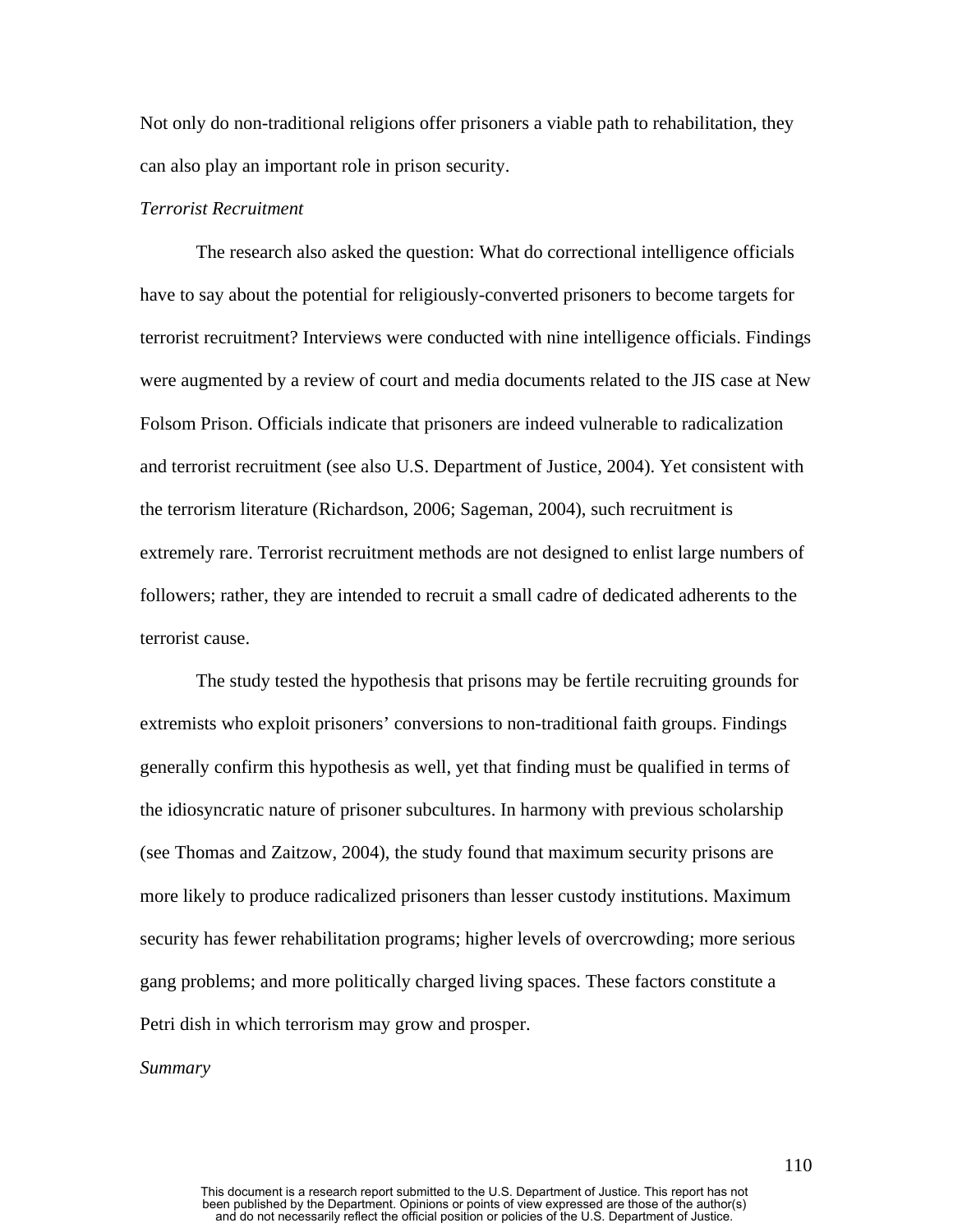In the final analysis, then, evidence suggests that there is some credibility to both the reassuring and the alarmist perspectives on prisoner radicalization in America. And this presents a conundrum. On one hand, signs of radicalization include positive personal behavior. For the overwhelming majority of inmates who convert to Islam and other nontraditional faiths during incarceration, the experience helps prisoners learn self-discipline and interact with other inmates and staff in a positive manner, thereby making a meaningful contribution to the reformation process. On the other hand, from the crucible of positive behavior comes the potential for ideologically-inspired criminality. In the rarest of cases, conversion may incite terrorism. On this highly circumscribed basis, then, U.S. prisons are vulnerable to prisoner radicalization and terrorist groups that infiltrate, recruit, and operate behind the walls.

Moreover, terrorist recruitment in prison is a problem unlike any other faced by correctional administrators today, or at any other time in history. Terrorist recruitment operates in the deep underground of inmate subcultures, between the seams of prison gangs and extremist religions that inspire ideologies of intolerance, hatred, and violence. Even more importantly, it is a problem so atypical of everyday prison life that it defies prediction. In 2004 there were more than 2 million prisoners behind bars in American facilities; as best we know, exactly one of them (JIS's Levar Washington) was recruited into an actual terrorist plot. Identifying one inmate out of 2 million is like trying to single out and capture a gnat in the Smokey Mountains of Tennessee during the heat of summer. It is impossible. Furthermore, in terms of prison security there is no such thing as a policy that guarantees total control of an inmate population. Inmates have ways of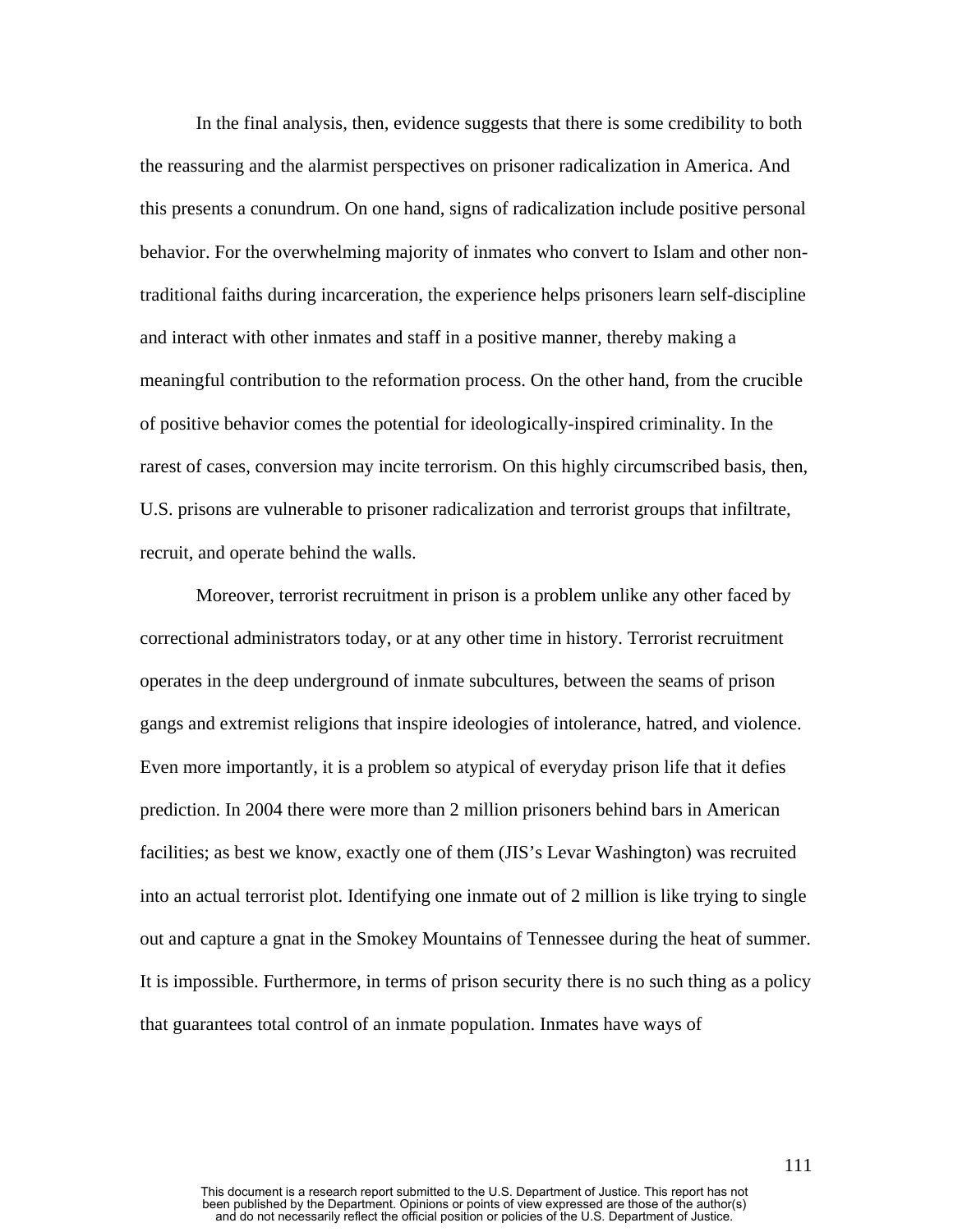compromising even the most well crafted security methods, including those meant to detect and deter radicalization.

## *The Social Context of Prisoner Radicalization and Terrorist Recruitment*

The research made additional discoveries that provide a more nuanced social context for understanding prisoner radicalization and its potential link to terrorist recruitment.

 Islam is the fastest growing religion among prisoners in America. Among those who seek faith while imprisoned in the United States, approximately 80 percent turn to Islam.

Prisoner conversions usually occur through friendship and kinship networks. The study confirms previous research showing that social networks are important in explaining how people are recruited into religious movements and organizations (Lofland and Stark, 1965). Prisoners typically convert to Islam and other non-Judea Christian religions upon the advice of parents, cellmates, and fellow gang members. Although inmates may be inspired by free-world foreign terrorist organizations like al-Qaeda, these groups are not directly involved in the radicalization process (see also U.S. Department of Justice, 2004).

There is increasing conflict within inmate Islam. The increase of Islamic populations in U.S. prisons has led various factions of the faith to compete for followers. The Nation of Islam is competing with al-Islam, Sunni, and Shiite strains of the religion. Meanwhile, a radical new "Prison Islam" has emerged from the shadows. These groups are known for encompassing gang values and fierce intra-group loyalties. Therefore, and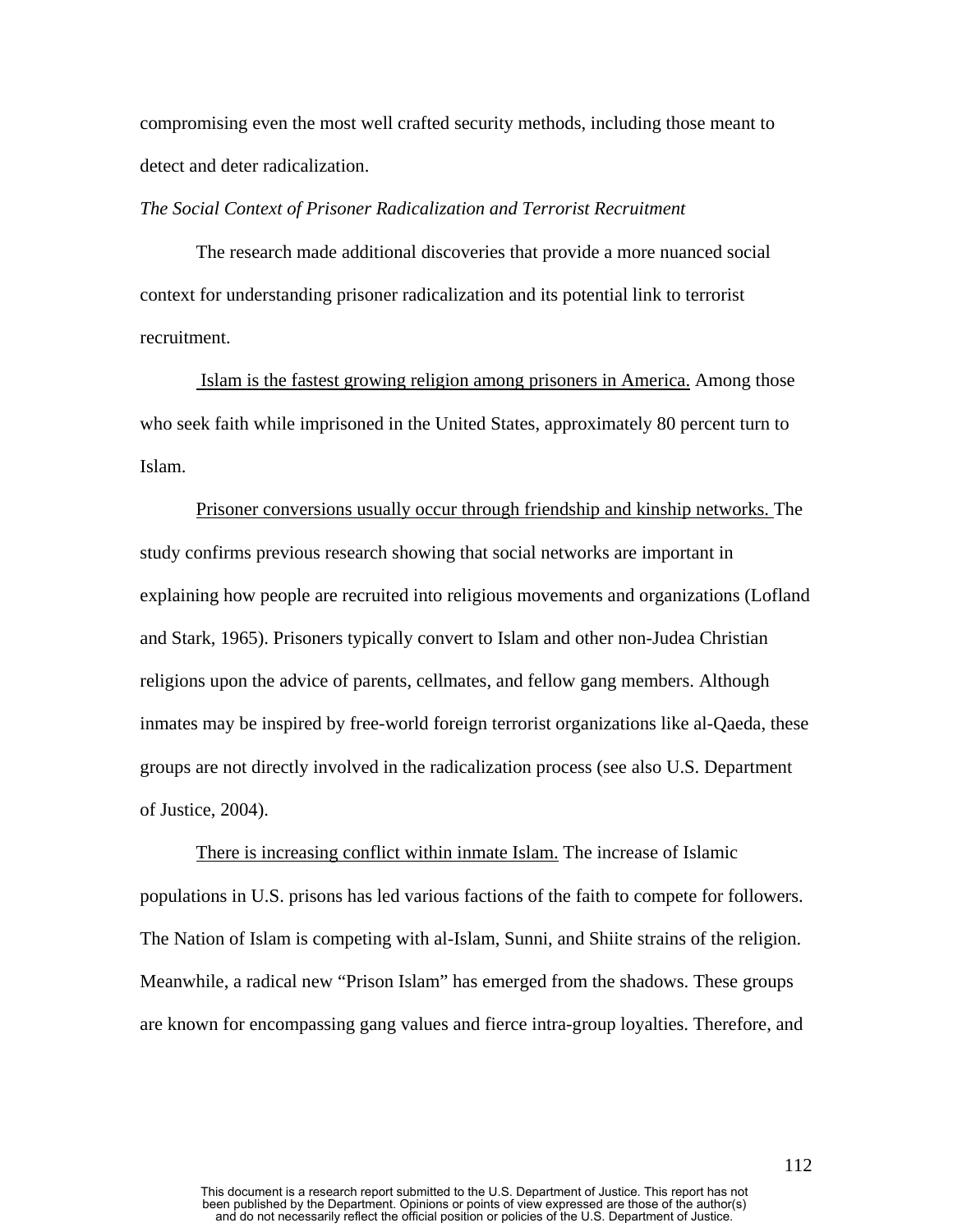consistent with prior research, conversions to Islam can be attributed to the volatility of contemporary prisoner subcultures (Dix-Richarson and Close, 2002).

Extremist groups have long viewed the prison as fertile grounds for recruitment. The historical record shows that prison converts to Islam have gone on to commit acts of terrorism. Prisoner radicalization is not unique to Islam. Adherents of white supremacy religions—specifically, Christian Identity and Odinism—have also turned to terrorist action upon release.

Some of the world's most dangerous terrorists are currently serving lengthy sentences in U.S. correctional institutions. These imprisoned terrorists have conducted extensive outreach to other prisoners and to free-world extremists as well. They are true believers who require little proselytizing from outside clerics to carry out their violent agendas. They are incarcerated at all jurisdictional levels: from federal institutions and state prisons to county lock-ups.

The danger to U.S. security is not the number of adherents to Islam, or to white supremacy religions, but in the potential for small groups of true believers to instigate terrorist acts upon their release from prison. A miniscule percentage of radicalized inmates will join terrorist networks, and they are likely to be fresh converts—the newly pious, those with an abundance of emotion and feeling—who are highly secretive about their intentions.

Though impossible to predict, the link between prisoner radicalization and terrorism can be modeled by an analysis of the JIS case. The JIS case is important for three reasons: (1) it represents the only *operational* terrorist plot to occur within the U.S. since the 9/11 attacks; (2) it represents part of an international post-9/11 trend toward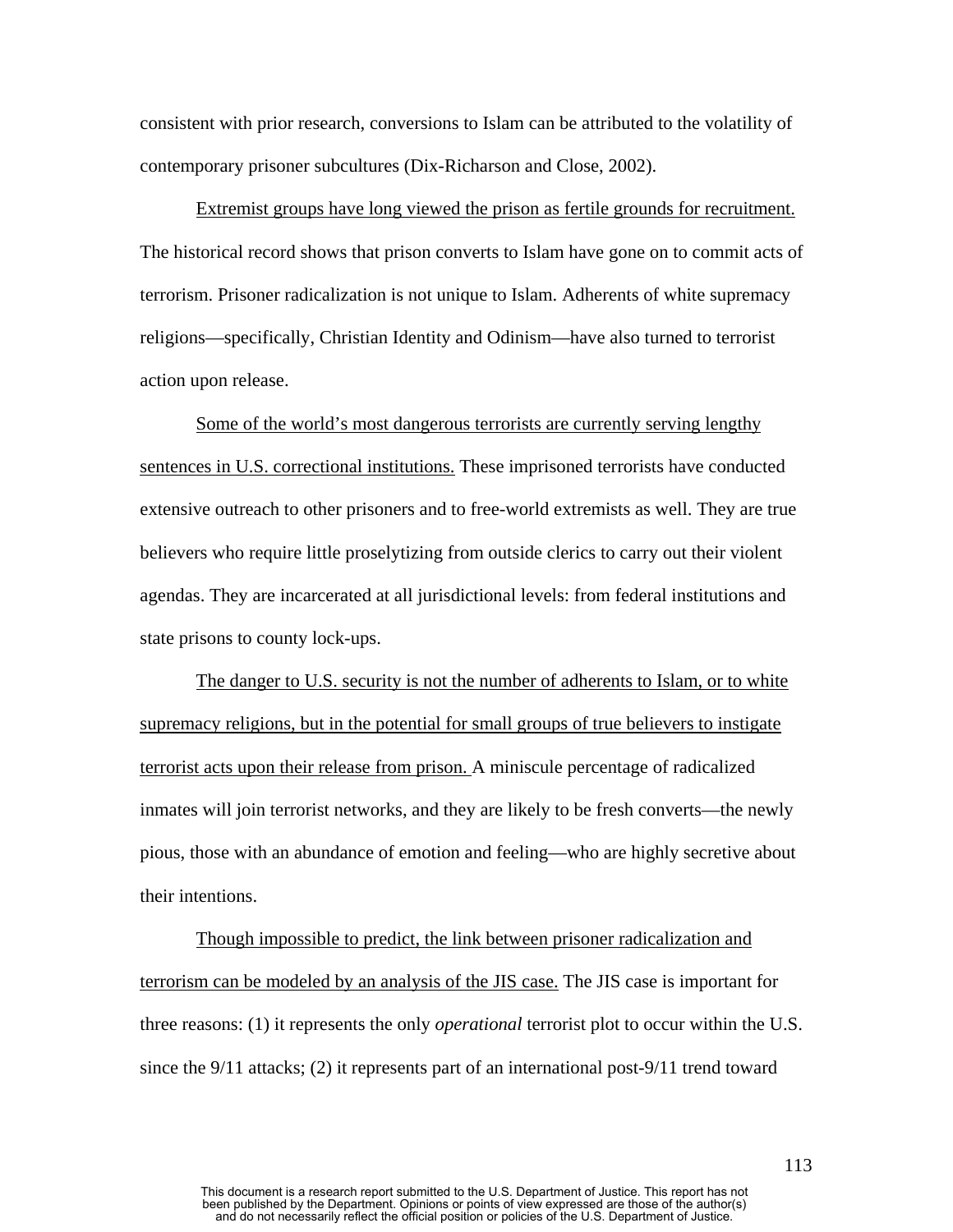homegrown terrorist cells whose members seek al-Qaeda's blessing for an attack; and (3) other prisoners may be trying to emulate the group.

The significance of the JIS case lays in its recruitment and operational strategies. JIS began with a traditional form of American Islam (Nation of Islam) which was used as a foundation for creating an alternative religious vision expressed in a mutating form of Sunni-inspired Prison Islam. This vision provided JIS members with identity, meaning, and a form of collective resistance. JIS operated below security radar, often under the guise of constitutionally-protected rights to religious worship. More than anything, though, JIS was distinguished by its charismatic leader. The group's collective resistance was encapsulated in prison gang culture, thereby fusing JIS's spiritual identity to its gang history. Once JIS conceived its terrorist plot, the plan was taken to the community by a freshly converted parolee who turned to a street gang for firearms to be used in a series of precursor crimes intended to fund the attack. Operatives were recruited from the international jihad movement inspired by the U.S.-led war in Iraq. All the while, the JIS plot continued to be directed by its charismatic leader who remained incarcerated in maximum security custody.

The prisoner radicalization problem cannot be separated from the prison gang problem. Prison Islam began as a gang problem and this problem has only become more complex in recent years. Former rivals, like the Crips and the Bloods, are joining forces under religious banners. Gang members are also crossing racial lines, joining forces with larger gangs to increase their numbers for protection. Some of this crossover involves white supremacists who are joining militant Islamic groups. Radicalization is therefore increasingly developed on a prison gang model.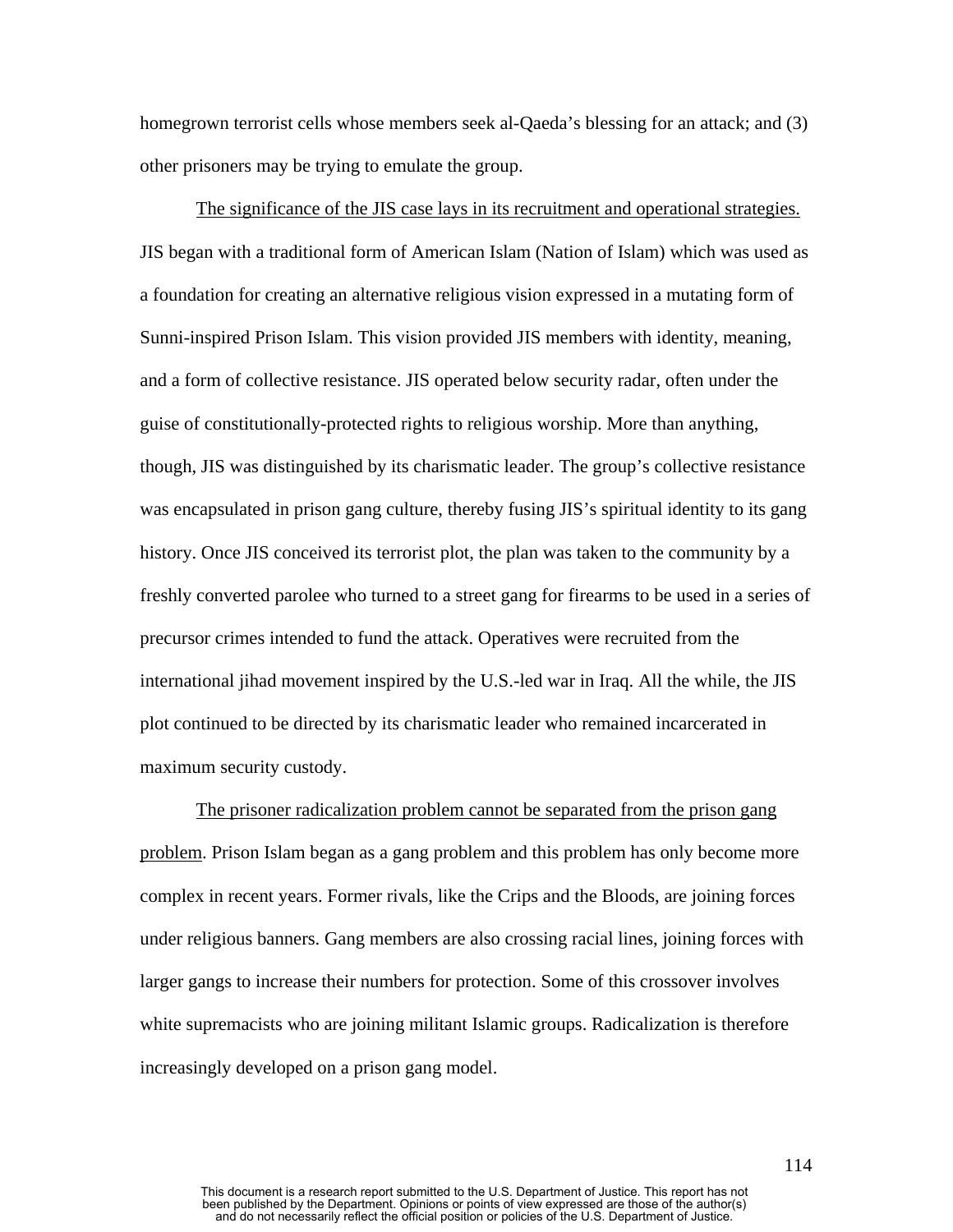The greatest institutional-level cause of prisoner radicalization is overcrowding. Institutional chaplains are often unable to help inmates with religious conversions due to prison overcrowding. Overcrowding is the primary cause of chaplain understaffing, the lack of security in chapels, role conflicts between chaplaincy and intelligence officers, and gang dominance of increasingly limited living spaces for prisoner, including yards, cellblocks, chow halls, and chapels. These factors both exacerbate the potential for prisoner radicalization and increase the threat of terrorist recruitment.

The greatest individual-level cause of prisoner radicalization is one-on-one proselytizing. Prisoner radicalization is less a problem of outside recruitment than it is of inmates radicalizing other inmates.

Within inmate organizations, the greatest cause of prisoner radicalization is charismatic leadership. Charismatic leadership is more important than the most commonly cited sociological factors associated with radicalization.

The most immediate safeguard against radicalization in overcrowded prisons may be religious programming led by inmates with moderate beliefs. Charismatic inmates derive their influence by dint of their credibility within the prison population. If authorized by chaplains to represent their various faith groups, charismatic leaders with moderate views may provide an effective counterweight to radicalization.

Central office chaplaincy service provides the best organizational model for monitoring prisoner radicalization. Centralized administration of religious service allows uniform policymaking on volunteers, inmate religious leaders, radicalization, and intelligence gathering.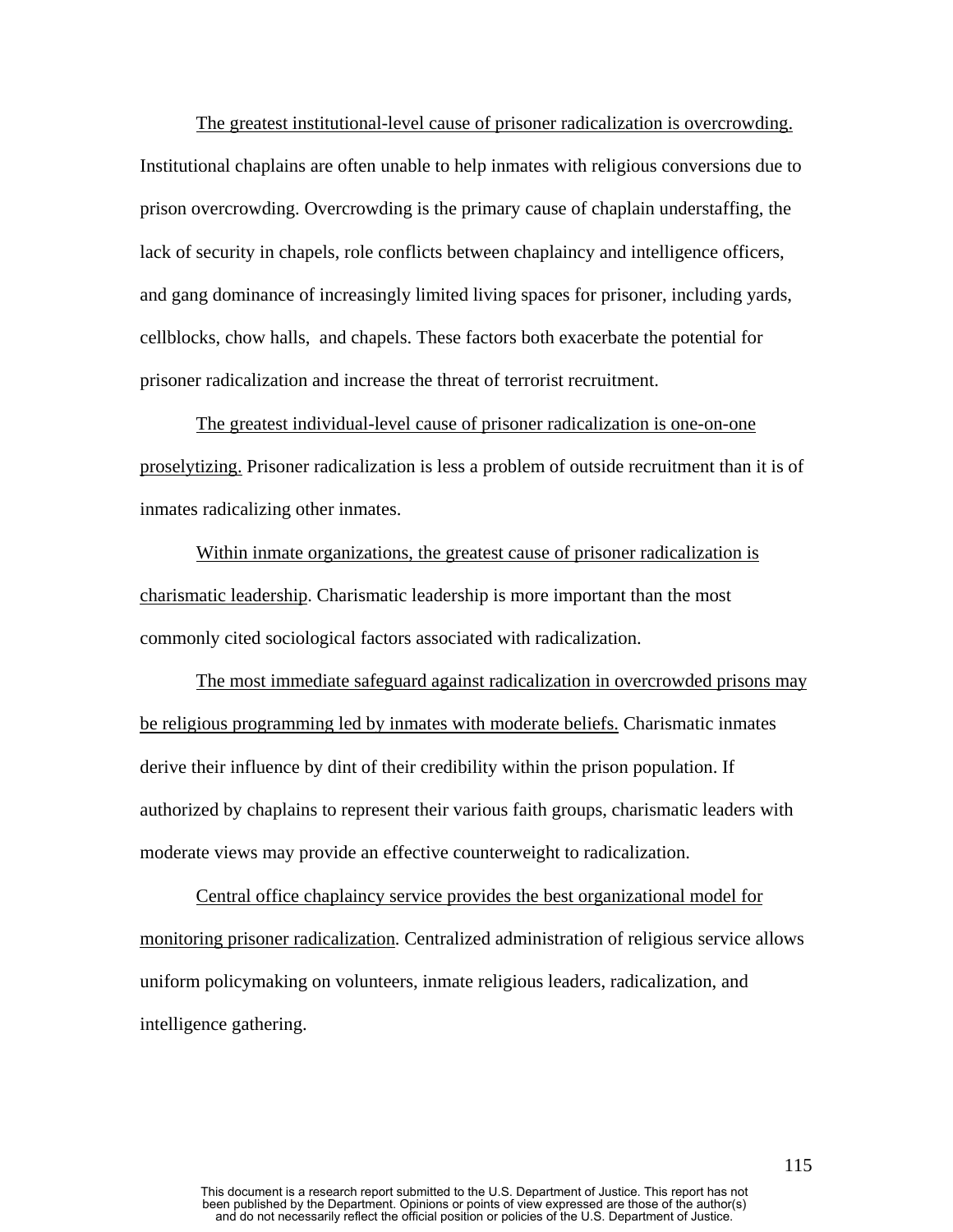The greatest challenge to gathering intelligence on prisoner radicalization is hidebound organizational culture. There are two essential features of such organizations: 1) a lack of law enforcement mentality capable of detecting both criminal sensibilities and radical ideologies among inmates; and 2) the lack of management information systems capable of terrorist screening, investigation, and assessment.

## **Recommendations**

Based on these findings, I offer the following recommendations.

# **A. Hiring Institutional Chaplains in Overcrowded Maximum Security Prisons**

1. Recent cuts in funding for religious services have created opportunities for Islamic prisoners to operate on their own, independent of chaplaincy oversight seeking to ensure moderation and tolerance. This has created the space for Islamic extremists to assert themselves as independent imams. Especially worrisome are those charismatic prisoners who espouse jihadist/Salafist teachings. In California maximum security prisons there is one chaplain for every 2,000 inmates. Elsewhere conditions are worse. In fiscal year 2002, the Texas State Prison System went from 154 full-time chaplains to 60 due to budget shortfalls. This left maximum security prisons like the Eastham Unit, once described by *Newsweek* as "America's toughest prison," with only one chaplain serving the needs of 2,500 inmates (Drum, 2007). Legislatures in Colorado and Virginia have totally eviscerated their state prison chaplain systems, opting instead for an all-volunteer faith-based model which has led to more than a thousand inmate grievances.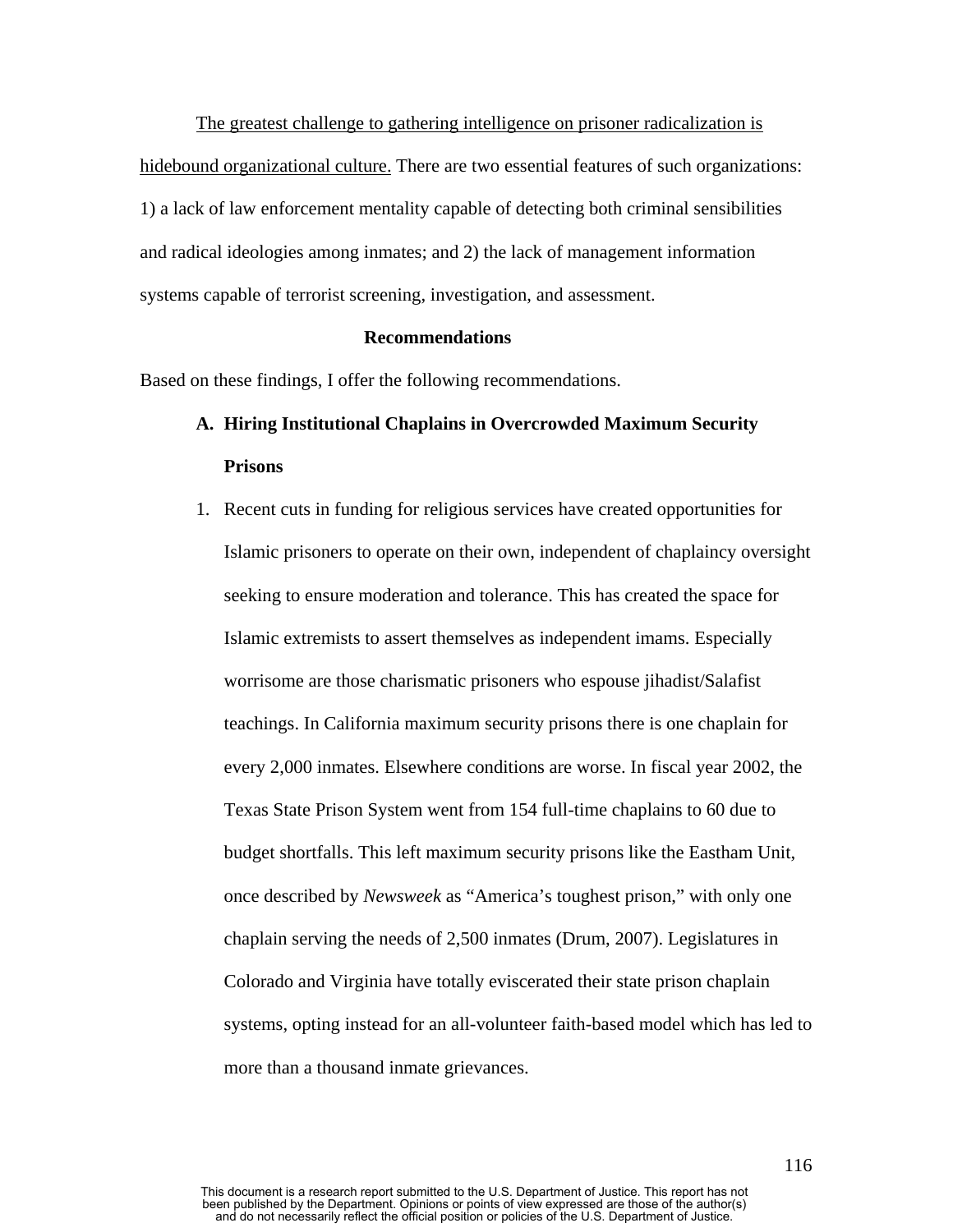**Recommendation:** It is recommended that hiring freezes for chaplaincy services in maximum security institutions be lifted. It is further recommended that maximum security institutions meet American Correctional Association standards that specify one chaplain per 500 inmates.

2. Religious searchers, inexperienced with sacred texts and rituals, seek a personal path to reform and therefore gravitate toward religious guidance. For those who gravitate toward Islam, this guidance may be offered by family members and/or fellow inmates. Guidance may also be offered by qualified Muslim chaplains. However, there is a critical shortage of Muslim chaplains in state maximum security prisons. The same problem exits in the BOP (U.S. Department of Justice, 2004).

**Recommendation:** Like the strategy currently employed by the BOP, it is recommended that state maximum security correctional institutions seek fulltime Muslim chaplains from organizations such as the Muslim Chaplains Association, affiliated with the Duncan Black MacDonald Center for the Study of Islam and Christian-Muslim Relations at Hartford Seminary in Hartford, Connecticut.

#### **B. Hiring Muslim Americans to Work In Prisons**

3. Although Islam is the fastest growing religion among prisoners in America, the number of Muslims in the correctional workforce has not kept apace. This imbalance perpetuates the outsider status of Muslim inmates, thereby fortifying the conditions which support and sustain the growth of Prison Islam. Muslim American guards, counselors, and especially wardens would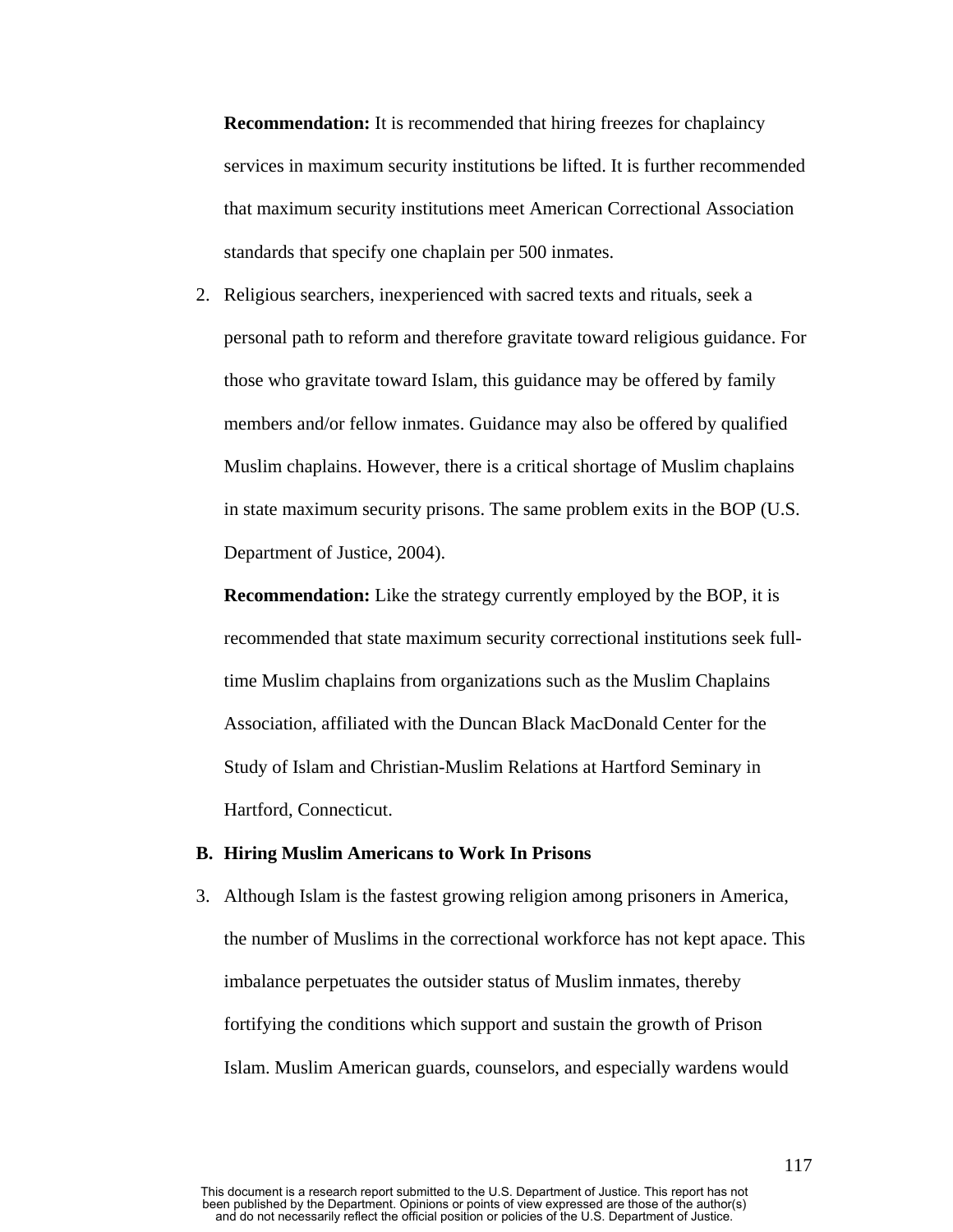bring important cultural and political capital to the correctional arena which could be used to legitimize moderating voices of religious authority for Muslim inmates.

**Recommendation:** It is recommended that correctional agencies encourage Muslim American entry into the state prison workforce through diversity recruitment at job fairs, as well as offering such financial incentives as scholarships and tuition payments for college graduates.

# **C. Establishing Central Office Chaplaincy Service in the California Department of Corrections and Rehabilitation**

4. There is universal consensus among CDCR staff involved in religious programming that the agency could benefit from the establishment of a central office coordinator for chaplaincy service. Such an office could provide institutional program support; computerized record keeping on inmate religious affiliation; uniform policymaking on religious volunteers and inmate religious leaders; oversight on trends in prisoner radicalization; and enhanced intelligence sharing between institutional chaplains and the Office of Correctional Safety.

**Recommendation:** It is recommended that the CDCR create a central office chaplaincy service staffed with subject matter experts on Judaism and Christianity; Native American faiths; Islam; Eastern religions; and the pagan faith groups, Wicca and Odin/Asatru.

# **D. Funding CDCR's Threat Assessment Center**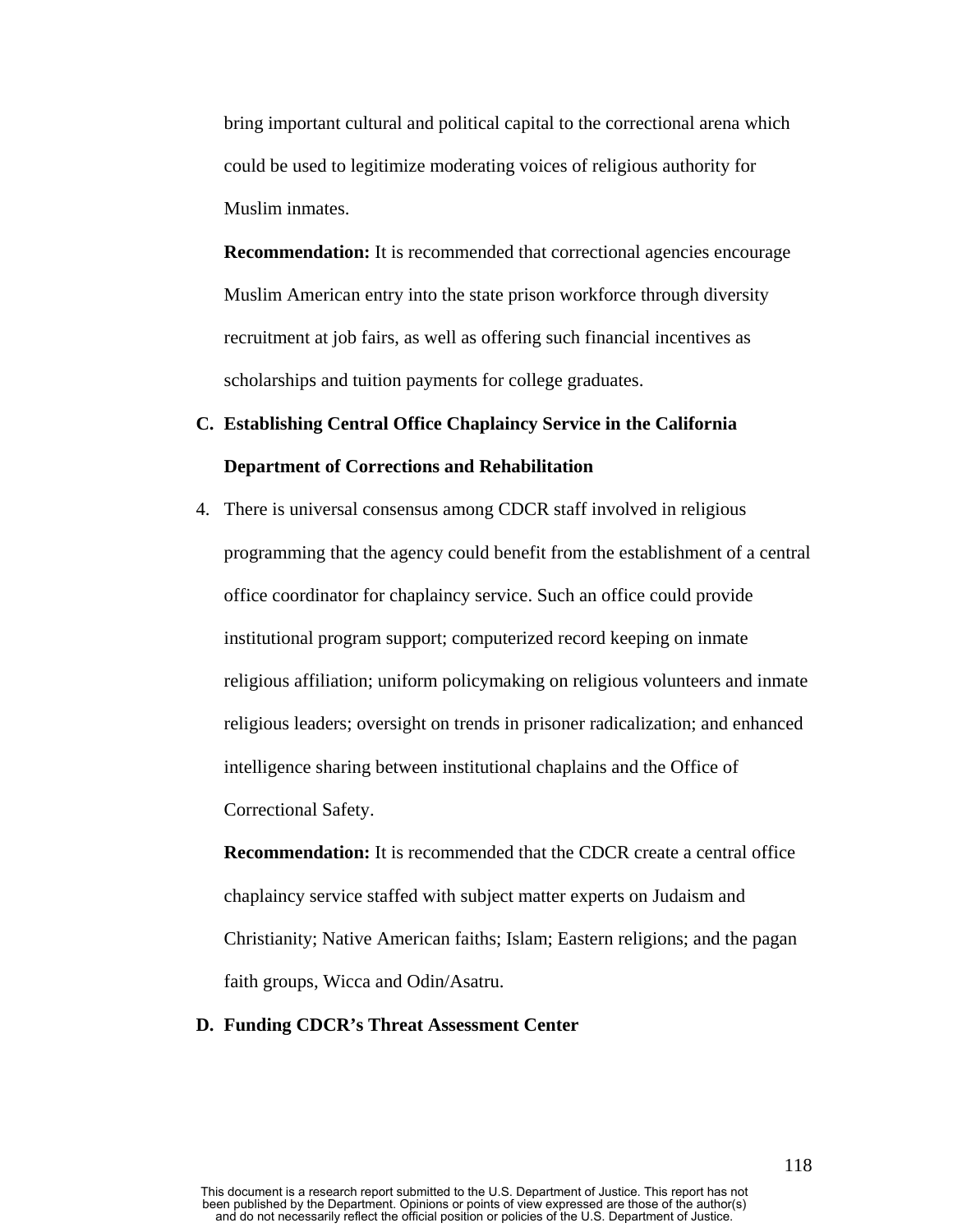5. The JIS case signifies the emergence of a particularly venal form of penal subculture borne of prison overcrowding, gang ascendancy, and global Islamic extremism lodged in powerful grievances over U.S. imperialism. JIS was able to breach the security safeguards of California's community re-entry program due to outdated record keeping procedures. Twenty-first Century ideology cannot be fought with  $20<sup>th</sup>$  Century technology.

**Recommendation:** It is recommended that the California State Legislature and the Department of Homeland Security fully fund the CDCR's Threat Assessment Center.

## **E. Sharing Intelligence**

6. Gang intelligence officers and prison chaplains must begin to form partnerships around the issue of radicalization. Chaplains are often privy to information about prison gangs and their threats to institutional security. Intelligence officers are often privy to information about the religious lives of prisoners. Yet chaplains are typically focused on their specific faith group and do not look at the overall needs of the institution; while intelligence officers are typically focused on institutional safety and overlook information about specific faiths that may be important to their security mission.

**Recommendation:** It is recommended that chaplains and intelligence officers come together on a regular basis to share intelligence on prisoner radicalization, religious proselytizing, high profile inmates, and inmate hierarchies. It is recommended that federal law enforcement join this effort as well.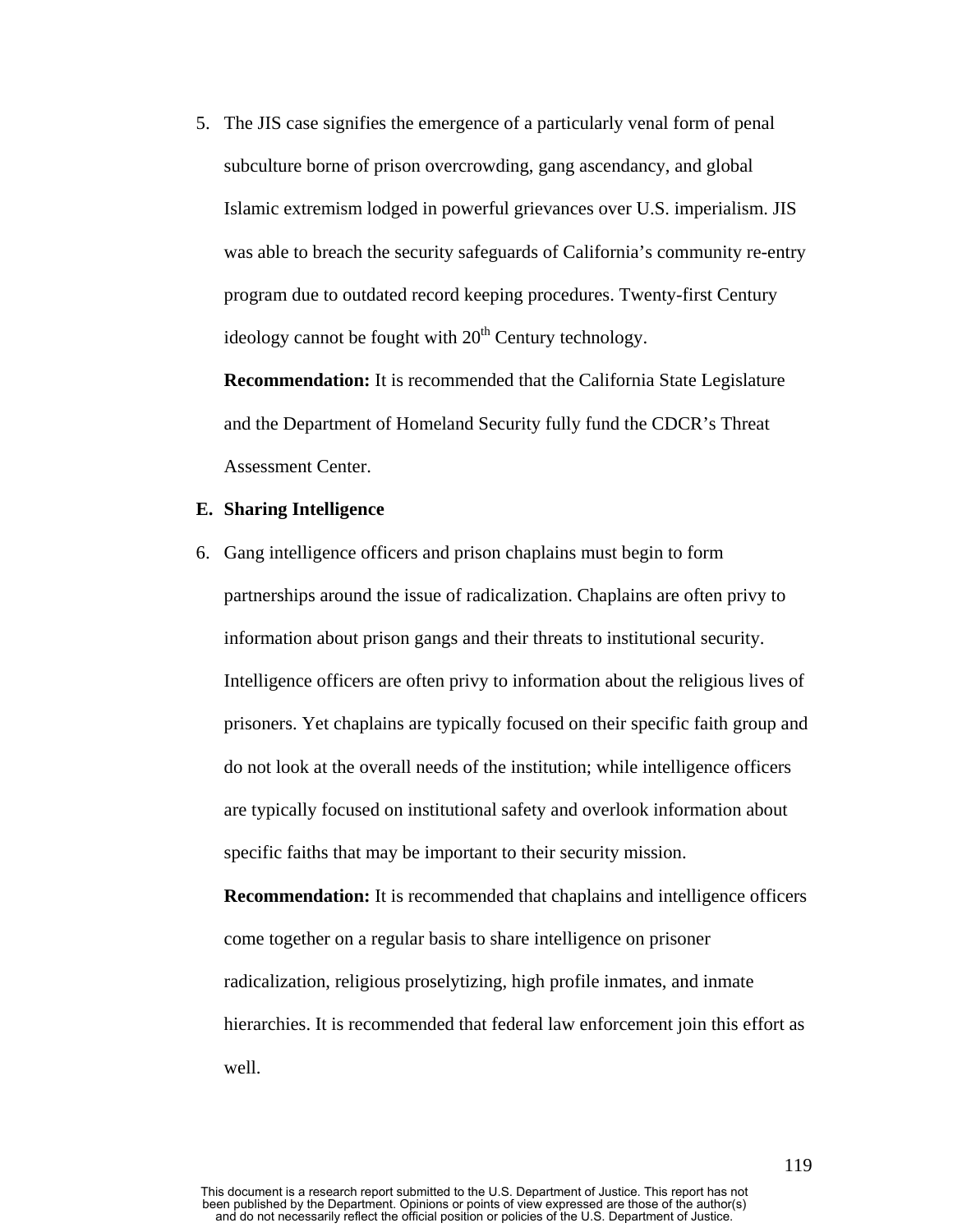## **F. Roll-Call Training in Prisoner Radicalization and Terrorist Recruitment**

7. Prisoner radicalization is a dynamic process. The training of staff on this process need not involve lengthy academic discussions of history and inmate subcultures. Rather, it is best handled through daily briefings on current gang recruiting activity and shifting power dynamics among prisoners.

**Recommendation:** It is recommended that prison staffs receive daily roll-call training on prisoner radicalization and potential terrorist recruitment. Such training may focus on a host of issues. These include attempts made by street gangs to form alliances with prison gangs; gang criminal activity, including attempts to own a stable of "clean" (non-gang) inmates and staff members for the purpose of smuggling contraband; gang attempts to recruit mercenaries from the general prison population; gang attempts to compromise horticulture programs (the prime source for constructing IEDs); common forms of gang communication (statements, graffiti, calls-to-arms, "outside" and "inside" tattoos, etc.); the arrival of high-profile gang members or terrorist kingpins to institutions; the cultivation of informants within gangs; exploiting gang rivalries; and planning for the unexpected: an actual terrorist event.

#### **G. Researching Prisoner Radicalization and Terrorist Recruitment**

8. Finally, no report is complete without the customary call for "more research." But more research is exactly what is needed here.

**Recommendation:** It is recommended that the National Institute of Justice and the Department of Homeland Security continue to support research on various facets of prison organizational culture that leads to extremism behind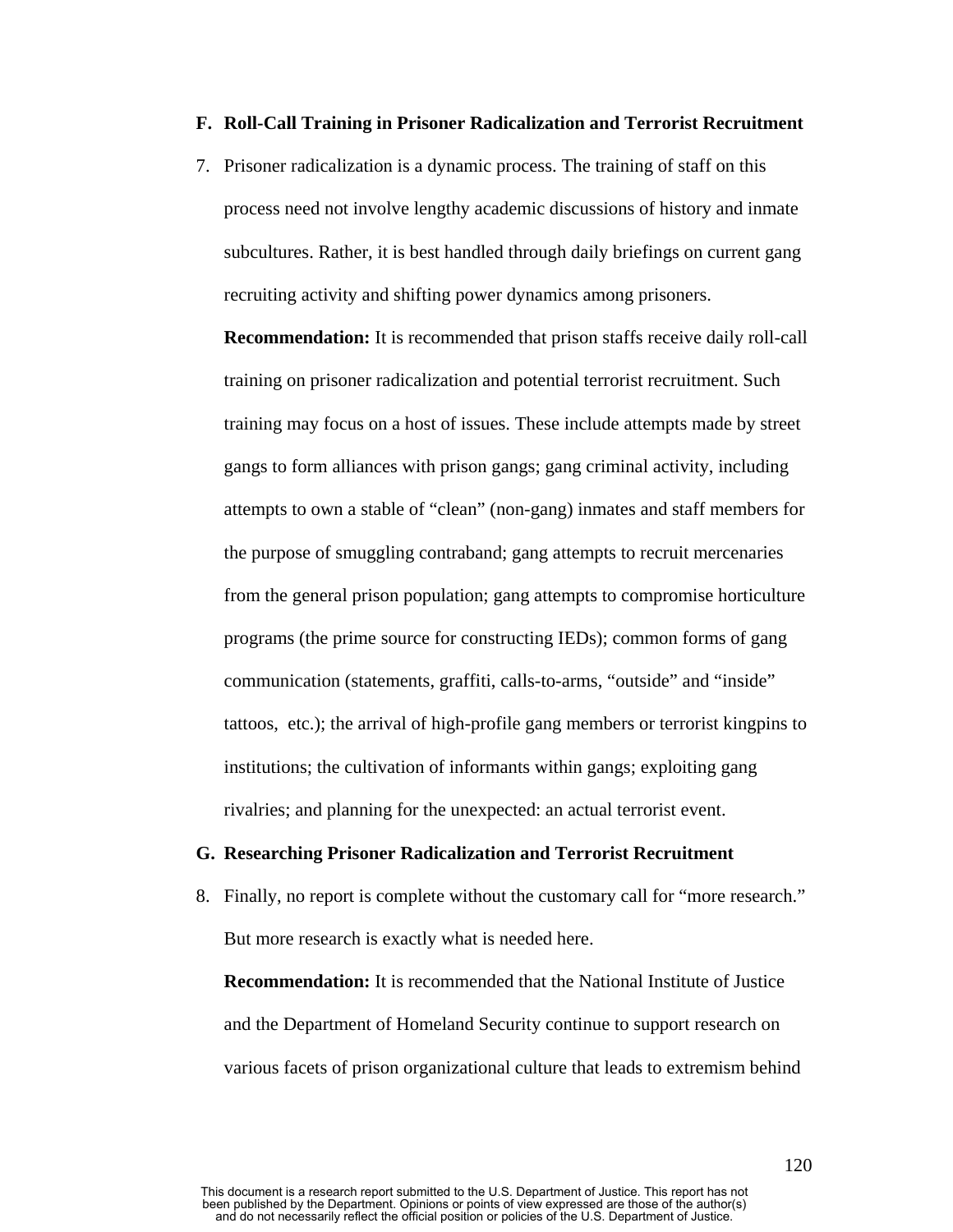bars. Such a research agenda may provide answers to such fundamental questions as: What does prisoner radicalization actually mean? What specific criminal thinking skills are involved in plotting a terrorist attack? Do radical prisoners have these skills? What role will overcrowding continue to play in radicalizing prisoners? How will radicalization be effected by the current trend toward eliminating state prison chaplain systems? What effect will the ongoing war in Iraq have on radicalization? And: Is it possible to create radicalization "safety zones" within correctional settings?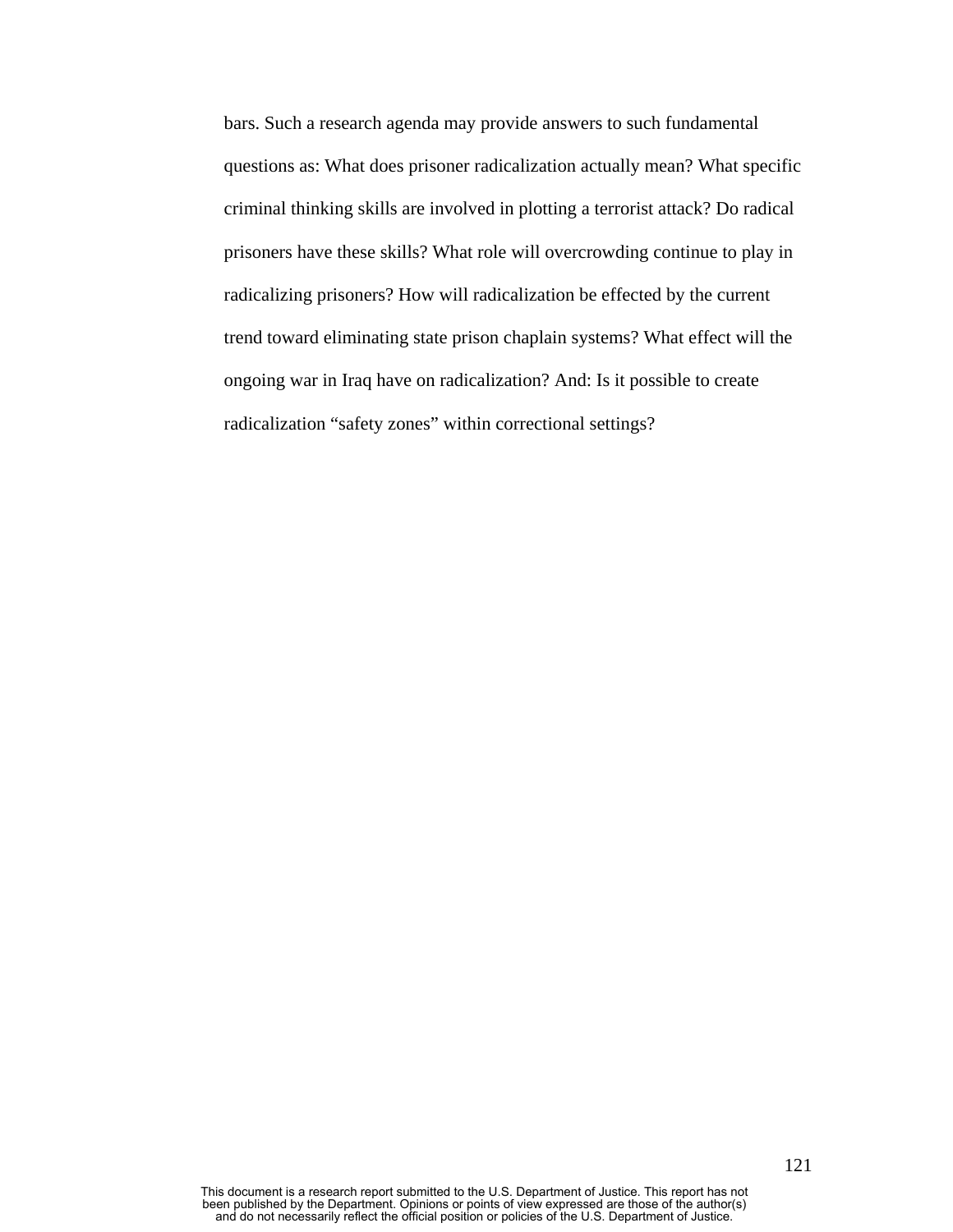# **References**

ABC News (2005) "Terror Plot Hatched in California Prison." August 16.

Abdelkarim, R.Z. (2002) "Islam in America: Pardon Me, But Your Hate Is Showing."*The Washington Report on Middle East Affairs*. Jan/Feb.

Allen, H.E. and C.E. Simonsen (1992) *Corrections in America* (Sixth Edition). New York: Macmillan.

Ammar, N.H., Weaver, R.R., and S. Saxon (2004) "Muslims in Prison: A Case Study from Ohio State Prisons." *International Journal of Offender Therapy and Comparative Criminology*, 48: 414-28.

Associated Press (2005) "Officials Checking Whether Alleged L.A. Plot Linked to Prison Gang." August 18.

BBC News (2001) "Who is Richard Reid?" December 28.

Baran, Z. (2005) "Combating al-Qaeda and the Militant Islamic Threat." Testimony before the United States House of Representatives, Committee on Armed Services, Subcommittee on Terrorism, Unconventional Threats and Capabilities. February 16.

Barkun, M. (1994) *Religion and the Racist Right: The Origins of the Christian Identity Movement*. Chapel Hill: University of North Carolina Press.

Barringer, T.A. (1998) Adult Transformations inside a Midwest Correctional Facility*:*  Black Muslim Narratives of their Islamic Conversion*.* Unpublished doctoral dissertation. DeKalb, IL: Northern Illinois University.

Benjamin, D. and S. Simon (2002) *The Age of Sacred Terror*. New York: Random House.

Berg, H. (2005) "Mythmaking in the African American Muslim Context: The Moorish Science Temple, the Nation of Islam, and the American Society of Muslims." *Journal of the American Academy of Religion*, 73: 685-703.

Beutel, A. J. (2007) *Radicalization and Homegrown Terrorism in Western Muslim Communities: Lessons Learned for America*. Minaret of Freedom Institute.

Branch, T. (2006) *At Canaan's Edge: America in the King Years 1965-68*. New York: Simon & Schuster.

Brisard, J. (2005) *Zarqawi: The New Face of Al-Qaeda*. New York: Other Press.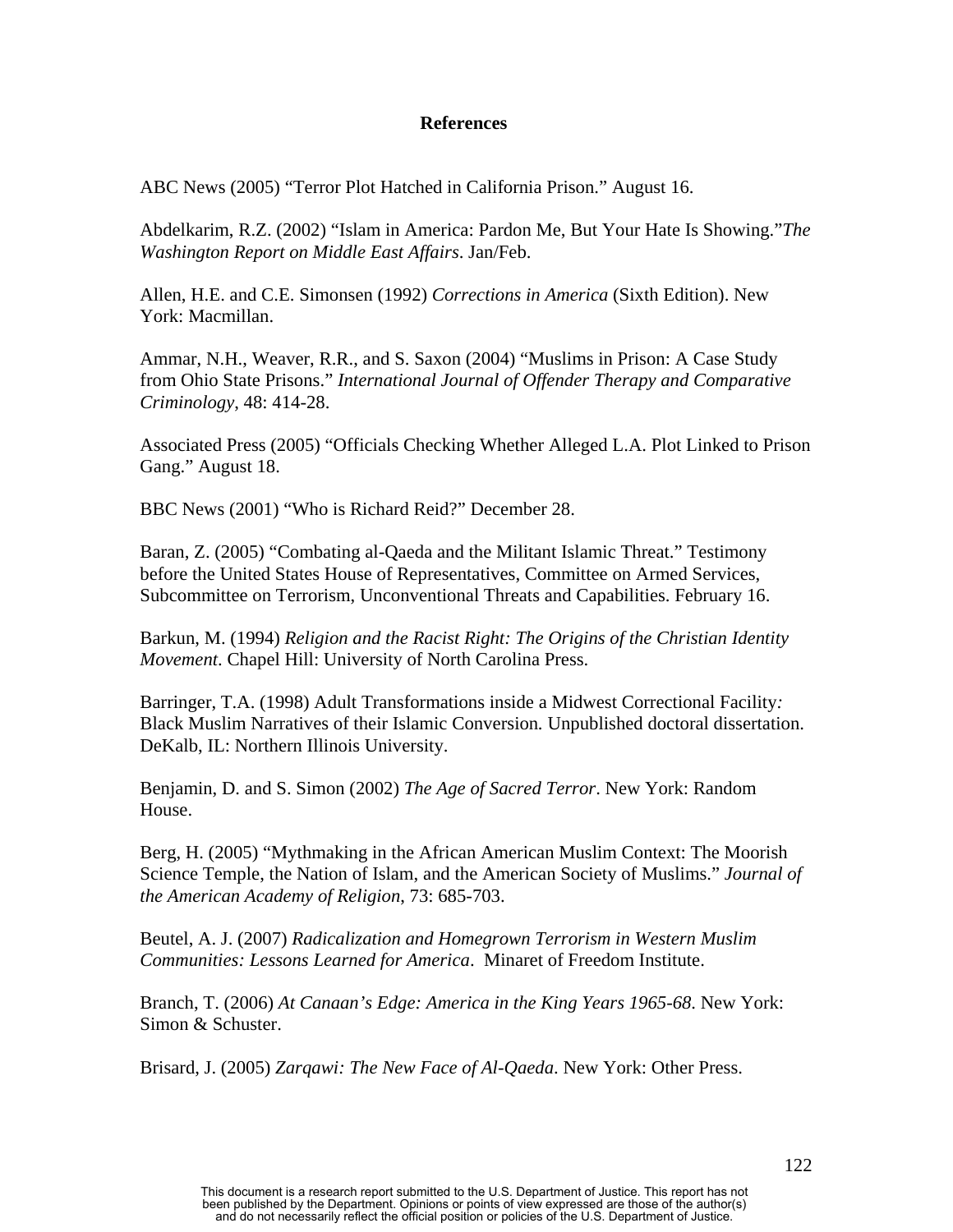Brotherton, D.C. and L. Barrios (2004) *The Almighty Latin King and Queen Nation*. New York: Columbia University Press.

Butler, K. (1978) "Muslims Are No Longer an Unknown Quantity." *Corrections Magazine*, 4:55-63.

CNN.com (2002) "Insight." July 3. (Transcript)

California Department of Corrections and Rehabilitation (2007) Finance Letter. Fiscal Year 2007/08. CDCR.

Clear, T.R., Stout, J., Dammer, H., Kelly, L., Shapirio, C., and P. Hardyman (1992) "Does Involvement in Religion Help Prisoners Adjust to Prison?" *National Council on Crime and Delinquency Focus*, 11: 1-7.

Clear, T.R. and M.T. Sumter (2002) "Prisoners, Prison, and Religion: Religion and Adjustment to Prison." *Journal of Offender Rehabilitation*, 35:127-60.

Cleaver, E. (1975) Excerpt from *Soul on Ice* in *In Prison: Writings and Poems about the Prison Experience*, J.E. Trupin (ed.). New York: New American Library. Pp. 174-182.

Dalrymple, T. (2001) "I See Richard Reids in Jail Every Day." Available at <http://www.telegraph.co.uk/core.Content/displayPrintable.jhtm;jsession>.

Dammer, H (2002) "The Reasons for Religious Involvement in the Correctional Environment." *Journal of Offender Rehabilitation*, 35: 35-58.

Dannin, R. (2002) *Black Pilgrimage to Islam*. New York: Oxford University Press.

Dix-Richardson, F. (2002) "Resistance to Conversion to Islam Among African-American Women Inmates." *Journal of Offender Rehabilitation*, 35: 109-26.

Dix-Richardson, F. and B. Close (2002) "Intersections of Race, Religion, and Inmate Culture: The Historical Development of Islam in American Corrections." *Journal of Offender Rehabilitation*, 35: 87.

Drum, V. L. (2007) "Professional Correctional Chaplains: Fact and Fiction." Presented at the American Correctional Association  $137<sup>th</sup>$  Annual Congress of Correction, Kansas City, Aug. 13.

El-Amin, M. (1990) *The Religion of Islam and the Nation of Islam*: *What is the Difference*? Newark, NJ: El-Amin Productions.

El-Hassan, S. (2002) "Working with Muslims in Prison: The IQRA Trust." In *Islam, Crime and Criminal Justice*, B. Spalek (ed.). Portland: OR: Willan Publishing. Pp. 113- 17.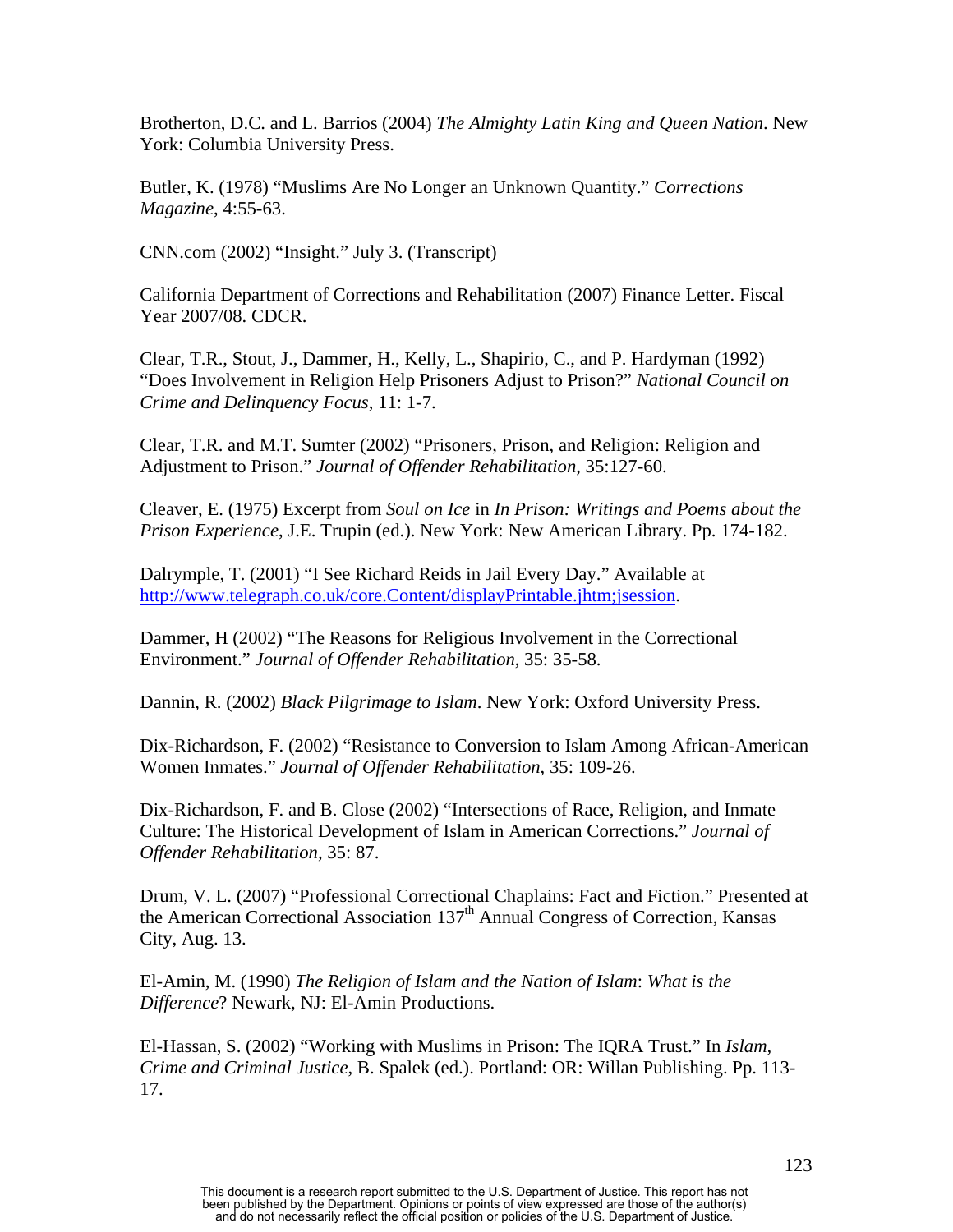Ellison, C.G., Boardman, J.D., Williams, D.R., and J.S. Jackson (2001) "Religious Involvement, Stress, and Mental Health: Findings from the 1995 Detroit Area Survey." *Social Forces*, 80: 215-249.

Erickson, V.L. (2002) "Social Theory, Sacred Text, and Sing-Sing Prison: A Sociology of Community-Based Reconciliation." *Journal of Offender Rehabilitation*, 35: 231-48.

Evanzz, K. (1999) *The Rise and Fall of Elijah Muhammad*. New York: Pantheon.

Fattah, H.M. (2006) "Militant Uprising at Jordanian Prison Is Quelled." *New York Times*, April 14.

Freedberg, S. P. (1994) *Brother Love: Murder, Money, and a Messiah*. New York: Pantheon Books.

Gaffney, F.J. (2005) "The Enemy Within." *FrontPageMagazine*.com, August 19.

Gartenstein-Ross, D. (2005) "Wahhabi Prison Fellowship: The Teaching of Jihad in American Penitentiaries." *The Weekly Standard*, September 26.

Gonzales, A.R. (2006) Stopping Terrorists before They Strike: The Justice Department's Power of Prevention. Testimony before the World Affairs Council of Pittsburgh. April 16.

Graham, F. (1971) "Crime and Justice." *New York Times*, October 3.

Guessous, F., Hooper, N. and U. Moorthy (2001) Religion in Prisons 1999 and 2000. London: Great Britain Home Office Research Development and Statistics.

Gunaratna, R. (2002) *Inside Al Qaeda: Global Network of Terror*. New York: Columbia University Press.

Hagedorn, J. (2006) "Gangs as Social Actors." In *The Essential Criminology Reader*, S. Henry and M.M. Lanier (eds.). Boulder, CO: Westview. Pp. 141-52.

Haley, A. and Malcolm X. (1975) Excerpt from *The Autobiography of Malcolm X* in *In Prison: Writings and Poems about the Prison Experience*, J.E. Trupin (ed.), New York: New American Library. Pp: 164-171.

Hamm, M.S. (2002) *In Bad Company: America's Terrorist Underground*. Boston: Northeastern University Press.

\_\_\_\_\_\_\_\_\_\_ (2007) *Terrorism as Crime: From Oklahoma City to Al-Qaeda and Beyond*. New York: New York University Press.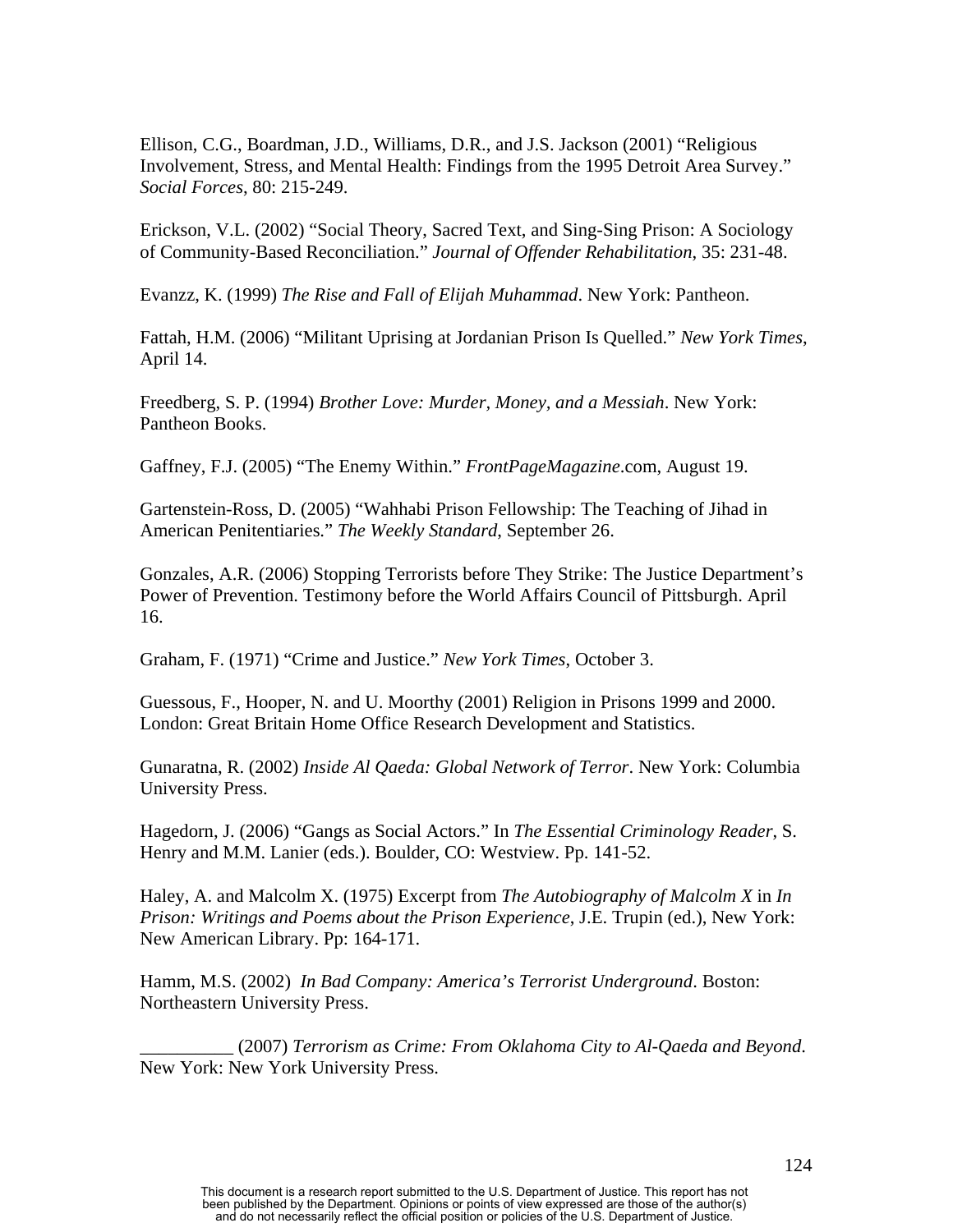Harris, R. (2006) "Kevin James and the JIS Conspiracy." FRONTLINE, October 10 (Internet version)

Hasan, A.G. (2000) *American Muslims: The New Generation*. New York: Continuum.

Hill,G. (2002) "Religious Rights, Duties and Customs of Muslim Inmates." *Corrections Compendium*, 27: 6-7.

Homeland Security Policy Institute and Critical Incident Analysis Group Prisoner Task Force (n.d.) *Out of the Shadows: Getting Ahead of Prisoner Radicalization*. Washington, D.C., The George Washington University/Charlottesville, VA, University of Virginia School of Medicine.

*Human Events* (2003) "The Right Ear." *Human Events*, 59: 21.

Idler, E.I. (1995) "Religion, Health, and Nonphysical Senses of Self." *Social Forces*, 74: 683-704.

Irwin, J. (1980) *Prison in Turmoil*. Boston: Little, Brown Company.

Jacobs, J. B. (1977) *Stateville: The Penitentiary in Mass Society*. Chicago: University of Chicago Press.

Jenkins, P. (2003) "Islam in America." Foreign Policy Research Institute. Available at <http://www.fpri.org/ww/0404.200307.jenkins.ilaminamerica.html>.

Johnson, B.R. (2004) "Religious Programs and Recidivism among Former Inmates in Prison Fellowship Programs: A Long-Term Follow-Up Study." *Justice Quarterly*, 21: 329-354.

Kaplan, D. (2005) "Paying for Terror." *U.S. News & World Report*, December 5.

Kaplan, J. (1997) *Radical Religion in America: Millenarian Movements from the Far Right to the Children of Noah*. Syracuse, NY: Syracuse University Press.

Katz, J. (1988) *Seductions of Crime*. New York: Basic Books.

Kent, S. A. (1992) "Slogan Chanters to Mantra Chanters: A Deviance Analysis of Youth Religious Conversion in the Early 1970s." In *Sights on the Sixties*, B. L. Tischler (ed.). New Brunswick, NJ: Rutgers University Press. Pp: 121-134.

Khosrokhavar, F. (2006) *Quand Al-Qaida Parle*. Paris: Grasset.

Khosrokhavar, F (2004) *L'Islam dans les Prisons*. Paris: Balland.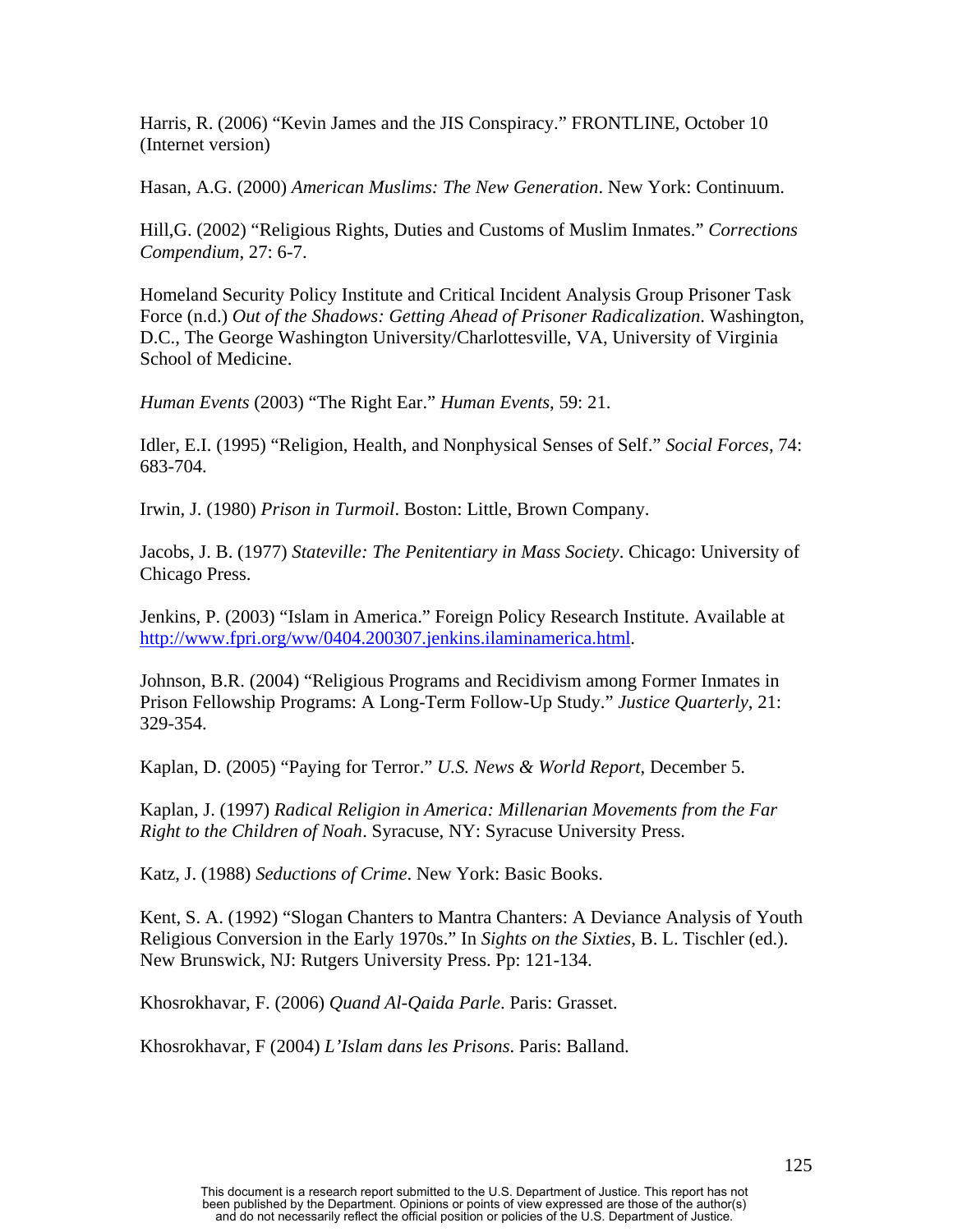Knox, G.W. (2002) "Melanics: A Gang Profile Analysis." *Journal of Gang Research*, 9: 1-76.

Lappin, H.G. (2003) Statement of Harley G. Lappin, Director, Federal Bureau of Prisons. United States Senate Committee on the Judiciary. Terrorist Recruitment and Infiltration in the United States: Prisons and Military as an Operational Base. October, 14.

Lee, M.F. (1996) *The Nation of Islam: An American Millenarian Movement*. Syracuse, NY: Syracuse University Press.

Lofland, J. and R. Stark (1965) "Becoming a World-Saver: A Theory of Religious Conversion." *American Sociological Review*, 30: 862-874.

Lopez, K.J. and S. Schwartz (2003) "Roots of 'Islamic' Terrorism." *Crime & Justice International*, 70: 23-26.

*Los Angeles Times* (2005) "4 Indicted in Los Angeles Terror Probe." September 1.

Lozoff, B. (1985) *We're All Doing Time*. Chapel Hill, NC: Human Kindness Foundation.

Lyall, S. (2006) "Briton Tried to Buy A-bomb, Prosecution in Trial Contends." *New York Times*, March 23.

Marquez, J. (2005) "Experts Say Indigenous Terror Real Threat." Associated Press, September 4.

Mercer, K. (2007) "Terrorism Behind the Walls." Presented at the American Correctional Association  $137<sup>th</sup>$  Annual Congress of Correction, Kansas City, MO, August 12.

Mueller, R. (2006) Remarks for Delivery by FBI Director Robert Mueller at City Club. Cleveland, Ohio, June 27. (Transcript)

Muhammad, A. (2005) "The 1900's." *Muslims in America*. Available at http://www.muslimsinamerica.org/index.php?option=com\_content&tas.

NewsTrack (2006) "Report: Al-Qaida Gang Run U.K. Prison." January 30.

Nock, A.D. (1933) *Conversion*. New York: Oxford University Press.

O'Connor,T.P. and M. Perreyclear (2002) "Prison Religion in Action and Its Influence on Offender Rehabilitation." *Journal of Offender Rehabilitation*, 35: 11-34.

Pargeter, A. (2005) "The Islamicst Movement in Morocco." *Terrorism Monitor* May 21.

Pistole, J. (2003) Statement for the Record, John S. Pistole, Assistant Director, Counterterrorism Division, Federal Bureau of Investigation. Testimony before the United

This document is a research report submitted to the U.S. Department of Justice. This report has not been published by the Department. Opinions or points of view expressed are those of the author(s) and do not necessarily reflect the official position or policies of the U.S. Department of Justice.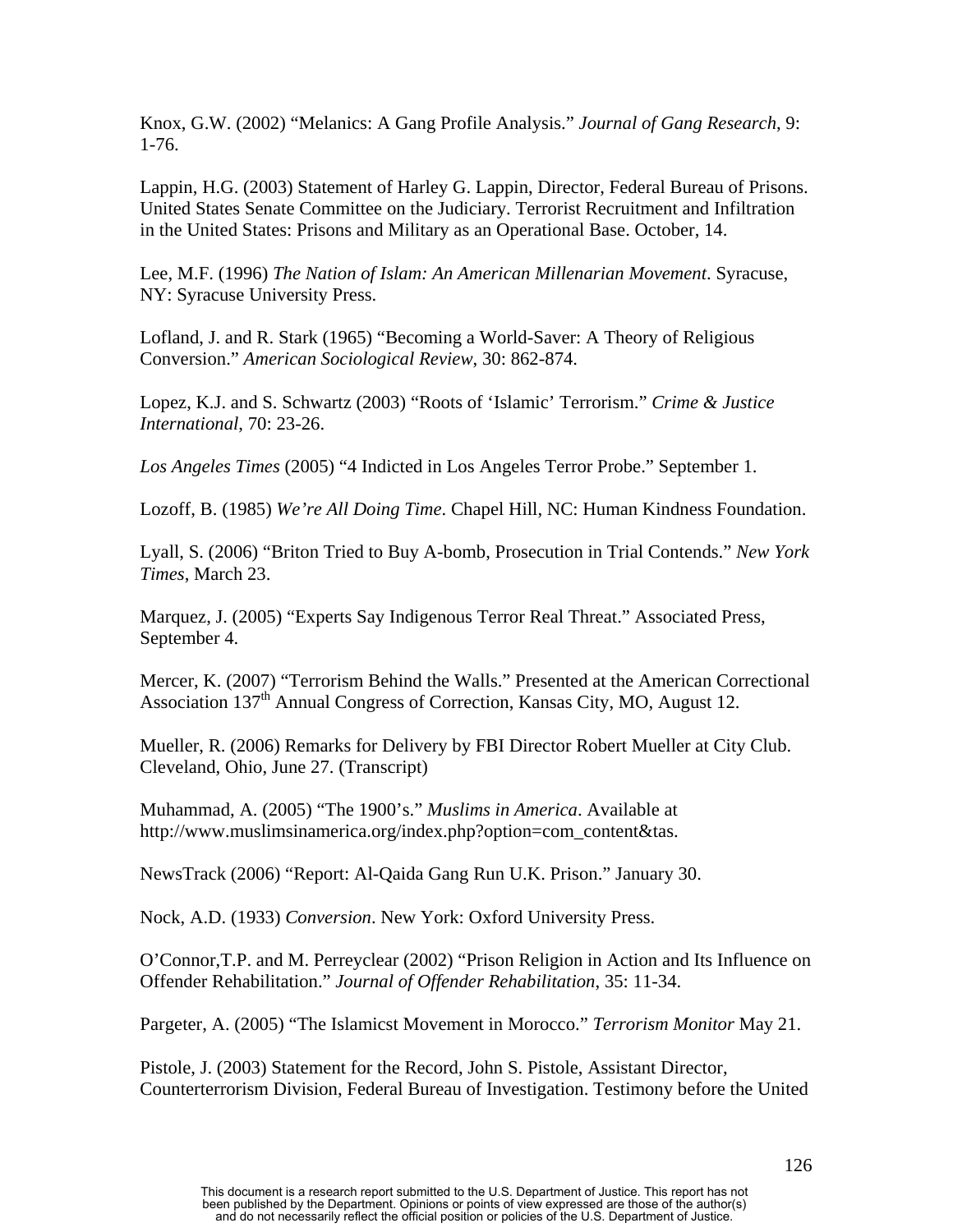States Senate Committee on the Judiciary. Terrorist Recruitment and Infiltration in the United States: Prisons and Military as an Operational Base. October 14.

Pitcavage, M. (2002) "Behind the Walls." *Intelligence Report*. Southern Poverty Law Center, Winter.

Richardson, L. (2006) *What Terrorists Want: Understanding the Enemy, Containing the Threat*. New York: Random House.

Richardson, J.T. and M. Stewart (1977) "Conversion Process Models and the Jesus Movement." *American Behavioral Scientist*, 20: 819-838.

Rideau,W. and B. Sinclair (1981) "Religion in Prison." *Angolite*, January/February: 31- 56.

Rogers, P. (2003) Terrorism: Radical Islamic Influence of Chaplaincy of the U.S. Military and Prisons. Testimony before the United States Senate Committee on the Judiciary, October 14.

Rotella, S. (2004) "Holy Water, Hashish and Jihad." *Los Angles Times*, February 23.

Ruchala, C. (2005) "Jeff Fort." Sabaka Dossier. Available at <http://www.diacritica.com/sobaka.dossier.jfort.html>.

Sageman, M. (2004) *Understanding Terror Networks*. Philadelphia: University of Pennsylvania Press.

Seper, J. (2004) "Prisons Breeding Ground for Terror?" *The Washington Times*, May 6.

Siegel, P.C. (2006) "Radical Islam and the French Muslim Prison Population." *Global Terrorism Analysis*. The Jamestown Foundation.

Silverberg, M (2006) "The Silent War: Wahhabism and the American Penal System." *The New Media Journal*.us, May 6.

Snow, D.A. and R. Machalek (1984) "The Sociology of Conversion." *Annual Review of Sociology*, 10: 167-0190.

Spalek, B. and D. Wilson (2002) "Racism and Religious Discrimination in Prison: The Marginalization of Imams in their Work with Prisoners." In *Islam, Crime and Criminal Justice*, B. Spalek (ed.). Portland, OR: Willan Publishing. Pp. 96-112.

Steinhauer, J. (2006) "Bulging, Troubled Prisons Push California Officials to Seek a New Approach." *New York Times*, December 11.